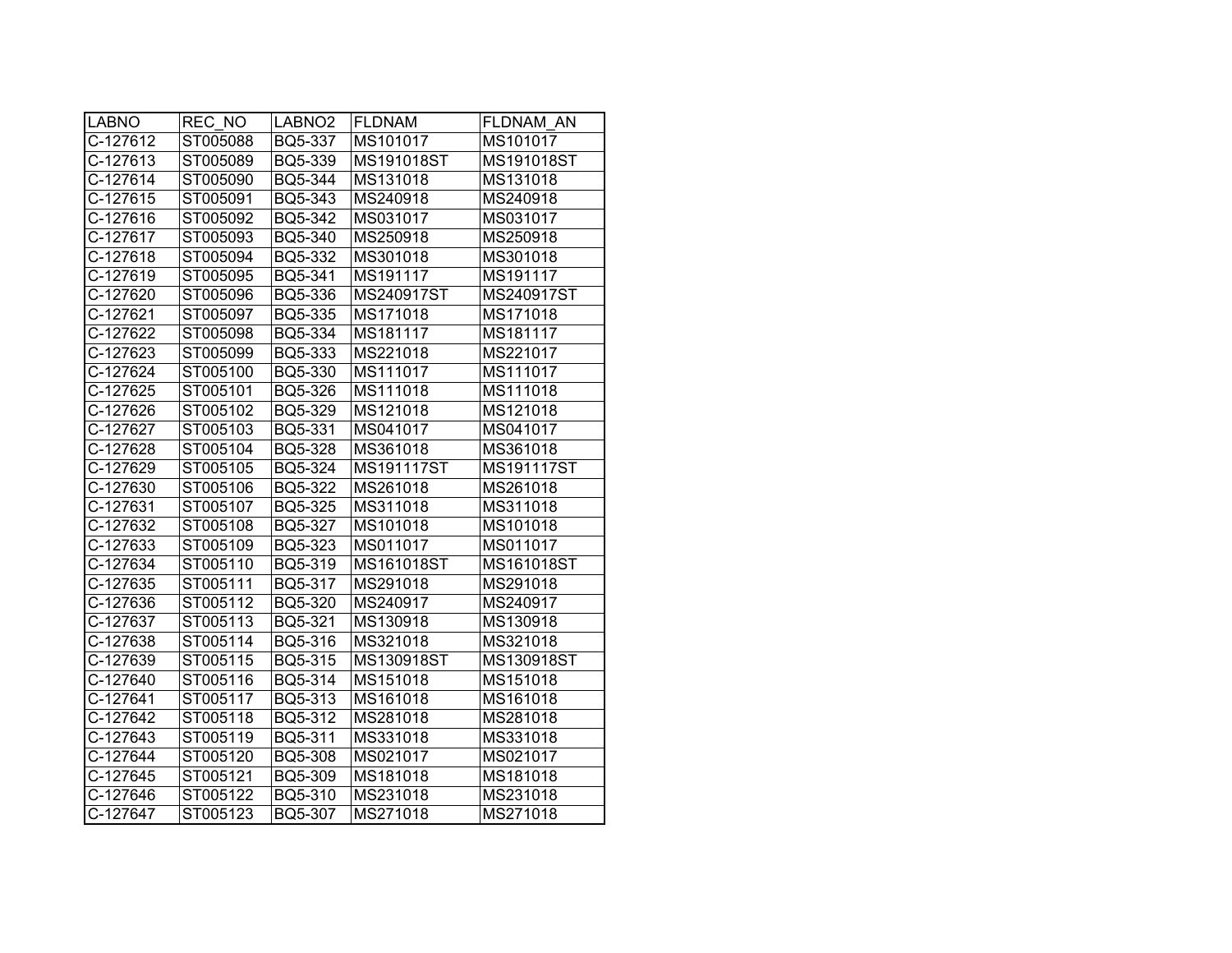| <b>DESC</b>                                        | AOV CODE | REPLICATE LOC COUNT |
|----------------------------------------------------|----------|---------------------|
| <b>BROWN SILT, SOIL SAMPLE</b>                     |          | 11                  |
| BROWN SAND; Trib of Little Bywy Creek              |          | $\overline{1}$      |
| <b>REDDISH BROWN CLAYEY SD, SOIL S.</b>            |          | $\overline{1}$      |
| BROWNISH GRAY SANDY SILT, SOIL S.                  |          | $\overline{1}$      |
| <b>BROWN SILT, SOIL SAMPLE</b>                     |          | $\overline{1}$      |
| <b>BUFF SILT, SOIL SAMPLE</b>                      |          | 1                   |
| <b>RED SILT, SOIL SAMPLE</b>                       |          | $\overline{1}$      |
| <b>RED SAND, SOIL SAMPLE</b>                       |          | 1                   |
| <b>BUFF SAND; Headwaters of McCurtain Creek</b>    |          | $\overline{1}$      |
| <b>GRAY SILT, SOIL SAMPLE</b>                      |          | $\overline{1}$      |
| <b>BROWN SILT, SOIL SAMPLE</b>                     |          | 1                   |
| <b>BROWN SILT, SOIL SAMPLE</b>                     |          | $\overline{1}$      |
| <b>BROWN SILT, SOIL SAMPLE</b>                     |          | 1                   |
| <b>BROWN SILT, SOIL SAMPLE</b>                     |          | $\overline{1}$      |
| <b>REDDISH BROWN CLAY, SOIL SAMPLE</b>             |          | 1                   |
| <b>BROWN SILT, SOIL SAMPLE</b>                     |          | $\overline{1}$      |
| LT.BROWN SILT, SOIL SAMPLE                         |          | 1                   |
| <b>GRAY SILT; Headwaters of Yockanookany River</b> |          | 1                   |
| <b>BROWN SAND</b>                                  |          | $\overline{1}$      |
| <b>BROWN SILT, SOIL SAMPLE</b>                     |          | $\overline{1}$      |
| <b>BROWN SILT, SOIL SAMPLE</b>                     |          | $\overline{1}$      |
| <b>BROWN SILT, SOIL SAMPLE</b>                     |          | 1                   |
| BROWN SAND; Log Branch                             |          | $\overline{1}$      |
| <b>BROWN SILT, SOIL SAMPLE</b>                     |          | $\overline{1}$      |
| <b>BROWN SILT, SOIL SAMPLE</b>                     |          | 1                   |
| <b>BROWN SAND, SOIL SAMPLE</b>                     |          | 1                   |
| <b>BROWN SILT, SOIL SAMPLE</b>                     |          | $\overline{1}$      |
| <b>BROWN SAND; Jenkins Creek</b>                   |          | $\overline{1}$      |
| <b>BROWN SILT, SOIL SAMPLE</b>                     |          | $\overline{1}$      |
| <b>BROWNISH GRAY SILT, SOIL SAMPLE</b>             |          | $\overline{1}$      |
| <b>BROWN SILT</b>                                  |          | $\overline{1}$      |
| <b>BROWN SILT, SOIL SAMPLE</b>                     |          | $\overline{1}$      |
| <b>BROWN SILT, SOIL SAMPLE</b>                     |          | $\overline{1}$      |
| <b>RED SILTY SAND, SOIL SAMPLE</b>                 |          | $\overline{1}$      |
| <b>BROWN SILT, SOIL SAMPLE</b>                     |          | $\overline{1}$      |
| <b>BROWN SILT, SOIL SAMPLE</b>                     |          | $\overline{1}$      |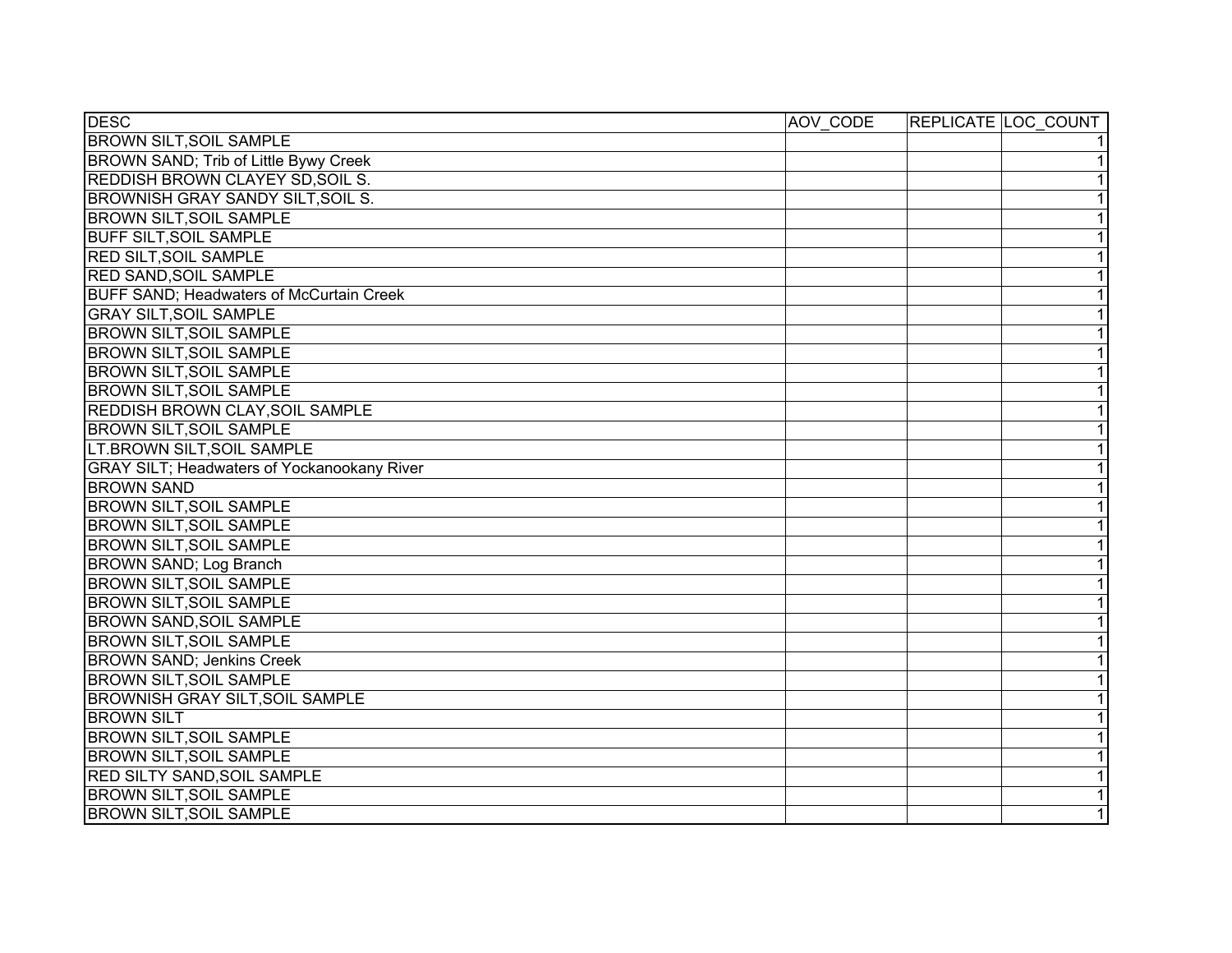| <b>SET</b>     | <b>STYPE</b> | <b>SOIL HORIZ COLOR</b> |               | SETTING | <b>SMPGRSIZE</b> | <b>ACCHANWID</b>    | <b>FLDPLNWID WATERDEP</b> |                         |
|----------------|--------------|-------------------------|---------------|---------|------------------|---------------------|---------------------------|-------------------------|
| Mississippi-II |              | $\overline{591}$ A(p)   | brown         |         | silt             |                     |                           |                         |
| Mississippi-II | 506          |                         | brown         | woods   | sand             | $2-4$ m             | $8 - 16$ m                | $0.2 - 0.5$ m           |
| Mississippi-II |              | 591   A(p)              | reddish brown |         | clay, sand       |                     |                           |                         |
| Mississippi-II |              | $591 \vert A(p)$        | brownish gray |         | silt-->sand      |                     |                           |                         |
| Mississippi-II |              | 591   A(p)              | brown         |         | silt             |                     |                           |                         |
| Mississippi-II |              | 591   A(p)              | buff          |         | silt             |                     |                           |                         |
| Mississippi-II |              | 591   A(p)              | red           |         | silt             |                     |                           |                         |
| Mississippi-II |              | 591   A(p)              | red           |         | sand             |                     |                           |                         |
| Mississippi-II | 506          |                         | buff          | woods   | sand             | $1-2$ m             | $>16$ m                   | $0.2 - 0.5$ m           |
| Mississippi-II |              | 591 $A(p)$              | gray          |         | silt             |                     |                           |                         |
| Mississippi-II |              | $\overline{591 A(p)}$   | brown         |         | silt             |                     |                           |                         |
| Mississippi-II |              | 591   A(p)              | brown         |         | silt             |                     |                           |                         |
| Mississippi-II |              | 591 $A(p)$              | brown         |         | silt             |                     |                           |                         |
| Mississippi-II |              | 591 $A(p)$              | brown         |         | silt             |                     |                           |                         |
| Mississippi-II |              | 591 $A(p)$              | reddish brown |         | clay             |                     |                           |                         |
| Mississippi-II |              | 591 $A(p)$              | brown         |         | silt             |                     |                           |                         |
| Mississippi-II |              | $\overline{591}$ A(p)   | It brown      |         | silt             |                     |                           |                         |
| Mississippi-II | 506          |                         | gray          | woods   | silt             | $2-4$ m             | $>16$ m                   | $0.2 - 0.5$ m           |
| Mississippi-II |              | 591 $A(p)$              | brown         |         | sand             |                     |                           |                         |
| Mississippi-II |              | 591 $A(p)$              | brown         |         | silt             |                     |                           |                         |
| Mississippi-II |              | $\overline{591 A(p)}$   | brown         |         | silt             |                     |                           |                         |
| Mississippi-II |              | 591 $A(p)$              | brown         |         | silt             |                     |                           |                         |
| Mississippi-II | 506          |                         | brown         | woods   | sand             | $4-8$ m             | $8 - 16$ m                | $0.2 - 0.5$ m           |
| Mississippi-II |              | 591 $A(p)$              | brown         |         | silt             |                     |                           |                         |
| Mississippi-II |              | 591 $A(p)$              | brown         | woods   | silt             |                     |                           |                         |
| Mississippi-II |              | 591 $A(p)$              | brown         |         | sand             |                     |                           |                         |
| Mississippi-II |              | $\overline{591}$ A(p)   | brown         |         | silt             |                     |                           |                         |
| Mississippi-II | 506          |                         | brown         | woods   | sand             | $\overline{2}$ -4 m | 8-16 m                    | $\overline{0.2}$ -0.5 m |
| Mississippi-II |              | 591   A(p)              | brown         |         | silt             |                     |                           |                         |
| Mississippi-II |              | 591   A(p)              | brownish gray |         | silt             |                     |                           |                         |
| Mississippi-II | 506          |                         | brown         |         | silt             |                     |                           |                         |
| Mississippi-II |              | 591 $A(p)$              | brown         |         | silt             |                     |                           |                         |
| Mississippi-II |              | 591   A(p)              | brown         |         | silt             |                     |                           |                         |
| Mississippi-II |              | $591 \vert A(p)$        | red           |         | silt-->sand      |                     |                           |                         |
| Mississippi-II |              | $591 \vert A(p)$        | brown         |         | silt             |                     |                           |                         |
| Mississippi-II |              | 591 $A(p)$              | brown         |         | silt             |                     |                           |                         |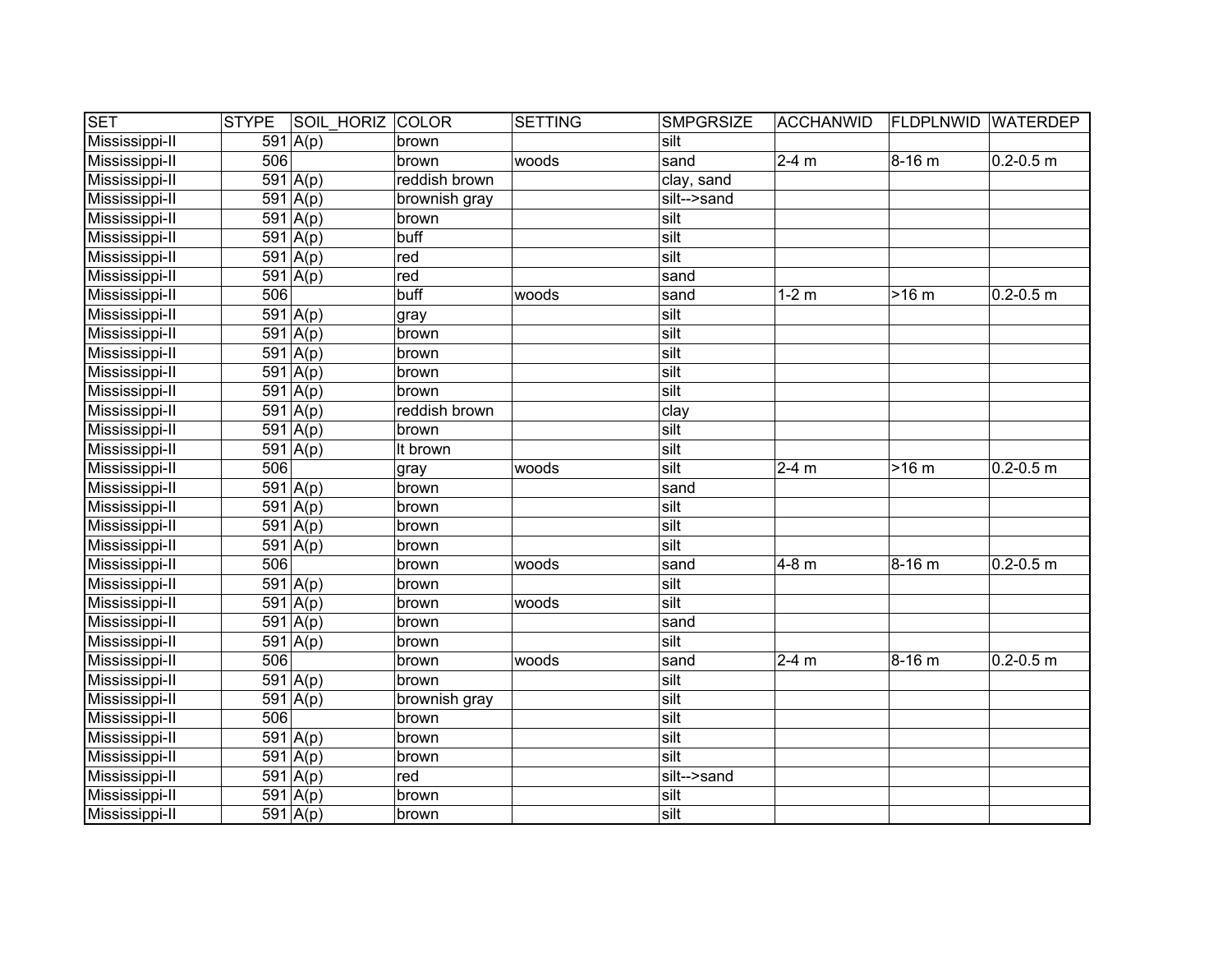|       | WATCOL FLOWSTAGE FLOWRATE |        | <b>STRBED</b> | <b>RELIEF</b>             | <b>CONTAMSOU</b> | CONTAMPOT | <b>FORMATION</b> |
|-------|---------------------------|--------|---------------|---------------------------|------------------|-----------|------------------|
|       |                           |        |               | 10 <sub>m</sub>           |                  |           | <b>Wilcox</b>    |
| clear | normal                    | gentle | sand          | 43 <sub>m</sub>           |                  |           | <b>Wilcox</b>    |
|       |                           |        |               | 43 <sub>m</sub>           |                  |           | <b>Wilcox</b>    |
|       |                           |        |               | 43 <sub>m</sub>           |                  |           | <b>Wilcox</b>    |
|       |                           |        |               | 20 <sub>m</sub>           |                  |           | <b>Wilcox</b>    |
|       |                           |        |               | 36 <sub>m</sub>           |                  |           | <b>Wilcox</b>    |
|       |                           |        |               | 25 <sub>m</sub>           |                  |           | <b>Wilcox</b>    |
|       |                           |        |               | 10 <sub>m</sub>           |                  |           | <b>Wilcox</b>    |
| clear | normal                    | gentle | sand          | 20 <sub>m</sub>           |                  |           | <b>Wilcox</b>    |
|       |                           |        |               | 37 <sub>m</sub>           |                  |           | <b>Wilcox</b>    |
|       |                           |        |               | 10 <sub>m</sub>           |                  |           | Wilcox           |
|       |                           |        |               | 30 m                      |                  |           | Wilcox           |
|       |                           |        |               | 10 <sub>m</sub>           |                  |           | Wilcox           |
|       |                           |        |               | 40 m                      |                  |           | Wilcox           |
|       |                           |        |               | 36 <sub>m</sub>           |                  |           | <b>Wilcox</b>    |
|       |                           |        |               | 20 m                      |                  |           | Wilcox           |
|       |                           |        |               | 10 <sub>m</sub>           |                  |           | Wilcox           |
| clear | normal                    | gentle | fines         | 10 <sub>m</sub>           |                  |           | Wilcox           |
|       |                           |        |               | 20 <sub>m</sub>           |                  |           | Wilcox           |
|       |                           |        |               | 20 m                      |                  |           | Wilcox           |
|       |                           |        |               | 20 <sub>m</sub>           |                  |           | Wilcox           |
|       |                           |        |               | 10 <sub>m</sub>           |                  |           | Wilcox           |
| clear | low                       | gentle | fines         | 21 <sub>m</sub>           |                  |           | Wilcox           |
|       |                           |        |               | 15 <sub>m</sub>           |                  |           | Wilcox           |
|       |                           |        |               | 20 m                      |                  |           | Wilcox           |
|       |                           |        |               | 49 m                      |                  |           | <b>Wilcox</b>    |
|       |                           |        |               | 20 <sub>m</sub>           |                  |           | Wilcox           |
| clear | normal                    | gentle | sand          | 49 m                      |                  |           | <b>Wilcox</b>    |
|       |                           |        |               | 10 <sub>m</sub>           |                  |           | <b>Wilcox</b>    |
|       |                           |        |               | 21 m                      |                  |           | <b>Wilcox</b>    |
|       |                           |        |               | 20 m                      |                  |           | Wilcox           |
|       |                           |        |               | 12 <sub>m</sub>           |                  |           | <b>Wilcox</b>    |
|       |                           |        |               | $\overline{20}$ m         |                  |           | Wilcox           |
|       |                           |        |               | 37 <sub>m</sub>           |                  |           | <b>Wilcox</b>    |
|       |                           |        |               | 25 <sub>m</sub>           |                  |           | Wilcox           |
|       |                           |        |               | $\overline{2}5 \text{ m}$ |                  |           | Wilcox           |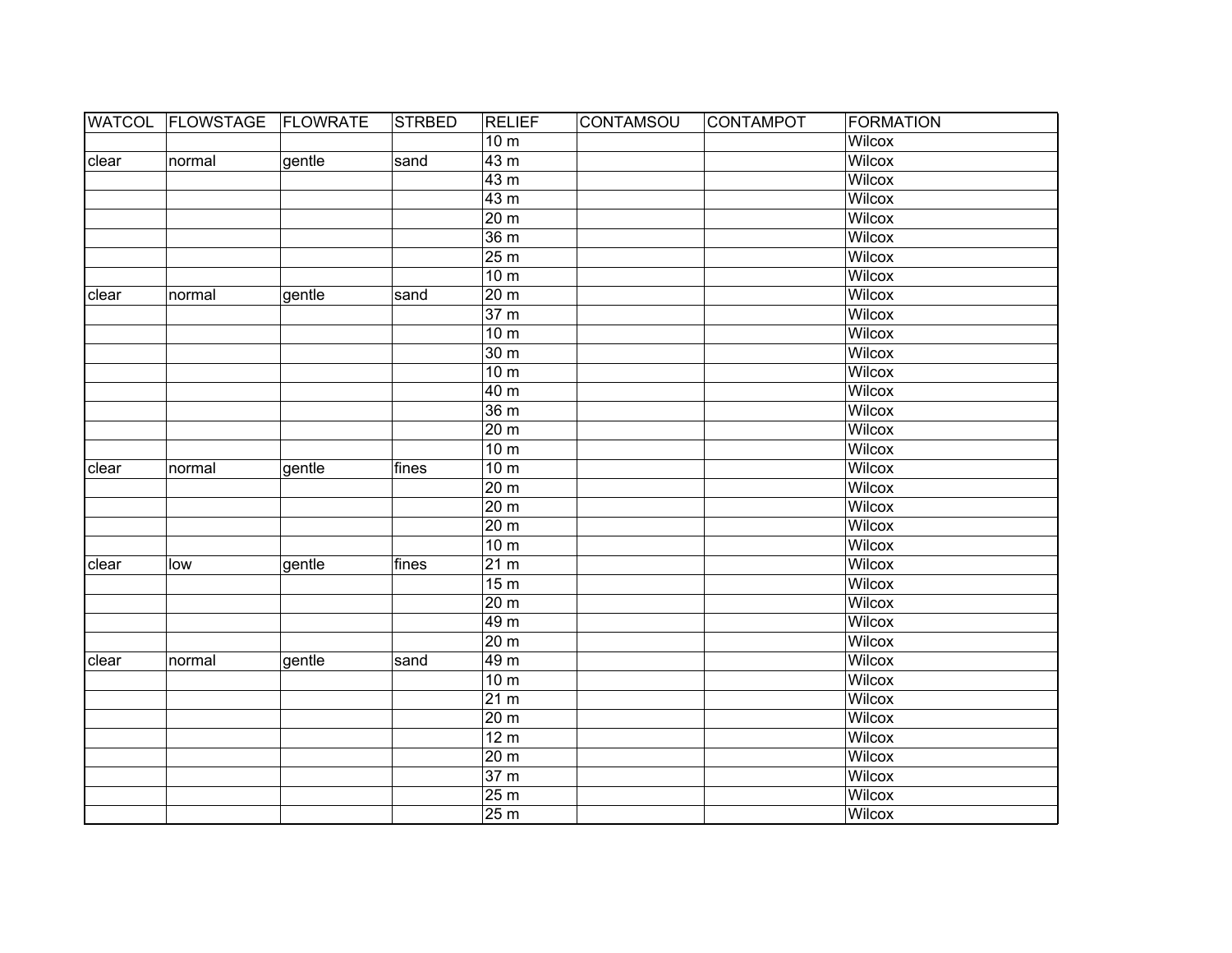| <b>LAT</b> |          | <b>LONG</b> | QUAD24CODE          | QUAD250COD |         | QUAD100COD FIPS INT HUC 8 | <b>CATEGORY</b> | QD250NAME         |
|------------|----------|-------------|---------------------|------------|---------|---------------------------|-----------------|-------------------|
|            | 33.35694 |             | -89.24222 34090SWG2 | 34090      | 34090SW | 28019 03180001            | <b>STATE</b>    | <b>West Point</b> |
|            | 33.41083 |             | -89.28361 34090SWF1 | 34090      | 34090SW | 28019 08060201            | <b>STATE</b>    | <b>West Point</b> |
|            | 33.42194 |             | -89.19972 34090SWG1 | 34090      | 34090SW | 28019 08060201            | <b>STATE</b>    | <b>West Point</b> |
|            | 33.41083 |             | -89.29972 34090SWF1 | 34090      | 34090SW | 28019 08060201            | <b>STATE</b>    | <b>West Point</b> |
|            | 33.36000 |             | -89.18806 34090SWG2 | 34090      | 34090SW | 28019 03180001            | <b>STATE</b>    | <b>West Point</b> |
|            | 33.39139 |             | -89.30417 34090SWF1 | 34090      | 34090SW | 28019 08060201            | <b>STATE</b>    | <b>West Point</b> |
|            | 33.39306 |             | -89.29139 34090SWF1 | 34090      | 34090SW | 28019 08060201            | <b>STATE</b>    | <b>West Point</b> |
|            | 33.32833 |             | -89.18833 34090SWG2 | 34090      | 34090SW | 28019 03180001            | <b>STATE</b>    | <b>West Point</b> |
|            | 33.32083 |             | -89.30111 34090SWF2 | 34090      | 34090SW | 28019 08060201            | <b>STATE</b>    | <b>West Point</b> |
|            | 33.42444 |             | -89.27028 34090SWF1 | 34090      | 34090SW | 28019 08060201            | <b>STATE</b>    | <b>West Point</b> |
|            | 33.33694 |             | -89.18722 34090SWG2 | 34090      | 34090SW | 28019 03180001            | <b>STATE</b>    | <b>West Point</b> |
|            | 33.41056 |             | -89.23306 34090SWG1 | 34090      | 34090SW | 28019 08060201            | <b>STATE</b>    | <b>West Point</b> |
|            | 33.34806 |             | -89.22056 34090SWG2 | 34090      | 34090SW | 28019 03180001            | <b>STATE</b>    | <b>West Point</b> |
|            | 33.43361 |             | -89.22194 34090SWG1 | 34090      | 34090SW | 28019 08060201            | <b>STATE</b>    | <b>West Point</b> |
|            | 33.43250 |             | -89.21000 34090SWG1 | 34090      | 34090SW | 28019 08060201            | <b>STATE</b>    | West Point        |
|            | 33.36917 |             | -89.24972 34090SWG2 | 34090      | 34090SW | 28019 08060201            | <b>STATE</b>    | <b>West Point</b> |
|            | 33.37611 |             | -89.19944 34090SWG1 | 34090      | 34090SW | 28019 03180001            | <b>STATE</b>    | <b>West Point</b> |
|            | 33.32611 |             | -89.18389 34090SWG2 | 34090      | 34090SW | 28019 03180001            | <b>STATE</b>    | <b>West Point</b> |
|            | 33.39139 |             | -89.21750 34090SWG1 | 34090      | 34090SW | 28019 08060201            | <b>STATE</b>    | <b>West Point</b> |
|            | 33.37472 |             | -89.29083 34090SWF2 | 34090      | 34090SW | 28019 08060201            | <b>STATE</b>    | <b>West Point</b> |
|            | 33.43778 |             | -89.24278 34090SWG1 | 34090      | 34090SW | 28019 08060201            | <b>STATE</b>    | West Point        |
|            | 33.36583 |             | -89.19000 34090SWG2 | 34090      | 34090SW | 28019 03180001            | <b>STATE</b>    | West Point        |
|            | 33.41917 |             | -89.25389 34090SWF1 | 34090      | 34090SW | 28019 08060201            | <b>STATE</b>    | <b>West Point</b> |
|            | 33.39806 |             | -89.26500 34090SWF1 | 34090      | 34090SW | 28019 08060201            | <b>STATE</b>    | <b>West Point</b> |
|            | 33.31917 |             | -89.30167 34090SWF2 | 34090      | 34090SW | 28019 08060201            | <b>STATE</b>    | <b>West Point</b> |
|            | 33.42778 |             | -89.30944 34090SWF1 | 34090      | 34090SW | 28019 08060201            | <b>STATE</b>    | <b>West Point</b> |
|            | 33.37472 |             | -89.26694 34090SWF2 | 34090      | 34090SW | 28019 08060201            | <b>STATE</b>    | <b>West Point</b> |
|            | 33.42750 |             | -89.30917 34090SWF1 | 34090      | 34090SW | 28019 08060201            | <b>STATE</b>    | <b>West Point</b> |
|            | 33.45833 |             | -89.24083 34090SWG1 | 34090      | 34090SW | 28019 08060201            | <b>STATE</b>    | <b>West Point</b> |
|            | 33.42694 |             | -89.25333 34090SWF1 | 34090      | 34090SW | 28019 08060201            | <b>STATE</b>    | <b>West Point</b> |
|            | 33.39833 |             | -89.25583 34090SWF1 | 34090      | 34090SW | 28019 08060201            | <b>STATE</b>    | <b>West Point</b> |
|            | 33.38472 |             | -89.26000 34090SWF1 | 34090      | 34090SW | 28019 08060201            | <b>STATE</b>    | West Point        |
|            | 33.36583 |             | -89.22528 34090SWG2 | 34090      | 34090SW | 28019 03180001            | <b>STATE</b>    | West Point        |
|            | 33.41694 |             | -89.29361 34090SWF1 | 34090      | 34090SW | 28019 08060201            | <b>STATE</b>    | West Point        |
|            | 33.40250 |             | -89.22389 34090SWG1 | 34090      | 34090SW | 28019 08060201            | <b>STATE</b>    | <b>West Point</b> |
|            | 33.39528 |             | -89.24000 34090SWG1 | 34090      | 34090SW | 28019 08060201            | <b>STATE</b>    | <b>West Point</b> |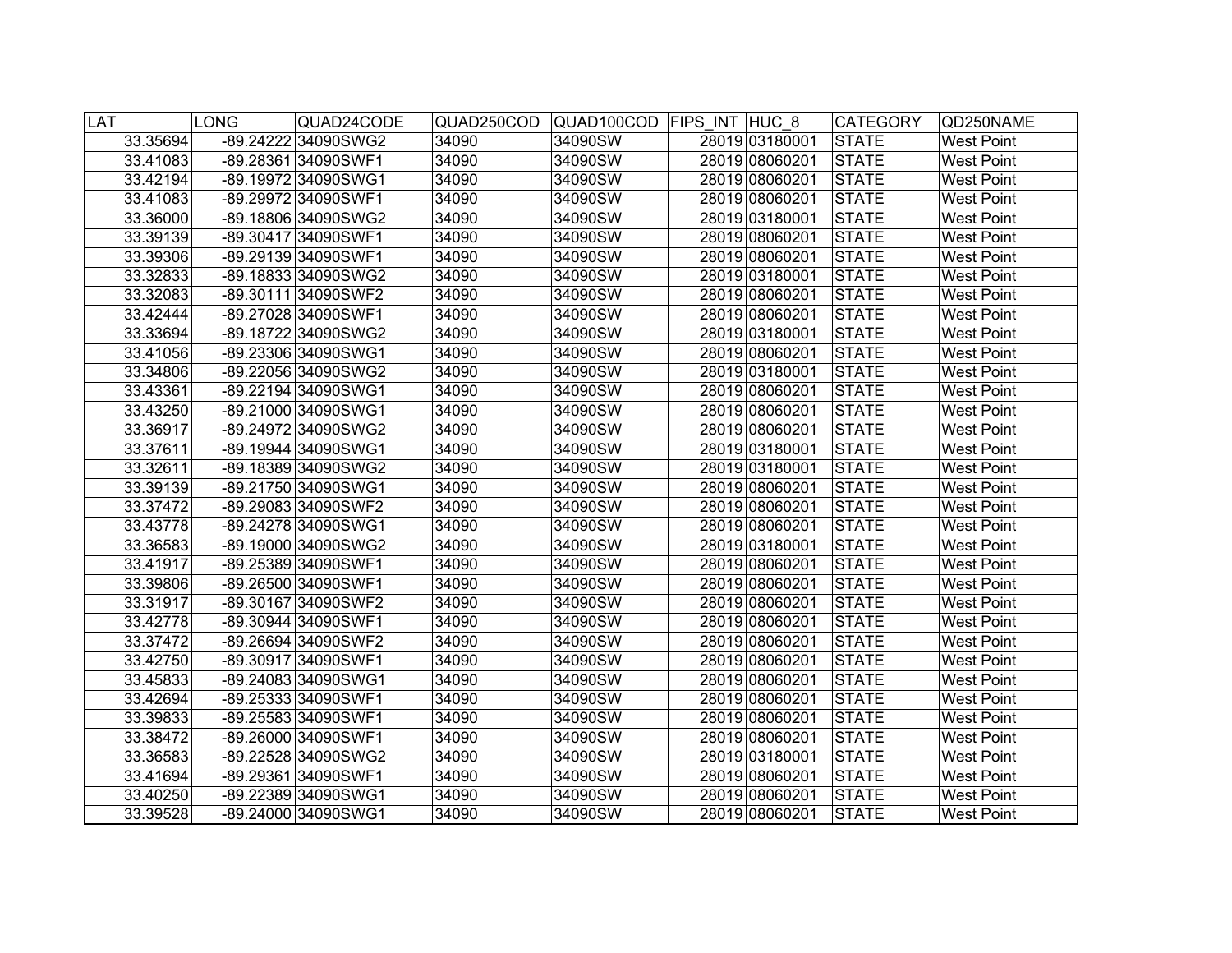| <b>TYPEDESC</b> | <b>MEDIUM</b> | SOURCE | SOURCE MOD | <b>UPSIEVE</b>       | <b>DRIED</b> | <b>STYPENOTE</b>                            |
|-----------------|---------------|--------|------------|----------------------|--------------|---------------------------------------------|
| SOIL            | Sediment      | Soil   |            | $150$ air            |              | A few % of samples were ground to -100 mesh |
| STRM-SED-WET    | Sediment      | Stream | Wet        | $150$ air            |              | A few % of samples were ground to -100 mesh |
| SOIL            | Sediment      | Soil   |            | $150$ air            |              | A few % of samples were ground to -100 mesh |
| <b>SOIL</b>     | Sediment      | Soil   |            | $150$ air            |              | A few % of samples were ground to -100 mesh |
| <b>SOIL</b>     | Sediment      | Soil   |            | $150$ air            |              | A few % of samples were ground to -100 mesh |
| <b>SOIL</b>     | Sediment      | Soil   |            | $150$ air            |              | A few % of samples were ground to -100 mesh |
| <b>SOIL</b>     | Sediment      | Soil   |            | $150$ air            |              | A few % of samples were ground to -100 mesh |
| <b>SOIL</b>     | Sediment      | Soil   |            | $150$ air            |              | A few % of samples were ground to -100 mesh |
| STRM-SED-WET    | Sediment      | Stream | Wet        | $150$ air            |              | A few % of samples were ground to -100 mesh |
| <b>SOIL</b>     | Sediment      | Soil   |            | $150$ air            |              | A few % of samples were ground to -100 mesh |
| SOIL            | Sediment      | Soil   |            | $150$ air            |              | A few % of samples were ground to -100 mesh |
| SOIL            | Sediment      | Soil   |            | $\overline{150}$ air |              | A few % of samples were ground to -100 mesh |
| SOIL            | Sediment      | Soil   |            | $150$ air            |              | A few % of samples were ground to -100 mesh |
| SOIL            | Sediment      | Soil   |            | $150$ air            |              | A few % of samples were ground to -100 mesh |
| SOIL            | Sediment      | Soil   |            | $150$ air            |              | A few % of samples were ground to -100 mesh |
| SOIL            | Sediment      | Soil   |            | $150$ air            |              | A few % of samples were ground to -100 mesh |
| SOIL            | Sediment      | Soil   |            | $150$ air            |              | A few % of samples were ground to -100 mesh |
| STRM-SED-WET    | Sediment      | Stream | Wet        | $150$ air            |              | A few % of samples were ground to -100 mesh |
| SOIL            | Sediment      | Soil   |            | $\overline{150}$ air |              | A few % of samples were ground to -100 mesh |
| SOIL            | Sediment      | Soil   |            | $150$ air            |              | A few % of samples were ground to -100 mesh |
| <b>SOIL</b>     | Sediment      | Soil   |            | $150$ air            |              | A few % of samples were ground to -100 mesh |
| SOIL            | Sediment      | Soil   |            | $150$ air            |              | A few % of samples were ground to -100 mesh |
| STRM-SED-WET    | Sediment      | Stream | Wet        | $150$ air            |              | A few % of samples were ground to -100 mesh |
| SOIL            | Sediment      | Soil   |            | $150$ air            |              | A few % of samples were ground to -100 mesh |
| <b>SOIL</b>     | Sediment      | Soil   |            | $150$ air            |              | A few % of samples were ground to -100 mesh |
| SOIL            | Sediment      | Soil   |            | $150$ air            |              | A few % of samples were ground to -100 mesh |
| SOIL            | Sediment      | Soil   |            | $150$ air            |              | A few % of samples were ground to -100 mesh |
| STRM-SED-WET    | Sediment      | Stream | Wet        | $150$ air            |              | A few % of samples were ground to -100 mesh |
| <b>SOIL</b>     | Sediment      | Soil   |            | $150$ air            |              | A few % of samples were ground to -100 mesh |
| <b>SOIL</b>     | Sediment      | Soil   |            | $150$ air            |              | A few % of samples were ground to -100 mesh |
| STRM-SED-WET    | Sediment      | Stream | Wet        | $150$ air            |              | A few % of samples were ground to -100 mesh |
| <b>SOIL</b>     | Sediment      | Soil   |            | $150$ air            |              | A few % of samples were ground to -100 mesh |
| SOIL            | Sediment      | Soil   |            | $150$ air            |              | A few % of samples were ground to -100 mesh |
| <b>SOIL</b>     | Sediment      | Soil   |            | $150$ air            |              | A few % of samples were ground to -100 mesh |
| SOIL            | Sediment      | Soil   |            | $150$ air            |              | A few % of samples were ground to -100 mesh |
| SOIL            | Sediment      | Soil   |            | $150$ air            |              | A few % of samples were ground to -100 mesh |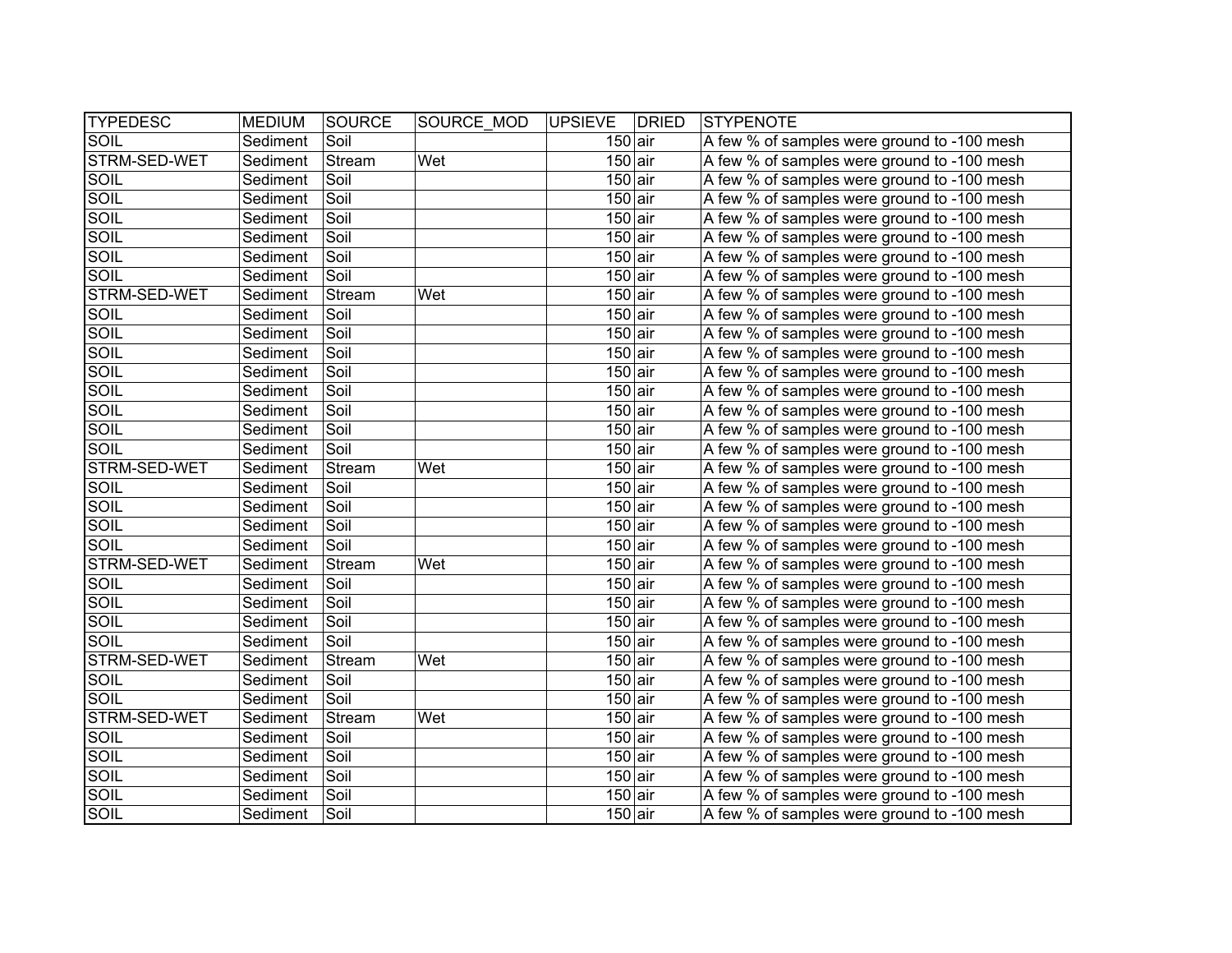| ICP40_JOB | AL ICP40 | CA ICP40 | FE ICP40 | K ICP40 | MG ICP40 | NA ICP40 | IP.<br>ICP40 | TI ICP40 | AG ICP40   | AS ICP40    |
|-----------|----------|----------|----------|---------|----------|----------|--------------|----------|------------|-------------|
| MRP-01344 | 4.89500  | 0.02600  | 2.55000  | 0.44000 | 0.16500  | 0.03000  | 0.00500      | 0.44400  | $-2.00000$ | $-10.00000$ |
| MRP-01344 | 0.93000  | 0.03200  | 0.66000  | 0.35000 | 0.04500  | 0.06500  | 0.01000      | 0.35400  | $-2.00000$ | $-10.00000$ |
| MRP-01344 | 6.44500  | 0.15800  | 3.06000  | 1.51000 | 0.55500  | 0.37500  | 0.01500      | 0.33600  | $-2.00000$ | $-10.00000$ |
| MRP-01344 | 2.69500  | 0.07400  | 1.14000  | 1.14000 | 0.13000  | 0.28500  | 0.01000      | 0.33000  | $-2.00000$ | $-10.00000$ |
| MRP-01344 | 3.46500  | 0.23100  | 1.62000  | 1.08000 | 0.15000  | 0.28000  | 0.05000      | 0.36600  | $-2.00000$ | $-10.00000$ |
| MRP-01344 | 3.16000  | 0.08900  | 1.30000  | 1.37000 | 0.14500  | 0.33500  | 0.01500      | 0.37200  | $-2.00000$ | $-10.00000$ |
| MRP-01344 | 3.10500  | 0.13100  | 2.29000  | 0.45000 | 0.11000  | 0.07000  | 0.03000      | 0.33000  | $-2.00000$ | $-10.00000$ |
| MRP-01344 | 3.12500  | 0.07400  | 1.55000  | 0.88000 | 0.14500  | 0.17000  | 0.01500      | 0.41400  | $-2.00000$ | $-10.00000$ |
| MRP-01344 | 0.56500  | 0.02100  | 0.30000  | 0.18000 | 0.02000  | 0.04500  | 0.00500      | 0.36600  | $-2.00000$ | $-10.00000$ |
| MRP-01344 | 3.82500  | 0.09500  | 1.26000  | 1.21000 | 0.17000  | 0.34500  | 0.01500      | 0.35400  | $-2.00000$ | $-10.00000$ |
| MRP-01344 | 3.34000  | 0.08900  | 1.64000  | 0.95000 | 0.16500  | 0.25500  | 0.01000      | 0.37800  | $-2.00000$ | $-10.00000$ |
| MRP-01344 | 2.77500  | 0.10000  | 1.56000  | 0.66000 | 0.13000  | 0.13500  | 0.02500      | 0.28200  | $-2.00000$ | $-10.00000$ |
| MRP-01344 | 1.96000  | 0.05300  | 0.97000  | 0.66000 | 0.07500  | 0.14500  | 0.01000      | 0.40200  | $-2.00000$ | $-10.00000$ |
| MRP-01344 | 2.52000  | 0.10000  | 1.08000  | 0.93000 | 0.11500  | 0.22000  | 0.01000      | 0.32400  | $-2.00000$ | $-10.00000$ |
| MRP-01344 | 4.60500  | 0.27300  | 2.63000  | 0.99000 | 0.21000  | 0.20000  | 0.03500      | 0.37800  | $-2.00000$ | $-10.00000$ |
| MRP-01344 | 3.05500  | 0.04200  | 1.36000  | 0.61000 | 0.10000  | 0.09500  | 0.01000      | 0.40200  | $-2.00000$ | $-10.00000$ |
| MRP-01344 | 3.21000  | 0.12600  | 1.51000  | 1.06000 | 0.15000  | 0.28500  | 0.02000      | 0.37200  | $-2.00000$ | $-10.00000$ |
| MRP-01344 | 0.95000  | 0.03200  | 0.56000  | 0.27000 | 0.03500  | 0.06500  | 0.01000      | 0.25800  | $-2.00000$ | $-10.00000$ |
| MRP-01344 | 3.62500  | 0.07900  | 1.88000  | 1.13000 | 0.21000  | 0.26500  | 0.02000      | 0.40800  | $-2.00000$ | $-10.00000$ |
| MRP-01344 | 3.46000  | 0.15800  | 1.65000  | 1.26000 | 0.15500  | 0.31500  | 0.02000      | 0.34200  | $-2.00000$ | $-10.00000$ |
| MRP-01344 | 2.84000  | 0.05800  | 1.31000  | 0.88000 | 0.12500  | 0.26500  | 0.01500      | 0.34200  | $-2.00000$ | $-10.00000$ |
| MRP-01344 | 2.54500  | 0.08400  | 1.18000  | 0.88000 | 0.09500  | 0.22000  | 0.02000      | 0.39600  | $-2.00000$ | $-10.00000$ |
| MRP-01344 | 1.35000  | 0.04200  | 0.93000  | 0.59000 | 0.06500  | 0.12000  | 0.01500      | 0.53400  | $-2.00000$ | $-10.00000$ |
| MRP-01344 | 3.48500  | 0.11600  | 1.39000  | 1.05000 | 0.16000  | 0.31000  | 0.01500      | 0.31200  | $-2.00000$ | $-10.00000$ |
| MRP-01344 | 2.30500  | 0.03200  | 1.20000  | 0.62000 | 0.09000  | 0.09000  | 0.01000      | 0.44400  | $-2.00000$ | $-10.00000$ |
| MRP-01344 | 1.47000  | 0.04700  | 0.82000  | 0.49000 | 0.07000  | 0.10000  | 0.01000      | 0.32400  | $-2.00000$ | $-10.00000$ |
| MRP-01344 | 3.88500  | 0.03700  | 1.86000  | 1.07000 | 0.17500  | 0.15500  | 0.01500      | 0.33600  | $-2.00000$ | $-10.00000$ |
| MRP-01344 | 0.70000  | 0.02600  | 0.68000  | 0.27000 | 0.03500  | 0.05000  | 0.01000      | 0.75000  | $-2.00000$ | $-10.00000$ |
| MRP-01344 | 2.80500  | 0.05300  | 1.64000  | 0.53000 | 0.09000  | 0.08000  | 0.01500      | 0.36000  | $-2.00000$ | $-10.00000$ |
| MRP-01344 | 3.00000  | 0.09500  | 1.06000  | 0.99000 | 0.12000  | 0.33000  | 0.01500      | 0.37800  | $-2.00000$ | $-10.00000$ |
| MRP-01344 | 2.61000  | 0.10000  | 1.23000  | 1.20000 | 0.11000  | 0.29500  | 0.02500      | 0.35400  | $-2.00000$ | $-10.00000$ |
| MRP-01344 | 2.50000  | 0.05800  | 1.44000  | 0.78000 | 0.11000  | 0.17500  | 0.01500      | 0.35400  | $-2.00000$ | $-10.00000$ |
| MRP-01344 | 4.04000  | 0.05300  | 2.19000  | 0.70000 | 0.15500  | 0.12000  | 0.01500      | 0.45600  | $-2.00000$ | $-10.00000$ |
| MRP-01344 | 3.01000  | 0.02600  | 1.85000  | 0.47000 | 0.15000  | 0.05500  | 0.01500      | 0.46800  | $-2.00000$ | $-10.00000$ |
| MRP-01344 | 3.72000  | 0.07900  | 1.78000  | 1.15000 | 0.18000  | 0.22500  | 0.02000      | 0.33000  | $-2.00000$ | $-10.00000$ |
| MRP-01344 | 5.32500  | 0.13100  | 2.90000  | 1.34000 | 0.27500  | 0.24500  | 0.02000      | 0.35400  | $-2.00000$ | $-10.00000$ |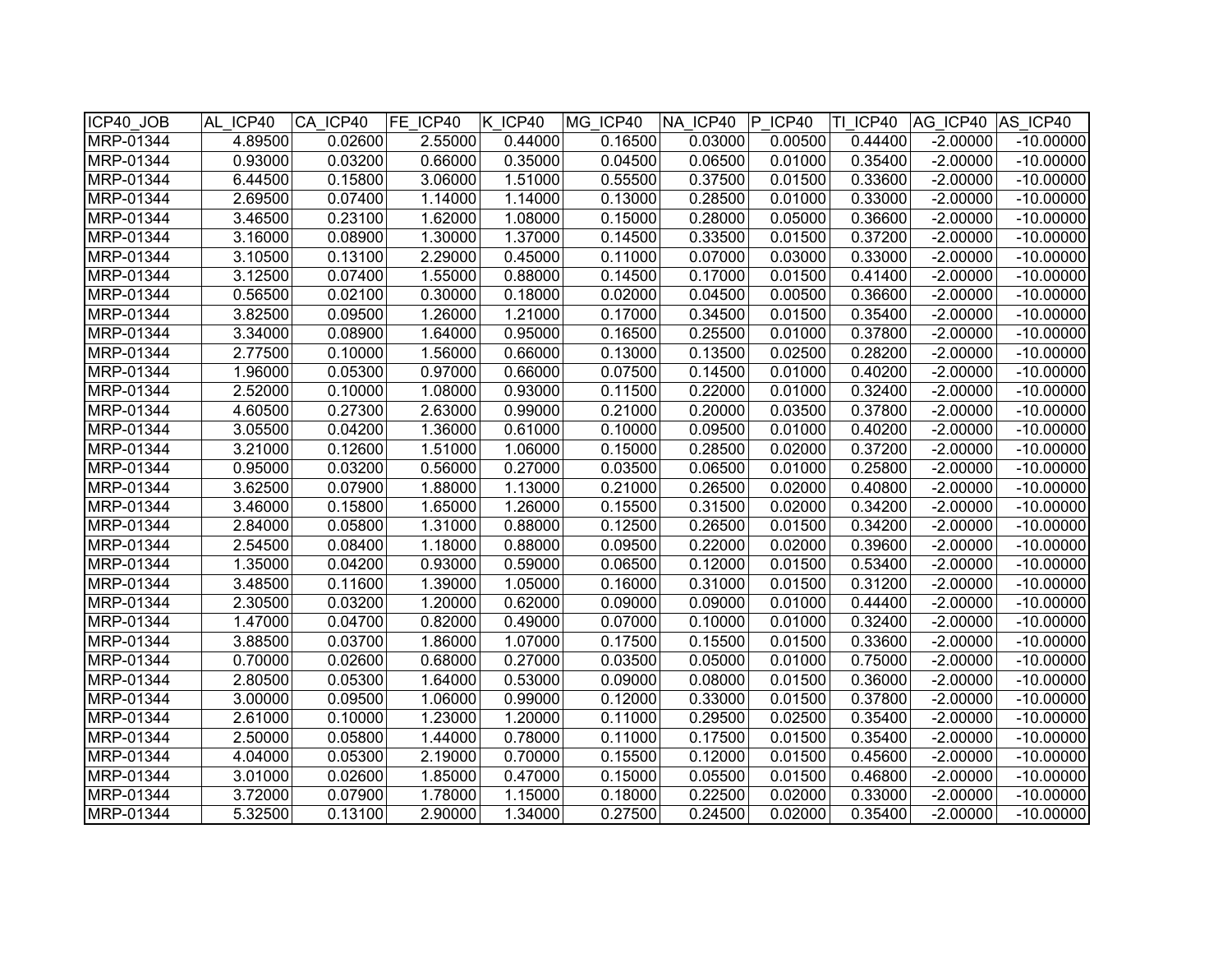| AU ICP40   | BA ICP40  | BE ICP40   | BI ICP40    | CD ICP40   | CE ICP40  | CO ICP40 | CR ICP40 | CU ICP40 | EU ICP40 | GA ICP40   |
|------------|-----------|------------|-------------|------------|-----------|----------|----------|----------|----------|------------|
| $-8.00000$ | 166.00000 | $-1.00000$ | $-50.00000$ | $-2.00000$ | 68.00000  | 4.00000  | 40.00000 | 10.00000 | 1.00000  | 11.00000   |
| $-8.00000$ | 178.00000 | $-1.00000$ | $-50.00000$ | $-2.00000$ | 56.00000  | 3.00000  | 24.00000 | 1.00000  | 1.00000  | 4.00000    |
| $-8.00000$ | 507.00000 | 2.00000    | $-50.00000$ | $-2.00000$ | 62.00000  | 6.00000  | 37.00000 | 11.00000 | 1.00000  | 15.00000   |
| $-8.00000$ | 405.00000 | $-1.00000$ | $-50.00000$ | $-2.00000$ | 64.00000  | 4.00000  | 70.00000 | 5.00000  | 1.00000  | 15.00000   |
| $-8.00000$ | 430.00000 | 1.00000    | $-50.00000$ | $-2.00000$ | 81.00000  | 6.00000  | 33.00000 | 10.00000 | 1.00000  | 7.00000    |
| $-8.00000$ | 474.00000 | $-1.00000$ | $-50.00000$ | $-2.00000$ | 76.00000  | 5.00000  | 20.00000 | 5.00000  | 1.00000  | 13.00000   |
| $-8.00000$ | 219.00000 | $-1.00000$ | $-50.00000$ | $-2.00000$ | 53.00000  | 4.00000  | 23.00000 | 5.00000  | 1.00000  | 9.00000    |
| $-8.00000$ | 329.00000 | $-1.00000$ | $-50.00000$ | $-2.00000$ | 76.00000  | 5.00000  | 28.00000 | 7.00000  | 1.00000  | 11.00000   |
| $-8.00000$ | 115.00000 | $-1.00000$ | $-50.00000$ | $-2.00000$ | 50.00000  | 3.00000  | 12.00000 | 1.00000  | 1.00000  | 5.00000    |
| $-8.00000$ | 462.00000 | 1.00000    | $-50.00000$ | $-2.00000$ | 85.00000  | 5.00000  | 25.00000 | 6.00000  | 1.00000  | 11.00000   |
| $-8.00000$ | 319.00000 | $-1.00000$ | $-50.00000$ | $-2.00000$ | 65.00000  | 4.00000  | 22.00000 | 7.00000  | 1.00000  | $-4.00000$ |
| $-8.00000$ | 307.00000 | $-1.00000$ | $-50.00000$ | $-2.00000$ | 59.00000  | 5.00000  | 27.00000 | 6.00000  | 1.00000  | 9.00000    |
| $-8.00000$ | 259.00000 | $-1.00000$ | $-50.00000$ | $-2.00000$ | 62.00000  | 3.00000  | 23.00000 | 2.00000  | 1.00000  | 10.00000   |
| $-8.00000$ | 345.00000 | $-1.00000$ | $-50.00000$ | $-2.00000$ | 67.00000  | 5.00000  | 18.00000 | 5.00000  | 1.00000  | 11.00000   |
| 9.00000    | 457.00000 | 1.00000    | $-50.00000$ | $-2.00000$ | 75.00000  | 7.00000  | 36.00000 | 10.00000 | 1.00000  | 9.00000    |
| $-8.00000$ | 235.00000 | $-1.00000$ | $-50.00000$ | $-2.00000$ | 64.00000  | 2.00000  | 23.00000 | 3.00000  | 1.00000  | 14.00000   |
| $-8.00000$ | 400.00000 | $-1.00000$ | $-50.00000$ | $-2.00000$ | 88.00000  | 7.00000  | 23.00000 | 6.00000  | 1.00000  | 11.00000   |
| $-8.00000$ | 145.00000 | $-1.00000$ | $-50.00000$ | $-2.00000$ | 33.00000  | 3.00000  | 12.00000 | 1.00000  | 1.00000  | 5.00000    |
| $-8.00000$ | 375.00000 | $-1.00000$ | $-50.00000$ | $-2.00000$ | 71.00000  | 6.00000  | 25.00000 | 9.00000  | 1.00000  | 6.00000    |
| $-8.00000$ | 473.00000 | 1.00000    | $-50.00000$ | $-2.00000$ | 83.00000  | 6.00000  | 90.00000 | 6.00000  | 1.00000  | $-4.00000$ |
| $-8.00000$ | 334.00000 | $-1.00000$ | $-50.00000$ | $-2.00000$ | 67.00000  | 5.00000  | 28.00000 | 4.00000  | 1.00000  | 13.00000   |
| $-8.00000$ | 347.00000 | $-1.00000$ | $-50.00000$ | $-2.00000$ | 77.00000  | 5.00000  | 22.00000 | 6.00000  | 1.00000  | 12.00000   |
| $-8.00000$ | 299.00000 | $-1.00000$ | $-50.00000$ | $-2.00000$ | 124.00000 | 4.00000  | 15.00000 | 2.00000  | 1.00000  | 4.00000    |
| $-8.00000$ | 378.00000 | $-1.00000$ | $-50.00000$ | $-2.00000$ | 73.00000  | 4.00000  | 21.00000 | 5.00000  | 1.00000  | 13.00000   |
| $-8.00000$ | 213.00000 | $-1.00000$ | $-50.00000$ | $-2.00000$ | 75.00000  | 3.00000  | 31.00000 | 4.00000  | 1.00000  | 15.00000   |
| $-8.00000$ | 230.00000 | $-1.00000$ | $-50.00000$ | $-2.00000$ | 55.00000  | 6.00000  | 22.00000 | 1.00000  | 1.00000  | 7.00000    |
| $-8.00000$ | 373.00000 | $-1.00000$ | $-50.00000$ | $-2.00000$ | 62.00000  | 5.00000  | 69.00000 | 5.00000  | 1.00000  | 8.00000    |
| $-8.00000$ | 154.00000 | $-1.00000$ | $-50.00000$ | $-2.00000$ | 168.00000 | 3.00000  | 23.00000 | 1.00000  | 1.00000  | 7.00000    |
| $-8.00000$ | 230.00000 | $-1.00000$ | $-50.00000$ | $-2.00000$ | 81.00000  | 5.00000  | 50.00000 | 2.00000  | 1.00000  | 16.00000   |
| $-8.00000$ | 391.00000 | $-1.00000$ | $-50.00000$ | $-2.00000$ | 86.00000  | 5.00000  | 34.00000 | 3.00000  | 1.00000  | 12.00000   |
| $-8.00000$ | 420.00000 | $-1.00000$ | $-50.00000$ | $-2.00000$ | 69.00000  | 5.00000  | 42.00000 | 4.00000  | 1.00000  | 9.00000    |
| $-8.00000$ | 283.00000 | $-1.00000$ | $-50.00000$ | $-2.00000$ | 60.00000  | 4.00000  | 22.00000 | 4.00000  | 1.00000  | 13.00000   |
| $-8.00000$ | 242.00000 | $-1.00000$ | $-50.00000$ | $-2.00000$ | 70.00000  | 5.00000  | 26.00000 | 8.00000  | 1.00000  | 11.00000   |
| $-8.00000$ | 183.00000 | $-1.00000$ | $-50.00000$ | $-2.00000$ | 77.00000  | 3.00000  | 22.00000 | 5.00000  | 1.00000  | 12.00000   |
| $-8.00000$ | 400.00000 | $-1.00000$ | $-50.00000$ | $-2.00000$ | 54.00000  | 5.00000  | 42.00000 | 5.00000  | 1.00000  | 8.00000    |
| $-8.00000$ | 455.00000 | 1.00000    | $-50.00000$ | $-2.00000$ | 69.00000  | 7.00000  | 84.00000 | 8.00000  | 1.00000  | 15.00000   |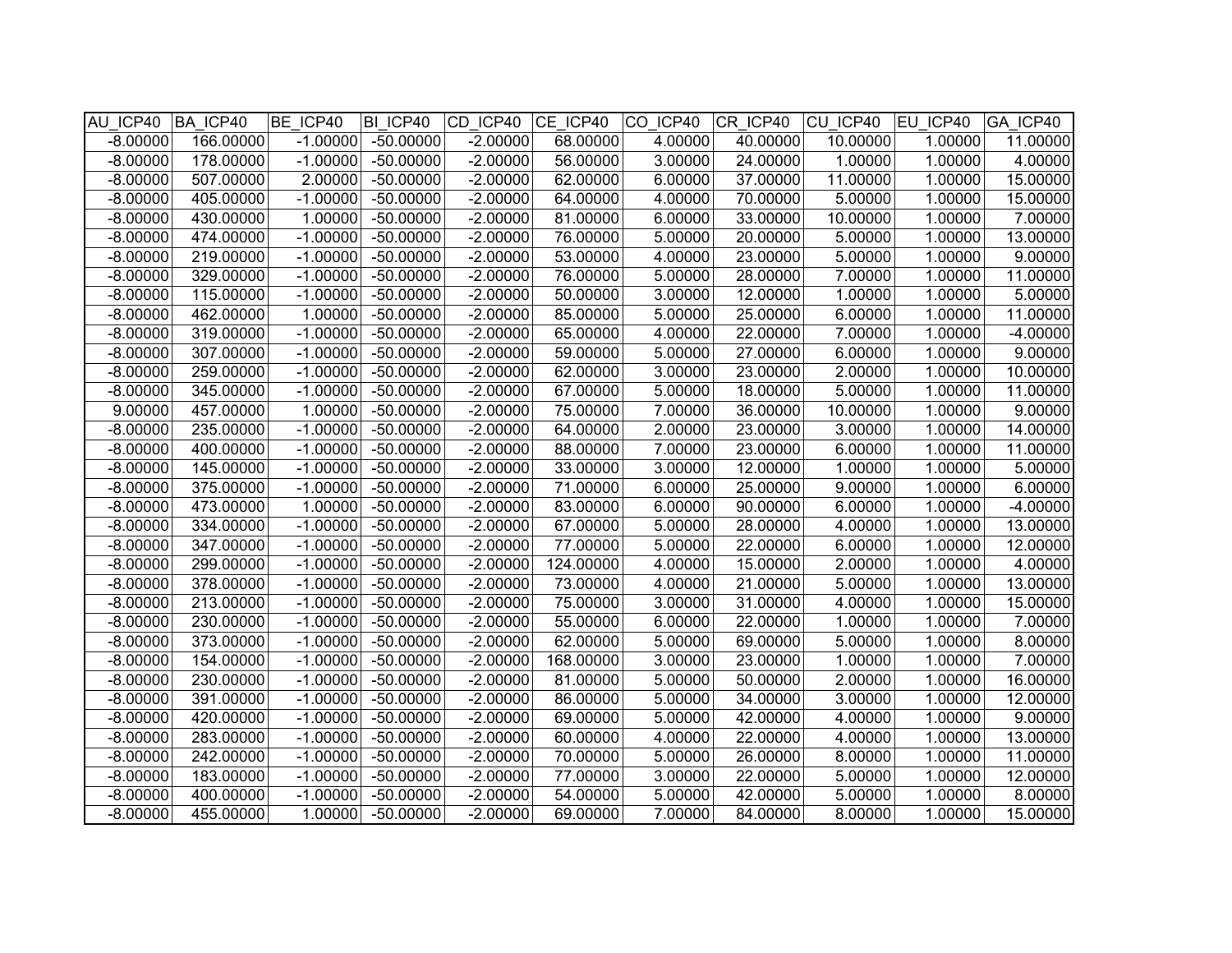|            | HO ICP40 LA ICP40 LI ICP40 |          | MN ICP40  |            |            | MO ICP40 NB ICP40 ND ICP40 NI ICP40 |            | PB ICP40   | <b>SC ICP40</b> | SN ICP40    | SR ICP40 |
|------------|----------------------------|----------|-----------|------------|------------|-------------------------------------|------------|------------|-----------------|-------------|----------|
| $-4.00000$ | 25.00000                   | 22.00000 | 74.00000  | $-2.00000$ | 8.00000    | 18.00000                            | 19.00000   | 8.00000    | 7.00000         | $-50.00000$ | 20.00000 |
| $-4.00000$ | 24.00000                   | 5.00000  | 184.00000 | $-2.00000$ | 4.00000    | 19.00000                            | 3.00000    | 7.00000    | $-2.00000$      | $-50.00000$ | 17.00000 |
| $-4.00000$ | 27.00000                   | 20.00000 | 69.00000  | $-2.00000$ | 9.00000    | 19.00000                            | 23.00000   | $-4.00000$ | 11.00000        | $-50.00000$ | 61.00000 |
| $-4.00000$ | 28.00000                   | 14.00000 | 94.00000  | $-2.00000$ | 4.00000    | 20.00000                            | 10.00000   | 5.00000    | 3.00000         | $-50.00000$ | 47.00000 |
| $-4.00000$ | 33.00000                   | 17.00000 | 607.00000 | $-2.00000$ | 9.00000    | 25.00000                            | 16.00000   | 31.00000   | 5.00000         | $-50.00000$ | 50.00000 |
| $-4.00000$ | 31.00000                   | 16.00000 | 135.00000 | $-2.00000$ | 8.00000    | 21.00000                            | 12.00000   | 7.00000    | 4.00000         | $-50.00000$ | 56.00000 |
| $-4.00000$ | 23.00000                   | 12.00000 | 171.00000 | 3.00000    | $-4.00000$ | 15.00000                            | 12.00000   | 9.00000    | 5.00000         | $-50.00000$ | 25.00000 |
| $-4.00000$ | 32.00000                   | 16.00000 | 206.00000 | $-2.00000$ | 8.00000    | 22.00000                            | 14.00000   | 7.00000    | 5.00000         | $-50.00000$ | 37.00000 |
| $-4.00000$ | 26.00000                   | 5.00000  | 106.00000 | $-2.00000$ | 6.00000    | 18.00000                            | $-3.00000$ | 5.00000    | $-2.00000$      | $-50.00000$ | 11.00000 |
| $-4.00000$ | 33.00000                   | 15.00000 | 378.00000 | $-2.00000$ | 10.00000   | 24.00000                            | 12.00000   | 7.00000    | 5.00000         | $-50.00000$ | 56.00000 |
| $-4.00000$ | 25.00000                   | 16.00000 | 95.00000  | $-2.00000$ | 7.00000    | 17.00000                            | 11.00000   | 7.00000    | 6.00000         | $-50.00000$ | 43.00000 |
| $-4.00000$ | 24.00000                   | 12.00000 | 238.00000 | $-2.00000$ | $-4.00000$ | 21.00000                            | 11.00000   | 20.00000   | 4.00000         | $-50.00000$ | 34.00000 |
| $-4.00000$ | 25.00000                   | 11.00000 | 119.00000 | $-2.00000$ | 13.00000   | 18.00000                            | 9.00000    | 6.00000    | 3.00000         | $-50.00000$ | 30.00000 |
| $-4.00000$ | 28.00000                   | 12.00000 | 138.00000 | $-2.00000$ | 9.00000    | 20.00000                            | 10.00000   | 8.00000    | 3.00000         | $-50.00000$ | 42.00000 |
| $-4.00000$ | 32.00000                   | 19.00000 | 381.00000 | $-2.00000$ | 8.00000    | 21.00000                            | 23.00000   | 22.00000   | 6.00000         | $-50.00000$ | 54.00000 |
| $-4.00000$ | 26.00000                   | 10.00000 | 82.00000  | $-2.00000$ | 8.00000    | 21.00000                            | 8.00000    | 8.00000    | 5.00000         | $-50.00000$ | 28.00000 |
| $-4.00000$ | 36.00000                   | 16.00000 | 221.00000 | 3.00000    | 10.00000   | 27.00000                            | 13.00000   | 12.00000   | 5.00000         | $-50.00000$ | 48.00000 |
| $-4.00000$ | 13.00000                   | 5.00000  | 216.00000 | $-2.00000$ | 11.00000   | 9.00000                             | 3.00000    | 9.00000    | $-2.00000$      | $-50.00000$ | 15.00000 |
| $-4.00000$ | 26.00000                   | 17.00000 | 195.00000 | $-2.00000$ | 8.00000    | 20.00000                            | 15.00000   | 9.00000    | 6.00000         | $-50.00000$ | 45.00000 |
| $-4.00000$ | 30.00000                   | 17.00000 | 460.00000 | $-2.00000$ | 6.00000    | 22.00000                            | 15.00000   | 12.00000   | 4.00000         | $-50.00000$ | 55.00000 |
| $-4.00000$ | 26.00000                   | 15.00000 | 175.00000 | $-2.00000$ | 7.00000    | 19.00000                            | 8.00000    | 10.00000   | 4.00000         | $-50.00000$ | 41.00000 |
| $-4.00000$ | 28.00000                   | 13.00000 | 146.00000 | $-2.00000$ | 8.00000    | 22.00000                            | 8.00000    | 6.00000    | 4.00000         | $-50.00000$ | 39.00000 |
| $-4.00000$ | 60.00000                   | 6.00000  | 256.00000 | $-2.00000$ | 10.00000   | 52.00000                            | 5.00000    | 9.00000    | 3.00000         | $-50.00000$ | 29.00000 |
| $-4.00000$ | 32.00000                   | 15.00000 | 250.00000 | $-2.00000$ | 7.00000    | 24.00000                            | 10.00000   | 5.00000    | 5.00000         | $-50.00000$ | 52.00000 |
| $-4.00000$ | 30.00000                   | 11.00000 | 89.00000  | $-2.00000$ | 13.00000   | 24.00000                            | 10.00000   | 8.00000    | 4.00000         | $-50.00000$ | 24.00000 |
| $-4.00000$ | 23.00000                   | 7.00000  | 264.00000 | $-2.00000$ | 6.00000    | 18.00000                            | 6.00000    | 8.00000    | 2.00000         | $-50.00000$ | 23.00000 |
| $-4.00000$ | 24.00000                   | 15.00000 | 131.00000 | $-2.00000$ | 7.00000    | 19.00000                            | 14.00000   | 7.00000    | 5.00000         | $-50.00000$ | 37.00000 |
| $-4.00000$ | 77.00000                   | 4.00000  | 157.00000 | $-2.00000$ | 9.00000    | 65.00000                            | 5.00000    | 15.00000   | 3.00000         | $-50.00000$ | 16.00000 |
| $-4.00000$ | 26.00000                   | 9.00000  | 209.00000 | $-2.00000$ | $-4.00000$ | 19.00000                            | 7.00000    | 11.00000   | 4.00000         | $-50.00000$ | 23.00000 |
| $-4.00000$ | 37.00000                   | 15.00000 | 838.00000 | $-2.00000$ | 9.00000    | 28.00000                            | 10.00000   | 11.00000   | 4.00000         | $-50.00000$ | 50.00000 |
| $-4.00000$ | 28.00000                   | 12.00000 | 216.00000 | $-2.00000$ | 5.00000    | 20.00000                            | 10.00000   | 10.00000   | 3.00000         | $-50.00000$ | 52.00000 |
| $-4.00000$ | 23.00000                   | 12.00000 | 142.00000 | $-2.00000$ | 7.00000    | 14.00000                            | 10.00000   | 10.00000   | 4.00000         | $-50.00000$ | 34.00000 |
| $-4.00000$ | 29.00000                   | 19.00000 | 129.00000 | $-2.00000$ | 12.00000   | 18.00000                            | 17.00000   | 9.00000    | 6.00000         | $-50.00000$ | 30.00000 |
| $-4.00000$ | 29.00000                   | 15.00000 | 105.00000 | $-2.00000$ | 7.00000    | 21.00000                            | 15.00000   | 7.00000    | 5.00000         | $-50.00000$ | 19.00000 |
| $-4.00000$ | 27.00000                   | 15.00000 | 124.00000 | $-2.00000$ | 6.00000    | 20.00000                            | 10.00000   | 10.00000   | 5.00000         | $-50.00000$ | 47.00000 |
| $-4.00000$ | 23.00000                   | 22.00000 | 188,00000 | $-2.00000$ | 8.00000    | 15.00000                            | 23.00000   | 15.00000   | 8.00000         | $-50.00000$ | 53.00000 |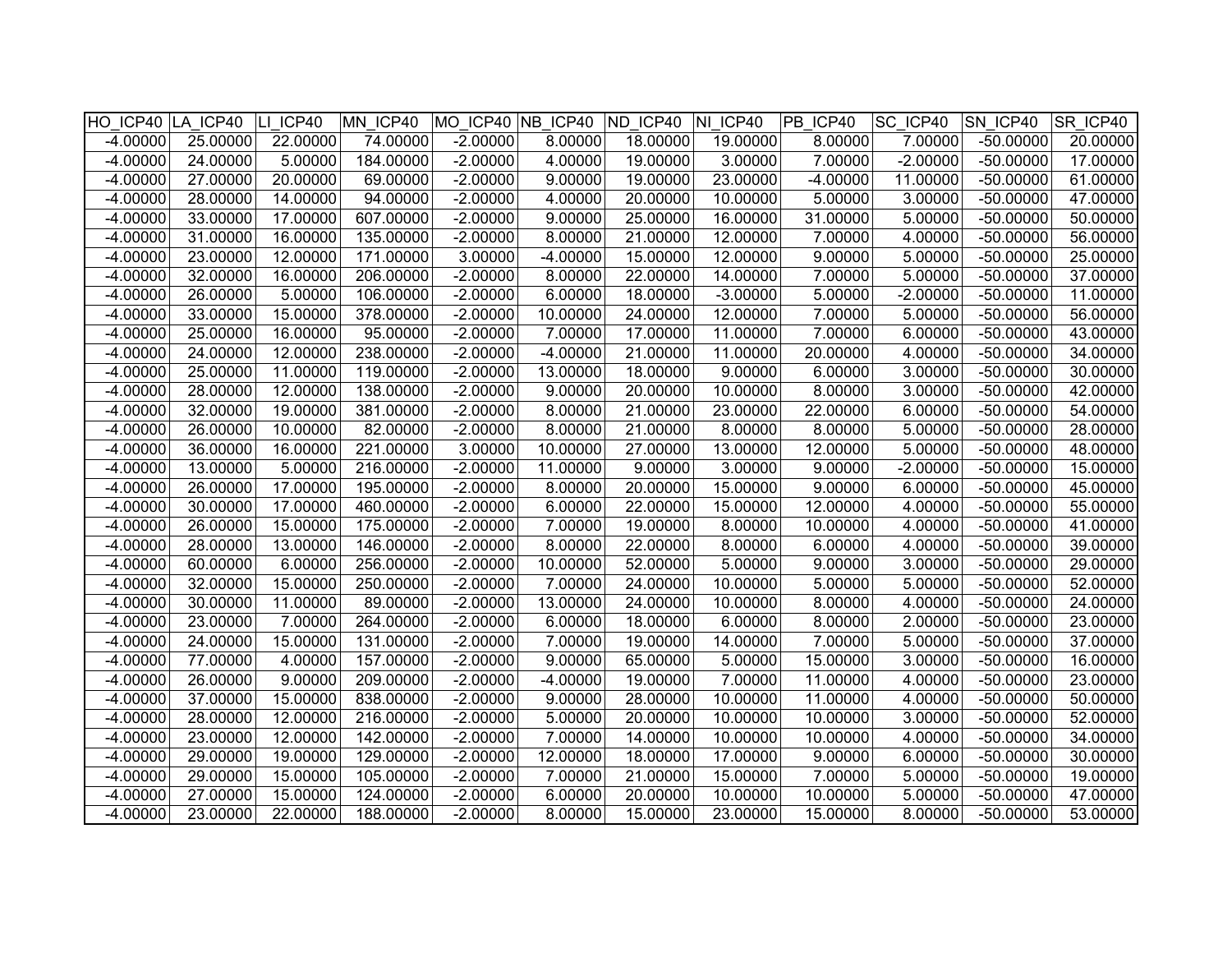| TA ICP40    | TH ICP40 U ICP40 |              | V ICP40  | Y ICP40  | YB ICP40   | ZN ICP40 | AS JOB             | AS AA | <b>SE JOB</b>    | <b>SE AA</b><br>HG JOB |
|-------------|------------------|--------------|----------|----------|------------|----------|--------------------|-------|------------------|------------------------|
| $-40.00000$ | 14.00000         | $-100.00000$ | 73.00000 | 12.00000 | 2.00000    |          | 29.00000 MRP-01344 |       | 10.600 MRP-01344 | 0.300 MRP-01344        |
| $-40.00000$ | 8.00000          | $-100.00000$ | 19.00000 | 5.00000  | $-1.00000$ |          | 17.00000 MRP-01344 |       | 4.300 MRP-01344  | $-0.200$ MRP-01344     |
| $-40.00000$ | 14.00000         | $-100.00000$ | 95.00000 | 12.00000 | 2.00000    |          | 51.00000 MRP-01344 |       | 5.300 MRP-01344  | 0.400 MRP-01344        |
| $-40.00000$ | 11.00000         | $-100.00000$ | 39.00000 | 9.00000  | 1.00000    |          | 26.00000 MRP-01344 |       | 4.400 MRP-01344  | 0.300 MRP-01344        |
| $-40.00000$ | 11.00000         | $-100.00000$ | 50.00000 | 16.00000 | 2.00000    |          | 56.00000 MRP-01344 |       | 6.600 MRP-01344  | 0.600 MRP-01344        |
| $-40.00000$ | 13.00000         | $-100.00000$ | 45.00000 | 11.00000 | 2.00000    |          | 29.00000 MRP-01344 |       | 4.700 MRP-01344  | 0.300 MRP-01344        |
| $-40.00000$ | 8.00000          | $-100.00000$ | 47.00000 | 8.00000  | 1.00000    |          | 35.00000 MRP-01344 |       | 5.000 MRP-01344  | 0.400 MRP-01344        |
| $-40.00000$ | 14.00000         | $-100.00000$ | 49.00000 | 13.00000 | 2.00000    |          | 31.00000 MRP-01344 |       | 5.100 MRP-01344  | 0.300 MRP-01344        |
| $-40.00000$ | 10.00000         | $-100.00000$ | 14.00000 | 5.00000  | $-1.00000$ |          | 10.00000 MRP-01344 |       | 1.000 MRP-01344  | -0.200 MRP-01344       |
| $-40.00000$ | 14.00000         | $-100.00000$ | 50.00000 | 14.00000 | 2.00000    |          | 28.00000 MRP-01344 |       | 3.800 MRP-01344  | 0.300 MRP-01344        |
| $-40.00000$ | 11.00000         | $-100.00000$ | 50.00000 | 10.00000 | 2.00000    |          | 42.00000 MRP-01344 |       | 5.200 MRP-01344  | 0.300 MRP-01344        |
| $-40.00000$ | 10.00000         | $-100.00000$ | 47.00000 | 10.00000 | 2.00000    |          | 27.00000 MRP-01344 |       | 5.700 MRP-01344  | 0.300 MRP-01344        |
| $-40.00000$ | 12.00000         | $-100.00000$ | 29.00000 | 8.00000  | 1.00000    |          | 26.00000 MRP-01344 |       | 3.500 MRP-01344  | $-0.200$ MRP-01344     |
| $-40.00000$ | 9.00000          | $-100.00000$ | 36.00000 | 10.00000 | 1.00000    |          | 23.00000 MRP-01344 |       | 4.700 MRP-01344  | 0.200 MRP-01344        |
| $-40.00000$ | 14.00000         | $-100.00000$ | 75.00000 | 14.00000 | 2.00000    |          | 71.00000 MRP-01344 |       | 7.200 MRP-01344  | 0.300 MRP-01344        |
| $-40.00000$ | 14.00000         | $-100.00000$ | 44.00000 | 8.00000  | 1.00000    |          | 20.00000 MRP-01344 |       | 11.200 MRP-01344 | 0.200 MRP-01344        |
| $-40.00000$ | 16.00000         | $-100.00000$ | 49.00000 | 14.00000 | 2.00000    |          | 45.00000 MRP-01344 |       | 5.200 MRP-01344  | 0.300 MRP-01344        |
| $-40.00000$ | $-6.00000$       | $-100.00000$ | 18.00000 | 4.00000  | $-1.00000$ |          | 12.00000 MRP-01344 |       | 2.300 MRP-01344  | $-0.200$ MRP-01344     |
| $-40.00000$ | 14.00000         | $-100.00000$ | 54.00000 | 11.00000 | 2.00000    |          | 43.00000 MRP-01344 |       | 6.600 MRP-01344  | 0.200 MRP-01344        |
| $-40.00000$ | 13.00000         | $-100.00000$ | 48.00000 | 13.00000 | 2.00000    |          | 37.00000 MRP-01344 |       | 5.300 MRP-01344  | 0.300 MRP-01344        |
| $-40.00000$ | 7.00000          | $-100.00000$ | 43.00000 | 9.00000  | 1.00000    |          | 25.00000 MRP-01344 |       | 5.400 MRP-01344  | 0.300 MRP-01344        |
| $-40.00000$ | 15.00000         | $-100.00000$ | 38.00000 | 12.00000 | 2.00000    |          | 21.00000 MRP-01344 |       | 5.800 MRP-01344  | $-0.200$ MRP-01344     |
| $-40.00000$ | 28.00000         | $-100.00000$ | 29.00000 | 10.00000 | $-1.00000$ |          | 15.00000 MRP-01344 |       | 2.600 MRP-01344  | -0.200 MRP-01344       |
| $-40.00000$ | 15.00000         | $-100.00000$ | 47.00000 | 13.00000 | 2.00000    |          | 22.00000 MRP-01344 |       | 3.800 MRP-01344  | 0.200 MRP-01344        |
| $-40.00000$ | 11.00000         | $-100.00000$ | 36.00000 | 8.00000  | 1.00000    |          | 29.00000 MRP-01344 |       | 3.800 MRP-01344  | -0.200 MRP-01344       |
| $-40.00000$ | 8.00000          | $-100.00000$ | 29.00000 | 8.00000  | 1.00000    |          | 19.00000 MRP-01344 |       | 2.900 MRP-01344  | $-0.200$ MRP-01344     |
| $-40.00000$ | 12.00000         | $-100.00000$ | 55.00000 | 10.00000 | 2.00000    |          | 34.00000 MRP-01344 |       | 6.200 MRP-01344  | -0.200 MRP-01344       |
| $-40.00000$ | 33.00000         | $-100.00000$ | 21.00000 | 11.00000 | 1.00000    |          | 23.00000 MRP-01344 |       | 1.900 MRP-01344  | $-0.200$ MRP-01344     |
| $-40.00000$ | 13.00000         | $-100.00000$ | 41.00000 | 11.00000 | 2.00000    |          | 20.00000 MRP-01344 |       | 3.900 MRP-01344  | 0.200 MRP-01344        |
| $-40.00000$ | 12.00000         | $-100.00000$ | 43.00000 | 14.00000 | 2.00000    |          | 23.00000 MRP-01344 |       | 4.100 MRP-01344  | 0.400 MRP-01344        |
| $-40.00000$ | 10.00000         | $-100.00000$ | 37.00000 | 11.00000 | 1.00000    |          | 30.00000 MRP-01344 |       | 4.900 MRP-01344  | $-0.200$ MRP-01344     |
| $-40.00000$ | 9.00000          | $-100.00000$ | 40.00000 | 10.00000 | 1.00000    |          | 25.00000 MRP-01344 |       | 4.000 MRP-01344  | $-0.200$ MRP-01344     |
| $-40.00000$ | 16.00000         | $-100.00000$ | 64.00000 | 11.00000 | 2.00000    |          | 32.00000 MRP-01344 |       | 8.000 MRP-01344  | 0.300 MRP-01344        |
| $-40.00000$ | 17.00000         | $-100.00000$ | 51.00000 | 10.00000 | 1.00000    |          | 38.00000 MRP-01344 |       | 6.200 MRP-01344  | 0.200 MRP-01344        |
| $-40.00000$ | 10.00000         | $-100.00000$ | 52.00000 | 9.00000  | 1.00000    |          | 34.00000 MRP-01344 |       | 5.100 MRP-01344  | 0.300 MRP-01344        |
| $-40.00000$ | 13.00000         | $-100.00000$ | 81.00000 | 11.00000 | 2.00000    |          | 59.00000 MRP-01344 |       | 9.400 MRP-01344  | 0.500 MRP-01344        |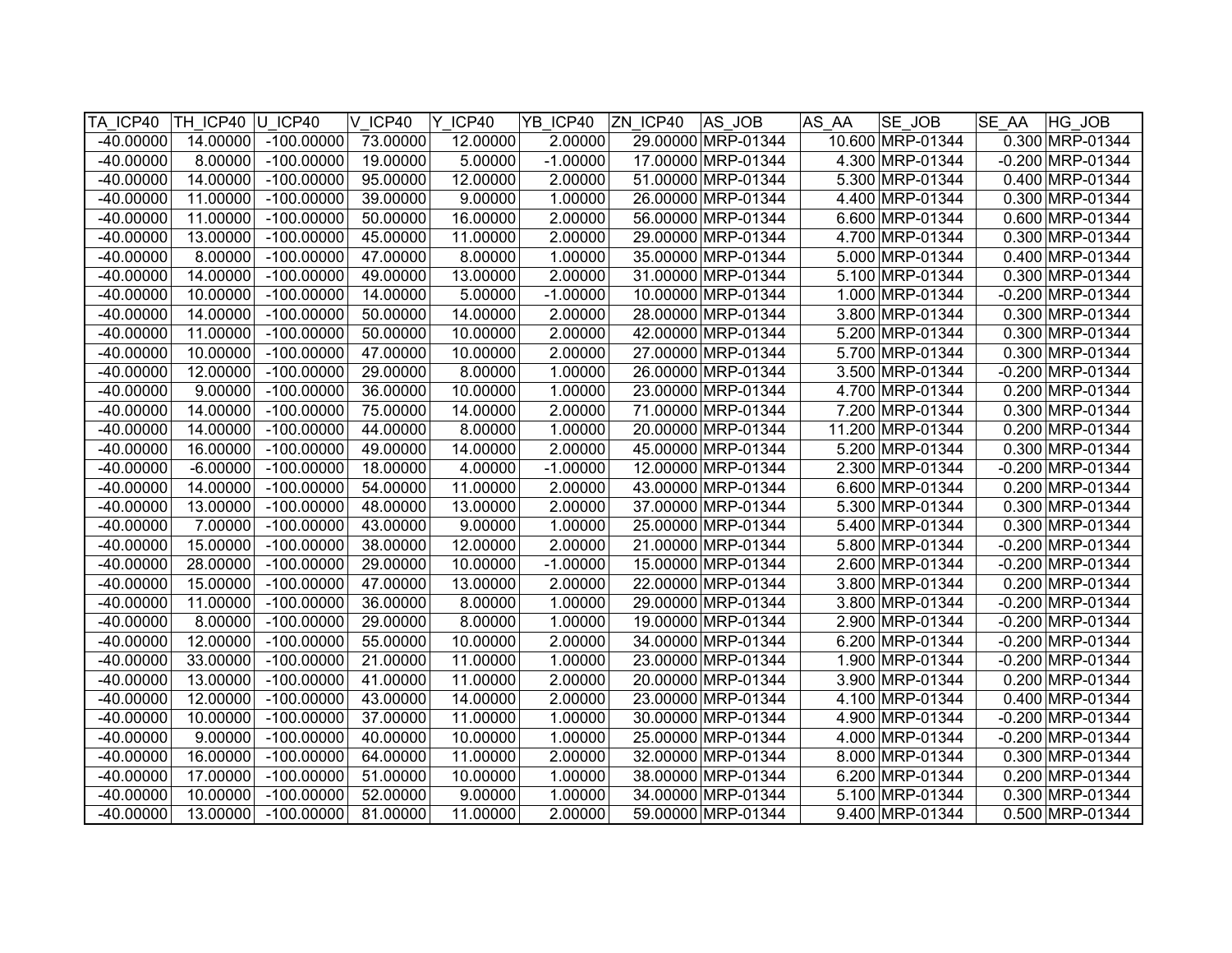| HG AA | ICP10 JOB            | AG ICP10   | AS ICP10   | AU ICP10   | BI ICP10   | CD ICP10 CU ICP10 MO ICP10 |          |            | PB ICP10 SB ICP10 |            |
|-------|----------------------|------------|------------|------------|------------|----------------------------|----------|------------|-------------------|------------|
|       | 0.03000 MRP-01344    | $-0.08000$ | 6.00000    | $-0.10000$ | $-1.00000$ | 0.07000                    | 9.78000  | 1.30000    | 13.00000          | $-1.00000$ |
|       | $-0.02000$ MRP-01344 | $-0.08000$ | 2.00000    | $-0.10000$ | $-1.00000$ | 0.06000                    | 2.82000  | 0.40000    | 6.00000           | $-1.00000$ |
|       | 0.08000 MRP-01344    | $-0.08000$ | 4.00000    | $-0.10000$ | $-1.00000$ | 0.06000                    | 13.80000 | 0.70000    | 8.00000           | $-1.00000$ |
|       | 0.02000 MRP-01344    | $-0.08000$ | 3.00000    | $-0.10000$ | $-1.00000$ | 0.06000                    | 5.37000  | 0.50000    | 8.00000           | $-1.00000$ |
|       | 0.07000 MRP-01344    | 0.10000    | 2.00000    | $-0.10000$ | $-1.00000$ | 0.11000                    | 9.82000  | 0.60000    | 28.00000          | $-1.00000$ |
|       | 0.03000 MRP-01344    | $-0.08000$ | 3.00000    | $-0.10000$ | $-1.00000$ | 0.06000                    | 5.52000  | 0.40000    | 9.00000           | $-1.00000$ |
|       | 0.03000 MRP-01344    | $-0.08000$ | 3.00000    | $-0.10000$ | $-1.00000$ | 0.12000                    | 6.10000  | 0.70000    | 10.00000          | $-1.00000$ |
|       | 0.04000 MRP-01344    | $-0.08000$ | 3.00000    | $-0.10000$ | $-1.00000$ | 0.07000                    | 5.72000  | 0.50000    | 9.00000           | $-1.00000$ |
|       | -0.02000 MRP-01344   | $-0.08000$ | $-1.00000$ | 0.10000    | $-1.00000$ | $-0.05000$                 | 1.66000  | $-0.10000$ | 6.00000           | $-1.00000$ |
|       | 0.03000 MRP-01344    | $-0.08000$ | 2.00000    | $-0.10000$ | $-1.00000$ | 0.05000                    | 7.87000  | 0.40000    | 8.00000           | $-1.00000$ |
|       | 0.20000 MRP-01344    | $-0.08000$ | 3.00000    | $-0.10000$ | $-1.00000$ | 0.06000                    | 5.78000  | 0.40000    | 9.00000           | $-1.00000$ |
|       | 0.04000 MRP-01344    | $-0.08000$ | 4.00000    | $-0.10000$ | $-1.00000$ | 0.09000                    | 7.12000  | 0.50000    | 20.00000          | $-1.00000$ |
|       | -0.02000 MRP-01344   | $-0.08000$ | 2.00000    | $-0.10000$ | $-1.00000$ | 0.07000                    | 3.89000  | 0.30000    | 7.00000           | $-1.00000$ |
|       | 0.02000 MRP-01344    | $-0.08000$ | 3.00000    | $-0.10000$ | $-1.00000$ | 0.07000                    | 5.23000  | 0.40000    | 8.00000           | $-1.00000$ |
|       | 0.12000 MRP-01344    | $-0.08000$ | 4.00000    | $-0.10000$ | $-1.00000$ | 0.11000                    | 10.20000 | 0.60000    | 22.00000          | $-1.00000$ |
|       | -0.02000 MRP-01344   | $-0.08000$ | 9.00000    | $-0.10000$ | $-1.00000$ | $-0.05000$                 | 4.99000  | 0.40000    | 11.00000          | $-1.00000$ |
|       | 0.03000 MRP-01344    | $-0.08000$ | 3.00000    | $-0.10000$ | $-1.00000$ | 0.08000                    | 6.31000  | 0.60000    | 14.00000          | $-1.00000$ |
|       | -0.02000 MRP-01344   | $-0.08000$ | 2.00000    | $-0.10000$ | $-1.00000$ | $-0.05000$                 | 2.13000  | 0.20000    | 6.00000           | $-1.00000$ |
|       | 0.05000 MRP-01344    | $-0.08000$ | 5.00000    | $-0.10000$ | $-1.00000$ | 0.08000                    | 8.89000  | 0.70000    | 15.00000          | $-1.00000$ |
|       | 0.03000 MRP-01344    | $-0.08000$ | 3.00000    | $-0.10000$ | $-1.00000$ | 0.08000                    | 5.66000  | 0.50000    | 15.00000          | $-1.00000$ |
|       | 0.04000 MRP-01344    | $-0.08000$ | 3.00000    | $-0.10000$ | $-1.00000$ | 0.08000                    | 4.94000  | 0.40000    | 15.00000          | $-1.00000$ |
|       | -0.02000 MRP-01344   | $-0.08000$ | 3.00000    | $-0.10000$ | $-1.00000$ | 0.05000                    | 4.44000  | 0.30000    | 9.00000           | $-1.00000$ |
|       | -0.02000 MRP-01344   | $-0.08000$ | 2.00000    | $-0.10000$ | $-1.00000$ | 0.06000                    | 3.21000  | 0.20000    | 7.00000           | $-1.00000$ |
|       | 0.03000 MRP-01344    | $-0.08000$ | 3.00000    | $-0.10000$ | $-1.00000$ | $-0.05000$                 | 7.04000  | 0.40000    | 11.00000          | $-1.00000$ |
|       | 0.04000 MRP-01344    | $-0.08000$ | 1.00000    | $-0.10000$ | $-1.00000$ | 0.05000                    | 5.67000  | 0.30000    | 12.00000          | $-1.00000$ |
|       | -0.02000 MRP-01344   | $-0.08000$ | 2.00000    | $-0.10000$ | $-1.00000$ | $-0.05000$                 | 4.07000  | 0.20000    | 7.00000           | $-1.00000$ |
|       | 0.03000 MRP-01344    | $-0.08000$ | 3.00000    | $-0.10000$ | $-1.00000$ | 0.08000                    | 8.55000  | 0.60000    | 13.00000          | $-1.00000$ |
|       | -0.02000 MRP-01344   | $-0.08000$ | 1.00000    | $-0.10000$ | $-1.00000$ | 0.06000                    | 2.34000  | 0.20000    | 8.00000           | $-1.00000$ |
|       | 0.04000 MRP-01344    | $-0.08000$ | 1.00000    | $-0.10000$ | $-1.00000$ | 0.06000                    | 4.70000  | 0.40000    | 11.00000          | $-1.00000$ |
|       | 0.04000 MRP-01344    | $-0.08000$ | 2.00000    | $-0.10000$ | $-1.00000$ | 0.05000                    | 5.81000  | $-0.10000$ | 15.00000          | $-1.00000$ |
|       | 0.02000 MRP-01344    | $-0.08000$ | 3.00000    | $-0.10000$ | $-1.00000$ | 0.08000                    | 5.26000  | 0.40000    | 13.00000          | $-1.00000$ |
|       | 0.02000 MRP-01344    | $-0.08000$ | 2.00000    | $-0.10000$ | $-1.00000$ | $-0.05000$                 | 5.80000  | 0.50000    | 12.00000          | $-1.00000$ |
|       | 0.04000 MRP-01344    | $-0.08000$ | 4.00000    | $-0.10000$ | $-1.00000$ | $-0.05000$                 | 7.95000  | 0.80000    | 13.00000          | $-1.00000$ |
|       | 0.04000 MRP-01344    | $-0.08000$ | 4.00000    | $-0.10000$ | $-1.00000$ | 0.06000                    | 6.21000  | 0.70000    | 10.00000          | $-1.00000$ |
|       | 0.05000 MRP-01344    | $-0.08000$ | 3.00000    | $-0.10000$ | $-1.00000$ | 0.06000                    | 8.19000  | 0.50000    | 17.00000          | $-1.00000$ |
|       | 0.06000 MRP-01344    | $-0.08000$ | 6.00000    | $-0.10000$ | $-1.00000$ | 0.07000                    | 11.20000 | 0.80000    | 17.00000          | $-1.00000$ |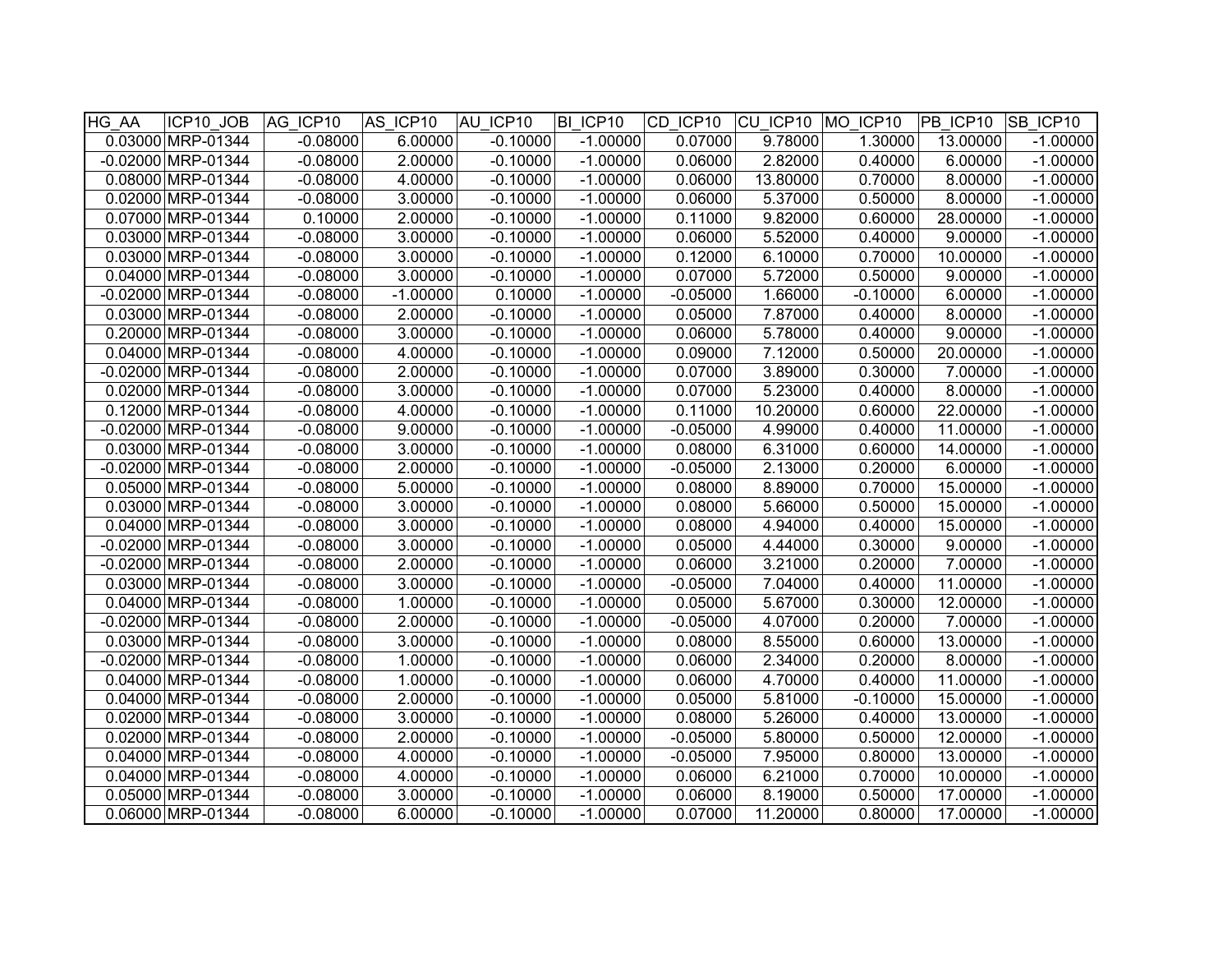| ZN ICP10 | <b>INAAJOB BE</b>  | NA INAA | <b>SC INAA</b> | TL<br><b>INAA</b> | CR INAA | FE INAA | CO INAA NI INAA |           | <b>ZN INAA</b> | AS INAA | <b>BR INAA</b> |
|----------|--------------------|---------|----------------|-------------------|---------|---------|-----------------|-----------|----------------|---------|----------------|
|          | 18.70000 T00007020 | 0.050   | 8.500          | 0.550             | 73.000  | 2.300   | $-5.000$        | 18.000    | $-100.000$     | 8.400   | 1.800          |
|          | 13.70000 T00007020 | 0.070   | 2.900          | 0.430             | 39.000  | 0.600   | $-5.000$        | $-10.000$ | $-100.000$     | 1.700   | 0.600          |
|          | 43.80000 T00007020 | 0.420   | 12.000         | 0.360             | 79.000  | 3.000   | 8.000           | 28.000    | $-100.000$     | 5.700   | 3.200          |
|          | 19.80000 T00007020 | 0.270   | 4.800          | 0.460             | 54.000  | 1.100   | $-5.000$        | $-10.000$ | $-100.000$     | 4.300   | 2.000          |
|          | 44.10000 T00007020 | 0.300   | 6.600          | 0.480             | 58.000  | 1.600   | 7.000           | 14.000    | $-100.000$     | 6.000   | 5.200          |
|          | 19.30000 T00007020 | 0.330   | 5.600          | 0.500             | 55.000  | 1.200   | $-5.000$        | 11.000    | $-100.000$     | 4.800   | 1.900          |
|          | 23.60000 T00007020 | 0.070   | 5.300          | 0.340             | 32.000  | 1.900   | $-5.000$        | 10.000    | $-100.000$     | 4.600   | 2.300          |
|          | 17.80000 T00007020 | 0.160   | 6.000          | 0.500             | 54.000  | 1.400   | $-5.000$        | 15.000    | $-100.000$     | 5.100   | 2.500          |
|          | 6.72000 T00007020  | 0.040   | 2.300          | 0.350             | 22.000  | 0.300   | $-5.000$        | $-10.000$ | $-100.000$     | 0.800   | 0.900          |
|          | 17.60000 T00007020 | 0.390   | 7.300          | 0.440             | 69.000  | 1.300   | 6.000           | 13.000    | $-100.000$     | 3.000   | 2.200          |
|          | 27.80000 T00007020 | 0.280   | 7.500          | 0.500             | 65.000  | 1.600   | $-5.000$        | 11.000    | $-100.000$     | 6.100   | 1.800          |
|          | 22.30000 T00007020 | 0.150   | 5.800          | 0.360             | 51.000  | 1.500   | $-5.000$        | $-10.000$ | $-100.000$     | 4.400   | 3.100          |
|          | 19.90000 T00007020 | 0.160   | 4.700          | 0.510             | 51.000  | 0.900   | $-5.000$        | $-10.000$ | $-100.000$     | 3.800   | 1.800          |
|          | 19.30000 T00007020 | 0.240   | 4.500          | 0.400             | 48.000  | 1.000   | $-5.000$        | $-10.000$ | $-100.000$     | 3.500   | 1.300          |
|          | 56.60000 T00007020 | 0.230   | 8.000          | 0.450             | 68.000  | 2.600   | 8.000           | 23.000    | $-100.000$     | 7.300   | 2.900          |
|          | 13.70000 T00007020 | 0.110   | 6.200          | 0.480             | 57.000  | 1.200   | $-5.000$        | $-10.000$ | $-100.000$     | 11.000  | 1.500          |
|          | 24.90000 T00007020 | 0.310   | 6.400          | 0.480             | 57.000  | 1.500   | 7.000           | 12.000    | $-100.000$     | 5.500   | 3.500          |
|          | 8.80000 T00007020  | 0.060   | 2.200          | 0.270             | 25.000  | 0.500   | $-5.000$        | $-10.000$ | $-100.000$     | 1.700   | 0.900          |
|          | 36.30000 T00007020 | 0.300   | 7.600          | 0.480             | 54.000  | 1.900   | 6.000           | 18.000    | $-100.000$     | 7.300   | 1.600          |
|          | 24.70000 T00007020 | 0.320   | 6.100          | 0.480             | 61.000  | 1.500   | 6.000           | 13.000    | $-100.000$     | 5.300   | 3.400          |
|          | 19.10000 T00007020 | 0.270   | 5.900          | 0.460             | 59.000  | 1.200   | $-5.000$        | $-10.000$ | $-100.000$     | 4.000   | 4.500          |
|          | 14.00000 T00007020 | 0.230   | 5.400          | 0.490             | 59.000  | 1.100   | $-5.000$        | $-10.000$ | $-100.000$     | 5.500   | 2.300          |
|          | 11.50000 T00007020 | 0.130   | 3.900          | 0.490             | 75.000  | 0.900   | $-5.000$        | $-10.000$ | $-100.000$     | 2.000   | 0.600          |
|          | 17.30000 T00007020 | 0.330   | 6.700          | 0.430             | 55.000  | 1.400   | $-5.000$        | 10.000    | $-100.000$     | 4.300   | 4.900          |
|          | 17.40000 T00007020 | 0.090   | 5.100          | 0.540             | 49.000  | 1.100   | $-5.000$        | $-10.000$ | $-100.000$     | 4.000   | 2.000          |
|          | 13.30000 T00007020 | 0.070   | 3.000          | 0.350             | 31.000  | 0.600   | $-5.000$        | $-10.000$ | $-100.000$     | 2.100   | 0.900          |
|          | 30.20000 T00007020 | 0.170   | 6.500          | 0.400             | 51.000  | 1.600   | $-5.000$        | 13.000    | $-100.000$     | 5.400   | 1.200          |
|          | 14.60000 T00007020 | 0.060   | 5.100          | 0.920             | 81.000  | 0.600   | $-5.000$        | $-10.000$ | $-100.000$     | 1.900   | $-0.500$       |
|          | 13.50000 T00007020 | 0.090   | 5.600          | 0.420             | 51.000  | 1.400   | 5.000           | $-10.000$ | $-100.000$     | 3.300   | 2.300          |
|          | 17.00000 T00007020 | 0.290   | 5.700          | 0.470             | 59.000  | 0.900   | $-5.000$        | 11.000    | $-100.000$     | 3.600   | 2.900          |
|          | 23.60000 T00007020 | 0.280   | 4.900          | 0.450             | 60.000  | 1.200   | $-5.000$        | $-10.000$ | $-100.000$     | 4.000   | 2.100          |
|          | 21.50000 T00007020 | 0.200   | 5.400          | 0.440             | 62.000  | 1.200   | $-5.000$        | $-10.000$ | $-100.000$     | 4.600   | 2.400          |
|          | 22.30000 T00007020 | 0.140   | 8.000          | 0.560             | 61.000  | 2.100   | 6.000           | 15.000    | $-100.000$     | 8.100   | 2.900          |
|          | 21.30000 T00007020 | 0.060   | 6.100          | 0.520             | 53.000  | 1.500   | $-5.000$        | 12.000    | $-100.000$     | 6.400   | 2.500          |
|          | 29.10000 T00007020 | 0.260   | 7.200          | 0.420             | 66.000  | 1.800   | $-5.000$        | 10.000    | $-100.000$     | 4.800   | 2.800          |
|          | 42.60000 T00007020 | 0.300   | 10.000         | 0.450             | 73.000  | 2.900   | 8.000           | 26.000    | $-100.000$     | 11.000  | 2.500          |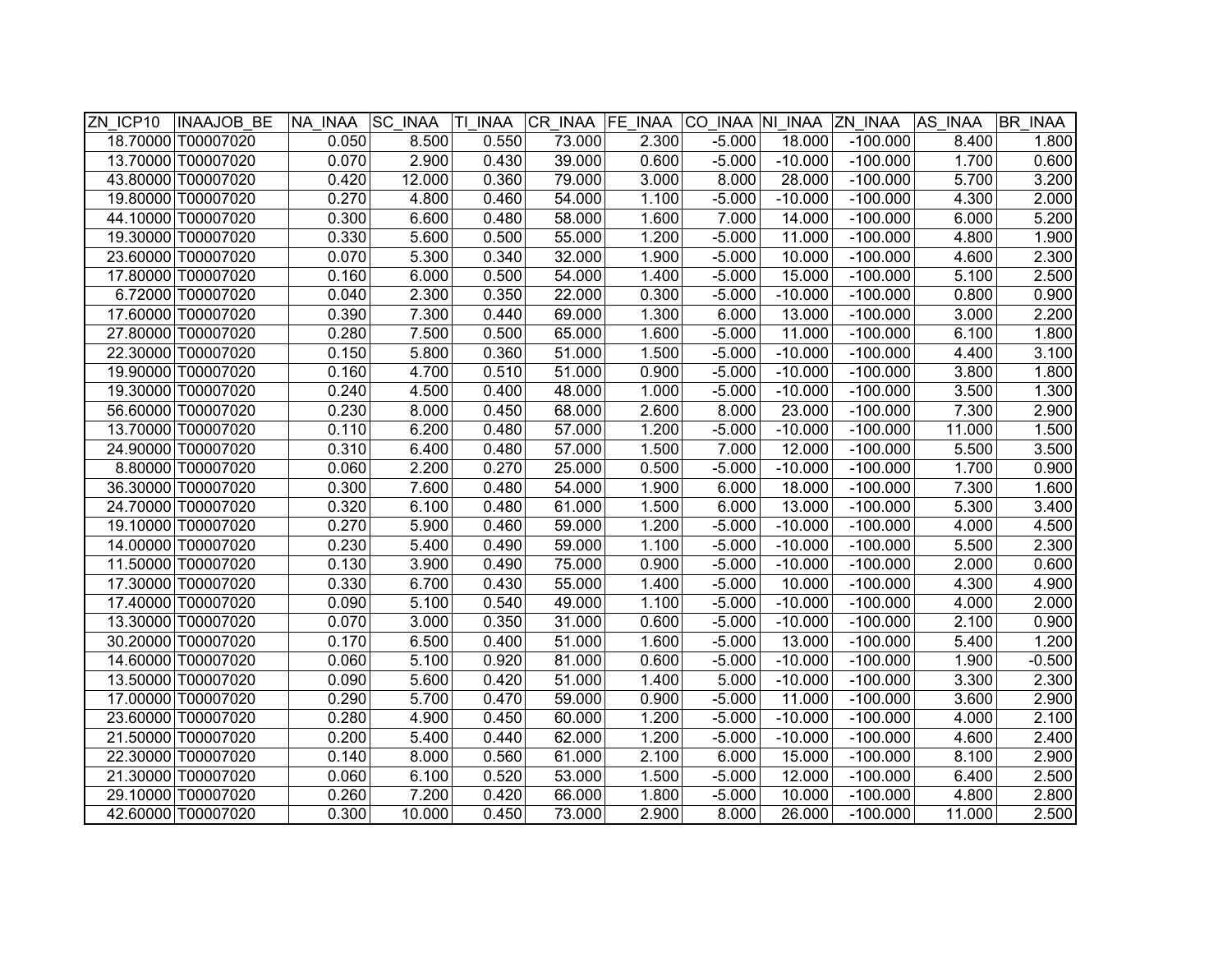| RB INAA ZR INAA |          | MO INAA  | <b>SB INAA CS INAA</b> |          | <b>BA INAA</b> | LA INAA | CE INAA ND INAA |           | SM INAA EU INAA |          | <b>TB INAA</b> | <b>YB INAA</b> |
|-----------------|----------|----------|------------------------|----------|----------------|---------|-----------------|-----------|-----------------|----------|----------------|----------------|
| 37.000          | 880.000  | $-1.000$ | 0.900                  | 3.300    | 150.000        | 28.000  | 69.000          | 14.000    | 4.400           | 0.700    | 0.700          | 3.000          |
| 13.000          | 1100.000 | $-1.000$ | 0.300                  | $-0.500$ | 170.000        | 20.000  | 42.000          | 11.000    | 3.300           | 0.500    | $-0.500$       | $-2.000$       |
| 72.000          | 310.000  | $-1.000$ | 0.800                  | 4.000    | 530.000        | 29.000  | 52.000          | 24.000    | 4.500           | 0.900    | 0.500          | 2.000          |
| 41.000          | 790.000  | $-1.000$ | 0.500                  | 1.700    | 350.000        | 27.000  | 56.000          | 25.000    | 4.100           | 0.700    | 0.600          | 3.000          |
| 52.000          | 550.000  | $-1.000$ | 0.800                  | 2.200    | 430.000        | 33.000  | 75.000          | 27.000    | 5.700           | 1.200    | 0.900          | 3.000          |
| 58.000          | 680.000  | $-1.000$ | 0.600                  | 2.100    | 480.000        | 30.000  | 63.000          | 18.000    | 4.600           | 0.900    | 0.700          | 3.000          |
| 23.000          | 460.000  | $-1.000$ | 0.700                  | 1.400    | 190.000        | 20.000  | 40.000          | 14.000    | 3.300           | 0.600    | $-0.500$       | $-2.000$       |
| 46.000          | 1000.000 | $-1.000$ | 0.600                  | 1.900    | 310.000        | 29.000  | 66.000          | 22.000    | 5.000           | 0.900    | 0.800          | 3.000          |
| 6.000           | 1000.000 | $-1.000$ | 0.200                  | $-0.500$ | 89.000         | 18.000  | 38.000          | $-10.000$ | 2.700           | $-0.500$ | $-0.500$       | $-2.000$       |
| 52.000          | 540.000  | $-1.000$ | 0.700                  | 2.500    | 470.000        | 35.000  | 72.000          | 24.000    | 5.400           | 1.300    | 0.800          | 3.000          |
| 49.000          | 560.000  | $-1.000$ | 0.800                  | 2.100    | 320.000        | 25.000  | 54.000          | 18.000    | 4.100           | 0.800    | 0.700          | 3.000          |
| 31.000          | 620.000  | $-1.000$ | 0.600                  | 1.600    | 320.000        | 24.000  | 50.000          | 16.000    | 3.800           | 0.900    | 0.500          | 3.000          |
| 32.000          | 1100.000 | $-1.000$ | 0.400                  | 1.400    | 240.000        | 27.000  | 58.000          | 19.000    | 4.200           | 0.800    | 0.700          | 3.000          |
| 37.000          | 560.000  | $-1.000$ | 0.500                  | 1.500    | 340.000        | 25.000  | 51.000          | 18.000    | 3.800           | 0.800    | 0.600          | 2.000          |
| 56.000          | 590.000  | $-1.000$ | 1.000                  | 2.700    | 460.000        | 30.000  | 57.000          | 26.000    | 4.500           | 0.900    | 0.700          | 3.000          |
| 28.000          | 670.000  | $-1.000$ | 0.600                  | 1.600    | 220.000        | 24.000  | 47.000          | 18.000    | 3.800           | 0.600    | $-0.500$       | 2.000          |
| 56.000          | 620.000  | $-1.000$ | 0.700                  | 2.200    | 410.000        | 33.000  | 74.000          | 24.000    | 5.500           | 1.300    | 0.800          | 3.000          |
| 11.000          | 460.000  | $-1.000$ | 0.300                  | $-0.500$ | 130.000        | 12.000  | 25.000          | 12.000    | 1.900           | $-0.500$ | $-0.500$       | $-2.000$       |
| 54.000          | 750.000  | $-1.000$ | 0.700                  | 2.300    | 400.000        | 31.000  | 68.000          | 27.000    | 5.100           | 0.900    | 0.700          | 3.000          |
| 48.000          | 590.000  | $-1.000$ | 0.600                  | 2.000    | 430.000        | 33.000  | 75.000          | 28.000    | 5.100           | 0.900    | 0.800          | 3.000          |
| 44.000          | 550.000  | $-1.000$ | 0.700                  | 2.000    | 340.000        | 27.000  | 56.000          | 19.000    | 4.100           | 0.900    | 0.600          | 3.000          |
| 43.000          | 730.000  | $-1.000$ | 0.500                  | 1.800    | 330.000        | 28.000  | 59.000          | 22.000    | 4.600           | 0.900    | 0.700          | 3.000          |
| 23.000          | 2200.000 | $-1.000$ | 0.500                  | 0.800    | 310.000        | 44.000  | 86.000          | 32.000    | 6.900           | 0.900    | 0.800          | 4.000          |
| 53.000          | 500.000  | $-1.000$ | 0.700                  | 2.200    | 400.000        | 32.000  | 61.000          | 27.000    | 5.300           | 1.000    | 0.700          | 3.000          |
| 32.000          | 1200.000 | $-1.000$ | 0.500                  | 1.400    | 200.000        | 32.000  | 64.000          | 22.000    | 4.900           | 0.700    | 0.600          | 3.000          |
| 15.000          | 760.000  | $-1.000$ | 0.400                  | 0.600    | 180.000        | 18.000  | 36.000          | 14.000    | 3.000           | 0.600    | $-0.500$       | $-2.000$       |
| 49.000          | 430.000  | $-1.000$ | 0.600                  | 2.200    | 340.000        | 23.000  | 46.000          | 12.000    | 3.900           | 0.700    | 0.600          | $-2.000$       |
| 11.000          | 4300.000 | $-1.000$ | 0.500                  | $-0.500$ | 140.000        | 60.000  | 130.000         | 35.000    | 10.000          | 1.200    | 1.200          | 5.000          |
| 23.000          | 1000.000 | $-1.000$ | 0.500                  | 1.500    | 210.000        | 27.000  | 67.000          | 21.000    | 4.600           | 0.800    | 0.700          | 3.000          |
| 46.000          | 510.000  | $-1.000$ | 0.600                  | 2.000    | 380.000        | 32.000  | 77.000          | 18.000    | 5.200           | 1.000    | 0.900          | 2.000          |
| 41.000          | 840.000  | $-1.000$ | 0.500                  | 1.400    | 410.000        | 30.000  | 72.000          | 20.000    | 4.300           | 0.900    | 0.700          | 3.000          |
| 43.000          | 780.000  | $-1.000$ | 0.600                  | 1.600    | 290.000        | 26.000  | 58.000          | 19.000    | 3.800           | 0.800    | 0.600          | 3.000          |
| 45.000          | 1300.000 | $-1.000$ | 0.800                  | 3.000    | 230.000        | 34.000  | 70.000          | 23.000    | 5.500           | 0.900    | 0.800          | 4.000          |
| 27.000          | 1200.000 | $-1.000$ | 0.600                  | 1.700    | 140.000        | 28.000  | 57.000          | 22.000    | 4.300           | 0.800    | 0.600          | 3.000          |
| 49.000          | 760.000  | $-1.000$ | 0.700                  | 2.400    | 390.000        | 32.000  | 63.000          | 21.000    | 4.600           | 1.000    | 0.700          | 3.000          |
| 72.000          | 440.000  | $-1.000$ | 0.900                  | 3.300    | 480.000        | 28.000  | 61.000          | 26.000    | 4.300           | 0.900    | 0.600          | 3.000          |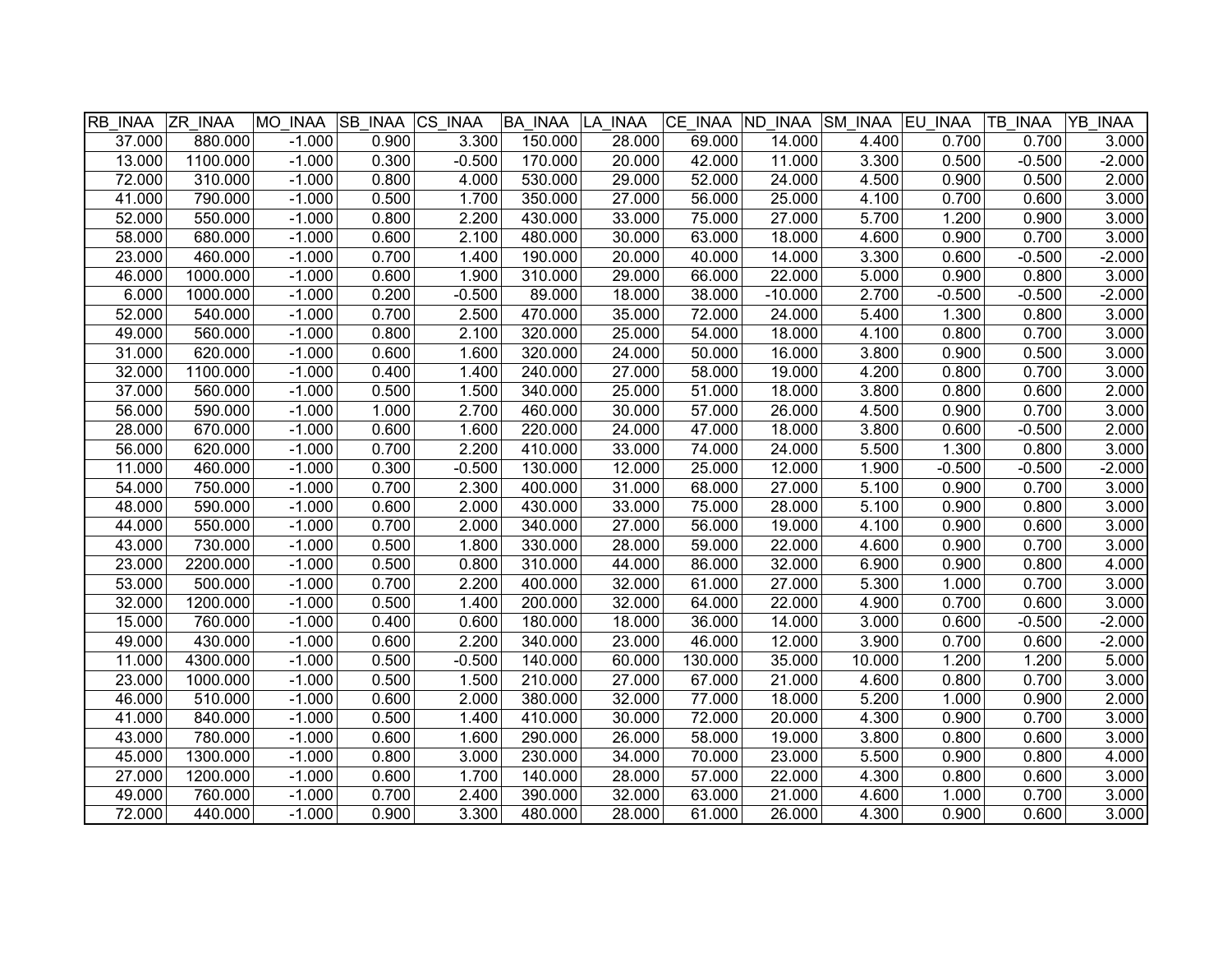| LU INAA HF INAA |         | TA INAA W INAA |          | AU INAA  | TH INAA U INAA |       |
|-----------------|---------|----------------|----------|----------|----------------|-------|
| 0.200           | 34.000  | 1.800          | 2.000    | 3.000    | 13.000         | 4.300 |
| 0.300           | 32.000  | 1.200          | $-1.000$ | $-2.000$ | 6.900          | 2.400 |
| 0.200           | 8.000   | 1.000          | 2.000    | $-2.000$ | 8.900          | 3.200 |
| 0.300           | 20.000  | 1.300          | $-1.000$ | $-2.000$ | 8.000          | 3.300 |
| 0.300           | 16.000  | 1.400          | 2.000    | 4.000    | 8.800          | 3.700 |
| 0.300           | 18.000  | 1.400          | 2.000    | $-2.000$ | 8.800          | 3.500 |
| 0.200           | 13.000  | 0.900          | $-1.000$ | $-2.000$ | 6.400          | 2.300 |
| 0.400           | 31.000  | 1.300          | $-1.000$ | $-2.000$ | 10.000         | 3.700 |
| 0.200           | 32.000  | 1.000          | $-1.000$ | $-2.000$ | 6.000          | 2.000 |
| 0.300           | 14.000  | 1.300          | 1.000    | $-2.000$ | 9.000          | 3.300 |
| 0.300           | 19.000  | 1.400          | 2.000    | $-2.000$ | 8.800          | 3.400 |
| 0.200           | 20.000  | 1.000          | $-1.000$ | $-2.000$ | 7.800          | 3.000 |
| 0.400           | 30.000  | 1.400          | 1.000    | $-2.000$ | 8.800          | 3.400 |
| 0.300           | 17.000  | 1.000          | 1.000    | $-2.000$ | 6.400          | 2.700 |
| 0.300           | 16.000  | 1.200          | 1.000    | 3.000    | 9.200          | 3.500 |
| 0.300           | 20.000  | 1.300          | $-1.000$ | $-2.000$ | 9.100          | 2.900 |
| 0.400           | 20.000  | 1.400          | 2.000    | 2.000    | 10.000         | 3.800 |
| 0.100           | 13.000  | 0.700          | $-1.000$ | $-2.000$ | 4.000          | 1.400 |
| 0.300           | 22.000  | 1.400          | $-1.000$ | $-2.000$ | 11.000         | 3.700 |
| 0.400           | 17.000  | 1.300          | $-1.000$ | $-2.000$ | 8.700          | 3.400 |
| 0.300           | 17.000  | 1.400          | 1.000    | $-2.000$ | 8.300          | 3.400 |
| 0.400           | 23.000  | 1.400          | 1.000    | $-2.000$ | 8.400          | 3.600 |
| 0.400           | 60.000  | 1.300          | $-1.000$ | $-2.000$ | 14.000         | 4.500 |
| 0.300           | 14.000  | 1.300          | 1.000    | 2.000    | 8.800          | 3.300 |
| 0.400           | 35.000  | 1.500          | $-1.000$ | $-2.000$ | 11.000         | 3.500 |
| 0.200           | 21.000  | 1.000          | $-1.000$ | $-2.000$ | 5.500          | 1.900 |
| 0.200           | 13.000  | 1.100          | $-1.000$ | $-2.000$ | 7.600          | 2.600 |
| 0.700           | 122.000 | 2.900          | 2.000    | $-2.000$ | 21.300         | 6.900 |
| 0.300           | 31.000  | 1.500          | 2.000    | $-2.000$ | 8.800          | 3.300 |
| 0.200           | 17.000  | 1.400          | 2.000    | $-2.000$ | 8.600          | 3.300 |
| 0.300           | 24.000  | 1.200          | $-1.000$ | $-2.000$ | 8.400          | 3.300 |
| 0.300           | 23.000  | 1.300          | $-1.000$ | $-2.000$ | 8.200          | 3.200 |
| 0.400           | 37.000  | 1.700          | $-1.000$ | 2.000    | 13.000         | 4.400 |
| 0.300           | 33.000  | 1.400          | $-1.000$ | $-2.000$ | 10.000         | 3.400 |
| 0.200           | 19.000  | 1.200          | 1.000    | $-2.000$ | 10.000         | 3.500 |
| 0.200           | 14.000  | 1.300          | $-1.000$ | 3.000    | 11.000         | 3.700 |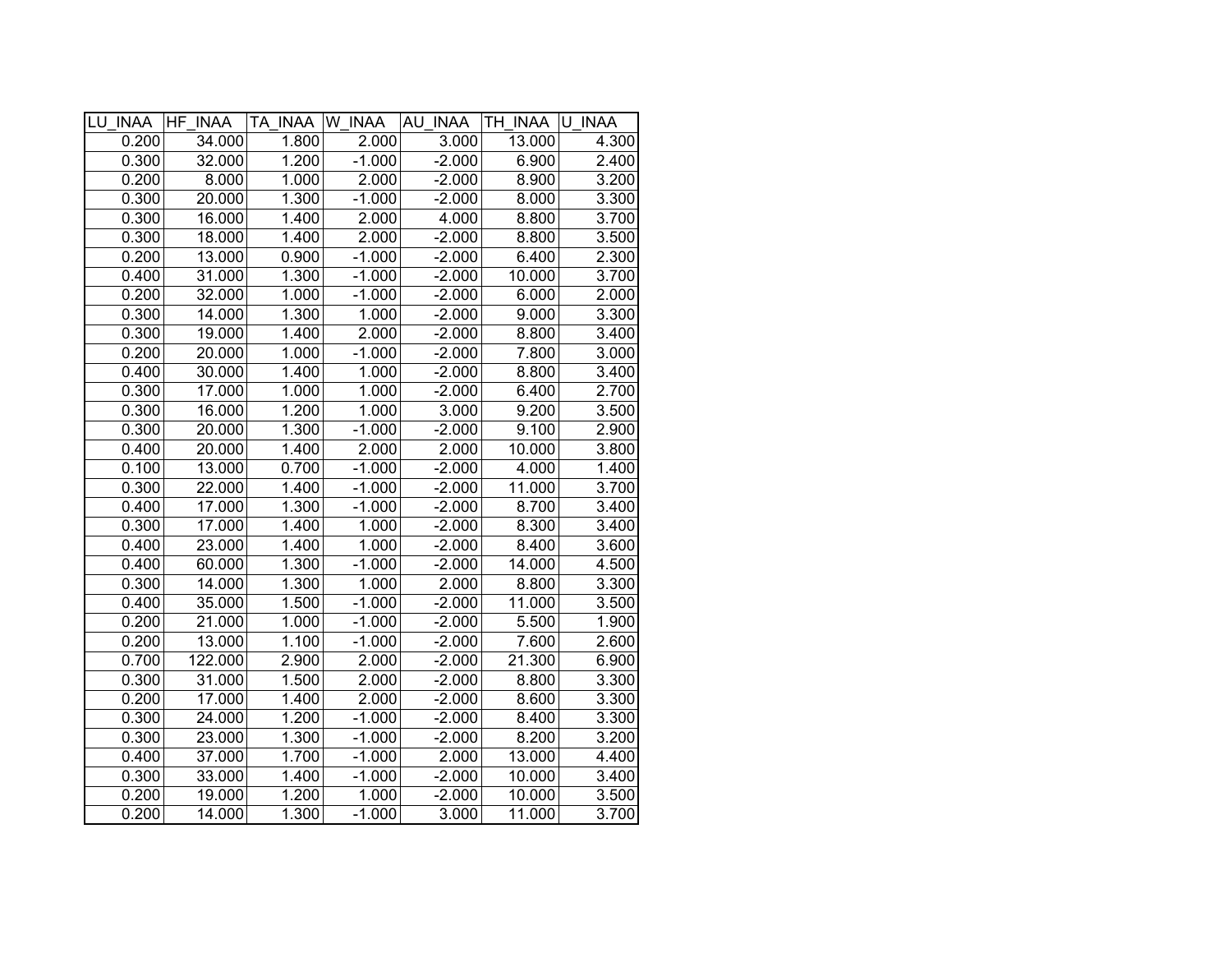| <b>LABNO</b>           | REC NO   | LABNO <sub>2</sub> | <b>FLDNAM</b> | FLDNAM AN    |
|------------------------|----------|--------------------|---------------|--------------|
| C-127648               | ST005124 |                    | MS141018      | MS141018     |
| C-127649               | ST005125 | BQ5-304            | MS360918      | MS360918     |
| C-127650               | ST005126 | BQ5-305            | MS351018      | MS351018     |
| C-127651               | ST005127 | BQ5-306            | MS191018      | MS191018     |
| C-127652               | ST005128 |                    | MS251018D1    | MS251018D1   |
| C-127653               | ST005129 |                    | MS291118      | MS291118     |
| C-127654               | ST005130 |                    | MS241018      | MS241018     |
| C-127655               | ST005131 |                    | MS161017D3D4  | MS161017D3D4 |
| C-127656               | ST005132 |                    | MS161017D2    | MS161017D2   |
| C-127657               | ST005133 |                    | MS301118      | MS301118     |
| C-127658               | ST005134 |                    | MS131017      | MS131017     |
| C-127659               | ST005135 |                    | MS141017      | MS141017     |
| C-127660               | ST005136 |                    | MS071118      | MS071118     |
| C-127661               | ST005137 |                    | MS071117      | MS071117     |
| C-127662               | ST005138 |                    | MS151017      | MS151017     |
| C-127663               | ST005139 |                    | MS061117      | MS061117     |
| C-127664               | ST005140 |                    | MS091017ST    | MS091017ST   |
| C-127665               | ST005141 |                    | MS231017      | MS231017     |
| C-127666               | ST005142 |                    | MS121017      | MS121017     |
| C-127667               | ST005143 |                    | MS081117      | MS081117     |
| C-127668               | ST005144 |                    | MS131017ST    | MS131017ST   |
| C-127669               | ST005145 |                    | MS241017      | MS241017     |
| C-127670               | ST005146 |                    | MS251018D2    | MS251018D2   |
| C-127671               | ST005147 |                    | MS311118      | MS311118     |
| C-127672               | ST005148 | BQ5-303            | MS231017ST    | MS231017ST   |
| C-127673               | ST005149 |                    | MS051117D3D4  | MS051117D3D4 |
| C-127674               | ST005150 |                    | MS251018D3D4  | MS251018D3D4 |
| C-127675               | ST005151 |                    | MS171118      | MS171118     |
| C-127676               | ST005152 |                    | MS081118      | MS081118     |
| $\overline{C}$ -127677 | ST005153 | BQ5-301            | MS171117      | MS171117     |
| $\overline{C}$ -127678 | ST005154 |                    | MS171118ST    | MS171118ST   |
| C-127679               | ST005155 |                    | MS151017ST    | MS151017ST   |
| C-127680               | ST005156 |                    | MS321118      | MS321118     |
| $\overline{C}$ -127681 | ST005157 |                    | MS211017      | MS211017     |
| C-127682               | ST005158 | BQ5-296            | MS201117      | MS201117     |
| $C-127683$             | ST005159 | BQ5-302            | MS081017      | MS081017     |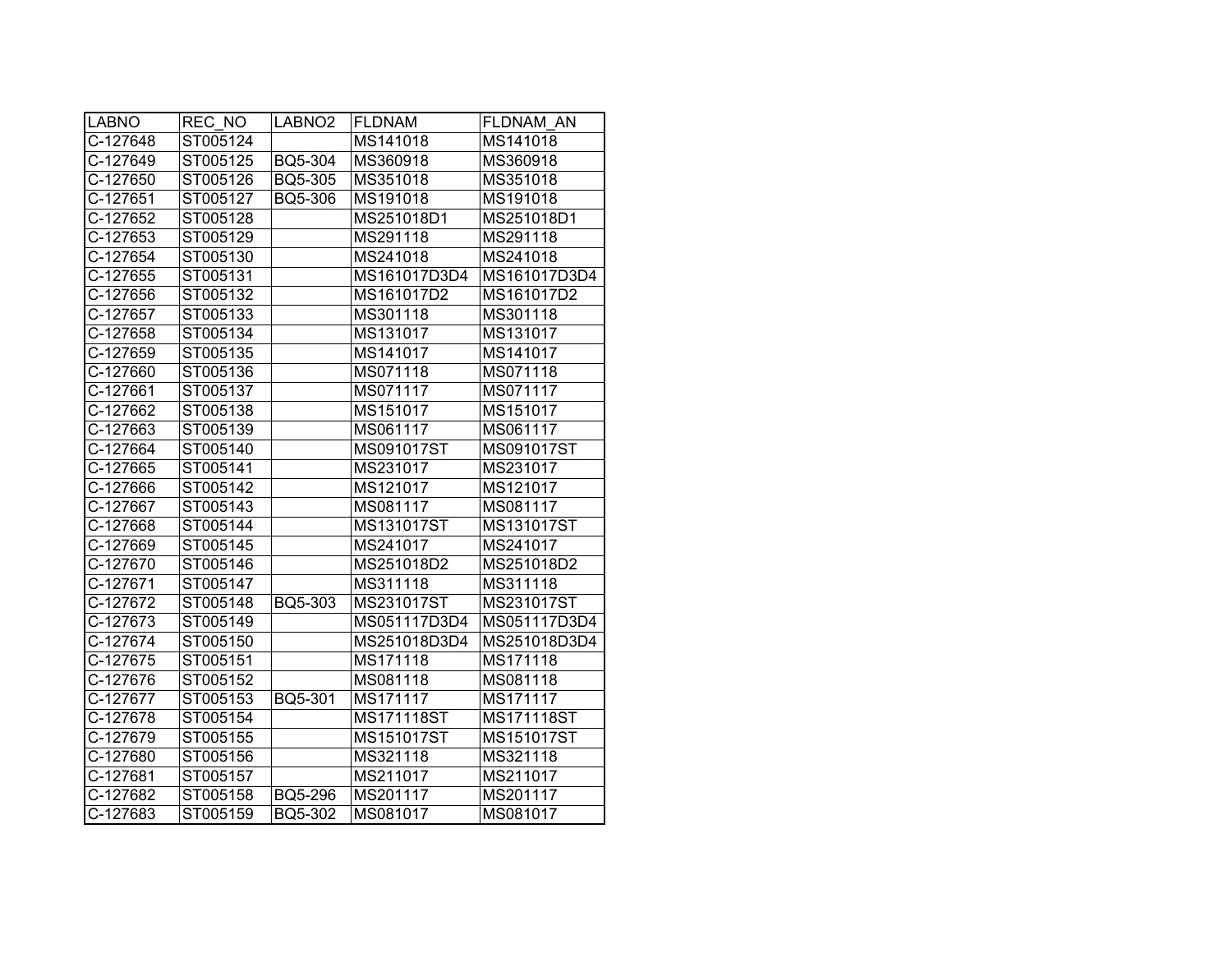| <b>DESC</b>                              | AOV CODE        | REPLICATE LOC COUNT        |
|------------------------------------------|-----------------|----------------------------|
| <b>REDDISH BROWN CLAY, SOIL SAMPLE</b>   |                 | 11                         |
| <b>RED SAND, SOIL SAMPLE</b>             |                 | $\overline{1}$             |
| <b>BROWN SAND, SOIL SAMPLE</b>           |                 | $\overline{1}$             |
| <b>BROWN SILT, SOIL SAMPLE</b>           |                 | 1                          |
| <b>BROWN SILT, SOIL SAMPLE</b>           | D <sub>1</sub>  | $\overline{1}$<br>first    |
| <b>BROWN SILT, SOIL SAMPLE</b>           |                 | $\overline{1}$             |
| <b>BROWN SAND, SOIL SAMPLE</b>           |                 | $\overline{1}$             |
| <b>BUFF SILT, SOIL SAMPLE</b>            | $\overline{D3}$ | $\overline{1}$<br>C-127686 |
| <b>BUFF SILT, SOIL SAMPLE</b>            | D <sub>2</sub>  | $\overline{1}$<br>C-127686 |
| <b>REDDISH BROWN SAND, SOIL SAMPLE</b>   |                 | $\overline{1}$             |
| <b>GRAY SILT, SOIL SAMPLE</b>            |                 | $\overline{1}$             |
| REDDISH BROWN SILTY CLAY, SOIL S.        |                 | $\overline{1}$             |
| <b>RED SAND, SOIL SAMPLE</b>             |                 | $\overline{1}$             |
| <b>BROWN SILTY CLAY, SOIL SAMPLE</b>     |                 | $\overline{1}$             |
| <b>REDDISH BROWN SILT, SOIL SAMPLE</b>   |                 | $\overline{1}$             |
| BROWNISH ORANGE SILT, SOIL SAMP.         |                 | $\overline{1}$             |
| BROWN SAND; Trib of Besa Chitto Creek    |                 | $\overline{1}$             |
| <b>BROWNISH GRAY SILT, SOIL SAMPLE</b>   |                 | $\overline{1}$             |
| <b>BROWN SILTY SAND, SOIL SAMPLE</b>     |                 | $\overline{1}$             |
| <b>BROWN SILT, SOIL SAMPLE</b>           |                 | 1                          |
| BROWN SAND; Trib of Yockanookany River   |                 | 1                          |
| <b>BROWN SILTY SAND, SOIL SAMPLE</b>     |                 | $\overline{1}$             |
| <b>GRAYISH BROWN SILTY CLAY, SOIL S.</b> | D <sub>2</sub>  | $\overline{1}$<br>C-127652 |
| <b>BROWN SILT, SOIL SAMPLE</b>           |                 | $\overline{1}$             |
| BROWN SAND; Trib of Yockanookany River   |                 | $\overline{1}$             |
| <b>GRAY SILT, SOIL SAMPLE</b>            | D <sub>3</sub>  | $\overline{1}$<br>C-127685 |
| <b>GRAYISH BROWN SILT, SOIL SAMPLE</b>   | D <sub>3</sub>  | $\overline{1}$<br>C-127652 |
| <b>BROWN SILT, SOIL SAMPLE</b>           |                 | $\overline{1}$             |
| <b>BROWNISH GRAY SAND, SOIL SAMPLE</b>   |                 | $\overline{1}$             |
| <b>BROWN SAND, SOIL SAMPLE</b>           |                 | $\overline{1}$             |
| <b>BROWN SAND; Stewart Creek</b>         |                 | $\overline{1}$             |
| BROWN SAND; Besa Chitto Creek            |                 | $\overline{1}$             |
| <b>BROWN SILT, SOIL SAMPLE</b>           |                 | $\overline{1}$             |
| <b>BROWN SILT, SOIL SAMPLE</b>           |                 | $\overline{1}$             |
| <b>BROWN SAND, SOIL SAMPLE</b>           |                 | $\overline{1}$             |
| <b>BROWN SILTY SAND, SOIL SAMPLE</b>     |                 | $\overline{1}$             |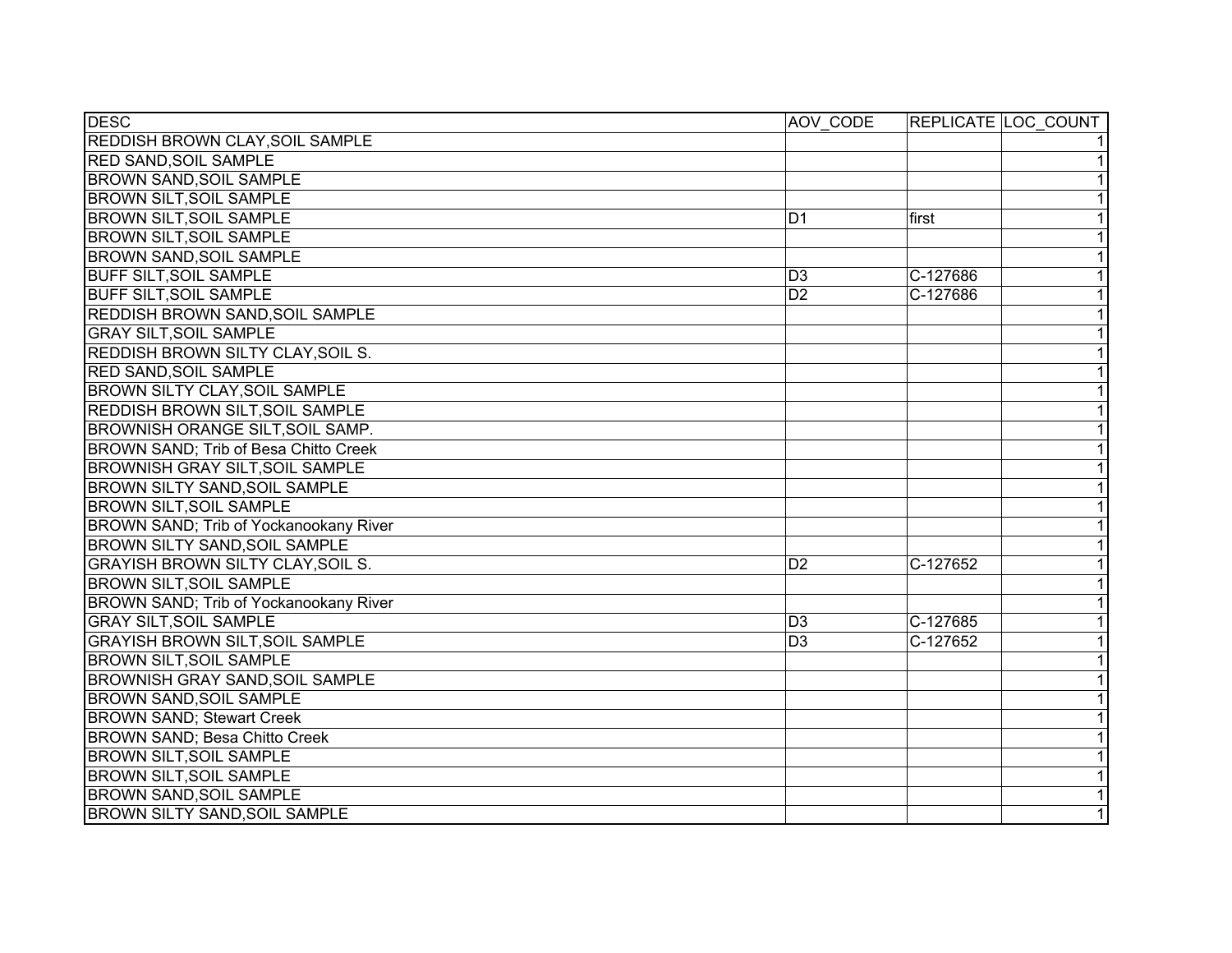| <b>SET</b>     | <b>STYPE</b> | <b>SOIL HORIZ COLOR</b> |                 | SETTING | <b>SMPGRSIZE</b> | <b>ACCHANWID</b> | <b>FLDPLNWID WATERDEP</b> |               |
|----------------|--------------|-------------------------|-----------------|---------|------------------|------------------|---------------------------|---------------|
| Mississippi-II |              | 591 $A(p)$              | reddish brown   |         | clay             |                  |                           |               |
| Mississippi-II |              | $\overline{591 A(p)}$   | red             |         | sand             |                  |                           |               |
| Mississippi-II |              | $591 \vert A(p)$        | brown           |         | sand             |                  |                           |               |
| Mississippi-II |              | $\overline{591 A(p)}$   | brown           |         | silt             |                  |                           |               |
| Mississippi-II |              | $591 \overline{A(p)}$   | brown           |         | silt             |                  |                           |               |
| Mississippi-II |              | $591 \overline{A(p)}$   | brown           |         | silt             |                  |                           |               |
| Mississippi-II |              | $591 \mid A(p)$         | brown           |         | sand             |                  |                           |               |
| Mississippi-II |              | $591 \overline{A(p)}$   | buff            |         | silt             |                  |                           |               |
| Mississippi-II |              | $591 \mid A(p)$         | buff            |         | silt             |                  |                           |               |
| Mississippi-II |              | 591   A(p)              | reddish brown   |         | sand             |                  |                           |               |
| Mississippi-II |              | $\overline{591 A(p)}$   | gray            |         | silt             |                  |                           |               |
| Mississippi-II |              | 591   A(p)              | reddish brown   |         | clay-->silt      |                  |                           |               |
| Mississippi-II |              | 591 $A(p)$              | red             |         | sand             |                  |                           |               |
| Mississippi-II |              | 591 $A(p)$              | brown           |         | clay-->silt      |                  |                           |               |
| Mississippi-II |              | 591 $A(p)$              | reddish brown   |         | silt             |                  |                           |               |
| Mississippi-II |              | $\overline{591}$ A(p)   | brownish orange |         | silt             |                  |                           |               |
| Mississippi-II | 506          |                         | brown           | woods   | sand             | $2-4$ m          | 4-8 m                     | $0.2 - 0.5$ m |
| Mississippi-II |              | 591 $A(p)$              | brownish gray   |         | silt             |                  |                           |               |
| Mississippi-II |              | $\overline{591 A(p)}$   | brown           |         | silt-->sand      |                  |                           |               |
| Mississippi-II |              | 591   A(p)              | brown           |         | silt             |                  |                           |               |
| Mississippi-II | 506          |                         | brown           | woods   | sand             | $2-4 m$          | 4-8 m                     | $0.2 - 0.5$ m |
| Mississippi-II |              | 591 $A(p)$              | brown           |         | silt-->sand      |                  |                           |               |
| Mississippi-II |              | $591 \mid A(p)$         | grayish brown   |         | clay-->silt      |                  |                           |               |
| Mississippi-II |              | 591 $A(p)$              | brown           |         | silt             |                  |                           |               |
| Mississippi-II | 506          |                         | brown           | woods   | sand             | $2-4 m$          | 8-16 m                    | $0.5 - 1.0$ m |
| Mississippi-II |              | 591 $A(p)$              | gray            |         | silt             |                  |                           |               |
| Mississippi-II |              | $591 \vert A(p)$        | grayish brown   |         | silt             |                  |                           |               |
| Mississippi-II |              | $591 \overline{A(p)}$   | brown           |         | silt             |                  |                           |               |
| Mississippi-II |              | 591   A(p)              | brownish gray   |         | sand             |                  |                           |               |
| Mississippi-II |              | 591   A(p)              | brown           |         | sand             |                  |                           |               |
| Mississippi-II | 506          |                         | brown           | woods   | sand             | $4-8$ m          | $>16 \text{ m}$           | $0.5 - 1.0$ m |
| Mississippi-II | 506          |                         | brown           | woods   | sand             | 4-8 m            | $>16$ m                   | $1-2$ m       |
| Mississippi-II |              | 591   A(p)              | brown           |         | silt             |                  |                           |               |
| Mississippi-II |              | $591 \vert A(p)$        | brown           |         | silt             |                  |                           |               |
| Mississippi-II |              | $591 \vert A(p)$        | brown           |         | sand             |                  |                           |               |
| Mississippi-II |              | 591 $A(p)$              | brown           |         | silt-->sand      |                  |                           |               |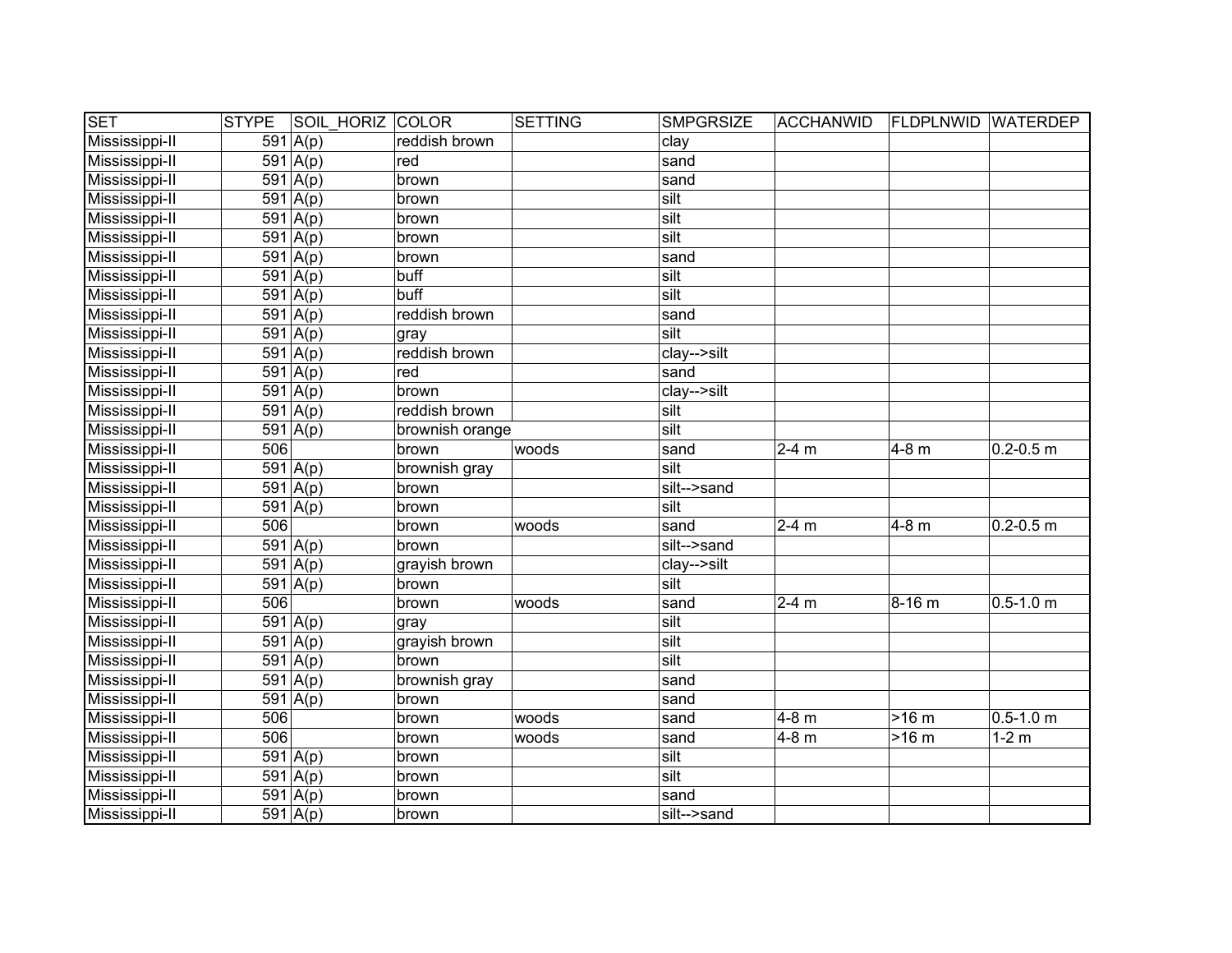|       | WATCOL FLOWSTAGE FLOWRATE |        | <b>STRBED</b> | <b>RELIEF</b>     | <b>CONTAMSOU</b> | <b>CONTAMPOT</b> | <b>FORMATION</b> |
|-------|---------------------------|--------|---------------|-------------------|------------------|------------------|------------------|
|       |                           |        |               | 37 m              |                  |                  | Wilcox           |
|       |                           |        |               | 34 <sub>m</sub>   |                  |                  | <b>Wilcox</b>    |
|       |                           |        |               | 20 <sub>m</sub>   |                  |                  | <b>Wilcox</b>    |
|       |                           |        |               | 43 <sub>m</sub>   |                  |                  | <b>Wilcox</b>    |
|       |                           |        |               | 52 <sub>m</sub>   |                  |                  | <b>Wilcox</b>    |
|       |                           |        |               | 43 <sub>m</sub>   |                  |                  | <b>Wilcox</b>    |
|       |                           |        |               | 61 <sub>m</sub>   |                  |                  | <b>Wilcox</b>    |
|       |                           |        |               | 18 <sub>m</sub>   |                  |                  | <b>Wilcox</b>    |
|       |                           |        |               | 18 <sub>m</sub>   |                  |                  | <b>Wilcox</b>    |
|       |                           |        |               | 49 m              |                  |                  | <b>Wilcox</b>    |
|       |                           |        |               | 27 m              |                  |                  | Wilcox           |
|       |                           |        |               | 24 m              |                  |                  | <b>Wilcox</b>    |
|       |                           |        |               | 24 m              |                  |                  | Wilcox           |
|       |                           |        |               | 21 m              |                  |                  | Wilcox           |
|       |                           |        |               | 30 m              |                  |                  | Wilcox           |
|       |                           |        |               | 21 m              |                  |                  | Wilcox           |
| clear | normal                    | gentle | sand          | 21 <sub>m</sub>   |                  |                  | Wilcox           |
|       |                           |        |               | 36 m              |                  |                  | Wilcox           |
|       |                           |        |               | 21 <sub>m</sub>   |                  |                  | Wilcox           |
|       |                           |        |               | 30 <sub>m</sub>   |                  |                  | Wilcox           |
| clear | low                       | gentle | fines         | 27 <sub>m</sub>   |                  |                  | Wilcox           |
|       |                           |        |               | 27 <sub>m</sub>   |                  |                  | Wilcox           |
|       |                           |        |               | 52 m              |                  |                  | Wilcox           |
|       |                           |        |               | 30 m              |                  |                  | Wilcox           |
| clear | normal                    | gentle | fines         | 36 <sub>m</sub>   |                  |                  | Wilcox           |
|       |                           |        |               | 43 m              |                  |                  | Wilcox           |
|       |                           |        |               | 52 <sub>m</sub>   |                  |                  | Wilcox           |
|       |                           |        |               | 64 m              |                  |                  | <b>Wilcox</b>    |
|       |                           |        |               | 21 m              |                  |                  | <b>Wilcox</b>    |
|       |                           |        |               | 24 <sub>m</sub>   |                  |                  | <b>Wilcox</b>    |
| clear | normal                    | gentle | fines         | 64 m              |                  |                  | <b>Wilcox</b>    |
| clear | normal                    | gentle | fines         | 30 <sub>m</sub>   |                  |                  | <b>Wilcox</b>    |
|       |                           |        |               | 21 m              |                  |                  | <b>Wilcox</b>    |
|       |                           |        |               | 20 <sub>m</sub>   |                  |                  | Wilcox           |
|       |                           |        |               | 34 <sub>m</sub>   |                  |                  | Wilcox           |
|       |                           |        |               | $\overline{27}$ m |                  |                  | Wilcox           |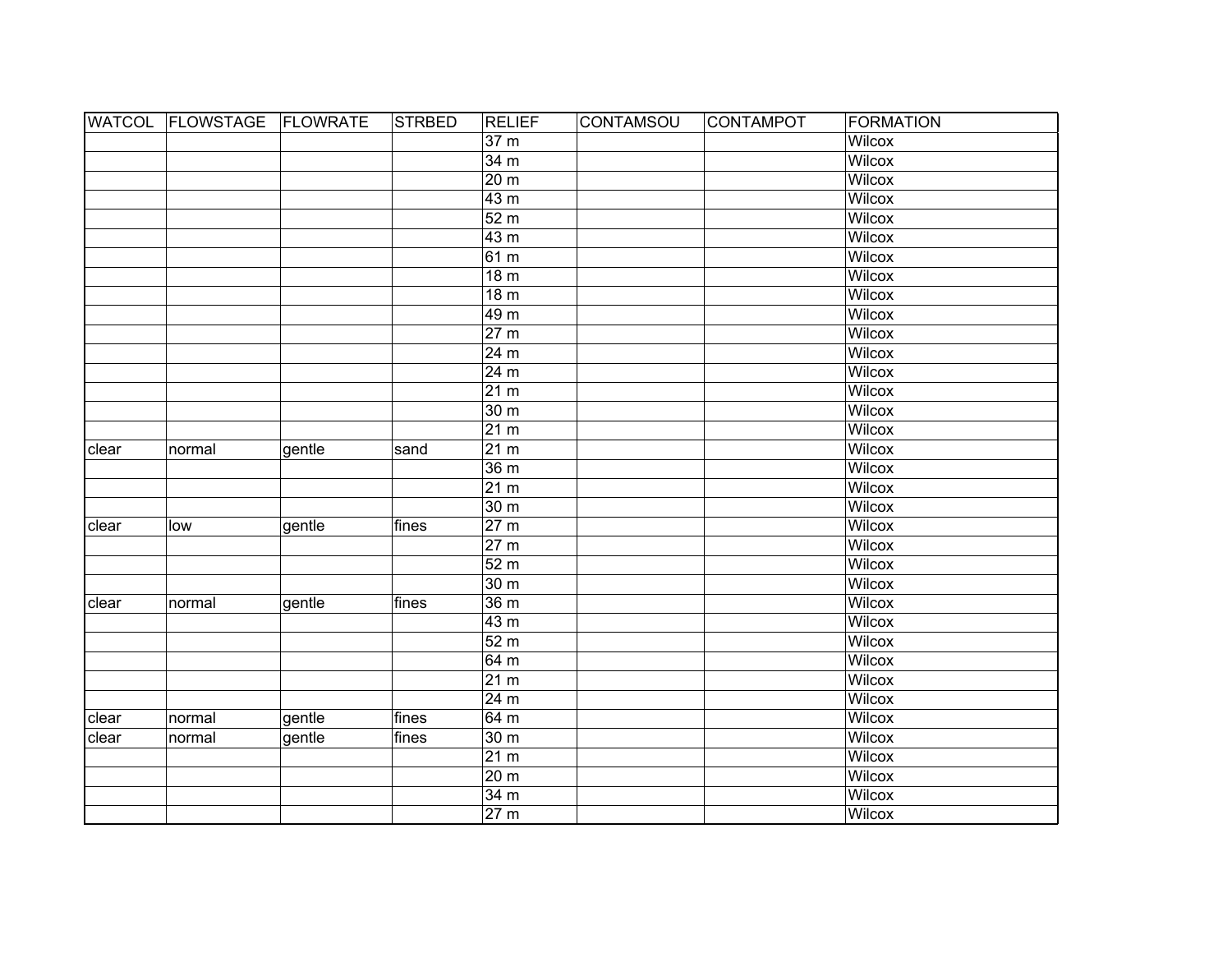| <b>LAT</b> |          | <b>LONG</b> | QUAD24CODE          | QUAD250COD | QUAD100COD FIPS INT HUC 8 |                | <b>CATEGORY</b> | QD250NAME         |
|------------|----------|-------------|---------------------|------------|---------------------------|----------------|-----------------|-------------------|
|            | 33.42250 |             | -89.21722 34090SWG1 | 34090      | 34090SW                   | 28019 08060201 | <b>STATE</b>    | <b>West Point</b> |
|            | 33.38361 |             | -89.30972 34090SWF1 | 34090      | 34090SW                   | 28019 08060201 | <b>STATE</b>    | <b>West Point</b> |
|            | 33.38611 |             | -89.21222 34090SWG1 | 34090      | 34090SW                   | 28019 08060201 | <b>STATE</b>    | <b>West Point</b> |
|            | 33.40667 |             | -89.28250 34090SWF1 | 34090      | 34090SW                   | 28019 08060201 | <b>STATE</b>    | <b>West Point</b> |
|            | 33.39278 |             | -89.20667 34090SWG1 | 34090      | 34090SW                   | 28019 08060201 | <b>STATE</b>    | <b>West Point</b> |
|            | 33.39389 |             | -89.16222 34090SWG1 | 34090      | 34090SW                   | 28019 08060201 | <b>STATE</b>    | <b>West Point</b> |
|            | 33.41306 |             | -89.19528 34090SWG1 | 34090      | 34090SW                   | 28019 08060201 | <b>STATE</b>    | <b>West Point</b> |
|            | 33.33444 |             | -89.25639 34090SWF2 | 34090      | 34090SW                   | 28019 03180001 | <b>STATE</b>    | <b>West Point</b> |
|            | 33.33472 |             | -89.25694 34090SWF2 | 34090      | 34090SW                   | 28019 03180001 | <b>STATE</b>    | <b>West Point</b> |
|            | 33.39444 |             | -89.19139 34090SWG1 | 34090      | 34090SW                   | 28019 08060201 | <b>STATE</b>    | <b>West Point</b> |
|            | 33.34139 |             | -89.20861 34090SWG2 | 34090      | 34090SW                   | 28019 03180001 | <b>STATE</b>    | <b>West Point</b> |
|            | 33.33611 |             | -89.22750 34090SWG2 | 34090      | 34090SW                   | 28019 03180001 | <b>STATE</b>    | <b>West Point</b> |
|            | 33.43167 |             | -89.18222 34090SWG1 | 34090      | 34090SW                   | 28019 08060201 | <b>STATE</b>    | <b>West Point</b> |
|            | 33.35694 |             | -89.17611 34090SWG2 | 34090      | 34090SW                   | 28019 03180001 | <b>STATE</b>    | <b>West Point</b> |
|            | 33.33556 |             | -89.24417 34090SWG2 | 34090      | 34090SW                   | 28019 03180001 | <b>STATE</b>    | West Point        |
|            | 33.35861 |             | -89.18972 34090SWG2 | 34090      | 34090SW                   | 28019 03180001 | <b>STATE</b>    | <b>West Point</b> |
|            | 33.34500 |             | -89.26028 34090SWF2 | 34090      | 34090SW                   | 28019 03180001 | <b>STATE</b>    | <b>West Point</b> |
|            | 33.32194 |             | -89.22639 34090SWG2 | 34090      | 34090SW                   | 28019 03180001 | <b>STATE</b>    | <b>West Point</b> |
|            | 33.35667 |             | -89.19361 34090SWG2 | 34090      | 34090SW                   | 28019 03180001 | <b>STATE</b>    | <b>West Point</b> |
|            | 33.34389 |             | -89.16028 34090SWG2 | 34090      | 34090SW                   | 28019 03160108 | <b>STATE</b>    | <b>West Point</b> |
|            | 33.33694 |             | -89.19417 34090SWG2 | 34090      | 34090SW                   | 28019 03180001 | <b>STATE</b>    | West Point        |
|            | 33.31583 |             | -89.20583 34090SWG2 | 34090      | 34090SW                   | 28019 03180001 | <b>STATE</b>    | West Point        |
|            | 33.38806 |             | -89.20639 34090SWG1 | 34090      | 34090SW                   | 28019 08060201 | <b>STATE</b>    | <b>West Point</b> |
|            | 33.38306 |             | -89.18361 33090SWG1 | 33090      | 33090SW                   | 28101 03170001 | <b>STATE</b>    | Meridian          |
|            | 33.32000 |             | -89.21361 34090SWG2 | 34090      | 34090SW                   | 28019 03180001 | <b>STATE</b>    | <b>West Point</b> |
|            | 33.36306 |             | -89.17250 34090SWG2 | 34090      | 34090SW                   | 28019 03180001 | <b>STATE</b>    | <b>West Point</b> |
|            | 33.38889 |             | -89.20694 34090SWG1 | 34090      | 34090SW                   | 28019 08060201 | <b>STATE</b>    | <b>West Point</b> |
|            | 33.42111 |             | -89.15972 34090SWG1 | 34090      | 34090SW                   | 28019 08060201 | <b>STATE</b>    | <b>West Point</b> |
|            | 33.43139 |             | -89.16694 34090SWG1 | 34090      | 34090SW                   | 28019 08060201 | <b>STATE</b>    | <b>West Point</b> |
|            | 33.33833 |             | -89.16056 34090SWG2 | 34090      | 34090SW                   | 28019 03160108 | <b>STATE</b>    | <b>West Point</b> |
|            | 33.43111 |             | -89.15944 34090SWG1 | 34090      | 34090SW                   | 28019 08060201 | <b>STATE</b>    | <b>West Point</b> |
|            | 33.33778 |             | -89.24472 34090SWG2 | 34090      | 34090SW                   | 28019 03180001 | <b>STATE</b>    | <b>West Point</b> |
|            | 33.38500 |             | -89.17056 34090SWG1 | 34090      | 34090SW                   | 28019 08060201 | <b>STATE</b>    | <b>West Point</b> |
|            | 33.31583 |             | -89.25111 34090SWF2 | 34090      | 34090SW                   | 28019 03180001 | <b>STATE</b>    | <b>West Point</b> |
|            | 33.32333 |             | -89.17444 34090SWG2 | 34090      | 34090SW                   | 28019 03160108 | <b>STATE</b>    | <b>West Point</b> |
|            | 33.34528 |             | -89.27111 34090SWF2 | 34090      | 34090SW                   | 28019 03180001 | <b>STATE</b>    | <b>West Point</b> |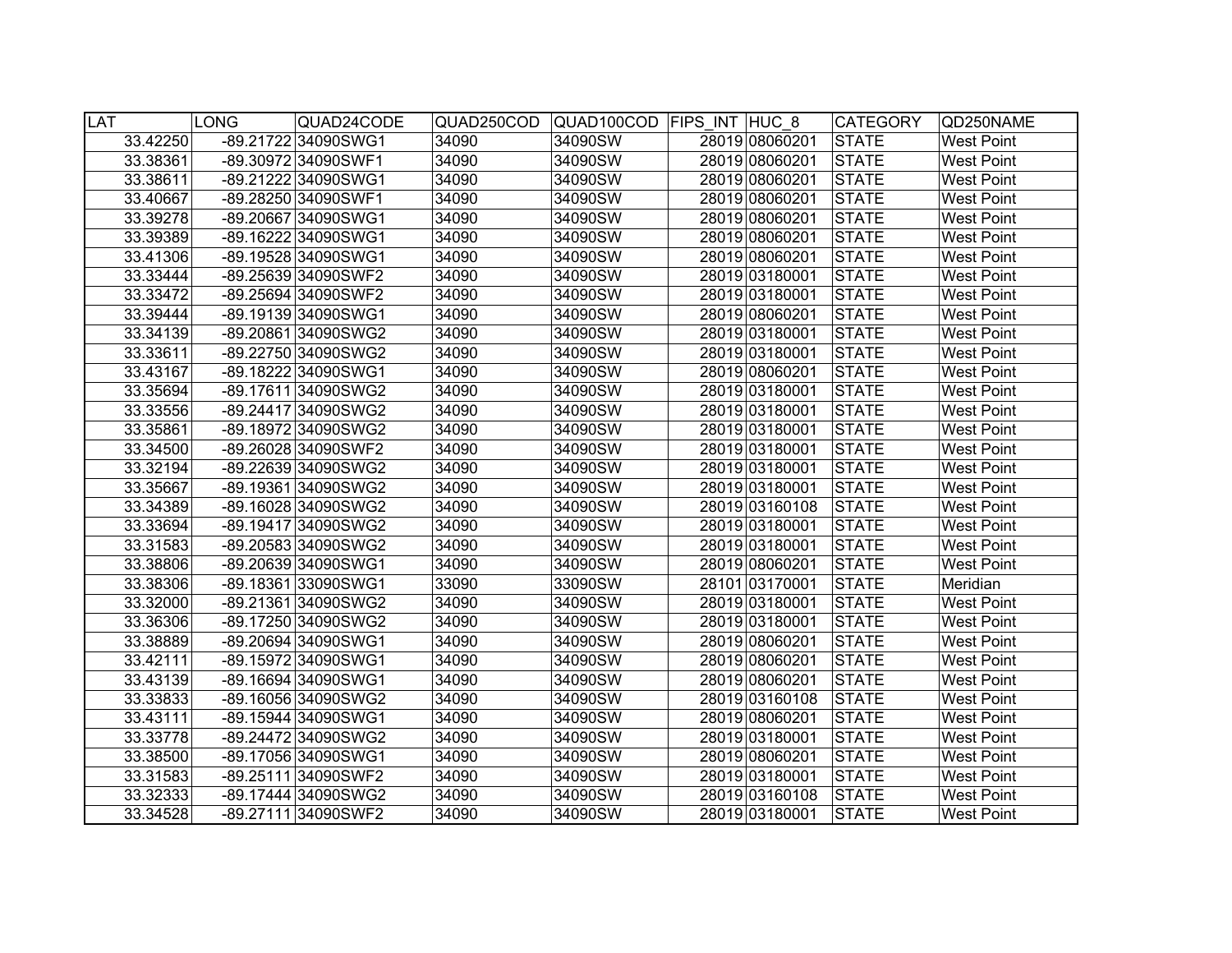| <b>TYPEDESC</b> | <b>MEDIUM</b> | SOURCE | SOURCE MOD | <b>UPSIEVE</b> | <b>DRIED</b> | STYPENOTE                                   |
|-----------------|---------------|--------|------------|----------------|--------------|---------------------------------------------|
| SOIL            | Sediment      | Soil   |            | $150$ air      |              | A few % of samples were ground to -100 mesh |
| <b>SOIL</b>     | Sediment      | Soil   |            | $150$ air      |              | A few % of samples were ground to -100 mesh |
| <b>SOIL</b>     | Sediment      | Soil   |            | $150$ air      |              | A few % of samples were ground to -100 mesh |
| <b>SOIL</b>     | Sediment      | Soil   |            | $150$ air      |              | A few % of samples were ground to -100 mesh |
| <b>SOIL</b>     | Sediment      | Soil   |            | $150$ air      |              | A few % of samples were ground to -100 mesh |
| <b>SOIL</b>     | Sediment      | Soil   |            | $150$ air      |              | A few % of samples were ground to -100 mesh |
| <b>SOIL</b>     | Sediment      | Soil   |            | $150$ air      |              | A few % of samples were ground to -100 mesh |
| <b>SOIL</b>     | Sediment      | Soil   |            | $150$ air      |              | A few % of samples were ground to -100 mesh |
| <b>SOIL</b>     | Sediment      | Soil   |            | $150$ air      |              | A few % of samples were ground to -100 mesh |
| <b>SOIL</b>     | Sediment      | Soil   |            | $150$ air      |              | A few % of samples were ground to -100 mesh |
| SOIL            | Sediment      | Soil   |            | $150$ air      |              | A few % of samples were ground to -100 mesh |
| SOIL            | Sediment      | Soil   |            | $150$ air      |              | A few % of samples were ground to -100 mesh |
| SOIL            | Sediment      | Soil   |            | $150$ air      |              | A few % of samples were ground to -100 mesh |
| SOIL            | Sediment      | Soil   |            | $150$ air      |              | A few % of samples were ground to -100 mesh |
| SOIL            | Sediment      | Soil   |            | $150$ air      |              | A few % of samples were ground to -100 mesh |
| SOIL            | Sediment      | Soil   |            | $150$ air      |              | A few % of samples were ground to -100 mesh |
| STRM-SED-WET    | Sediment      | Stream | Wet        | $150$ air      |              | A few % of samples were ground to -100 mesh |
| SOIL            | Sediment      | Soil   |            | $150$ air      |              | A few % of samples were ground to -100 mesh |
| SOIL            | Sediment      | Soil   |            | $150$ air      |              | A few % of samples were ground to -100 mesh |
| SOIL            | Sediment      | Soil   |            | $150$ air      |              | A few % of samples were ground to -100 mesh |
| STRM-SED-WET    | Sediment      | Stream | Wet        | $150$ air      |              | A few % of samples were ground to -100 mesh |
| SOIL            | Sediment      | Soil   |            | $150$ air      |              | A few % of samples were ground to -100 mesh |
| SOIL            | Sediment      | Soil   |            | $150$ air      |              | A few % of samples were ground to -100 mesh |
| SOIL            | Sediment      | Soil   |            | $150$ air      |              | A few % of samples were ground to -100 mesh |
| STRM-SED-WET    | Sediment      | Stream | Wet        | $150$ air      |              | A few % of samples were ground to -100 mesh |
| SOIL            | Sediment      | Soil   |            | $150$ air      |              | A few % of samples were ground to -100 mesh |
| SOIL            | Sediment      | Soil   |            | $150$ air      |              | A few % of samples were ground to -100 mesh |
| <b>SOIL</b>     | Sediment      | Soil   |            | $150$ air      |              | A few % of samples were ground to -100 mesh |
| SOIL            | Sediment      | Soil   |            | $150$ air      |              | A few % of samples were ground to -100 mesh |
| SOIL            | Sediment      | Soil   |            | $150$ air      |              | A few % of samples were ground to -100 mesh |
| STRM-SED-WET    | Sediment      | Stream | Wet        | $150$ air      |              | A few % of samples were ground to -100 mesh |
| STRM-SED-WET    | Sediment      | Stream | Wet        | $150$ air      |              | A few % of samples were ground to -100 mesh |
| SOIL            | Sediment      | Soil   |            | $150$ air      |              | A few % of samples were ground to -100 mesh |
| <b>SOIL</b>     | Sediment      | Soil   |            | $150$ air      |              | A few % of samples were ground to -100 mesh |
| SOIL            | Sediment      | Soil   |            | $150$ air      |              | A few % of samples were ground to -100 mesh |
| SOIL            | Sediment      | Soil   |            | $150$ air      |              | A few % of samples were ground to -100 mesh |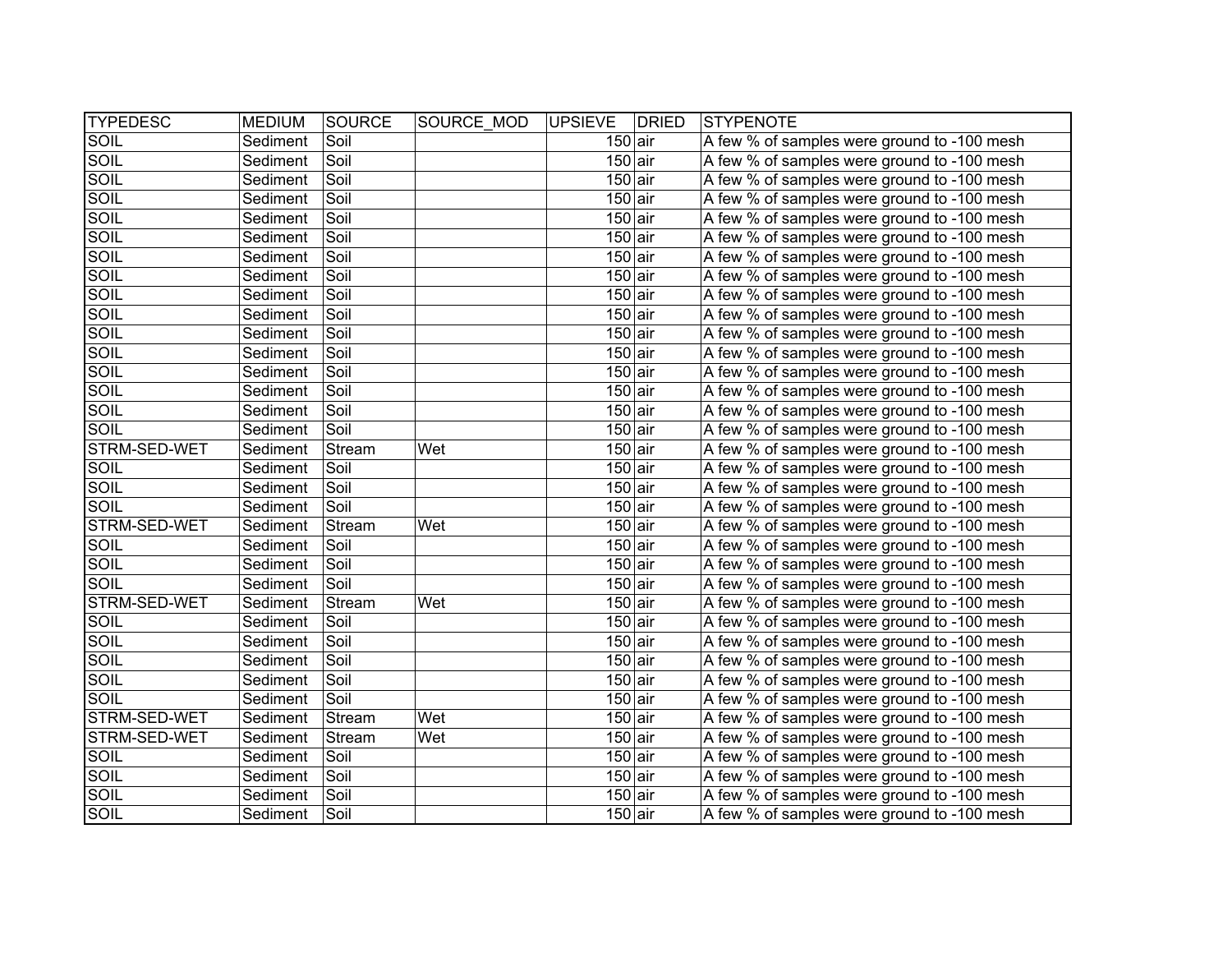| ICP40_JOB | AL ICP40 | CA ICP40 | FE ICP40 | K ICP40 | MG ICP40 | NA ICP40 | IP.<br>ICP40 | TI ICP40 | AG ICP40   | AS ICP40    |
|-----------|----------|----------|----------|---------|----------|----------|--------------|----------|------------|-------------|
| MRP-01344 | 5.86000  | 0.17900  | 2.85000  | 1.26000 | 0.34500  | 0.18500  | 0.03000      | 0.32400  | $-2.00000$ | $-10.00000$ |
| MRP-01344 | 2.17000  | 0.06300  | 0.88000  | 0.98000 | 0.08000  | 0.22000  | 0.01000      | 0.37800  | $-2.00000$ | $-10.00000$ |
| MRP-01344 | 2.41000  | 0.07900  | 0.97000  | 0.92000 | 0.10000  | 0.21500  | 0.01000      | 0.37800  | $-2.00000$ | $-10.00000$ |
| MRP-01344 | 3.12000  | 0.08900  | 1.61000  | 0.98000 | 0.12500  | 0.24000  | 0.01500      | 0.33000  | $-2.00000$ | $-10.00000$ |
| MRP-01345 | 2.96000  | 0.08400  | 1.16000  | 1.30000 | 0.13500  | 0.32500  | 0.01000      | 0.35400  | $-2.00000$ | $-10.00000$ |
| MRP-01345 | 3.84000  | 0.11000  | 1.79000  | 1.32000 | 0.18000  | 0.32000  | 0.01500      | 0.40200  | $-2.00000$ | $-10.00000$ |
| MRP-01345 | 3.60000  | 0.04700  | 1.87000  | 0.74000 | 0.16500  | 0.08500  | 0.01000      | 0.41400  | $-2.00000$ | $-10.00000$ |
| MRP-01345 | 3.46500  | 0.12100  | 1.67000  | 1.01000 | 0.16000  | 0.27500  | 0.02500      | 0.43800  | $-2.00000$ | $-10.00000$ |
| MRP-01345 | 3.42000  | 0.07900  | 1.66000  | 1.08000 | 0.16000  | 0.29500  | 0.01500      | 0.42000  | $-2.00000$ | $-10.00000$ |
| MRP-01345 | 4.11500  | 0.08400  | 2.25000  | 0.72000 | 0.19000  | 0.08500  | 0.01500      | 0.36600  | $-2.00000$ | $-10.00000$ |
| MRP-01345 | 2.32000  | 0.06300  | 0.99000  | 1.00000 | 0.09500  | 0.25500  | 0.01000      | 0.33000  | $-2.00000$ | $-10.00000$ |
| MRP-01345 | 4.52500  | 0.06800  | 2.35000  | 0.89000 | 0.19500  | 0.13000  | 0.01000      | 0.38400  | $-2.00000$ | $-10.00000$ |
| MRP-01345 | 7.39500  | 0.05800  | 2.42000  | 1.20000 | 0.26000  | 0.14000  | 0.01000      | 0.39000  | $-2.00000$ | $-10.00000$ |
| MRP-01345 | 5.33500  | 0.06800  | 2.55000  | 1.04000 | 0.23000  | 0.19500  | 0.01500      | 0.40800  | $-2.00000$ | $-10.00000$ |
| MRP-01345 | 3.58000  | 0.08900  | 1.95000  | 1.03000 | 0.17000  | 0.20000  | 0.02000      | 0.37800  | $-2.00000$ | $-10.00000$ |
| MRP-01345 | 4.46000  | 0.03700  | 2.77000  | 0.66000 | 0.13000  | 0.06000  | 0.01500      | 0.47400  | $-2.00000$ | $-10.00000$ |
| MRP-01345 | 2.43000  | 0.07900  | 1.14000  | 0.65000 | 0.09000  | 0.15500  | 0.03000      | 0.33600  | $-2.00000$ | $-10.00000$ |
| MRP-01345 | 3.00500  | 0.10000  | 1.31000  | 1.07000 | 0.13000  | 0.29500  | 0.01500      | 0.35400  | $-2.00000$ | $-10.00000$ |
| MRP-01345 | 3.90500  | 0.06300  | 2.09000  | 0.98000 | 0.18500  | 0.23000  | 0.01500      | 0.34200  | $-2.00000$ | $-10.00000$ |
| MRP-01345 | 2.53500  | 0.08400  | 1.25000  | 0.91000 | 0.10500  | 0.21500  | 0.02500      | 0.30600  | $-2.00000$ | $-10.00000$ |
| MRP-01345 | 2.38500  | 0.08400  | 1.93000  | 0.69000 | 0.10500  | 0.17500  | 0.02000      | 0.34200  | $-2.00000$ | $-10.00000$ |
| MRP-01345 | 1.45000  | 0.02100  | 0.79000  | 0.31000 | 0.06000  | 0.05500  | 0.01000      | 0.36600  | $-2.00000$ | $-10.00000$ |
| MRP-01345 | 2.94000  | 0.07900  | 1.32000  | 1.12000 | 0.14000  | 0.26000  | 0.01000      | 0.36600  | $-2.00000$ | $-10.00000$ |
| MRP-01345 | 4.01500  | 0.10000  | 1.98000  | 1.19000 | 0.19000  | 0.26500  | 0.01500      | 0.39000  | $-2.00000$ | $-10.00000$ |
| MRP-01345 | 1.61500  | 0.06800  | 1.43000  | 0.46000 | 0.07000  | 0.12000  | 0.02000      | 0.31200  | $-2.00000$ | $-10.00000$ |
| MRP-01345 | 2.62500  | 0.05800  | 1.06000  | 0.88000 | 0.10000  | 0.19500  | 0.01000      | 0.35400  | $-2.00000$ | $-10.00000$ |
| MRP-01345 | 2.84000  | 0.08400  | 1.20000  | 1.19000 | 0.12000  | 0.30000  | 0.01000      | 0.37200  | $-2.00000$ | $-10.00000$ |
| MRP-01345 | 2.70500  | 0.03200  | 1.29000  | 0.67000 | 0.11500  | 0.10000  | 0.01000      | 0.37200  | $-2.00000$ | $-10.00000$ |
| MRP-01345 | 1.55500  | 0.05300  | 0.71000  | 0.58000 | 0.06000  | 0.12500  | 0.01500      | 0.38400  | $-2.00000$ | $-10.00000$ |
| MRP-01345 | 3.13500  | 0.12100  | 1.55000  | 0.96000 | 0.14500  | 0.22500  | 0.04500      | 0.37200  | $-2.00000$ | $-10.00000$ |
| MRP-01345 | 1.38500  | 0.06800  | 0.55000  | 0.63000 | 0.07000  | 0.18500  | 0.00500      | 0.35400  | $-2.00000$ | $-10.00000$ |
| MRP-01345 | 2.86000  | 0.07900  | 1.33000  | 0.73000 | 0.12000  | 0.18000  | 0.02000      | 0.38400  | $-2.00000$ | $-10.00000$ |
| MRP-01345 | 2.39000  | 0.06800  | 1.19000  | 0.59000 | 0.09000  | 0.08000  | 0.03000      | 0.39600  | $-2.00000$ | $-10.00000$ |
| MRP-01345 | 2.55500  | 0.06800  | 1.63000  | 0.79000 | 0.10500  | 0.17500  | 0.02000      | 0.48600  | $-2.00000$ | $-10.00000$ |
| MRP-01345 | 3.17500  | 0.06300  | 1.52000  | 1.05000 | 0.16500  | 0.22500  | 0.01000      | 0.40200  | $-2.00000$ | $-10.00000$ |
| MRP-01345 | 3.16000  | 0.06300  | 1.68000  | 0.90000 | 0.13500  | 0.19500  | 0.01500      | 0.36000  | $-2.00000$ | $-10.00000$ |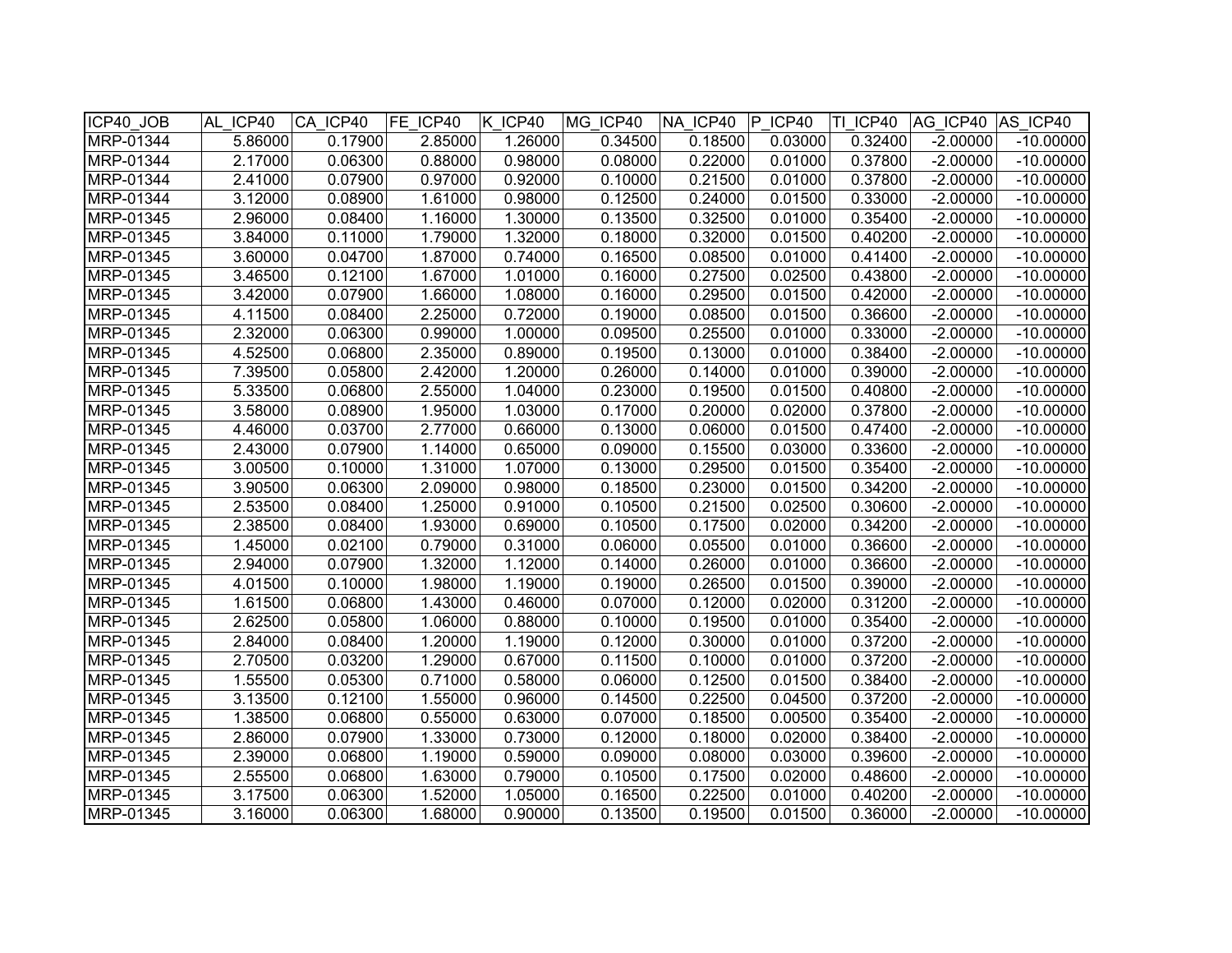| AU ICP40 BA ICP40 |           | BE ICP40   | BI ICP40    | CD ICP40   | CE ICP40 CO ICP40 |          | $ CR$ ICP40 | CU ICP40 EU ICP40 |         | GA ICP40   |
|-------------------|-----------|------------|-------------|------------|-------------------|----------|-------------|-------------------|---------|------------|
| $-8.00000$        | 434.00000 | 2.00000    | $-50.00000$ | $-2.00000$ | 59.00000          | 5.00000  | 36.00000    | 10.00000          | 1.00000 | 16.00000   |
| $-8.00000$        | 336.00000 | $-1.00000$ | $-50.00000$ | $-2.00000$ | 51.00000          | 4.00000  | 39.00000    | 4.00000           | 1.00000 | 8.00000    |
| $-8.00000$        | 349.00000 | $-1.00000$ | $-50.00000$ | $-2.00000$ | 66.00000          | 4.00000  | 18.00000    | 3.00000           | 1.00000 | 14.00000   |
| $-8.00000$        | 366.00000 | $-1.00000$ | $-50.00000$ | $-2.00000$ | 71.00000          | 5.00000  | 24.00000    | 4.00000           | 1.00000 | 10.00000   |
| $-8.00000$        | 472.00000 | $-1.00000$ | $-50.00000$ | $-2.00000$ | 80.00000          | 5.00000  | 27.00000    | 5.00000           | 1.00000 | 15.00000   |
| $-8.00000$        | 515.00000 | 1.00000    | $-50.00000$ | $-2.00000$ | 98.00000          | 10.00000 | 49.00000    | 7.00000           | 2.00000 | 10.00000   |
| $-8.00000$        | 269.00000 | $-1.00000$ | $-50.00000$ | $-2.00000$ | 64.00000          | 4.00000  | 37.00000    | 7.00000           | 1.00000 | 9.00000    |
| $-8.00000$        | 374.00000 | $-1.00000$ | $-50.00000$ | $-2.00000$ | 85.00000          | 9.00000  | 41.00000    | 7.00000           | 1.00000 | 7.00000    |
| $-8.00000$        | 386.00000 | $-1.00000$ | $-50.00000$ | $-2.00000$ | 76.00000          | 6.00000  | 24.00000    | 7.00000           | 1.00000 | 11.00000   |
| $-8.00000$        | 255.00000 | 1.00000    | $-50.00000$ | $-2.00000$ | 61.00000          | 5.00000  | 86.00000    | 8.00000           | 1.00000 | 6.00000    |
| $-8.00000$        | 339.00000 | $-1.00000$ | $-50.00000$ | $-2.00000$ | 62.00000          | 4.00000  | 24.00000    | 1.00000           | 1.00000 | 6.00000    |
| $-8.00000$        | 306.00000 | 1.00000    | $-50.00000$ | $-2.00000$ | 67.00000          | 5.00000  | 46.00000    | 9.00000           | 1.00000 | 11.00000   |
| $-8.00000$        | 441.00000 | 2.00000    | $-50.00000$ | $-2.00000$ | 67.00000          | 4.00000  | 64.00000    | 9.00000           | 1.00000 | 17.00000   |
| $-8.00000$        | 354.00000 | 1.00000    | $-50.00000$ | $-2.00000$ | 61.00000          | 5.00000  | 52.00000    | 12.00000          | 1.00000 | 11.00000   |
| $-8.00000$        | 361.00000 | $-1.00000$ | $-50.00000$ | $-2.00000$ | 83.00000          | 6.00000  | 41.00000    | 8.00000           | 1.00000 | 6.00000    |
| $-8.00000$        | 242.00000 | 1.00000    | $-50.00000$ | $-2.00000$ | 58.00000          | 3.00000  | 53.00000    | 4.00000           | 1.00000 | 11.00000   |
| $-8.00000$        | 239.00000 | $-1.00000$ | $-50.00000$ | $-2.00000$ | 67.00000          | 4.00000  | 39.00000    | 4.00000           | 1.00000 | 10.00000   |
| $-8.00000$        | 418.00000 | $-1.00000$ | $-50.00000$ | $-2.00000$ | 85.00000          | 7.00000  | 46.00000    | 6.00000           | 1.00000 | 14.00000   |
| $-8.00000$        | 355.00000 | 1.00000    | $-50.00000$ | $-2.00000$ | 68.00000          | 5.00000  | 28.00000    | 7.00000           | 1.00000 | 4.00000    |
| $-8.00000$        | 357.00000 | $-1.00000$ | $-50.00000$ | $-2.00000$ | 64.00000          | 5.00000  | 36.00000    | 3.00000           | 1.00000 | 9.00000    |
| $-8.00000$        | 361.00000 | $-1.00000$ | $-50.00000$ | $-2.00000$ | 64.00000          | 12.00000 | 40.00000    | 4.00000           | 1.00000 | $-4.00000$ |
| $-8.00000$        | 125.00000 | $-1.00000$ | $-50.00000$ | $-2.00000$ | 54.00000          | 2.00000  | 22.00000    | 3.00000           | 1.00000 | 7.00000    |
| $-8.00000$        | 410.00000 | $-1.00000$ | $-50.00000$ | $-2.00000$ | 89.00000          | 4.00000  | 39.00000    | 9.00000           | 1.00000 | 14.00000   |
| $-8.00000$        | 447.00000 | 1.00000    | $-50.00000$ | $-2.00000$ | 89.00000          | 10.00000 | 28.00000    | 7.00000           | 1.00000 | 6.00000    |
| $-8.00000$        | 237.00000 | $-1.00000$ | $-50.00000$ | $-2.00000$ | 58.00000          | 9.00000  | 20.00000    | 1.00000           | 1.00000 | 4.00000    |
| $-8.00000$        | 310.00000 | $-1.00000$ | $-50.00000$ | $-2.00000$ | 60.00000          | 3.00000  | 55.00000    | 3.00000           | 1.00000 | 12.00000   |
| $-8.00000$        | 511.00000 | $-1.00000$ | $-50.00000$ | $-2.00000$ | 104.00000         | 7.00000  | 33.00000    | 7.00000           | 1.00000 | 8.00000    |
| $-8.00000$        | 249.00000 | $-1.00000$ | $-50.00000$ | $-2.00000$ | 68.00000          | 2.00000  | 21.00000    | 5.00000           | 1.00000 | 13.00000   |
| $-8.00000$        | 225.00000 | $-1.00000$ | $-50.00000$ | $-2.00000$ | 95.00000          | 5.00000  | 21.00000    | 2.00000           | 1.00000 | 7.00000    |
| $-8.00000$        | 424.00000 | $-1.00000$ | $-50.00000$ | $-2.00000$ | 78.00000          | 5.00000  | 24.00000    | 8.00000           | 1.00000 | 12.00000   |
| $-8.00000$        | 302.00000 | $-1.00000$ | $-50.00000$ | $-2.00000$ | 40.00000          | 2.00000  | 20.00000    | 1.00000           | 1.00000 | 7.00000    |
| $-8.00000$        | 323.00000 | $-1.00000$ | $-50.00000$ | $-2.00000$ | 66.00000          | 7.00000  | 34.00000    | 4.00000           | 1.00000 | 12.00000   |
| $-8.00000$        | 328.00000 | 1.00000    | $-50.00000$ | $-2.00000$ | 78.00000          | 8.00000  | 73.00000    | 5.00000           | 1.00000 | 12.00000   |
| $-8.00000$        | 285.00000 | $-1.00000$ | $-50.00000$ | $-2.00000$ | 89.00000          | 3.00000  | 50.00000    | 4.00000           | 1.00000 | $-4.00000$ |
| $-8.00000$        | 369.00000 | $-1.00000$ | $-50.00000$ | $-2.00000$ | 73.00000          | 6.00000  | 49.00000    | 6.00000           | 1.00000 | 13.00000   |
| $-8.00000$        | 314.00000 | $-1.00000$ | $-50.00000$ | $-2.00000$ | 64.00000          | 5.00000  | 40.00000    | 5.00000           | 1.00000 | $-4.00000$ |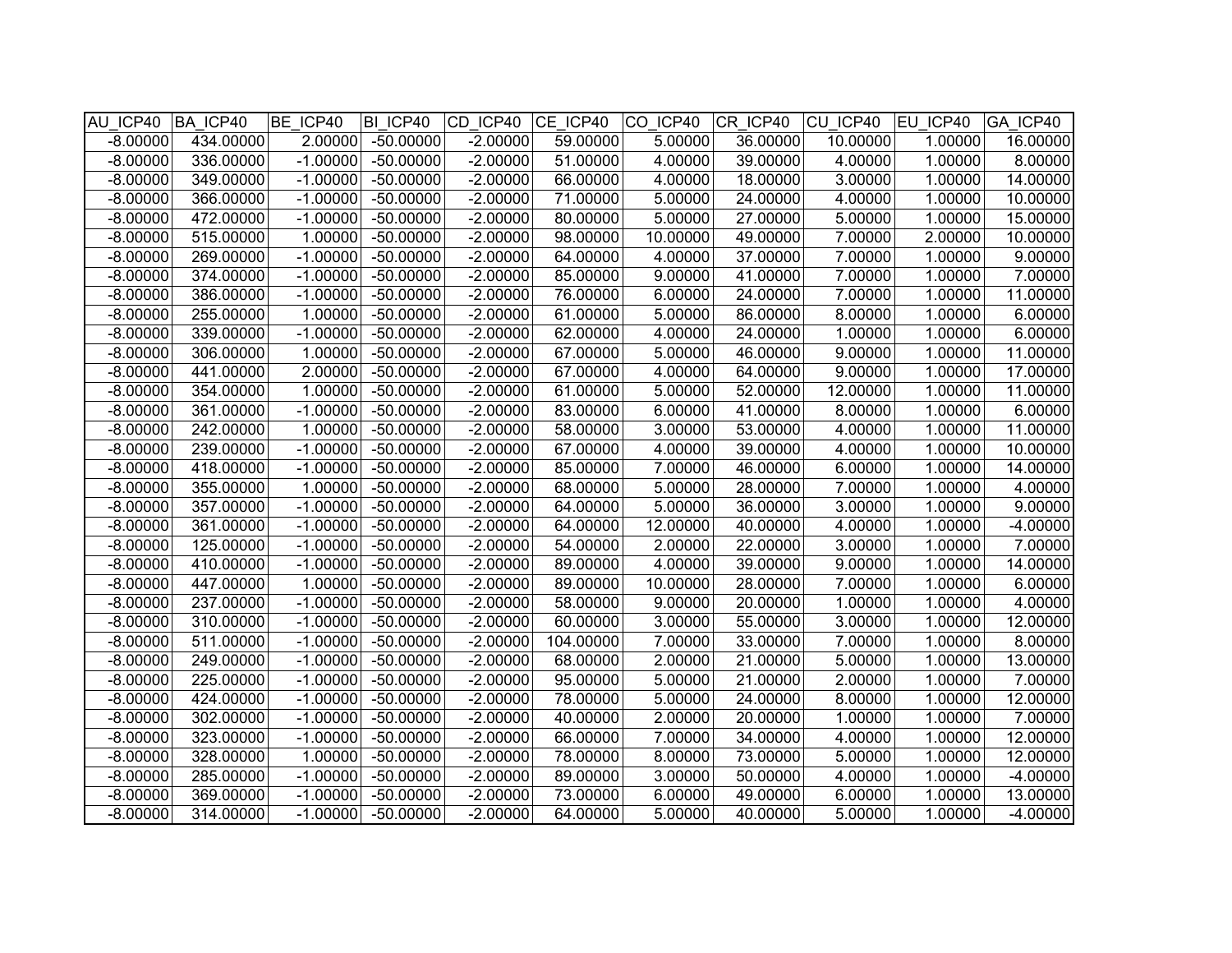|            | HO ICP40 LA ICP40 LI ICP40 |          | MN ICP40 MO ICP40 NB ICP40 ND ICP40 NI ICP40 |            |          |          |          | PB ICP40   | <b>SC ICP40</b> | SN ICP40    | SR ICP40 |
|------------|----------------------------|----------|----------------------------------------------|------------|----------|----------|----------|------------|-----------------|-------------|----------|
| $-4.00000$ | 30.00000                   | 17.00000 | 90.00000                                     | 2.00000    | 5.00000  | 21.00000 | 20.00000 | 9.00000    | 9.00000         | $-50.00000$ | 52.00000 |
| $-4.00000$ | 21.00000                   | 11.00000 | 126.00000                                    | $-2.00000$ | 10.00000 | 18.00000 | 8.00000  | 5.00000    | 2.00000         | $-50.00000$ | 42.00000 |
| $-4.00000$ | 28.00000                   | 12.00000 | 151.00000                                    | $-2.00000$ | 11.00000 | 20.00000 | 9.00000  | 7.00000    | 3.00000         | $-50.00000$ | 40.00000 |
| $-4.00000$ | 28.00000                   | 13.00000 | 206.00000                                    | $-2.00000$ | 8.00000  | 18.00000 | 11.00000 | 10.00000   | 4.00000         | $-50.00000$ | 43.00000 |
| $-4.00000$ | 33.00000                   | 16.00000 | 123.00000                                    | $-2.00000$ | 7.00000  | 23.00000 | 11.00000 | 6.00000    | 4.00000         | $-50.00000$ | 53.00000 |
| $-4.00000$ | 47.00000                   | 19.00000 | 471.00000                                    | $-2.00000$ | 9.00000  | 43.00000 | 17.00000 | 9.00000    | 5.00000         | $-50.00000$ | 56.00000 |
| $-4.00000$ | 26.00000                   | 19.00000 | 89.00000                                     | $-2.00000$ | 7.00000  | 21.00000 | 15.00000 | $-4.00000$ | 5.00000         | $-50.00000$ | 32.00000 |
| $-4.00000$ | 31.00000                   | 18.00000 | 381.00000                                    | $-2.00000$ | 9.00000  | 24.00000 | 14.00000 | 7.00000    | 5.00000         | $-50.00000$ | 45.00000 |
| $-4.00000$ | 30.00000                   | 18.00000 | 106.00000                                    | $-2.00000$ | 6.00000  | 23.00000 | 15.00000 | 9.00000    | 5.00000         | $-50.00000$ | 47.00000 |
| $-4.00000$ | 21.00000                   | 20.00000 | 112.00000                                    | $-2.00000$ | 9.00000  | 14.00000 | 19.00000 | 12.00000   | 7.00000         | $-50.00000$ | 31.00000 |
| $-4.00000$ | 22.00000                   | 12.00000 | 102.00000                                    | $-2.00000$ | 10.00000 | 13.00000 | 8.00000  | 6.00000    | 3.00000         | $-50.00000$ | 42.00000 |
| $-4.00000$ | 24.00000                   | 20.00000 | 106.00000                                    | $-2.00000$ | 11.00000 | 16.00000 | 16.00000 | 11.00000   | 7.00000         | $-50.00000$ | 35.00000 |
| $-4.00000$ | 26.00000                   | 17.00000 | 71.00000                                     | 5.00000    | 7.00000  | 18.00000 | 21.00000 | 8.00000    | 11.00000        | $-50.00000$ | 41.00000 |
| $-4.00000$ | 23.00000                   | 21.00000 | 98.00000                                     | $-2.00000$ | 6.00000  | 15.00000 | 19.00000 | 13.00000   | 8.00000         | $-50.00000$ | 42.00000 |
| $-4.00000$ | 33.00000                   | 17.00000 | 292.00000                                    | $-2.00000$ | 7.00000  | 24.00000 | 16.00000 | 24.00000   | 5.00000         | $-50.00000$ | 43.00000 |
| $-4.00000$ | 24.00000                   | 19.00000 | 310.00000                                    | $-2.00000$ | 11.00000 | 16.00000 | 14.00000 | 9.00000    | 7.00000         | $-50.00000$ | 32.00000 |
| $-4.00000$ | 27.00000                   | 10.00000 | 173.00000                                    | $-2.00000$ | 11.00000 | 13.00000 | 9.00000  | 7.00000    | 4.00000         | $-50.00000$ | 29.00000 |
| $-4.00000$ | 32.00000                   | 16.00000 | 184.00000                                    | $-2.00000$ | 11.00000 | 25.00000 | 11.00000 | 8.00000    | 4.00000         | $-50.00000$ | 49.00000 |
| $-4.00000$ | 28.00000                   | 19.00000 | 109.00000                                    | $-2.00000$ | 9.00000  | 21.00000 | 17.00000 | 6.00000    | 6.00000         | $-50.00000$ | 40.00000 |
| $-4.00000$ | 27.00000                   | 11.00000 | 356.00000                                    | $-2.00000$ | 7.00000  | 17.00000 | 9.00000  | 8.00000    | 3.00000         | $-50.00000$ | 39.00000 |
| $-4.00000$ | 26.00000                   | 10.00000 | 851.00000                                    | $-2.00000$ | 8.00000  | 21.00000 | 9.00000  | 11.00000   | 4.00000         | $-50.00000$ | 34.00000 |
| $-4.00000$ | 21.00000                   | 7.00000  | 63.00000                                     | $-2.00000$ | 8.00000  | 14.00000 | 5.00000  | 6.00000    | 3.00000         | $-50.00000$ | 14.00000 |
| $-4.00000$ | 35.00000                   | 15.00000 | 134.00000                                    | 3.00000    | 8.00000  | 27.00000 | 20.00000 | 10.00000   | 5.00000         | $-50.00000$ | 45.00000 |
| $-4.00000$ | 35.00000                   | 19.00000 | 185.00000                                    | $-2.00000$ | 10.00000 | 26.00000 | 19.00000 | 13.00000   | 6.00000         | $-50.00000$ | 50.00000 |
| $-4.00000$ | 22.00000                   | 9.00000  | 1070.00000                                   | $-2.00000$ | 6.00000  | 13.00000 | 6.00000  | 10.00000   | 3.00000         | $-50.00000$ | 28.00000 |
| $-4.00000$ | 22.00000                   | 12.00000 | 101.00000                                    | $-2.00000$ | 5.00000  | 15.00000 | 9.00000  | 6.00000    | 3.00000         | $-50.00000$ | 37.00000 |
| $-4.00000$ | 43.00000                   | 14.00000 | 530.00000                                    | $-2.00000$ | 9.00000  | 29.00000 | 13.00000 | 13.00000   | 3.00000         | $-50.00000$ | 53.00000 |
| $-4.00000$ | 28.00000                   | 10.00000 | 59.00000                                     | $-2.00000$ | 8.00000  | 20.00000 | 9.00000  | 6.00000    | 4.00000         | $-50.00000$ | 27.00000 |
| $-4.00000$ | 41.00000                   | 9.00000  | 194.00000                                    | $-2.00000$ | 10.00000 | 32.00000 | 7.00000  | 8.00000    | 3.00000         | $-50.00000$ | 27.00000 |
| $-4.00000$ | 33.00000                   | 14.00000 | 770.00000                                    | $-2.00000$ | 4.00000  | 23.00000 | 13.00000 | 15.00000   | 5.00000         | $-50.00000$ | 45.00000 |
| $-4.00000$ | 16.00000                   | 6.00000  | 109.00000                                    | $-2.00000$ | 8.00000  | 11.00000 | 4.00000  | 9.00000    | $-2.00000$      | $-50.00000$ | 38.00000 |
| $-4.00000$ | 26.00000                   | 14.00000 | 1210.00000                                   | $-2.00000$ | 10.00000 | 20.00000 | 10.00000 | 8.00000    | 4.00000         | $-50.00000$ | 36.00000 |
| $-4.00000$ | 36.00000                   | 8.00000  | 756.00000                                    | $-2.00000$ | 7.00000  | 34.00000 | 11.00000 | 13.00000   | 4.00000         | $-50.00000$ | 29.00000 |
| $-4.00000$ | 41.00000                   | 11.00000 | 184.00000                                    | $-2.00000$ | 11.00000 | 31.00000 | 9.00000  | 9.00000    | 4.00000         | $-50.00000$ | 35.00000 |
| $-4.00000$ | 30.00000                   | 17.00000 | 108.00000                                    | $-2.00000$ | 9.00000  | 22.00000 | 13.00000 | 8.00000    | 4.00000         | $-50.00000$ | 42.00000 |
| $-4.00000$ | 23.00000                   | 16.00000 | 131.00000                                    | $-2.00000$ | 5.00000  | 15.00000 | 13.00000 | 18.00000   | 4.00000         | $-50.00000$ | 37.00000 |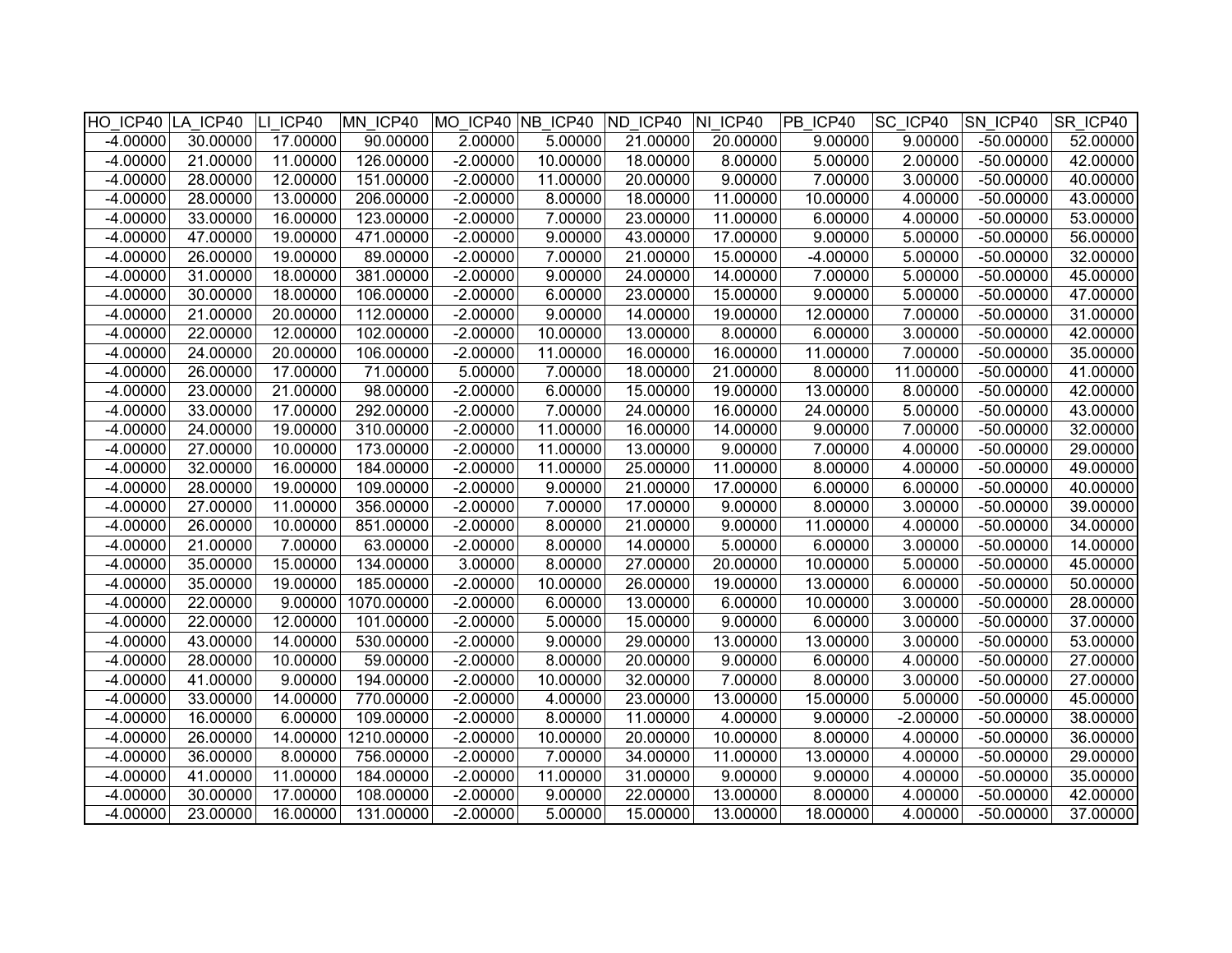| TA ICP40    | TH ICP40 U ICP40 |              | V ICP40  | Y ICP40  | YB ICP40   | ZN ICP40 | AS JOB             | AS AA | <b>SE JOB</b>      | <b>SE AA</b> | HG JOB             |
|-------------|------------------|--------------|----------|----------|------------|----------|--------------------|-------|--------------------|--------------|--------------------|
| $-40.00000$ | 12.00000         | $-100.00000$ | 84.00000 | 12.00000 | 2.00000    |          | 64.00000 MRP-01344 |       | 6.800 MRP-01344    |              | 0.300 MRP-01344    |
| $-40.00000$ | 7.00000          | $-100.00000$ | 29.00000 | 8.00000  | 1.00000    |          | 20.00000 MRP-01344 |       | 4.600 MRP-01344    |              | $-0.200$ MRP-01344 |
| $-40.00000$ | 13.00000         | $-100.00000$ | 35.00000 | 9.00000  | 1.00000    |          | 23.00000 MRP-01344 |       | 4.000 MRP-01344    |              | $-0.200$ MRP-01344 |
| $-40.00000$ | 11.00000         | $-100.00000$ | 44.00000 | 10.00000 | 2.00000    |          | 28.00000 MRP-01344 |       | 4.500 MRP-01344    |              | $-0.200$ MRP-01344 |
| $-40.00000$ | 16.00000         | $-100.00000$ | 42.00000 | 11.00000 | 1.00000    |          | 31.00000 MRP-01345 |       | 4.700 MRP-01345    |              | 0.400 MRP-01345    |
| $-40.00000$ | 14.00000         | $-100.00000$ | 55.00000 | 27.00000 | 3.00000    |          | 40.00000 MRP-01345 |       | 5.100 MRP-01345    |              | 0.500 MRP-01345    |
| $-40.00000$ | 13.00000         | $-100.00000$ | 55.00000 | 12.00000 | 2.00000    |          | 38.00000 MRP-01345 |       | 5.900 MRP-01345    |              | 0.400 MRP-01345    |
| $-40.00000$ | 15.00000         | $-100.00000$ | 55.00000 | 13.00000 | 2.00000    |          | 31.00000 MRP-01345 |       | 5.300 MRP-01345    |              | 0.400 MRP-01345    |
| $-40.00000$ | 15.00000         | $-100.00000$ | 50.00000 | 12.00000 | 2.00000    |          | 30.00000 MRP-01345 |       | 7.700 MRP-01345    |              | 0.400 MRP-01345    |
| $-40.00000$ | 13.00000         | $-100.00000$ | 67.00000 | 8.00000  | 1.00000    |          | 61.00000 MRP-01345 |       | 8.200 MRP-01345    |              | 0.600 MRP-01345    |
| $-40.00000$ | 9.00000          | $-100.00000$ | 32.00000 | 8.00000  | 1.00000    |          | 32.00000 MRP-01345 |       | 2.700 MRP-01345    |              | 0.300 MRP-01345    |
| $-40.00000$ | 15.00000         | $-100.00000$ | 70.00000 | 10.00000 | 2.00000    |          | 41.00000 MRP-01345 |       | 6.900 MRP-01345    |              | 0.300 MRP-01345    |
| $-40.00000$ | 13.00000         | $-100.00000$ | 86.00000 | 9.00000  | 2.00000    |          | 45.00000 MRP-01345 |       | 7.500 MRP-01345    |              | 0.600 MRP-01345    |
| $-40.00000$ | 11.00000         | $-100.00000$ | 80.00000 | 10.00000 | 2.00000    |          | 42.00000 MRP-01345 |       | 13.000 MRP-01345   |              | 0.800 MRP-01345    |
| -40.00000   | 11.00000         | $-100.00000$ | 56.00000 | 15.00000 | 2.00000    |          | 37.00000 MRP-01345 |       | 9.300 MRP-01345    |              | 0.400 MRP-01345    |
| $-40.00000$ | 11.00000         | $-100.00000$ | 65.00000 | 8.00000  | 1.00000    |          | 20.00000 MRP-01345 |       | 9.900 MRP-01345    |              | 0.500 MRP-01345    |
| $-40.00000$ | 9.00000          | $-100.00000$ | 37.00000 | 9.00000  | 1.00000    |          | 24.00000 MRP-01345 |       | 7.200 MRP-01345    |              | 0.200 MRP-01345    |
| $-40.00000$ | 15.00000         | $-100.00000$ | 45.00000 | 14.00000 | 2.00000    |          | 29.00000 MRP-01345 |       | 5.500 MRP-01345    |              | 0.300 MRP-01345    |
| $-40.00000$ | 12.00000         | $-100.00000$ | 62.00000 | 12.00000 | 2.00000    |          | 38.00000 MRP-01345 |       | 7.800 MRP-01345    |              | 0.400 MRP-01345    |
| $-40.00000$ | 9.00000          | $-100.00000$ | 37.00000 | 12.00000 | 2.00000    |          | 35.00000 MRP-01345 |       | 4.500 MRP-01345    |              | 0.300 MRP-01345    |
| $-40.00000$ | 13.00000         | $-100.00000$ | 46.00000 | 12.00000 | 1.00000    |          | 26.00000 MRP-01345 |       | 5.900 MRP-01345    |              | 0.500 MRP-01345    |
| $-40.00000$ | 9.00000          | $-100.00000$ | 27.00000 | 6.00000  | $-1.00000$ |          | 18.00000 MRP-01345 |       | 7.600 MRP-01345    |              | 0.200 MRP-01345    |
| $-40.00000$ | 14.00000         | $-100.00000$ | 45.00000 | 11.00000 | 1.00000    |          | 31.00000 MRP-01345 |       | 5.100 MRP-01345    |              | 0.400 MRP-01345    |
| $-40.00000$ | 12.00000         | $-100.00000$ | 62.00000 | 14.00000 | 2.00000    |          | 46.00000 MRP-01345 |       | 6.600 MRP-01345    |              | 0.400 MRP-01345    |
| $-40.00000$ | 7.00000          | $-100.00000$ | 32.00000 | 10.00000 | 1.00000    |          | 23.00000 MRP-01345 |       | 4.100 MRP-01345    |              | $-0.200$ MRP-01345 |
| $-40.00000$ | 8.00000          | $-100.00000$ | 35.00000 | 8.00000  | 1.00000    |          | 22.00000 MRP-01345 |       | 4.300 MRP-01345    |              | 0.300 MRP-01345    |
| $-40.00000$ | 13.00000         | $-100.00000$ | 38.00000 | 15.00000 | 2.00000    |          | 60.00000 MRP-01345 |       | 3.300 MRP-01345    |              | 0.300 MRP-01345    |
| $-40.00000$ | 12.00000         | $-100.00000$ | 43.00000 | 9.00000  | 1.00000    |          | 21.00000 MRP-01345 |       | 2.900 MRP-01345    |              | 0.500 MRP-01345    |
| $-40.00000$ | 13.00000         | $-100.00000$ | 26.00000 | 10.00000 | 1.00000    |          | 17.00000 MRP-01345 |       | 2.200 MRP-01345    |              | $-0.200$ MRP-01345 |
| $-40.00000$ | 12.00000         | $-100.00000$ | 45.00000 | 16.00000 | 2.00000    |          | 45.00000 MRP-01345 |       | 5.500 MRP-01345    |              | 0.300 MRP-01345    |
| $-40.00000$ | 6.00000          | $-100.00000$ | 22.00000 | 5.00000  | $-1.00000$ |          | 13.00000 MRP-01345 |       | $-0.600$ MRP-01345 |              | $-0.200$ MRP-01345 |
| $-40.00000$ | 12.00000         | $-100.00000$ | 43.00000 | 12.00000 | 1.00000    |          | 29.00000 MRP-01345 |       | 3.500 MRP-01345    |              | 0.300 MRP-01345    |
| $-40.00000$ | 12.00000         | $-100.00000$ | 36.00000 | 16.00000 | 2.00000    |          | 34.00000 MRP-01345 |       | 7.800 MRP-01345    |              | 0.400 MRP-01345    |
| $-40.00000$ | 16.00000         | $-100.00000$ | 39.00000 | 11.00000 | 2.00000    |          | 31.00000 MRP-01345 |       | 4.800 MRP-01345    |              | 0.300 MRP-01345    |
| $-40.00000$ | 8.00000          | $-100.00000$ | 47.00000 | 13.00000 | 2.00000    |          | 32.00000 MRP-01345 |       | 5.600 MRP-01345    |              | 0.200 MRP-01345    |
| $-40.00000$ | 9.00000          | $-100.00000$ | 49.00000 | 10.00000 | 2.00000    |          | 29.00000 MRP-01345 |       | 2.700 MRP-01345    |              | 0.300 MRP-01345    |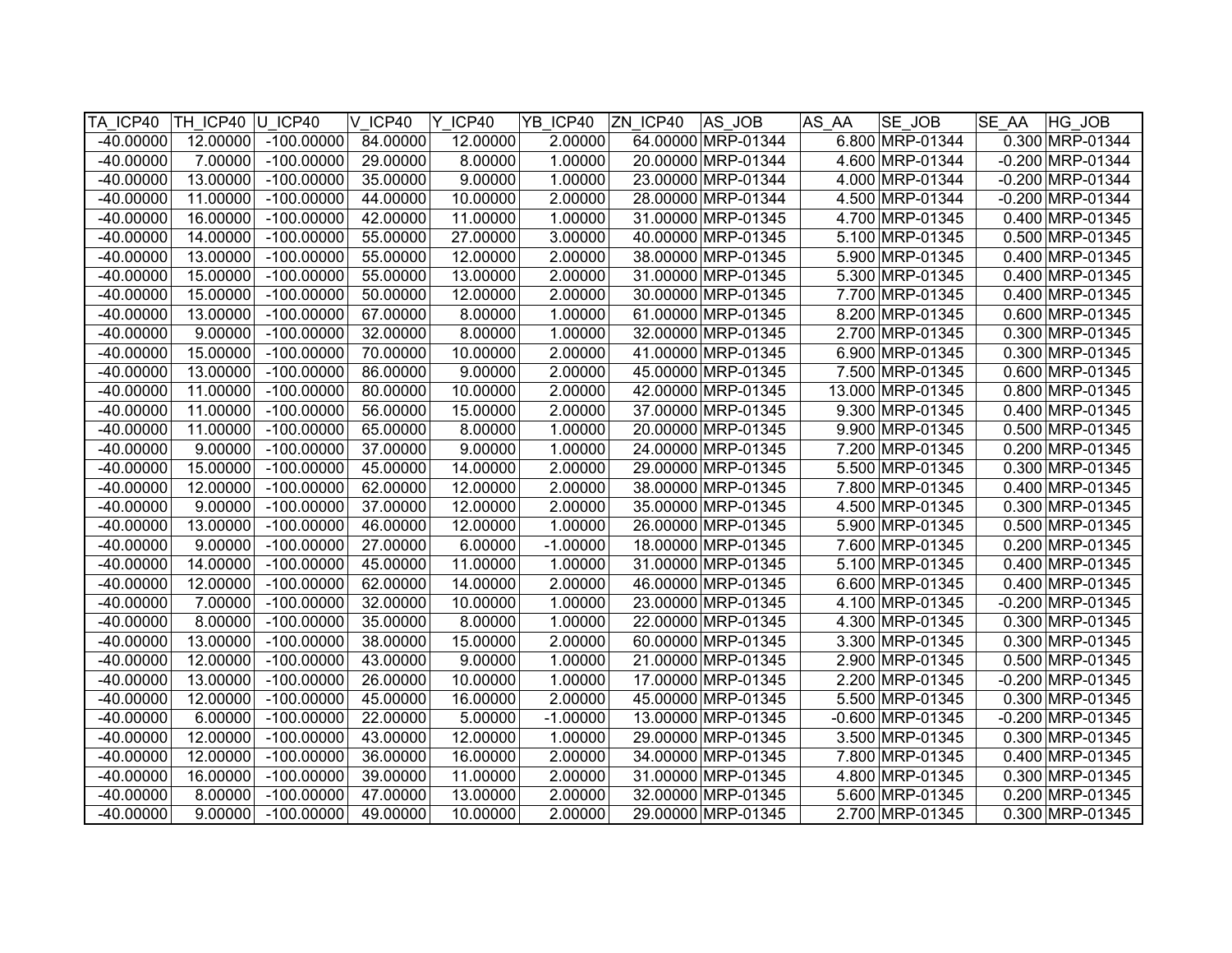| HG AA | ICP10 JOB            | AG ICP10   | AS ICP10   | AU ICP10   | BI ICP10   | CD ICP10   | CU ICP10 | MO ICP10 | PB ICP10 | SB ICP10   |
|-------|----------------------|------------|------------|------------|------------|------------|----------|----------|----------|------------|
|       | 0.06000 MRP-01344    | $-0.08000$ | 2.00000    | $-0.10000$ | $-1.00000$ | 0.10000    | 12.50000 | 0.70000  | 14.00000 | $-1.00000$ |
|       | 0.02000 MRP-01344    | $-0.08000$ | 2.00000    | $-0.10000$ | $-1.00000$ | $-0.05000$ | 3.30000  | 0.30000  | 6.00000  | $-1.00000$ |
|       | 0.03000 MRP-01344    | $-0.08000$ | 2.00000    | $-0.10000$ | $-1.00000$ | 0.07000    | 3.93000  | 0.40000  | 8.00000  | $-1.00000$ |
|       | 0.04000 MRP-01344    | $-0.08000$ | 3.00000    | 0.10000    | $-1.00000$ | 0.09000    | 5.65000  | 0.50000  | 12.00000 | $-1.00000$ |
|       | 0.02000 MRP-01345    | $-0.08000$ | 3.00000    | $-0.10000$ | $-1.00000$ | 0.06000    | 4.70000  | 0.50000  | 9.00000  | $-1.00000$ |
|       | 0.03000 MRP-01345    | 3.10000    | 3.00000    | $-0.10000$ | $-1.00000$ | 0.06000    | 6.97000  | 0.60000  | 11.00000 | $-1.00000$ |
|       | -0.02000 MRP-01345   | $-0.08000$ | 4.00000    | $-0.10000$ | $-1.00000$ | $-0.05000$ | 7.39000  | 0.70000  | 9.00000  | $-1.00000$ |
|       | 0.03000 MRP-01345    | $-0.08000$ | 4.00000    | $-0.10000$ | $-1.00000$ | $-0.05000$ | 6.23000  | 0.60000  | 10.00000 | $-1.00000$ |
|       | 0.03000 MRP-01345    | $-0.08000$ | 4.00000    | $-0.10000$ | $-1.00000$ | 0.05000    | 6.27000  | 0.70000  | 10.00000 | $-1.00000$ |
|       | 0.07000 MRP-01345    | $-0.08000$ | 3.00000    | $-0.10000$ | $-1.00000$ | 0.09000    | 9.36000  | 1.00000  | 13.00000 | $-1.00000$ |
|       | 0.05000 MRP-01345    | $-0.08000$ | 2.00000    | $-0.10000$ | $-1.00000$ | 0.06000    | 3.22000  | 0.30000  | 7.00000  | $-1.00000$ |
|       | 0.04000 MRP-01345    | $-0.08000$ | 3.00000    | $-0.10000$ | $-1.00000$ | 0.05000    | 8.89000  | 0.70000  | 11.00000 | $-1.00000$ |
|       | 0.07000 MRP-01345    | $-0.08000$ | 4.00000    | $-0.10000$ | $-1.00000$ | 0.06000    | 10.60000 | 0.80000  | 13.00000 | $-1.00000$ |
|       | 0.05000 MRP-01345    | $-0.08000$ | 4.00000    | $-0.10000$ | $-1.00000$ | 0.05000    | 15.10000 | 1.00000  | 14.00000 | $-1.00000$ |
|       | 0.04000 MRP-01345    | $-0.08000$ | 3.00000    | $-0.10000$ | $-1.00000$ | 0.07000    | 8.30000  | 0.70000  | 27.00000 | $-1.00000$ |
|       | 0.04000 MRP-01345    | $-0.08000$ | 4.00000    | $-0.10000$ | $-1.00000$ | 0.06000    | 5.56000  | 0.60000  | 11.00000 | $-1.00000$ |
|       | -0.02000 MRP-01345   | $-0.08000$ | 3.00000    | $-0.10000$ | $-1.00000$ | 0.09000    | 4.84000  | 0.40000  | 13.00000 | $-1.00000$ |
|       | $-0.02000$ MRP-01345 | $-0.08000$ | 3.00000    | $-0.10000$ | $-1.00000$ | $-0.05000$ | 6.02000  | 0.70000  | 13.00000 | $-1.00000$ |
|       | 0.04000 MRP-01345    | $-0.08000$ | 4.00000    | $-0.10000$ | $-1.00000$ | 0.06000    | 9.92000  | 1.10000  | 15.00000 | $-1.00000$ |
|       | -0.02000 MRP-01345   | $-0.08000$ | 3.00000    | $-0.10000$ | $-1.00000$ | 0.08000    | 5.62000  | 0.60000  | 13.00000 | $-1.00000$ |
|       | $-0.02000$ MRP-01345 | $-0.08000$ | 5.00000    | $-0.10000$ | $-1.00000$ | $-0.05000$ | 5.15000  | 0.50000  | 13.00000 | $-1.00000$ |
|       | -0.02000 MRP-01345   | $-0.08000$ | 2.00000    | $-0.10000$ | $-1.00000$ | $-0.05000$ | 3.43000  | 0.30000  | 10.00000 | $-1.00000$ |
|       | 0.03000 MRP-01345    | $-0.08000$ | 3.00000    | $-0.10000$ | $-1.00000$ | $-0.05000$ | 5.87000  | 0.50000  | 11.00000 | $-1.00000$ |
|       | 0.04000 MRP-01345    | $-0.08000$ | 3.00000    | $-0.10000$ | $-1.00000$ | $-0.05000$ | 7.89000  | 0.80000  | 14.00000 | $-1.00000$ |
|       | -0.02000 MRP-01345   | $-0.08000$ | 4.00000    | $-0.10000$ | $-1.00000$ | $-0.05000$ | 3.68000  | 0.70000  | 10.00000 | $-1.00000$ |
|       | 0.03000 MRP-01345    | $-0.08000$ | 3.00000    | $-0.10000$ | $-1.00000$ | 0.06000    | 5.03000  | 0.50000  | 12.00000 | $-1.00000$ |
|       | 0.05000 MRP-01345    | $-0.08000$ | $-1.00000$ | $-0.10000$ | $-1.00000$ | $-0.05000$ | 5.37000  | 0.40000  | 12.00000 | $-1.00000$ |
|       | 0.02000 MRP-01345    | $-0.08000$ | 2.00000    | $-0.10000$ | $-1.00000$ | $-0.05000$ | 5.91000  | 0.40000  | 8.00000  | $-1.00000$ |
|       | 0.02000 MRP-01345    | $-0.08000$ | 2.00000    | $-0.10000$ | $-1.00000$ | 0.06000    | 3.88000  | 0.30000  | 12.00000 | $-1.00000$ |
|       | 0.03000 MRP-01345    | $-0.08000$ | 2.00000    | $-0.10000$ | $-1.00000$ | 0.06000    | 3.88000  | 0.70000  | 20.00000 | $-1.00000$ |
|       | -0.02000 MRP-01345   | $-0.08000$ | $-1.00000$ | $-0.10000$ | $-1.00000$ | $-0.05000$ | 2.13000  | 0.10000  | 4.00000  | $-1.00000$ |
|       | 0.03000 MRP-01345    | $-0.08000$ | 1.00000    | $-0.10000$ | $-1.00000$ | 0.05000    | 5.12000  | 0.50000  | 9.00000  | $-1.00000$ |
|       | 0.03000 MRP-01345    | $-0.08000$ | 4.00000    | $-0.10000$ | $-1.00000$ | $-0.05000$ | 6.44000  | 0.60000  | 13.00000 | $-1.00000$ |
|       | 0.05000 MRP-01345    | $-0.08000$ | 3.00000    | $-0.10000$ | $-1.00000$ | $-0.05000$ | 6.41000  | 0.50000  | 16.00000 | $-1.00000$ |
|       | 0.03000 MRP-01345    | $-0.08000$ | 1.00000    | $-0.10000$ | $-1.00000$ | $-0.05000$ | 8.14000  | 0.30000  | 10.00000 | $-1.00000$ |
|       | -0.02000 MRP-01345   | $-0.08000$ | 2.00000    | $-0.10000$ | $-1.00000$ | $-0.05000$ | 5.58000  | 0.50000  | 9.00000  | $-1.00000$ |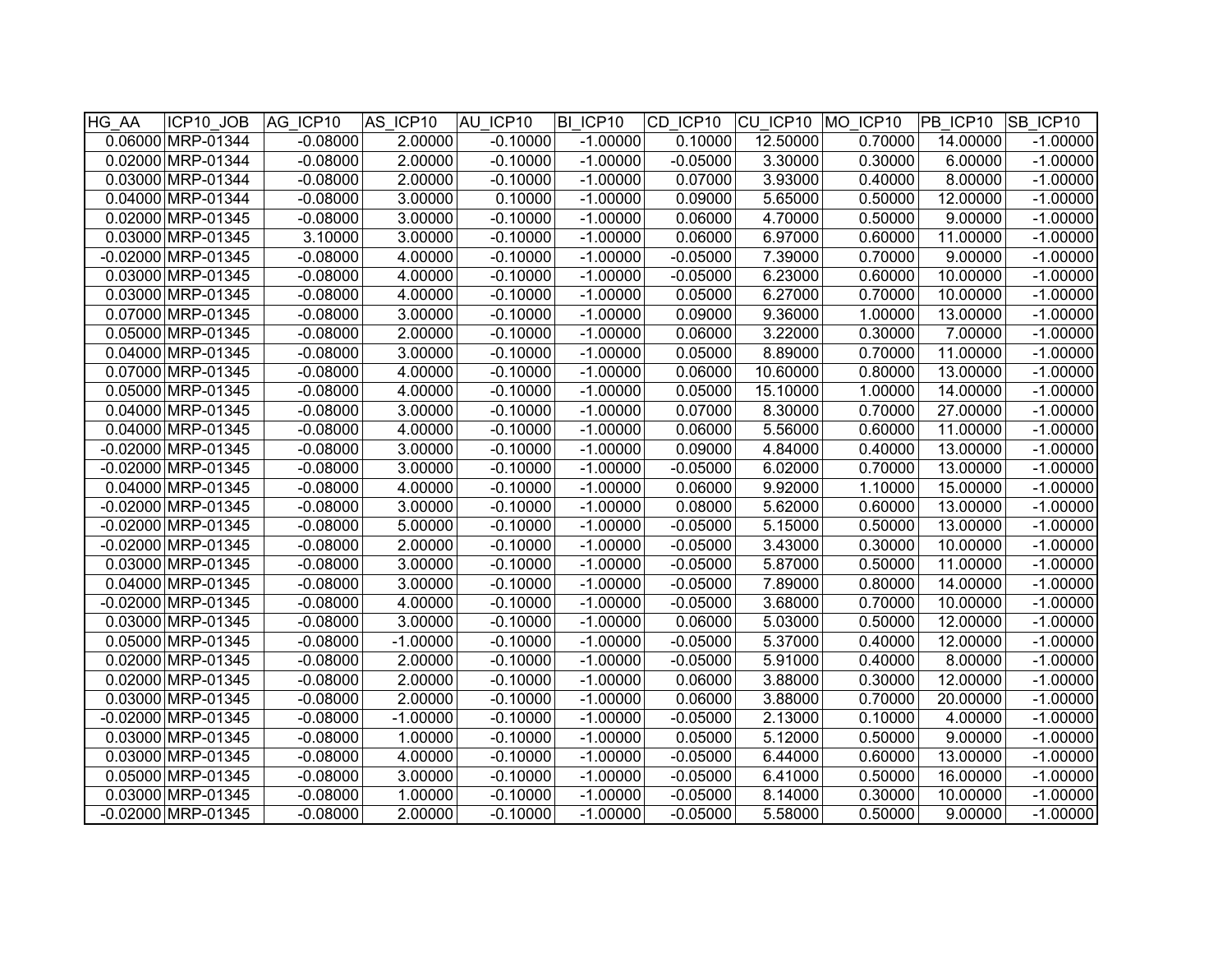| ZN ICP10 | <b>INAAJOB BE</b>  | NA INAA SC INAA |       |       | TI INAA CR INAA FE INAA CO INAA NI INAA ZN INAA |       |          |           |            | AS INAA | BR INAA |
|----------|--------------------|-----------------|-------|-------|-------------------------------------------------|-------|----------|-----------|------------|---------|---------|
| 45.10000 |                    |                 |       |       |                                                 |       |          |           |            |         |         |
|          | 12.50000 T00007020 | 0.200           | 4.000 | 0.490 | 40.000                                          | 0.800 | $-5.000$ | $-10.000$ | $-100.000$ | 4.200   | 1.600   |
|          | 16.40000 T00007020 | 0.230           | 4.700 | 0.510 | 47.000                                          | 0.900 | $-5.000$ | $-10.000$ | $-100.000$ | 3.400   | 2.700   |
|          | 20.60000 T00007020 | 0.250           | 5.900 | 0.440 | 54.000                                          | 1.500 | $-5.000$ | 12.000    | $-100.000$ | 4.700   | 2.900   |
| 19.80000 |                    |                 |       |       |                                                 |       |          |           |            |         |         |
| 22.60000 |                    |                 |       |       |                                                 |       |          |           |            |         |         |
| 22.00000 |                    |                 |       |       |                                                 |       |          |           |            |         |         |
| 19.60000 |                    |                 |       |       |                                                 |       |          |           |            |         |         |
| 19.30000 |                    |                 |       |       |                                                 |       |          |           |            |         |         |
| 34.50000 |                    |                 |       |       |                                                 |       |          |           |            |         |         |
| 11.40000 |                    |                 |       |       |                                                 |       |          |           |            |         |         |
| 20.70000 |                    |                 |       |       |                                                 |       |          |           |            |         |         |
| 29.00000 |                    |                 |       |       |                                                 |       |          |           |            |         |         |
| 29.50000 |                    |                 |       |       |                                                 |       |          |           |            |         |         |
| 25.10000 |                    |                 |       |       |                                                 |       |          |           |            |         |         |
| 10.70000 |                    |                 |       |       |                                                 |       |          |           |            |         |         |
| 19.10000 |                    |                 |       |       |                                                 |       |          |           |            |         |         |
| 22.00000 |                    |                 |       |       |                                                 |       |          |           |            |         |         |
| 29.50000 |                    |                 |       |       |                                                 |       |          |           |            |         |         |
| 18.30000 |                    |                 |       |       |                                                 |       |          |           |            |         |         |
| 18.70000 |                    |                 |       |       |                                                 |       |          |           |            |         |         |
| 9.22000  |                    |                 |       |       |                                                 |       |          |           |            |         |         |
| 18.70000 |                    |                 |       |       |                                                 |       |          |           |            |         |         |
| 31.70000 |                    |                 |       |       |                                                 |       |          |           |            |         |         |
|          | 15.60000 T00007020 | 0.110           | 3.300 | 0.350 | 38.000                                          | 1.100 | 7.000    | $-10.000$ | $-100.000$ | 3.800   | 0.900   |
| 15.20000 |                    |                 |       |       |                                                 |       |          |           |            |         |         |
| 57.50000 |                    |                 |       |       |                                                 |       |          |           |            |         |         |
| 14.00000 |                    |                 |       |       |                                                 |       |          |           |            |         |         |
| 16.70000 |                    |                 |       |       |                                                 |       |          |           |            |         |         |
|          | 34.40000 T00007020 | 0.200           | 5.400 | 0.440 | 44.000                                          | 1.300 | $-5.000$ | 12.000    | $-100.000$ | 5.300   | 3.000   |
| 10.70000 |                    |                 |       |       |                                                 |       |          |           |            |         |         |
| 20.90000 |                    |                 |       |       |                                                 |       |          |           |            |         |         |
| 23.10000 |                    |                 |       |       |                                                 |       |          |           |            |         |         |
| 18.60000 |                    |                 |       |       |                                                 |       |          |           |            |         |         |
|          | 20.00000 T00007020 | 0.100           | 5.300 | 0.480 | 55.000                                          | 1.100 | 8.000    | 14.000    | $-100.000$ | 3.000   | 3.000   |
|          | 22.90000 T00007020 | 0.210           | 6.000 | 0.560 | 58.000                                          | 1.600 | $-5.000$ | 12.000    | $-100.000$ | 4.400   | 2.000   |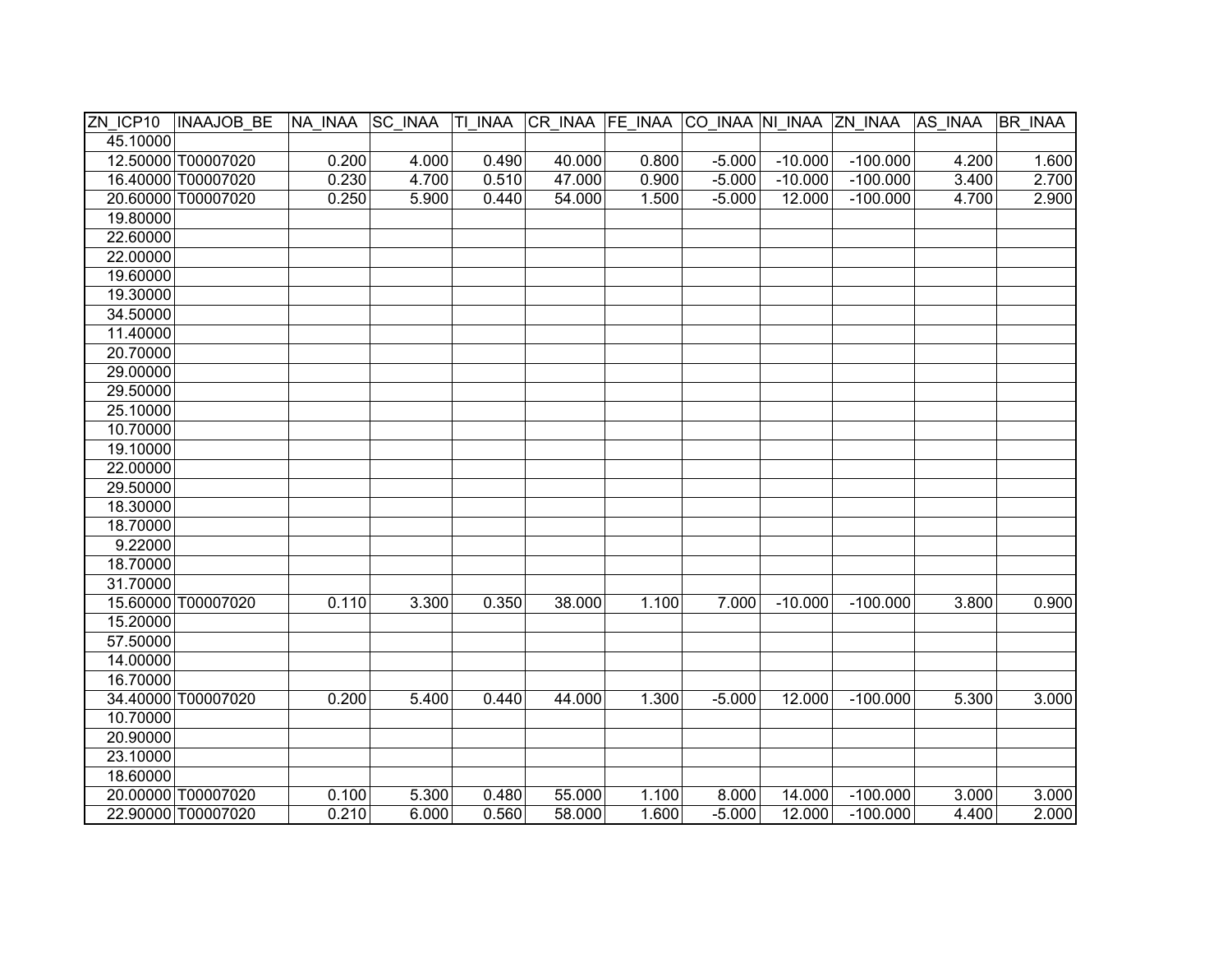| RB INAA ZR INAA |         | MO_INAA SB_INAA CS_INAA |       |       | BA INAA LA INAA |        |        |        |       | CE_INAA ND_INAA SM_INAA EU_INAA TB_INAA |          | YB INAA  |
|-----------------|---------|-------------------------|-------|-------|-----------------|--------|--------|--------|-------|-----------------------------------------|----------|----------|
|                 |         |                         |       |       |                 |        |        |        |       |                                         |          |          |
| 33.000          | 790.000 | $-1.000$                | 0.400 | 1.200 | 290.000         | 23.000 | 49.000 | 11.000 | 3.700 | 0.700                                   | 0.600    | 3.000    |
| 38.000          | 880.000 | $-1.000$                | 0.500 | 1.500 | 330.000         | 30.000 | 67.000 | 24.000 | 4.800 | 0.900                                   | 0.700    | 3.000    |
| 52.000          | 420.000 | $-1.000$                | 0.600 | 1.900 | 360.000         | 27.000 | 55.000 | 20.000 | 4.100 | 0.800                                   | 0.600    | 3.000    |
|                 |         |                         |       |       |                 |        |        |        |       |                                         |          |          |
|                 |         |                         |       |       |                 |        |        |        |       |                                         |          |          |
|                 |         |                         |       |       |                 |        |        |        |       |                                         |          |          |
|                 |         |                         |       |       |                 |        |        |        |       |                                         |          |          |
|                 |         |                         |       |       |                 |        |        |        |       |                                         |          |          |
|                 |         |                         |       |       |                 |        |        |        |       |                                         |          |          |
|                 |         |                         |       |       |                 |        |        |        |       |                                         |          |          |
|                 |         |                         |       |       |                 |        |        |        |       |                                         |          |          |
|                 |         |                         |       |       |                 |        |        |        |       |                                         |          |          |
|                 |         |                         |       |       |                 |        |        |        |       |                                         |          |          |
|                 |         |                         |       |       |                 |        |        |        |       |                                         |          |          |
|                 |         |                         |       |       |                 |        |        |        |       |                                         |          |          |
|                 |         |                         |       |       |                 |        |        |        |       |                                         |          |          |
|                 |         |                         |       |       |                 |        |        |        |       |                                         |          |          |
|                 |         |                         |       |       |                 |        |        |        |       |                                         |          |          |
|                 |         |                         |       |       |                 |        |        |        |       |                                         |          |          |
|                 |         |                         |       |       |                 |        |        |        |       |                                         |          |          |
|                 |         |                         |       |       |                 |        |        |        |       |                                         |          |          |
|                 |         |                         |       |       |                 |        |        |        |       |                                         |          |          |
|                 |         |                         |       |       |                 |        |        |        |       |                                         |          |          |
| 17.000          | 660.000 | $-1.000$                | 0.400 | 0.800 | 210.000         | 20.000 | 41.000 | 20.000 | 3.300 | 0.700                                   | $-0.500$ | $-2.000$ |
|                 |         |                         |       |       |                 |        |        |        |       |                                         |          |          |
|                 |         |                         |       |       |                 |        |        |        |       |                                         |          |          |
|                 |         |                         |       |       |                 |        |        |        |       |                                         |          |          |
|                 |         |                         |       |       |                 |        |        |        |       |                                         |          |          |
| 38.000          | 470.000 | $-1.000$                | 0.500 | 1.500 | 370.000         | 28.000 | 57.000 | 21.000 | 4.600 | 0.900                                   | 0.600    | 3.000    |
|                 |         |                         |       |       |                 |        |        |        |       |                                         |          |          |
|                 |         |                         |       |       |                 |        |        |        |       |                                         |          |          |
|                 |         |                         |       |       |                 |        |        |        |       |                                         |          |          |
|                 |         |                         |       |       |                 |        |        |        |       |                                         |          |          |
| 30.000          | 920.000 | $-1.000$                | 0.600 | 1.600 | 310.000         | 37.000 | 75.000 | 27.000 | 6.300 | 1.100                                   | 0.900    | 3.000    |
| 38.000          | 820.000 | $-1.000$                | 0.600 | 1.600 | 290.000         | 36.000 | 75.000 | 31.000 | 5.900 | 1.000                                   | 0.800    | 3.000    |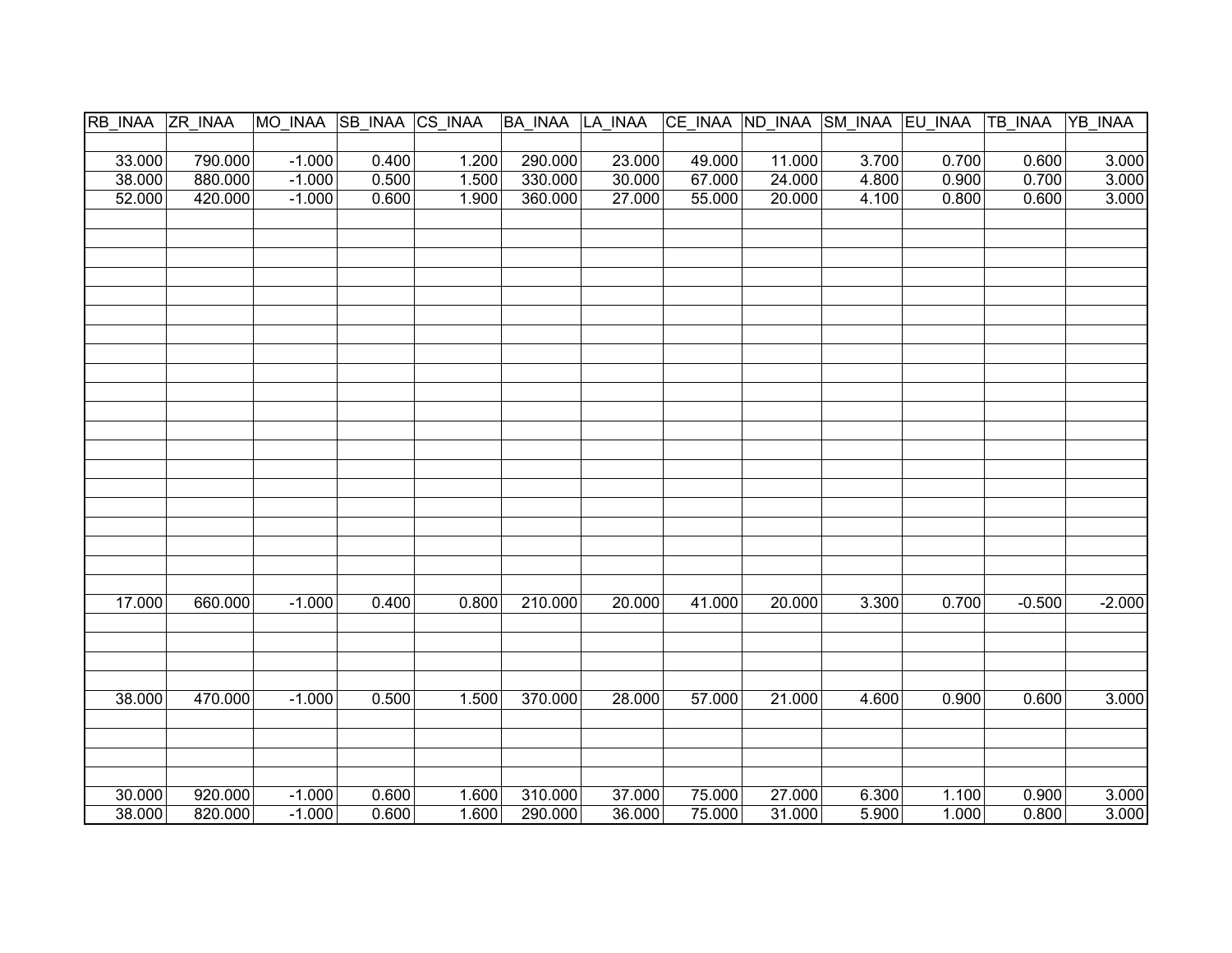| LU INAA | HF<br><b>INAA</b> | TA INAA | W INAA   | AU INAA  | TH_INAA | U INAA |
|---------|-------------------|---------|----------|----------|---------|--------|
|         |                   |         |          |          |         |        |
| 0.300   | 23.000            | 1.300   | 1.000    | $-2.000$ | 7.300   | 2.900  |
| 0.300   | 24.000            | 1.500   | 1.000    | $-2.000$ | 9.400   | 3.200  |
| 0.200   | 14.000            | 1.200   | 1.000    | 2.000    | 7.200   | 3.100  |
|         |                   |         |          |          |         |        |
|         |                   |         |          |          |         |        |
|         |                   |         |          |          |         |        |
|         |                   |         |          |          |         |        |
|         |                   |         |          |          |         |        |
|         |                   |         |          |          |         |        |
|         |                   |         |          |          |         |        |
|         |                   |         |          |          |         |        |
|         |                   |         |          |          |         |        |
|         |                   |         |          |          |         |        |
|         |                   |         |          |          |         |        |
|         |                   |         |          |          |         |        |
|         |                   |         |          |          |         |        |
|         |                   |         |          |          |         |        |
|         |                   |         |          |          |         |        |
|         |                   |         |          |          |         |        |
|         |                   |         |          |          |         |        |
|         |                   |         |          |          |         |        |
|         |                   |         |          |          |         |        |
| 0.200   | 19.000            | 1.000   | $-1.000$ |          |         | 2.100  |
|         |                   |         |          | $-2.000$ | 5.200   |        |
|         |                   |         |          |          |         |        |
|         |                   |         |          |          |         |        |
|         |                   |         |          |          |         |        |
| 0.300   | 15.000            | 1.200   | $-1.000$ | $-2.000$ | 7.400   | 2.600  |
|         |                   |         |          |          |         |        |
|         |                   |         |          |          |         |        |
|         |                   |         |          |          |         |        |
|         |                   |         |          |          |         |        |
| 0.300   | 27.000            | 1.400   | $-1.000$ | $-2.000$ | 8.700   | 3.200  |
| 0.400   | 25.000            | 1.600   | $-1.000$ | $-2.000$ | 10.000  | 3.800  |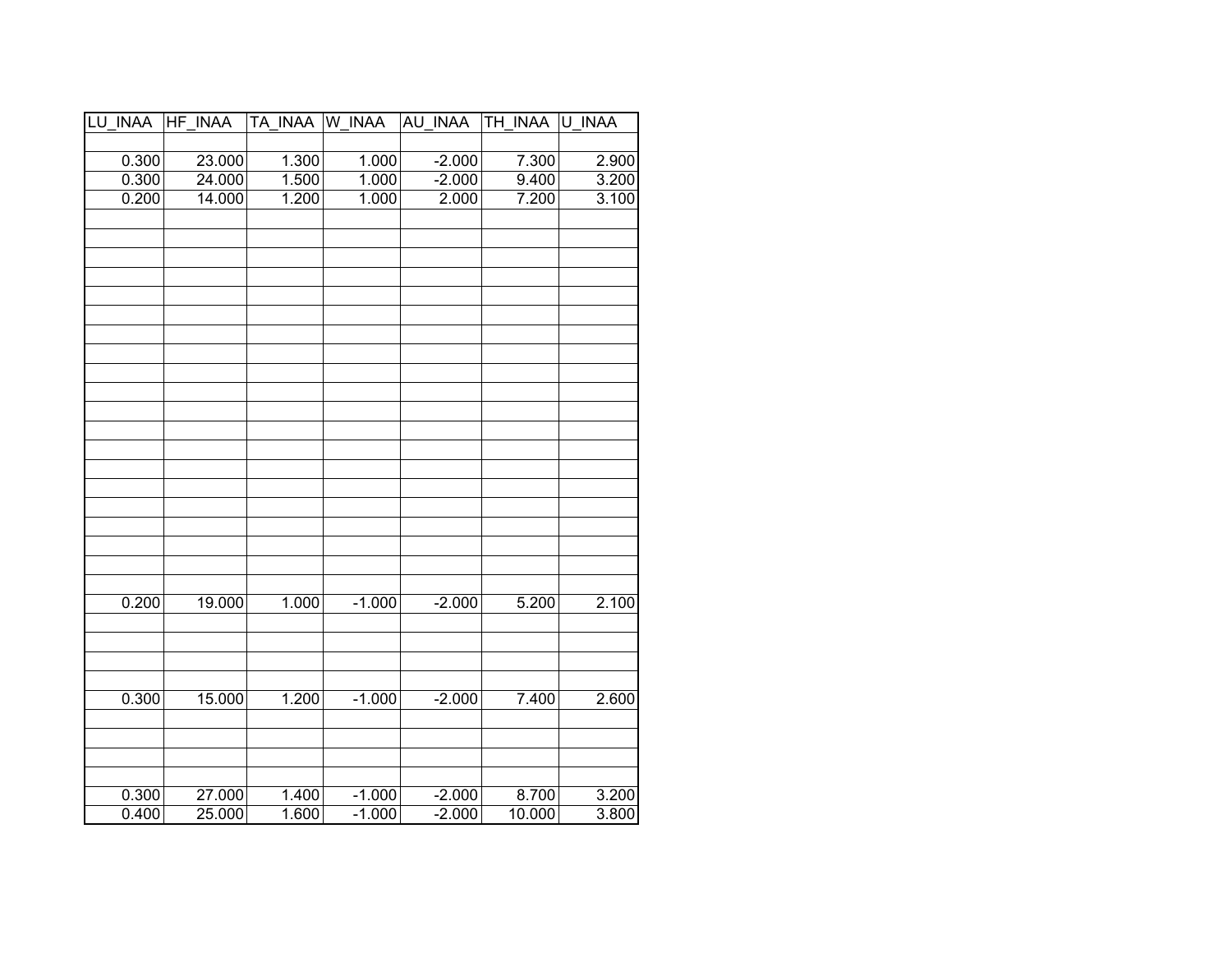| <b>LABNO</b> | REC NO   | LABNO <sub>2</sub> | <b>FLDNAM</b>     | FLDNAM AN         |
|--------------|----------|--------------------|-------------------|-------------------|
| C-127684     | ST005160 | BQ5-300            | MS051117D2        | MS051117D2        |
| C-127685     | ST005161 |                    | MS051117D1        | MS051117D1        |
| C-127686     | ST005162 |                    | MS161017D1        | MS161017D1        |
| C-127687     | ST005163 | <b>BQ5-294</b>     | MS191118          | MS191118          |
| C-127688     | ST005164 | BQ5-297            | MS201117ST        | MS201117ST        |
| C-127689     | ST005165 | <b>BQ5-295</b>     | MS201118          | MS201118          |
| C-127690     | ST005166 |                    | MS181118          | MS181118          |
| C-127691     | ST005167 | <b>BQ5-299</b>     | MS091017          | MS091017          |
| C-129842     | ST005169 | BQ5-176            | MS201017          | MS201017          |
| C-129843     | ST005170 | BQ5-167            | MS120917          | MS120917          |
| C-129844     | ST005171 | BQ5-175            | MS120917ST        | MS120917ST        |
| C-129845     | ST005172 | BQ5-171            | MS171017          | MS171017          |
| C-129846     | ST005173 | BQ5-173            | MS061017          | MS061017          |
| C-129847     | ST005174 | BQ5-177            | MS010917          | MS010917          |
| C-129848     | ST005175 | BQ5-168            | MS061017ST        | MS061017ST        |
| C-129849     | ST005176 | BQ5-169            | MS201018          | MS201018          |
| C-129850     | ST005177 | BQ5-174            | MS071017          | MS071017          |
| C-129851     | ST005178 | BQ5-172            | MS051017          | MS051017          |
| C-129852     | ST005179 | BQ5-166            | MS181017          | MS181017          |
| C-129853     | ST005180 | BQ5-163            | MS341018          | MS341018          |
| C-129854     | ST005181 | BQ5-165            | MS130917          | MS130917          |
| C-129855     | ST005182 | BQ5-170            | MS191017          | MS191017          |
| C-129856     | ST005183 | BQ5-162            | MS221017          | MS221017          |
| C-129857     | ST005184 | BQ5-164            | MS071018          | MS071018          |
| C-129858     | ST005185 | BQ5-157            | <b>MS75386ALT</b> | <b>MS75386ALT</b> |
| C-129859     | ST005186 | BQ5-161            | <b>MS74383ALT</b> | <b>MS74383ALT</b> |
| C-129860     | ST005187 | BQ5-160            | <b>MS75380ALT</b> | <b>MS75380ALT</b> |
| C-129861     | ST005188 | <b>BQ5-155</b>     | MS081018          | MS081018          |
| C-129862     | ST005189 | BQ5-159            | <b>MS24371ALT</b> | <b>MS24371ALT</b> |
| C-129863     | ST005190 | BQ5-153            | <b>MS27386R</b>   | <b>MS27386R</b>   |
| C-129864     | ST005191 | BQ5-149            | MS73376ALT        | MS73376ALT        |
| C-129865     | ST005192 | BQ5-156            | <b>MS75372ALT</b> | <b>MS75372ALT</b> |
| C-129866     | ST005193 | BQ5-151            | <b>MS34365ALT</b> | <b>MS34365ALT</b> |
| C-129867     | ST005194 | BQ5-150            | <b>MS34336ALT</b> | <b>MS34336ALT</b> |
| C-129868     | ST005195 | BQ5-154            | <b>MS75367ALT</b> | <b>MS75367ALT</b> |
| C-129869     | ST005196 | BQ5-145            | MS34366           | MS34366           |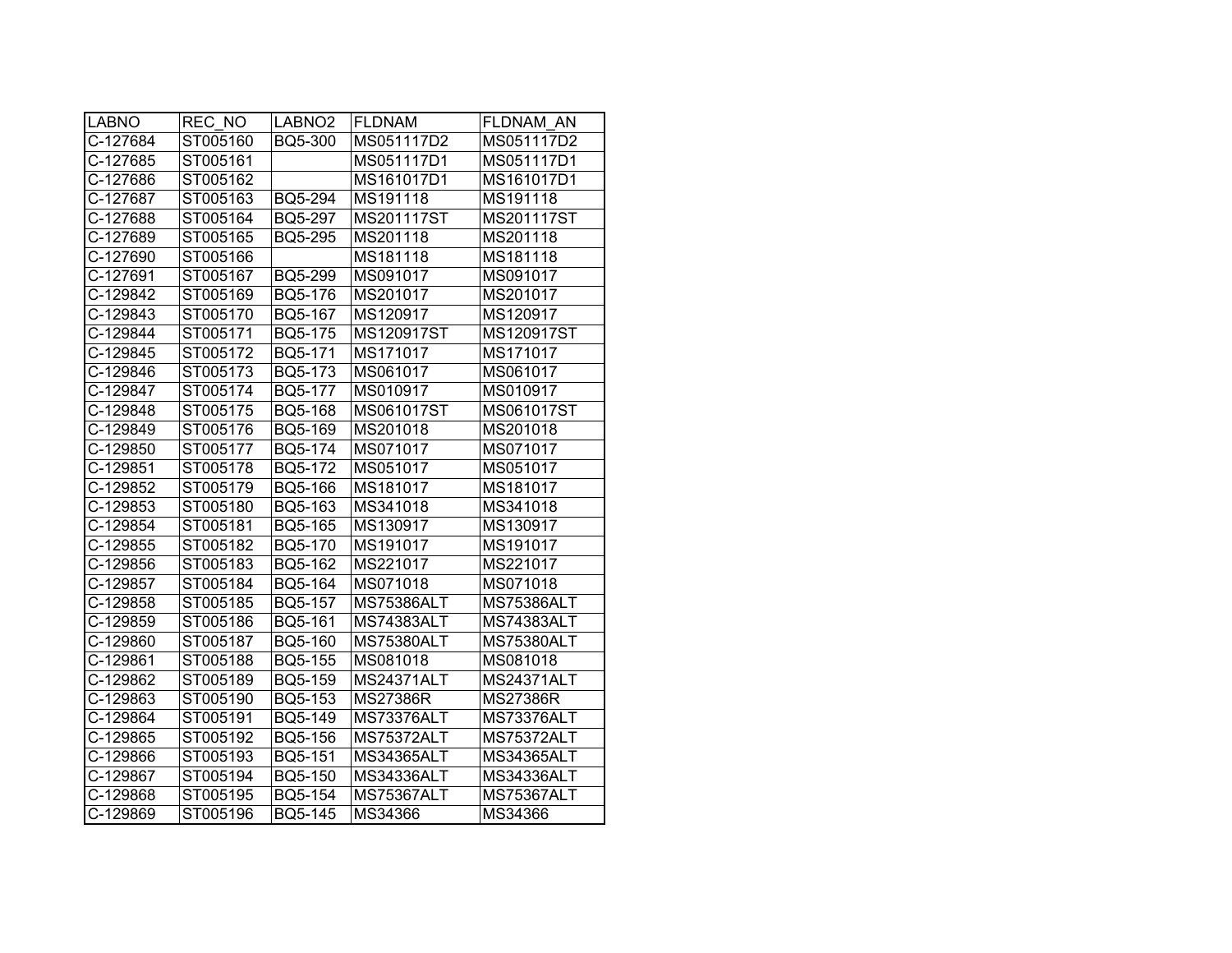| <b>DESC</b>                                                                               | AOV CODE       |          | REPLICATE LOC COUNT |
|-------------------------------------------------------------------------------------------|----------------|----------|---------------------|
| <b>BROWN SILT, SOIL SAMPLE</b>                                                            | D <sub>2</sub> | C-127685 | 1                   |
| <b>BUFF SILT, SOIL SAMPLE</b>                                                             | D <sub>1</sub> | first    | $\overline{1}$      |
| <b>BROWN SILT, SOIL SAMPLE</b>                                                            | D <sub>1</sub> | first    | $\overline{1}$      |
| <b>BROWNISH GRAY SILT, SOIL SAMPLE</b>                                                    |                |          | $\overline{1}$      |
| BROWN SAND; Trib of Yockanookany River, north side of Hwy 12                              |                |          | $\overline{1}$      |
| <b>BROWN SILT, SOIL SAMPLE</b>                                                            |                |          | 1                   |
| <b>REDDISH BROWN SILTY CLAY, SOIL S.</b>                                                  |                |          | 1                   |
| <b>REDDISH BROWN SILTY CLAY, SOIL S.</b>                                                  |                |          | $\overline{1}$      |
| <b>BROWN SILT, SOIL SAMPLE</b>                                                            |                |          | $\overline{1}$      |
| <b>BROWN SILT, SOIL SAMPLE</b>                                                            |                |          | $\overline{1}$      |
| <b>BUFF SAND; Trib of McCurtain Creek</b>                                                 |                |          | $\overline{1}$      |
| <b>RED SILT, SOIL SAMPLE</b>                                                              |                |          | $\overline{1}$      |
| <b>BROWN SILT, SOIL SAMPLE</b>                                                            |                |          | $\overline{1}$      |
| <b>BROWN SILT, SOIL SAMPLE</b>                                                            |                |          | $\overline{1}$      |
| BUFF COARSE SAND; Bowie Creek, stream sed slightly pebbly                                 |                |          | 1                   |
| <b>BROWN SILT, SOIL SAMPLE</b>                                                            |                |          | $\overline{1}$      |
| <b>RED SILT, SOIL SAMPLE</b>                                                              |                |          | $\overline{1}$      |
| <b>BROWN SILT, SOIL SAMPLE</b>                                                            |                |          | $\overline{1}$      |
| <b>BROWN SILT, SOIL SAMPLE</b>                                                            |                |          | $\overline{1}$      |
| <b>BROWN SILT, SOIL SAMPLE</b>                                                            |                |          | 1                   |
| <b>BROWN SILT, SOIL SAMPLE</b>                                                            |                |          | $\overline{1}$      |
| <b>BROWN SILT, SOIL SAMPLE</b>                                                            |                |          | 1                   |
| <b>BROWN SILT, SOIL SAMPLE</b>                                                            |                |          | 1                   |
| <b>GRAYISH ORANGE SILT, SOIL SAMPLE</b>                                                   |                |          | 1                   |
| GRAY CLAY; Duck Pond Bayou, stream sed is gravelly(contamin?)                             |                |          | 1                   |
| BROWN CLAY; Little White Oak Bayou                                                        |                |          | 1                   |
| BROWN CLAY; Channelized trib of Burrell Bayou                                             |                |          | 1                   |
| <b>BROWNISH GRAY SILT, SOIL SAMPLE</b>                                                    |                |          | $\overline{1}$      |
| BROWN COARSE SAND; Headwaters of Big Sand Creek, stream sed slightly gravelly (contamin?) |                |          | $\overline{1}$      |
| BROWN COARSE SAND; Trib of Coldwater River                                                |                |          | $\overline{1}$      |
| GRAY MUD; Channelized trib of Cassidy Bayou, just NE of Tutwiler, north side of Hwy 3     |                |          | $\overline{1}$      |
| BROWN SAND; Trib of Quiver River                                                          |                |          | $\overline{1}$      |
| BROWN COARSE SAND; Running Water Creek                                                    |                |          | $\overline{1}$      |
| BROWN SAND; Trib of Mary Walker Bayou, upstream from previous sample                      |                |          | $\overline{1}$      |
| GRAY MUD; Trib of Fannegusha Creek?                                                       |                |          | $\overline{1}$      |
| <b>BROWN SAND; Dry Creek</b>                                                              |                |          | $\overline{1}$      |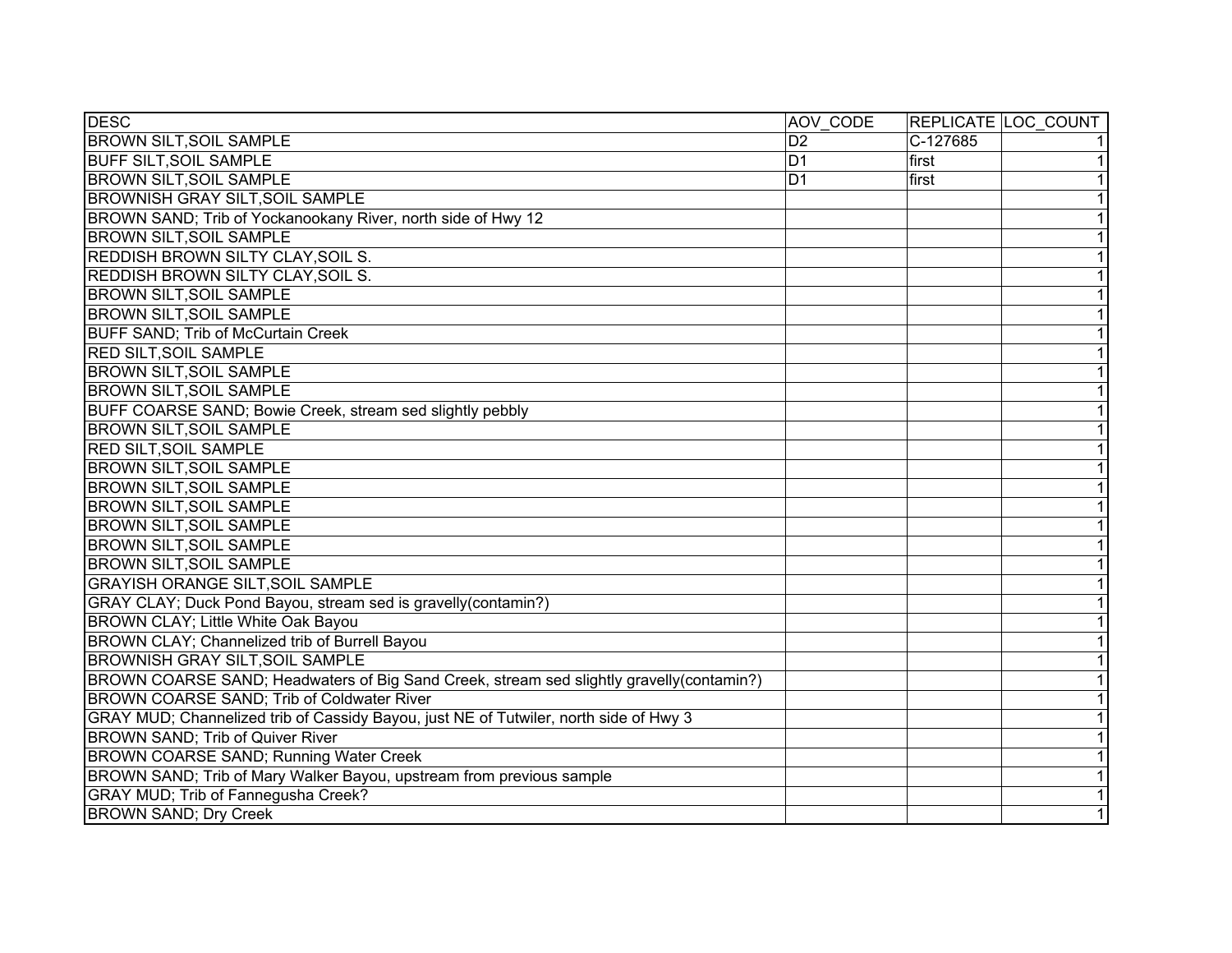| <b>SET</b>     | <b>STYPE</b> |                       | <b>SOIL HORIZ</b> | <b>COLOR</b>  | <b>SETTING</b> | <b>SMPGRSIZE</b> | <b>ACCHANWID</b> | <b>FLDPLNWID WATERDEP</b> |               |
|----------------|--------------|-----------------------|-------------------|---------------|----------------|------------------|------------------|---------------------------|---------------|
| Mississippi-II |              | 591 $A(p)$            |                   | brown         |                | silt             |                  |                           |               |
| Mississippi-II |              | 591   A(p)            |                   | buff          |                | silt             |                  |                           |               |
| Mississippi-II |              | $591 \mid A(p)$       |                   | brown         |                | silt             |                  |                           |               |
| Mississippi-II |              | 591   A(p)            |                   | brownish gray |                | silt             |                  |                           |               |
| Mississippi-II | 506          |                       |                   | brown         | woods          | sand             | $2-4$ m          | 8-16 m                    | $0.2 - 0.5$ m |
| Mississippi-II |              | $591 \overline{A(p)}$ |                   | brown         |                | silt             |                  |                           |               |
| Mississippi-II |              | $591 \overline{A(p)}$ |                   | reddish brown |                | clay-->silt      |                  |                           |               |
| Mississippi-II |              | $591 \overline{A(p)}$ |                   | reddish brown |                | clay-->silt      |                  |                           |               |
| Mississippi-II |              | 591   A(p)            |                   | brown         | meadow         | silt             |                  |                           |               |
| Mississippi-II |              | $591 \mid A(p)$       |                   | brown         | farm field     | silt             |                  |                           |               |
| Mississippi-II | 506          |                       |                   | buff          | woods          | sand             | $2-4$ m          | $>16 \text{ m}$           | $0.2 - 0.5$ m |
| Mississippi-II |              | 591 $A(p)$            |                   | red           | woods          | silt             |                  |                           |               |
| Mississippi-II |              | 591 $A(p)$            |                   | brown         | woods          | silt             |                  |                           |               |
| Mississippi-II |              | 591 $A(p)$            |                   | brown         | woods          | silt             |                  |                           |               |
| Mississippi-II | 506          |                       |                   | buff          | woods          | c-sand           | $1-2$ m          | $>16$ m                   | $0.2 - 0.5$ m |
| Mississippi-II |              | 591 $A(p)$            |                   | brown         |                | silt             |                  |                           |               |
| Mississippi-II |              | 591 $A(p)$            |                   | red           | woods          | silt             |                  |                           |               |
| Mississippi-II |              | 591   A(p)            |                   | brown         | woods          | silt             |                  |                           |               |
| Mississippi-II |              | 591 $A(p)$            |                   | brown         | woods          | silt             |                  |                           |               |
| Mississippi-II |              | 591 $A(p)$            |                   | brown         | woods          | silt             |                  |                           |               |
| Mississippi-II |              | 591 $A(p)$            |                   | brown         | farm field     | silt             |                  |                           |               |
| Mississippi-II |              | 591 $A(p)$            |                   | brown         | woods          | silt             |                  |                           |               |
| Mississippi-II |              | 591   A(p)            |                   | brown         |                | silt             |                  |                           |               |
| Mississippi-II |              | 591 $A(p)$            |                   | grayish oj    |                | silt             |                  |                           |               |
| Mississippi-II | 506          |                       |                   | gray          | farm field     | clay             | $2-4$ m          | $>16 \text{ m}$           | $0.5 - 1.0$ m |
| Mississippi-II | 506          |                       |                   | brown         | farm field     | clay             | $2-4$ m          | $>16 \text{ m}$           | $0.2 - 0.5$ m |
| Mississippi-II | 506          |                       |                   | brown         | farm field     | clay             | 4-8 m            | $>16 \text{ m}$           | $1-2$ m       |
| Mississippi-II |              | $591 \overline{A(p)}$ |                   | brownish gray |                | silt             |                  |                           |               |
| Mississippi-II | 506          |                       |                   | brown         | farm field     | c-sand           | $4-8$ m          | >16 m                     | $0.2 - 0.5$ m |
| Mississippi-II | 506          |                       |                   | brown         | woods          | c-sand           | $2-4$ m          | >16 m                     | $0.2 - 0.5$ m |
| Mississippi-II | 506          |                       |                   | gray          | farm field     | mud              | $1-2m$           | $8 - 16$ m                | $0.2 - 0.5$ m |
| Mississippi-II | 506          |                       |                   | brown         | farm field     | sand             | $4-8$ m          | >16 m                     | $1-2m$        |
| Mississippi-II | 506          |                       |                   | brown         | woods          | c-sand           | $4-8$ m          | >16 m                     | $0.5 - 1.0$ m |
| Mississippi-II | 506          |                       |                   | brown         |                | sand             |                  |                           |               |
| Mississippi-II | 506          |                       |                   | gray          | farm field     | mud              | $\sqrt{4}$ -8 m  | >16 m                     | $0.5 - 1.0$ m |
| Mississippi-II | 506          |                       |                   | brown         | farm field     | sand             | 4-8 m            | $>16$ m                   | $0.5 - 1.0$ m |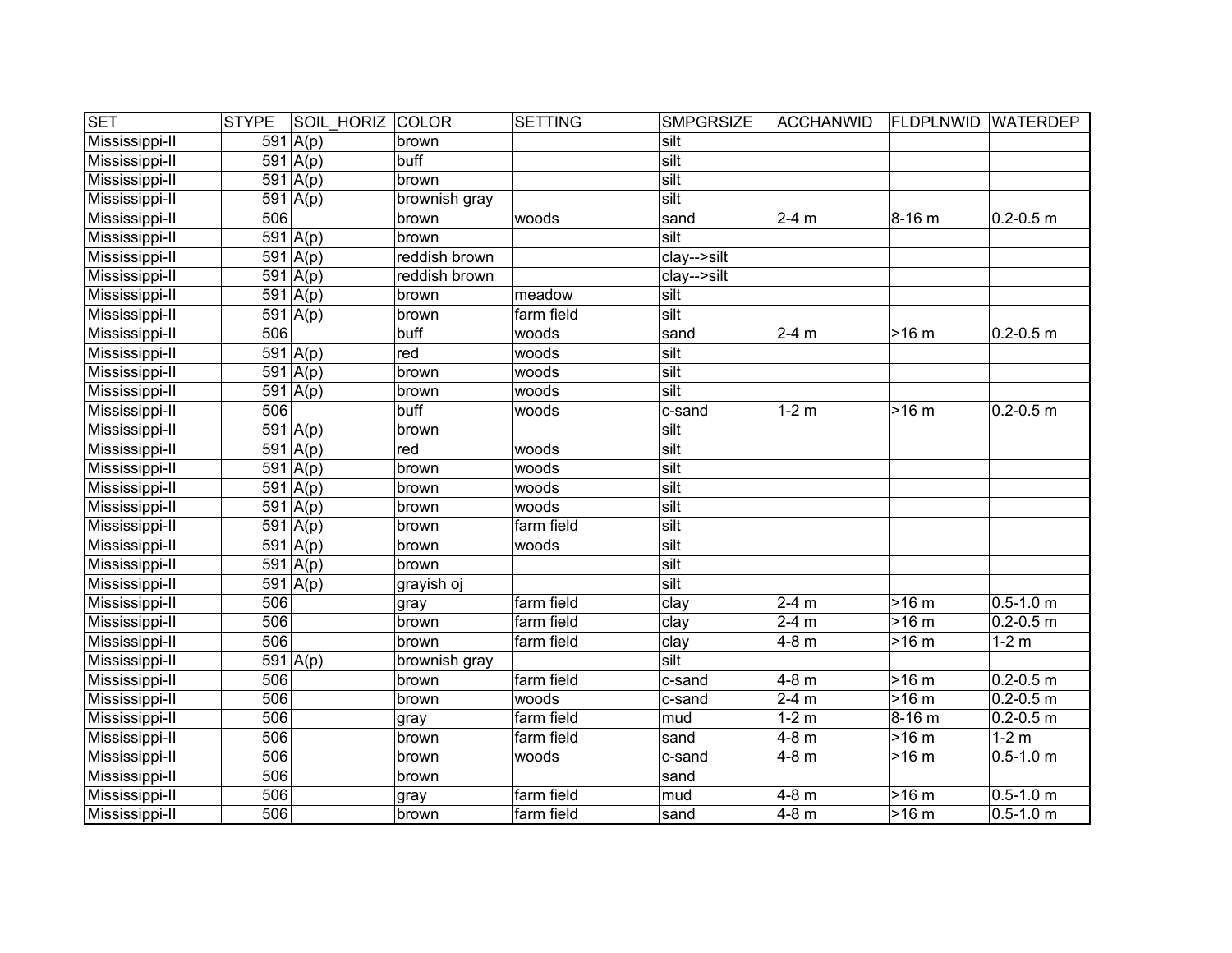| <b>WATCOL</b> | <b>FLOWSTAGE</b> | FLOWRATE | <b>STRBED</b> | <b>RELIEF</b>    | CONTAMSOU   | <b>CONTAMPOT</b> | <b>FORMATION</b>               |
|---------------|------------------|----------|---------------|------------------|-------------|------------------|--------------------------------|
|               |                  |          |               | 43 m             |             |                  | <b>Wilcox</b>                  |
|               |                  |          |               | 43 <sub>m</sub>  |             |                  | <b>Wilcox</b>                  |
|               |                  |          |               | 18 <sub>m</sub>  |             |                  | <b>Wilcox</b>                  |
|               |                  |          |               | 49 <sub>m</sub>  |             |                  | <b>Wilcox</b>                  |
| clear         | high             | gentle   | sand          | 34 <sub>m</sub>  |             |                  | <b>Wilcox</b>                  |
|               |                  |          |               | 61 <sub>m</sub>  |             |                  | <b>Wilcox</b>                  |
|               |                  |          |               | 37 <sub>m</sub>  |             |                  | <b>Wilcox</b>                  |
|               |                  |          |               | 21 <sub>m</sub>  |             |                  | <b>Wilcox</b>                  |
|               |                  |          |               | 10 <sub>m</sub>  | farm        | not app, not app | <b>Wilcox</b>                  |
|               |                  |          |               | 20 <sub>m</sub>  | farm        | not app, not app | <b>Wilcox</b>                  |
| clear         | normal           | gentle   | sand          | 25 <sub>m</sub>  |             |                  | <b>Wilcox</b>                  |
|               |                  |          |               | 10 <sub>m</sub>  | suburban    | not app          | <b>Wilcox</b>                  |
|               |                  |          |               | 20 m             |             |                  | <b>Wilcox</b>                  |
|               |                  |          |               | 25 m             |             |                  | <b>Wilcox</b>                  |
| clear         | normal           | gentle   | sand          | 20 m             |             |                  | <b>Wilcox</b>                  |
|               |                  |          |               | 20 m             |             |                  | <b>Wilcox</b>                  |
|               |                  |          |               | 25 m             |             |                  | <b>Wilcox</b>                  |
|               |                  |          |               | 20 m             |             |                  | Wilcox                         |
|               |                  |          |               | 20 m             |             |                  | <b>Wilcox</b>                  |
|               |                  |          |               | 20 m             |             |                  | <b>Wilcox</b>                  |
|               |                  |          |               | 20 m             | <b>farm</b> | not app, prob    | <b>Wilcox</b>                  |
|               |                  |          |               | 15 <sub>m</sub>  | suburban    | not app          | <b>Wilcox</b>                  |
|               |                  |          |               | 24 m             |             |                  | Wilcox                         |
|               |                  |          |               | 27 m             |             |                  | <b>Wilcox</b>                  |
| clear         | high             | gentle   | fines         | 5 <sub>m</sub>   | farm        | prob, not app    | Mississippi River Alluvium     |
| clear         | normal           | gentle   | fines         | 4 m              | farm        | prob, not app    | Mississippi River Alluvium     |
| white         | high             | stagnant | fines         | 4 m              | farm        | prob, not app    | Mississippi River Alluvium     |
|               |                  |          |               | 24 <sub>m</sub>  |             |                  | <b>Wilcox</b>                  |
| clear         | normal           | gentle   | sand          | 70 <sub>m</sub>  | other       | poss             | Kosciusko, Zilpha, Winona      |
| clear         | normal           | gentle   | sand          | 50 <sub>m</sub>  |             |                  | Tallahatta                     |
| white         | high             | stagnant | fines         | 4 m              | farm        | prob, not app    | Mississippi River Alluvium     |
| white         | high             | gentle   | fines         | 3 <sub>m</sub>   | farm        | prob, not app    | Mississippi River Alluvium     |
| clear         | normal           | gentle   | fines         | 90 <sub>m</sub>  |             |                  | Midway                         |
|               |                  |          |               | 8 <sub>m</sub>   |             |                  | Coastal deposits               |
| clear         | high             | stagnant | fines         | $\overline{3}$ m | farm        | prob, not app    | Mississippi River Alluvium     |
| clear         | normal           | gentle   | fines         | 25 m             | farm        | poss             | Clayton, Prairie Bluff, Ripley |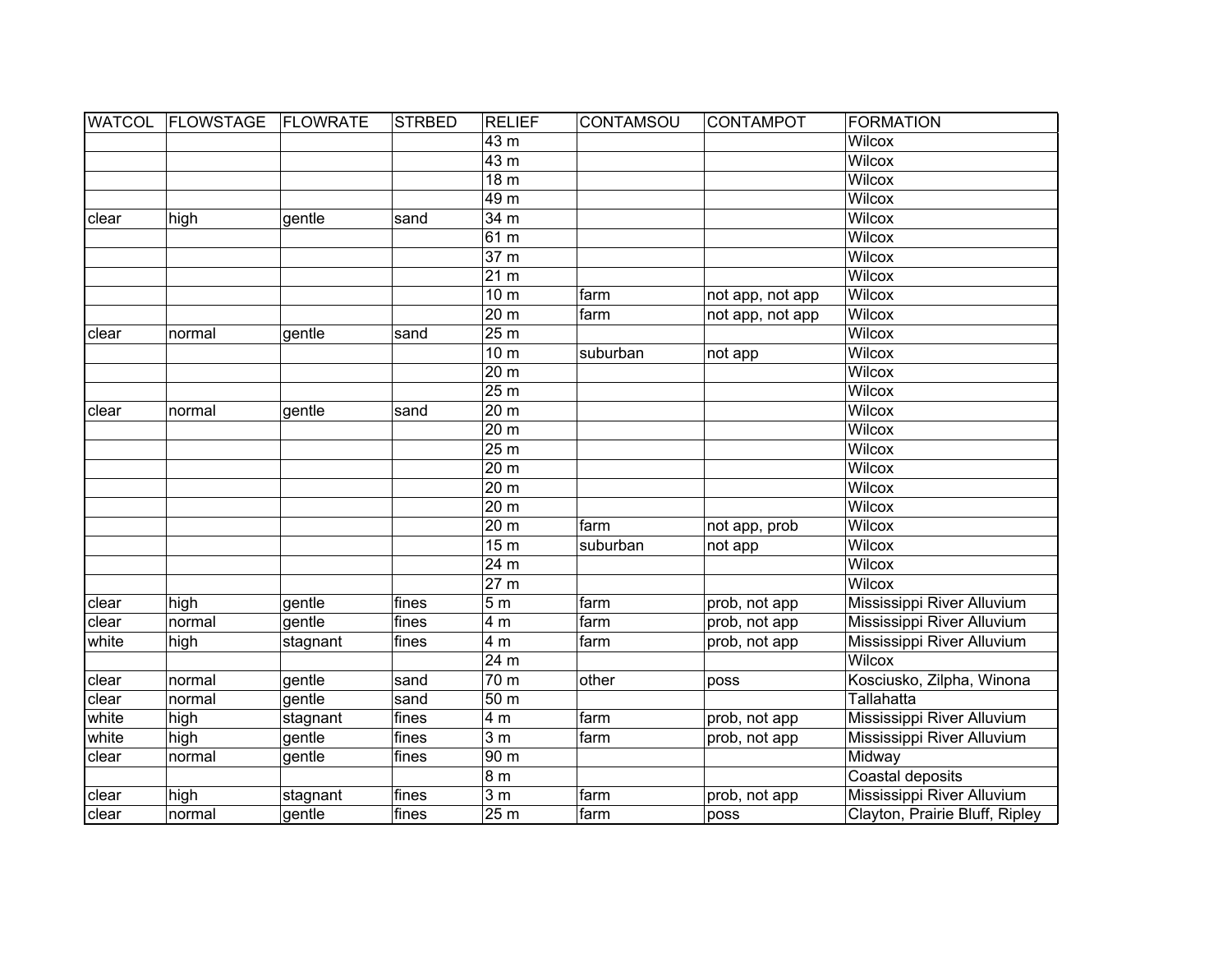| <b>LAT</b> |          | <b>LONG</b> | QUAD24CODE          | QUAD250COD |         | QUAD100COD FIPS INT HUC 8 | <b>CATEGORY</b> | QD250NAME         |
|------------|----------|-------------|---------------------|------------|---------|---------------------------|-----------------|-------------------|
|            | 33.36389 |             | -89.17278 34090SWG2 | 34090      | 34090SW | 28019 03180001            | <b>STATE</b>    | <b>West Point</b> |
|            | 33.36972 |             | -89.17028 34090SWG2 | 34090      | 34090SW | 28019 03160108            | <b>STATE</b>    | <b>West Point</b> |
|            | 33.33972 |             | -89.25361 34090SWF2 | 34090      | 34090SW | 28019 03180001            | <b>STATE</b>    | <b>West Point</b> |
|            | 33.40278 |             | -89.19250 34090SWG1 | 34090      | 34090SW | 28019 08060201            | <b>STATE</b>    | <b>West Point</b> |
|            | 33.32389 |             | -89.17083 34090SWG2 | 34090      | 34090SW | 28019 03160108            | <b>STATE</b>    | <b>West Point</b> |
|            | 33.40944 |             | -89.16472 34090SWG1 | 34090      | 34090SW | 28019 08060201            | <b>STATE</b>    | <b>West Point</b> |
|            | 33.42750 |             | -89.19167 34090SWG1 | 34090      | 34090SW | 28019 08060201            | <b>STATE</b>    | <b>West Point</b> |
|            | 33.35083 |             | -89.24972 34090SWG2 | 34090      | 34090SW | 28019 03180001            | <b>STATE</b>    | <b>West Point</b> |
|            | 33.32139 |             | -89.27361 34090SWF2 | 34090      | 34090SW | 28019 03180001            | <b>STATE</b>    | <b>West Point</b> |
|            | 33.35556 |             | -89.30250 34090SWF2 | 34090      | 34090SW | 28019 08060201            | <b>STATE</b>    | <b>West Point</b> |
|            | 33.34611 |             | -89.31778 34090SWF2 | 34090      | 34090SW | 28019 08060201            | <b>STATE</b>    | <b>West Point</b> |
|            | 33.33250 |             | -89.26778 34090SWF2 | 34090      | 34090SW | 28019 03180001            | <b>STATE</b>    | <b>West Point</b> |
|            | 33.36917 |             | -89.28944 34090SWF2 | 34090      | 34090SW | 28019 08060201            | <b>STATE</b>    | <b>West Point</b> |
|            | 33.36444 |             | -89.30833 34090SWF2 | 34090      | 34090SW | 28019 08060201            | <b>STATE</b>    | <b>West Point</b> |
|            | 33.36944 |             | -89.28278 34090SWF2 | 34090      | 34090SW | 28019 08060201            | <b>STATE</b>    | <b>West Point</b> |
|            | 33.41583 |             | -89.27083 34090SWF1 | 34090      | 34090SW | 28019 08060201            | <b>STATE</b>    | <b>West Point</b> |
|            | 33.34500 |             | -89.28000 34090SWF2 | 34090      | 34090SW | 28019 08060201            | <b>STATE</b>    | <b>West Point</b> |
|            | 33.36250 |             | -89.26389 34090SWF2 | 34090      | 34090SW | 28019 08060201            | <b>STATE</b>    | <b>West Point</b> |
|            | 33.34222 |             | -89.28111 34090SWF2 | 34090      | 34090SW | 28019 08060201            | <b>STATE</b>    | <b>West Point</b> |
|            | 33.37722 |             | -89.23138 34090SWG1 | 34090      | 34090SW | 28019 08060201            | <b>STATE</b>    | <b>West Point</b> |
|            | 33.34111 |             | -89.31556 34090SWF2 | 34090      | 34090SW | 28019 08060201            | <b>STATE</b>    | West Point        |
|            | 33.31778 |             | -89.28361 34090SWF2 | 34090      | 34090SW | 28019 03180001            | <b>STATE</b>    | West Point        |
|            | 33.32500 |             | -89.23639 34090SWG2 | 34090      | 34090SW | 28019 03180001            | <b>STATE</b>    | <b>West Point</b> |
|            | 33.43833 |             | -89.28167 34090SWF1 | 34090      | 34090SW | 28019 08060201            | <b>STATE</b>    | <b>West Point</b> |
|            | 34.86056 |             | -90.19694 35092NEG2 | 35092      | 35092NE | 28033 08030204            | <b>STATE</b>    | Helena            |
|            | 34.66722 |             | -90.32583 35092NEF3 | 35092      | 35092NE | 28143 08030204            | <b>STATE</b>    | Helena            |
|            | 34.34417 |             | -90.21472 35092SEG2 | 35092      | 35092SE | 28119 08030202            | <b>STATE</b>    | Helena            |
|            | 33.44389 |             | -89.26611 34090SWF1 | 34090      | 34090SW | 28019 08060201            | <b>STATE</b>    | <b>West Point</b> |
|            | 33.51861 |             | -89.77750 34090NWB4 | 34090      | 34090NW | 28097 08030205            | <b>STATE</b>    | <b>West Point</b> |
|            | 34.88389 |             | -89.49444 35090NWE1 | 35090      | 35090NW | 28093 08030204            | <b>STATE</b>    | Tupelo            |
|            | 34.02139 |             | -90.41944 35092SEE4 | 35092      | 35092SE | 28135 08030207            | <b>STATE</b>    | Helena            |
|            | 33.65833 |             | -90.29694 34092NEF3 | 34092      | 34092NE | 28083 08030207            | <b>STATE</b>    | Greenwood         |
|            | 33.00222 |             | -88.66389 34090SEC4 | 34090      | 34090SE | 28103 03160108            | <b>STATE</b>    | <b>West Point</b> |
|            | 30.39806 |             | -88.65333 31090SEC1 | 31090      | 31090SE | 28059 03170006            | <b>STATE</b>    | Mobile            |
|            | 33.15722 |             | -90.24417 34092SEG3 | 34092      | 34092SE | 28051 08030206            | <b>STATE</b>    | Greenwood         |
|            | 33.08000 |             | -88.63361 34090SEC4 | 34090      | 34090SE | 28103 03160108            | <b>STATE</b>    | <b>West Point</b> |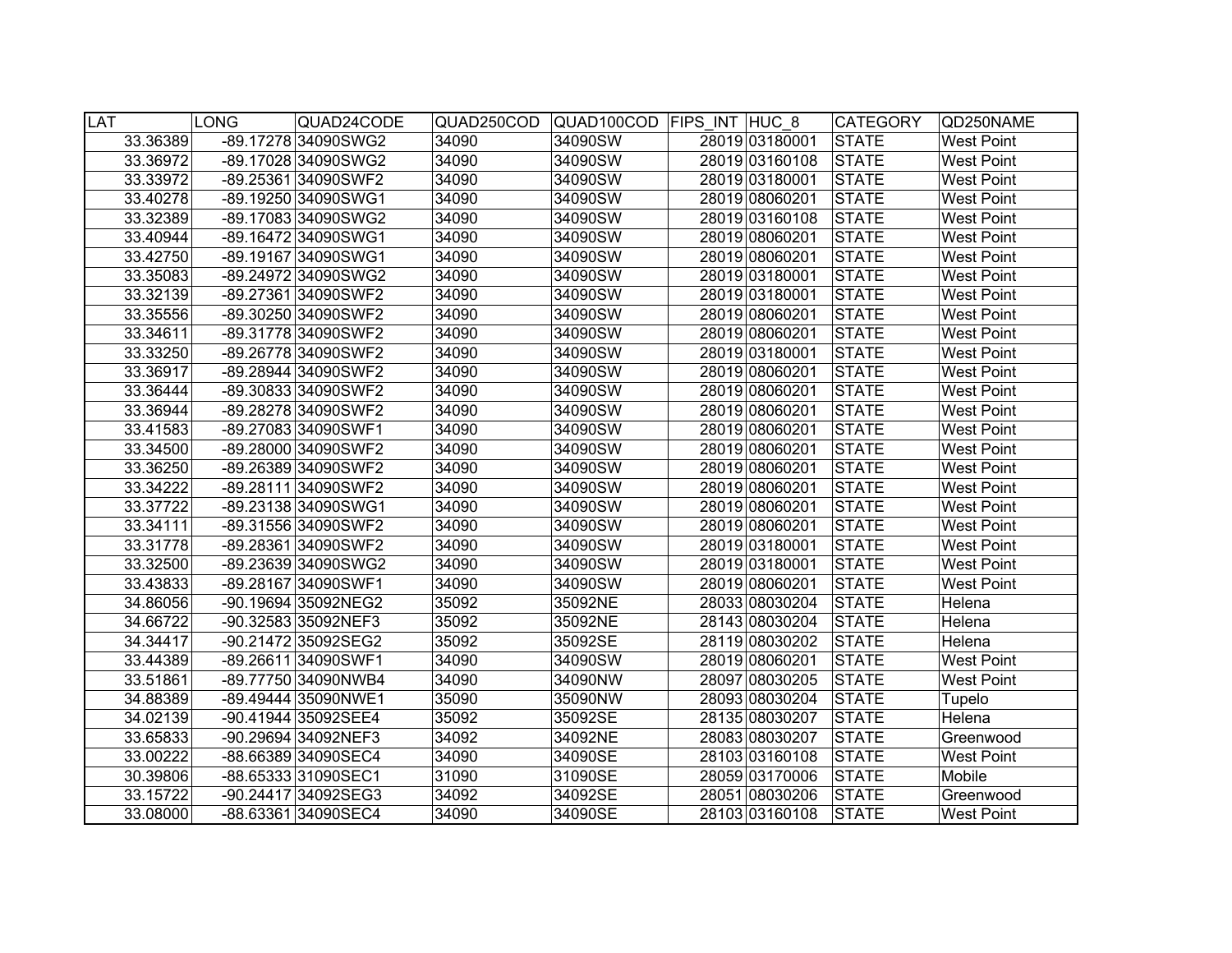| <b>TYPEDESC</b> | <b>MEDIUM</b> | SOURCE | SOURCE MOD | <b>UPSIEVE</b>       | <b>DRIED</b> | STYPENOTE                                   |
|-----------------|---------------|--------|------------|----------------------|--------------|---------------------------------------------|
| SOIL            | Sediment      | Soil   |            | $150$ air            |              | A few % of samples were ground to -100 mesh |
| <b>SOIL</b>     | Sediment      | Soil   |            | $150$ air            |              | A few % of samples were ground to -100 mesh |
| <b>SOIL</b>     | Sediment      | Soil   |            | $150$ air            |              | A few % of samples were ground to -100 mesh |
| <b>SOIL</b>     | Sediment      | Soil   |            | $150$ air            |              | A few % of samples were ground to -100 mesh |
| STRM-SED-WET    | Sediment      | Stream | Wet        | $150$ air            |              | A few % of samples were ground to -100 mesh |
| <b>SOIL</b>     | Sediment      | Soil   |            | $150$ air            |              | A few % of samples were ground to -100 mesh |
| SOIL            | Sediment      | Soil   |            | $150$ air            |              | A few % of samples were ground to -100 mesh |
| <b>SOIL</b>     | Sediment      | Soil   |            | $150$ air            |              | A few % of samples were ground to -100 mesh |
| SOIL            | Sediment      | Soil   |            | $150$ air            |              | A few % of samples were ground to -100 mesh |
| <b>SOIL</b>     | Sediment      | Soil   |            | $150$ air            |              | A few % of samples were ground to -100 mesh |
| STRM-SED-WET    | Sediment      | Stream | Wet        | $150$ air            |              | A few % of samples were ground to -100 mesh |
| SOIL            | Sediment      | Soil   |            | $150$ air            |              | A few % of samples were ground to -100 mesh |
| SOIL            | Sediment      | Soil   |            | $150$ air            |              | A few % of samples were ground to -100 mesh |
| SOIL            | Sediment      | Soil   |            | $150$ air            |              | A few % of samples were ground to -100 mesh |
| STRM-SED-WET    | Sediment      | Stream | Wet        | $150$ air            |              | A few % of samples were ground to -100 mesh |
| SOIL            | Sediment      | Soil   |            | $150$ air            |              | A few % of samples were ground to -100 mesh |
| SOIL            | Sediment      | Soil   |            | $150$ air            |              | A few % of samples were ground to -100 mesh |
| SOIL            | Sediment      | Soil   |            | $150$ air            |              | A few % of samples were ground to -100 mesh |
| <b>SOIL</b>     | Sediment      | Soil   |            | $150$ air            |              | A few % of samples were ground to -100 mesh |
| SOIL            | Sediment      | Soil   |            | $150$ air            |              | A few % of samples were ground to -100 mesh |
| SOIL            | Sediment      | Soil   |            | $150$ air            |              | A few % of samples were ground to -100 mesh |
| SOIL            | Sediment      | Soil   |            | $150$ air            |              | A few % of samples were ground to -100 mesh |
| SOIL            | Sediment      | Soil   |            | $150$ air            |              | A few % of samples were ground to -100 mesh |
| SOIL            | Sediment      | Soil   |            | $150$ air            |              | A few % of samples were ground to -100 mesh |
| STRM-SED-WET    | Sediment      | Stream | Wet        | $150$ air            |              | A few % of samples were ground to -100 mesh |
| STRM-SED-WET    | Sediment      | Stream | Wet        | $150$ air            |              | A few % of samples were ground to -100 mesh |
| STRM-SED-WET    | Sediment      | Stream | Wet        | $150$ air            |              | A few % of samples were ground to -100 mesh |
| SOIL            | Sediment      | Soil   |            | $150$ air            |              | A few % of samples were ground to -100 mesh |
| STRM-SED-WET    | Sediment      | Stream | Wet        | $150$ air            |              | A few % of samples were ground to -100 mesh |
| STRM-SED-WET    | Sediment      | Stream | Wet        | $150$ air            |              | A few % of samples were ground to -100 mesh |
| STRM-SED-WET    | Sediment      | Stream | Wet        | $150$ air            |              | A few % of samples were ground to -100 mesh |
| STRM-SED-WET    | Sediment      | Stream | Wet        | $150$ air            |              | A few % of samples were ground to -100 mesh |
| STRM-SED-WET    | Sediment      | Stream | Wet        | $150$ air            |              | A few % of samples were ground to -100 mesh |
| STRM-SED-WET    | Sediment      | Stream | Wet        | $150$ air            |              | A few % of samples were ground to -100 mesh |
| STRM-SED-WET    | Sediment      | Stream | Wet        | $\overline{150}$ air |              | A few % of samples were ground to -100 mesh |
| STRM-SED-WET    | Sediment      | Stream | Wet        | $150$ air            |              | A few % of samples were ground to -100 mesh |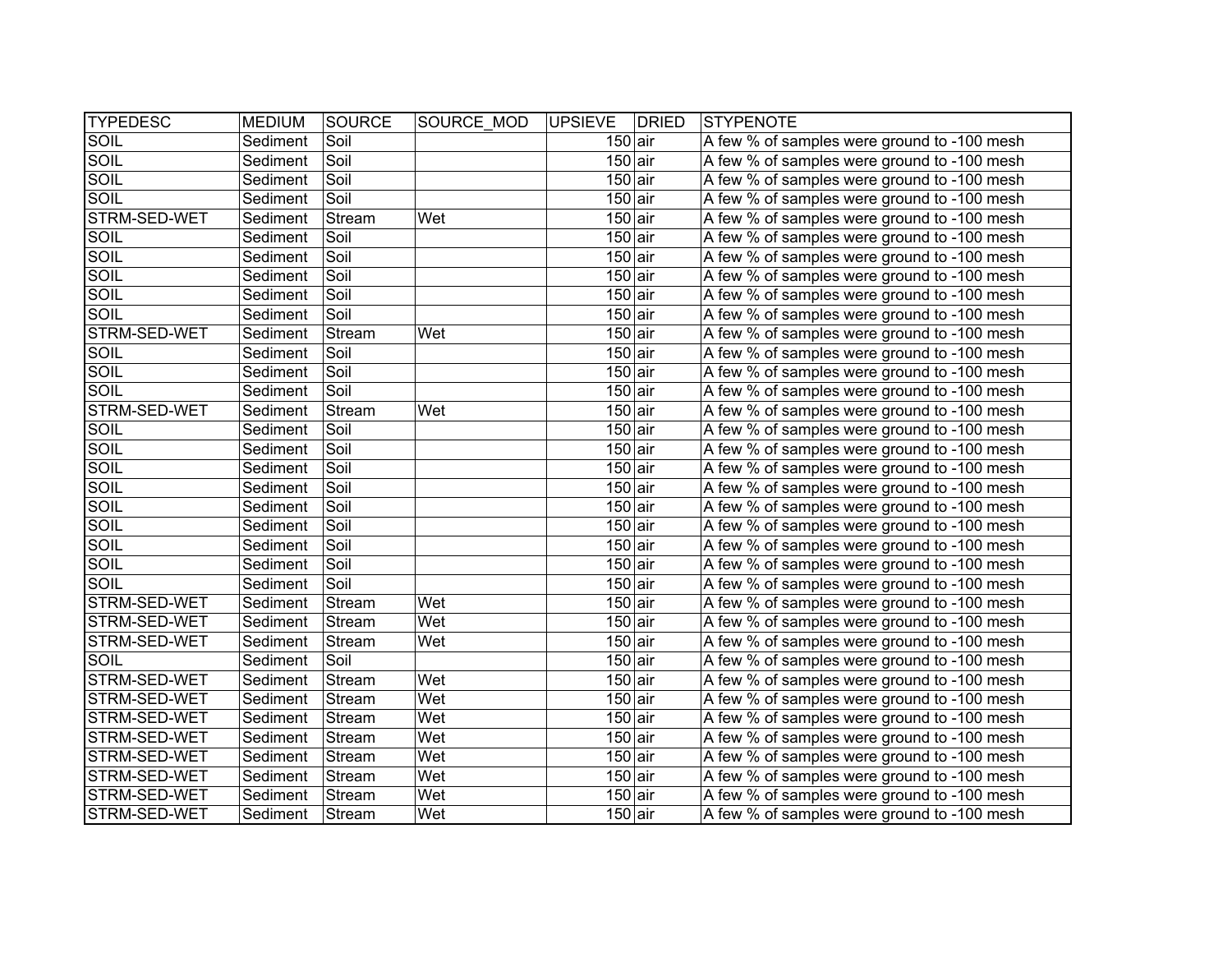| ICP40_JOB | AL ICP40              | CA ICP40 | FE ICP40 | K ICP40 | MG ICP40 | NA ICP40   | IP.<br>ICP40 | TI ICP40 | AG ICP40   | AS ICP40    |
|-----------|-----------------------|----------|----------|---------|----------|------------|--------------|----------|------------|-------------|
| MRP-01345 | 2.93500               | 0.07400  | 1.23000  | 1.08000 | 0.14000  | 0.25000    | 0.01000      | 0.37200  | $-2.00000$ | $-10.00000$ |
| MRP-01345 | 2.63000               | 0.03700  | 0.87000  | 0.57000 | 0.07500  | 0.09500    | 0.00500      | 0.37200  | $-2.00000$ | $-10.00000$ |
| MRP-01345 | 4.76500               | 0.06800  | 2.68000  | 1.10000 | 0.25000  | 0.29500    | 0.02000      | 0.43200  | $-2.00000$ | 11.00000    |
| MRP-01345 | 2.50500               | 0.10000  | 1.10000  | 1.05000 | 0.11500  | 0.24000    | 0.01000      | 0.40800  | $-2.00000$ | $-10.00000$ |
| MRP-01345 | 0.48500               | 0.01600  | 0.44000  | 0.13000 | 0.01500  | 0.02000    | 0.00500      | 0.73200  | $-2.00000$ | $-10.00000$ |
| MRP-01345 | 5.88500               | 0.11000  | 2.46000  | 1.37000 | 0.38500  | 0.20500    | 0.02500      | 0.36600  | $-2.00000$ | $-10.00000$ |
| MRP-01345 | 3.52000               | 0.11600  | 1.71000  | 0.88000 | 0.13500  | 0.20500    | 0.02000      | 0.39600  | $-2.00000$ | $-10.00000$ |
| MRP-01345 | $\overline{4}$ .15500 | 0.11600  | 1.66000  | 1.28000 | 0.22000  | 0.21000    | 0.02000      | 0.31200  | $-2.00000$ | $-10.00000$ |
| MRP-01429 | 4.14500               | 0.12500  | 2.17000  | 0.86000 | 0.19000  | 0.14300    | 0.03000      | 0.46200  | $-2.00000$ | $-10.00000$ |
| MRP-01429 | 2.79000               | 0.08000  | 1.03000  | 1.06000 | 0.10000  | 0.24700    | 0.01500      | 0.34800  | $-2.00000$ | $-10.00000$ |
| MRP-01429 | 1.07100               | 0.04000  | 0.77000  | 0.48000 | 0.04700  | 0.07300    | 0.01000      | 0.52800  | $-2.00000$ | $-10.00000$ |
| MRP-01429 | 5.46300               | 0.05000  | 3.12000  | 0.90000 | 0.24400  | 0.10500    | 0.02000      | 0.48000  | $-2.00000$ | 12.00000    |
| MRP-01429 | 5.15500               | 0.08500  | 2.46000  | 0.98000 | 0.20000  | 0.14700    | 0.01500      | 0.36600  | $-2.00000$ | $-10.00000$ |
| MRP-01429 | 2.46500               | 0.07000  | 0.91000  | 1.09000 | 0.10500  | 0.26600    | 0.01000      | 0.39000  | $-2.00000$ | $-10.00000$ |
| MRP-01429 | 0.44500               | 0.01500  | 0.42000  | 0.12000 | 0.01500  | 0.01900    | 0.00500      | 0.21000  | $-2.00000$ | $-10.00000$ |
| MRP-01429 | 3.11500               | 0.18500  | 1.21000  | 0.96000 | 0.13500  | 0.21900    | 0.02500      | 0.31200  | $-2.00000$ | $-10.00000$ |
| MRP-01429 | 3.73000               | 0.07000  | 1.77000  | 1.13000 | 0.17500  | 0.30400    | 0.02000      | 0.33600  | $-2.00000$ | $-10.00000$ |
| MRP-01429 | 5.61500               | 0.03000  | 1.97000  | 1.64000 | 0.27000  | 0.16200    | 0.01000      | 0.34200  | $-2.00000$ | $-10.00000$ |
| MRP-01429 | 3.46000               | 0.09500  | 1.49000  | 1.31000 | 0.16000  | 0.30400    | 0.03500      | 0.38400  | $-2.00000$ | $-10.00000$ |
| MRP-01429 | 3.21000               | 0.07000  | 1.25000  | 1.22000 | 0.12500  | 0.29000    | 0.01000      | 0.40800  | $-2.00000$ | $-10.00000$ |
| MRP-01429 | 4.38500               | 0.17000  | 2.06000  | 1.36000 | 0.24000  | 0.25700    | 0.03000      | 0.42600  | $-2.00000$ | 11.00000    |
| MRP-01429 | 3.41500               | 0.05000  | 1.44000  | 0.45000 | 0.11500  | 0.08100    | 0.01000      | 0.39600  | $-2.00000$ | $-10.00000$ |
| MRP-01429 | 4.52500               | 0.12000  | 2.22000  | 1.26000 | 0.23000  | 0.33300    | 0.02500      | 0.37200  | $-2.00000$ | 11.00000    |
| MRP-01429 | 4.47500               | 0.10000  | 2.18000  | 1.12000 | 0.20500  | 0.27100    | 0.01000      | 0.36600  | $-2.00000$ | $-10.00000$ |
| MRP-01429 | 5.32500               | 0.67000  | 2.56000  | 1.74000 | 0.60000  | 0.66000    | 0.08500      | 0.31200  | $-2.00000$ | 13.00000    |
| MRP-01429 | 7.59500               | 0.54000  | 3.79000  | 1.89000 | 0.85500  | 0.35600    | 0.08500      | 0.37800  | $-2.00000$ | 11.00000    |
| MRP-01429 | 4.92000               | 0.45000  | 2.07000  | 1.40000 | 0.41500  | 0.56100    | 0.03500      | 0.26400  | $-2.00000$ | $-10.00000$ |
| MRP-01429 | 3.24500               | 0.16000  | 1.49000  | 1.01000 | 0.14000  | 0.25200    | 0.02500      | 0.33000  | $-2.00000$ | $-10.00000$ |
| MRP-01429 | 0.40000               | 0.02500  | 0.64000  | 0.09000 | 0.03000  | 0.02900    | 0.01000      | 0.43200  | $-2.00000$ | $-10.00000$ |
| MRP-01429 | 0.31500               | 0.01500  | 0.25000  | 0.05000 | 0.02000  | 0.01400    | 0.00500      | 0.08400  | $-2.00000$ | $-10.00000$ |
| MRP-01429 | 6.05000               | 0.46500  | 2.24000  | 2.01000 | 0.55500  | 0.71300    | 0.07000      | 0.32400  | $-2.00000$ | 13.00000    |
| MRP-01429 | 4.28000               | 0.48000  | 1.14000  | 1.79000 | 0.28500  | 0.90700    | 0.03000      | 0.18600  | $-2.00000$ | $-10.00000$ |
| MRP-01429 | 1.02500               | 0.04000  | 1.01000  | 0.34000 | 0.06500  | 0.04800    | 0.01500      | 0.83400  | $-2.00000$ | $-10.00000$ |
| MRP-01429 | 0.41500               | 0.02000  | 0.36000  | 0.05000 | 0.01500  | $-0.00500$ | 0.01000      | 0.47400  | $-2.00000$ | $-10.00000$ |
| MRP-01429 | 6.52000               | 0.48000  | 3.42000  | 1.83000 | 0.56000  | 0.57500    | 0.14500      | 0.37800  | $-2.00000$ | 15.00000    |
| MRP-01429 | 2.74500               | 0.37000  | 2.02000  | 0.60000 | 0.18000  | 0.18500    | 0.05500      | 0.49800  | $-2.00000$ | $-10.00000$ |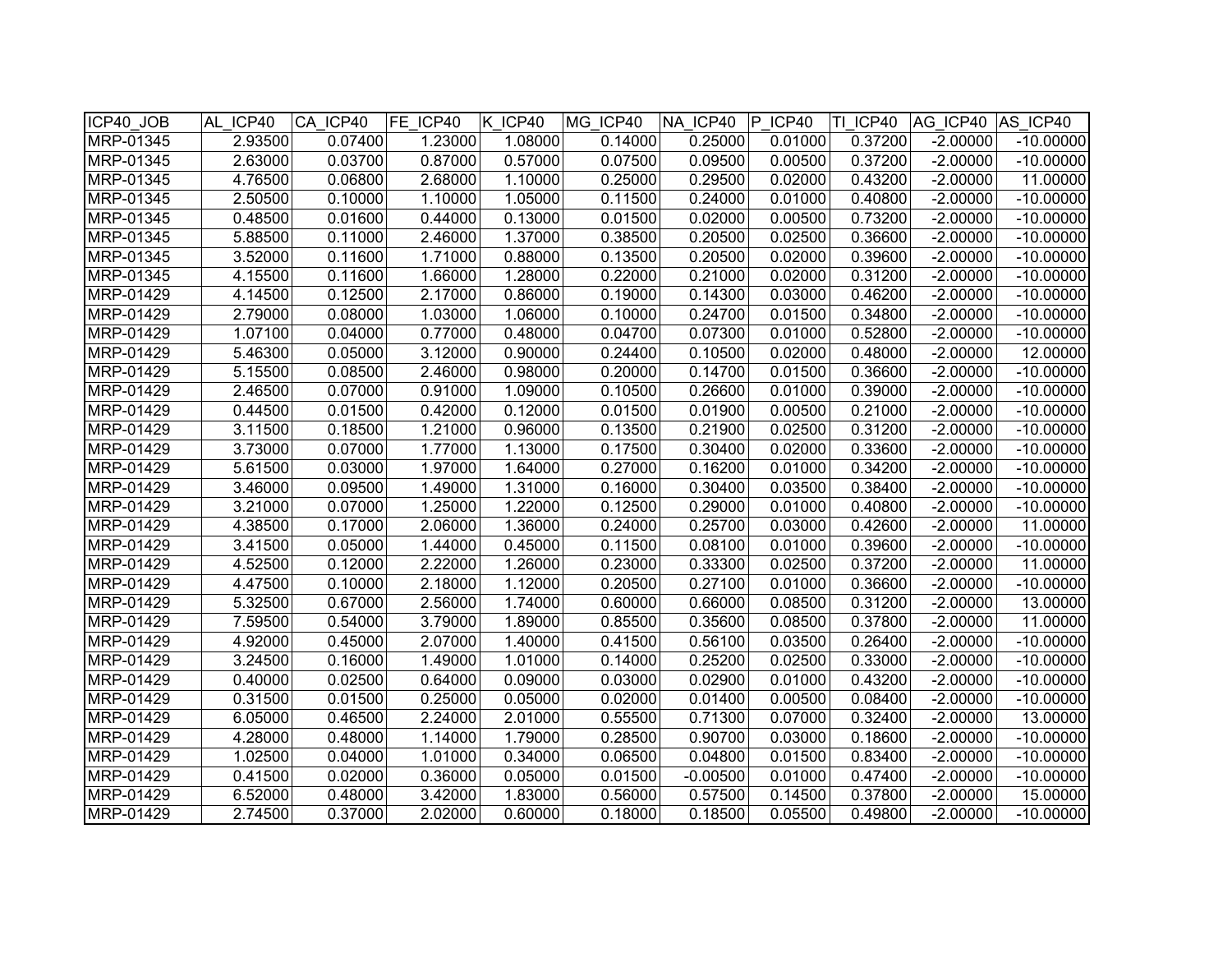| AU ICP40   | BA ICP40  | BE ICP40   | BI ICP40    | CD ICP40   | CE ICP40  | CO ICP40   | CR ICP40  | CU ICP40 | <b>IEU ICP40</b> | GA ICP40   |
|------------|-----------|------------|-------------|------------|-----------|------------|-----------|----------|------------------|------------|
| $-8.00000$ | 387.00000 | $-1.00000$ | $-50.00000$ | $-2.00000$ | 76.00000  | 5.00000    | 22.00000  | 5.00000  | 1.00000          | 6.00000    |
| $-8.00000$ | 222.00000 | $-1.00000$ | $-50.00000$ | $-2.00000$ | 60.00000  | 3.00000    | 18.00000  | 4.00000  | 1.00000          | 10.00000   |
| $-8.00000$ | 354.00000 | 1.00000    | $-50.00000$ | $-2.00000$ | 76.00000  | 7.00000    | 31.00000  | 10.00000 | 1.00000          | 10.00000   |
| $-8.00000$ | 401.00000 | $-1.00000$ | $-50.00000$ | $-2.00000$ | 83.00000  | 3.00000    | 41.00000  | 3.00000  | 1.00000          | 14.00000   |
| $-8.00000$ | 79.00000  | $-1.00000$ | $-50.00000$ | $-2.00000$ | 77.00000  | $-2.00000$ | 14.00000  | 1.00000  | 1.00000          | 7.00000    |
| $-8.00000$ | 506.00000 | 2.00000    | $-50.00000$ | $-2.00000$ | 65.00000  | 9.00000    | 103.00000 | 12.00000 | 1.00000          | 9.00000    |
| $-8.00000$ | 317.00000 | $-1.00000$ | $-50.00000$ | $-2.00000$ | 77.00000  | 6.00000    | 26.00000  | 9.00000  | 1.00000          | 7.00000    |
| $-8.00000$ | 472.00000 | 1.00000    | $-50.00000$ | $-2.00000$ | 57.00000  | 8.00000    | 24.00000  | 7.00000  | 1.00000          | 8.00000    |
| $-8.00000$ | 292.00000 | $-1.00000$ | $-50.00000$ | $-2.00000$ | 83.00000  | 6.00000    | 42.00000  | 14.00000 | 1.00000          | 6.00000    |
| $-8.00000$ | 407.00000 | $-1.00000$ | $-50.00000$ | $-2.00000$ | 98.00000  | 9.00000    | 46.00000  | 6.00000  | 1.00000          | 9.00000    |
| $-8.00000$ | 234.00000 | $-1.00000$ | $-50.00000$ | $-2.00000$ | 77.00000  | 3.00000    | 37.00000  | 3.00000  | 1.00000          | 10.00000   |
| $-8.00000$ | 320.00000 | 1.00000    | $-50.00000$ | $-2.00000$ | 70.00000  | 5.00000    | 104.00000 | 15.00000 | 1.00000          | 11.00000   |
| $-8.00000$ | 301.00000 | 1.00000    | $-50.00000$ | $-2.00000$ | 54.00000  | 6.00000    | 34.00000  | 12.00000 | 1.00000          | 8.00000    |
| $-8.00000$ | 400.00000 | $-1.00000$ | $-50.00000$ | $-2.00000$ | 72.00000  | 5.00000    | 44.00000  | 7.00000  | 1.00000          | $-4.00000$ |
| $-8.00000$ | 91.00000  | $-1.00000$ | $-50.00000$ | $-2.00000$ | 45.00000  | $-2.00000$ | 15.00000  | 1.00000  | 1.00000          | $-4.00000$ |
| $-8.00000$ | 377.00000 | $-1.00000$ | $-50.00000$ | $-2.00000$ | 60.00000  | 5.00000    | 63.00000  | 8.00000  | 1.00000          | 10.00000   |
| $-8.00000$ | 389.00000 | $-1.00000$ | $-50.00000$ | $-2.00000$ | 81.00000  | 5.00000    | 44.00000  | 8.00000  | 1.00000          | $-4.00000$ |
| $-8.00000$ | 499.00000 | 1.00000    | $-50.00000$ | $-2.00000$ | 72.00000  | 7.00000    | 30.00000  | 10.00000 | 1.00000          | 12.00000   |
| $-8.00000$ | 456.00000 | $-1.00000$ | $-50.00000$ | $-2.00000$ | 77.00000  | 6.00000    | 23.00000  | 9.00000  | 1.00000          | $-4.00000$ |
| $-8.00000$ | 447.00000 | $-1.00000$ | $-50.00000$ | $-2.00000$ | 86.00000  | 6.00000    | 68.00000  | 8.00000  | 1.00000          | 13.00000   |
| $-8.00000$ | 435.00000 | 1.00000    | $-50.00000$ | $-2.00000$ | 90.00000  | 6.00000    | 81.00000  | 11.00000 | 1.00000          | 9.00000    |
| $-8.00000$ | 192.00000 | $-1.00000$ | $-50.00000$ | $-2.00000$ | 55.00000  | 3.00000    | 38.00000  | 7.00000  | 1.00000          | 5.00000    |
| $-8.00000$ | 443.00000 | 1.00000    | $-50.00000$ | $-2.00000$ | 75.00000  | 12.00000   | 29.00000  | 11.00000 | 1.00000          | 9.00000    |
| $-8.00000$ | 370.00000 | $-1.00000$ | $-50.00000$ | $-2.00000$ | 72.00000  | 5.00000    | 44.00000  | 9.00000  | 1.00000          | $-4.00000$ |
| $-8.00000$ | 658.00000 | 2.00000    | $-50.00000$ | $-2.00000$ | 74.00000  | 9.00000    | 97.00000  | 14.00000 | 1.00000          | 12.00000   |
| $-8.00000$ | 636.00000 | 2.00000    | $-50.00000$ | $-2.00000$ | 76.00000  | 14.00000   | 115.00000 | 25.00000 | 1.00000          | 14.00000   |
| $-8.00000$ | 532.00000 | 1.00000    | $-50.00000$ | $-2.00000$ | 49.00000  | 6.00000    | 40.00000  | 12.00000 | 1.00000          | 9.00000    |
| $-8.00000$ | 385.00000 | $-1.00000$ | $-50.00000$ | $-2.00000$ | 60.00000  | 5.00000    | 85.00000  | 8.00000  | 1.00000          | $-4.00000$ |
| $-8.00000$ | 71.00000  | $-1.00000$ | $-50.00000$ | $-2.00000$ | 91.00000  | $-2.00000$ | 18.00000  | 6.00000  | 1.00000          | $-4.00000$ |
| $-8.00000$ | 51.00000  | $-1.00000$ | $-50.00000$ | $-2.00000$ | 25.00000  | 3.00000    | 10.00000  | 2.00000  | 1.00000          | $-4.00000$ |
| $-8.00000$ | 783.00000 | 2.00000    | $-50.00000$ | $-2.00000$ | 68.00000  | 7.00000    | 103.00000 | 17.00000 | 1.00000          | 15.00000   |
| $-8.00000$ | 695.00000 | 1.00000    | $-50.00000$ | $-2.00000$ | 50.00000  | 5.00000    | 57.00000  | 7.00000  | 1.00000          | 10.00000   |
| $-8.00000$ | 155.00000 | $-1.00000$ | $-50.00000$ | $-2.00000$ | 172.00000 | 5.00000    | 21.00000  | 4.00000  | 1.00000          | 5.00000    |
| $-8.00000$ | 75.00000  | $-1.00000$ | $-50.00000$ | $-2.00000$ | 70.00000  | $-2.00000$ | 48.00000  | 3.00000  | 1.00000          | $-4.00000$ |
| $-8.00000$ | 705.00000 | 2.00000    | $-50.00000$ | $-2.00000$ | 94.00000  | 13.00000   | 85.00000  | 21.00000 | 1.00000          | 14.00000   |
| $-8.00000$ | 292.00000 | 1.00000    | $-50.00000$ | $-2.00000$ | 194.00000 | 9.00000    | 51.00000  | 5.00000  | 1.00000          | $-4.00000$ |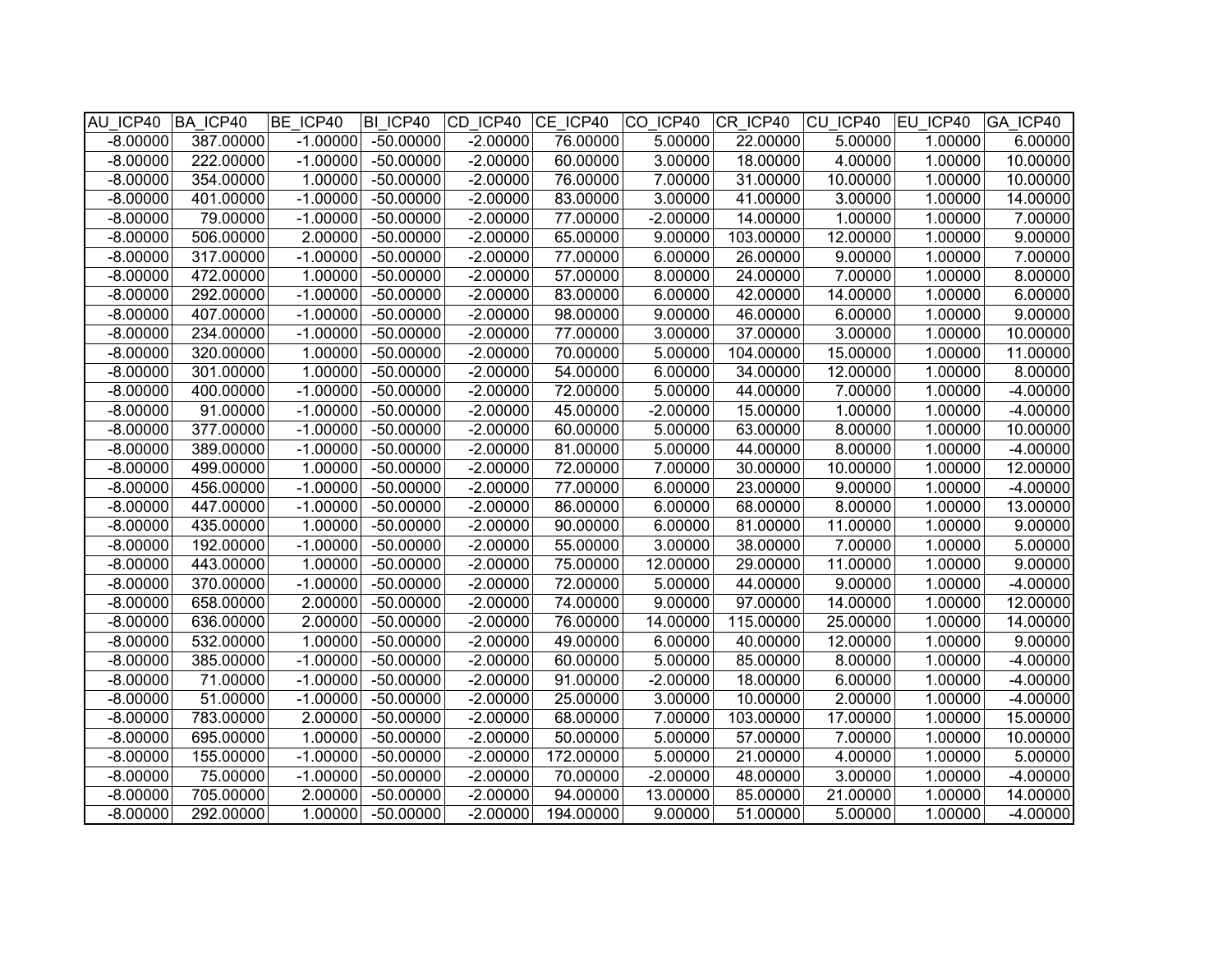|            | HO ICP40 LA ICP40 LI ICP40 |            | MN ICP40   |            |            | $MO$ ICP40 $NB$ ICP40 $ND$ ICP40 $NI$ ICP40 |            | PB ICP40   | <b>SC ICP40</b> | <b>SN ICP40</b> | SR ICP40  |
|------------|----------------------------|------------|------------|------------|------------|---------------------------------------------|------------|------------|-----------------|-----------------|-----------|
| $-4.00000$ | 25.00000                   | 16.00000   | 95.00000   | $-2.00000$ | 7.00000    | 17.00000                                    | 11.00000   | 5.00000    | 4.00000         | $-50.00000$     | 45.00000  |
| $-4.00000$ | 21.00000                   | 11.00000   | 95.00000   | $-2.00000$ | 7.00000    | 15.00000                                    | 9.00000    | 5.00000    | 3.00000         | $-50.00000$     | 24.00000  |
| $-4.00000$ | 27.00000                   | 23.00000   | 131.00000  | 4.00000    | 7.00000    | 21.00000                                    | 19.00000   | 12.00000   | 8.00000         | $-50.00000$     | 47.00000  |
| $-4.00000$ | 32.00000                   | 14.00000   | 177.00000  | $-2.00000$ | 9.00000    | 23.00000                                    | 9.00000    | 7.00000    | 4.00000         | $-50.00000$     | 47.00000  |
| $-4.00000$ | 32.00000                   | 3.00000    | 99.00000   | $-2.00000$ | 4.00000    | 25.00000                                    | $-3.00000$ | 13.00000   | 2.00000         | $-50.00000$     | 7.00000   |
| $-4.00000$ | 27.00000                   | 24.00000   | 295.00000  | $-2.00000$ | 9.00000    | 17.00000                                    | 20.00000   | 11.00000   | 10.00000        | $-50.00000$     | 55.00000  |
| $-4.00000$ | 26.00000                   | 17.00000   | 230.00000  | $-2.00000$ | 8.00000    | 20.00000                                    | 15.00000   | 11.00000   | 5.00000         | $-50.00000$     | 41.00000  |
| $-4.00000$ | 22.00000                   | 14.00000   | 126.00000  | $-2.00000$ | 8.00000    | 15.00000                                    | 17.00000   | 8.00000    | 5.00000         | $-50.00000$     | 49.00000  |
| $-4.00000$ | 30.00000                   | 18.00000   | 140.00000  | $-2.00000$ | 6.00000    | 27.00000                                    | 18.00000   | 18.00000   | 6.00000         | $-50.00000$     | 38.00000  |
| $-4.00000$ | 40.00000                   | 10.00000   | 701.00000  | $-2.00000$ | $-4.00000$ | 39.00000                                    | 13.00000   | 15.00000   | 4.00000         | $-50.00000$     | 46.00000  |
| $-4.00000$ | 39.00000                   | 5.00000    | 206.00000  | $-2.00000$ | $-4.00000$ | 33.00000                                    | 5.00000    | 14.00000   | 3.00000         | $-50.00000$     | 24.00000  |
| $-4.00000$ | 27.00000                   | 25.00000   | 156.00000  | $-2.00000$ | 8.00000    | 21.00000                                    | 25.00000   | 21.00000   | 8.00000         | $-50.00000$     | 33.00000  |
| $-4.00000$ | 25.00000                   | 18.00000   | 102.00000  | $-2.00000$ | $-4.00000$ | 21.00000                                    | 16.00000   | 7.00000    | 6.00000         | $-50.00000$     | 38.00000  |
| $-4.00000$ | 30.00000                   | 11.00000   | 233.00000  | $-2.00000$ | $-4.00000$ | 24.00000                                    | 8.00000    | 6.00000    | 3.00000         | $-50.00000$     | 47.00000  |
| $-4.00000$ | 18.00000                   | 2.00000    | 110.00000  | $-2.00000$ | 5.00000    | 19.00000                                    | $-3.00000$ | 8.00000    | $-2.00000$      | $-50.00000$     | 8.00000   |
| $-4.00000$ | 27.00000                   | 12.00000   | 505.00000  | $-2.00000$ | $-4.00000$ | 30.00000                                    | 11.00000   | 27.00000   | 4.00000         | $-50.00000$     | 44.00000  |
| $-4.00000$ | 31.00000                   | 15.00000   | 185.00000  | $-2.00000$ | $-4.00000$ | 31.00000                                    | 14.00000   | 5.00000    | 5.00000         | $-50.00000$     | 48.00000  |
| $-4.00000$ | 30.00000                   | 19.00000   | 86.00000   | $-2.00000$ | $-4.00000$ | 29.00000                                    | 17.00000   | 10.00000   | 8.00000         | $-50.00000$     | 46.00000  |
| $-4.00000$ | 34.00000                   | 14.00000   | 329.00000  | $-2.00000$ | $-4.00000$ | 32.00000                                    | 14.00000   | 6.00000    | 5.00000         | $-50.00000$     | 53.00000  |
| $-4.00000$ | 37.00000                   | 15.00000   | 207.00000  | $-2.00000$ | 6.00000    | 32.00000                                    | 13.00000   | 4.00000    | 4.00000         | $-50.00000$     | 50.00000  |
| $-4.00000$ | 37.00000                   | 18.00000   | 254.00000  | $-2.00000$ | $-4.00000$ | 30.00000                                    | 19.00000   | 18.00000   | 6.00000         | $-50.00000$     | 53.00000  |
| $-4.00000$ | 23.00000                   | 13.00000   | 72.00000   | $-2.00000$ | $-4.00000$ | 25.00000                                    | 11.00000   | 9.00000    | 5.00000         | $-50.00000$     | 25.00000  |
| $-4.00000$ | 33.00000                   | 20.00000   | 317.00000  | $-2.00000$ | $-4.00000$ | 29.00000                                    | 18.00000   | 12.00000   | 6.00000         | $-50.00000$     | 53.00000  |
| $-4.00000$ | 30.00000                   | 18.00000   | 88.00000   | $-2.00000$ | $-4.00000$ | 27.00000                                    | 14.00000   | 8.00000    | 6.00000         | $-50.00000$     | 49.00000  |
| $-4.00000$ | 35.00000                   | 21.00000   | 941.00000  | $-2.00000$ | $-4.00000$ | 35.00000                                    | 23.00000   | 16.00000   | 7.00000         | $-50.00000$     | 110.00000 |
| $-4.00000$ | 37.00000                   | 38.00000   | 1010.00000 | $-2.00000$ | $-4.00000$ | 31.00000                                    | 31.00000   | 23.00000   | 12.00000        | $-50.00000$     | 93.00000  |
| $-4.00000$ | 24.00000                   | 19.00000   | 257.00000  | $-2.00000$ | $-4.00000$ | 20.00000                                    | 17.00000   | 10.00000   | 6.00000         | $-50.00000$     | 108.00000 |
| $-4.00000$ | 26.00000                   | 16.00000   | 381.00000  | $-2.00000$ | 4.00000    | 23.00000                                    | 10.00000   | 5.00000    | 5.00000         | $-50.00000$     | 48.00000  |
| $-4.00000$ | 41.00000                   | 2.00000    | 171.00000  | $-2.00000$ | 8.00000    | 39.00000                                    | 4.00000    | 6.00000    | $-2.00000$      | $-50.00000$     | 9.00000   |
| $-4.00000$ | 8.00000                    | $-2.00000$ | 116.00000  | $-2.00000$ | 4.00000    | $-9.00000$                                  | $-3.00000$ | $-4.00000$ | $-2.00000$      | $-50.00000$     | 5.00000   |
| $-4.00000$ | 34.00000                   | 24.00000   | 510.00000  | $-2.00000$ | $-4.00000$ | 30.00000                                    | 22.00000   | 12.00000   | 8.00000         | $-50.00000$     | 120.00000 |
| $-4.00000$ | 21.00000                   | 12.00000   | 257.00000  | $-2.00000$ | $-4.00000$ | 20.00000                                    | 12.00000   | 8.00000    | 4.00000         | $-50.00000$     | 152.00000 |
| $-4.00000$ | 82.00000                   | 4.00000    | 335.00000  | $-2.00000$ | 6.00000    | 73.00000                                    | 6.00000    | 11.00000   | 3.00000         | $-50.00000$     | 19.00000  |
| $-4.00000$ | 32.00000                   | 3.00000    | 74.00000   | $-2.00000$ | 7.00000    | 33.00000                                    | $-3.00000$ | 6.00000    | $-2.00000$      | $-50.00000$     | 7.00000   |
| $-4.00000$ | 42.00000                   | 25.00000   | 1150.00000 | $-2.00000$ | $-4.00000$ | 39.00000                                    | 33.00000   | 19.00000   | 10.00000        | $-50.00000$     | 102.00000 |
| $-4.00000$ | 93.00000                   | 16.00000   | 995.00000  | $-2.00000$ | $-4.00000$ | 86.00000                                    | 14.00000   | 11.00000   | 5.00000         | $-50.00000$     | 52.00000  |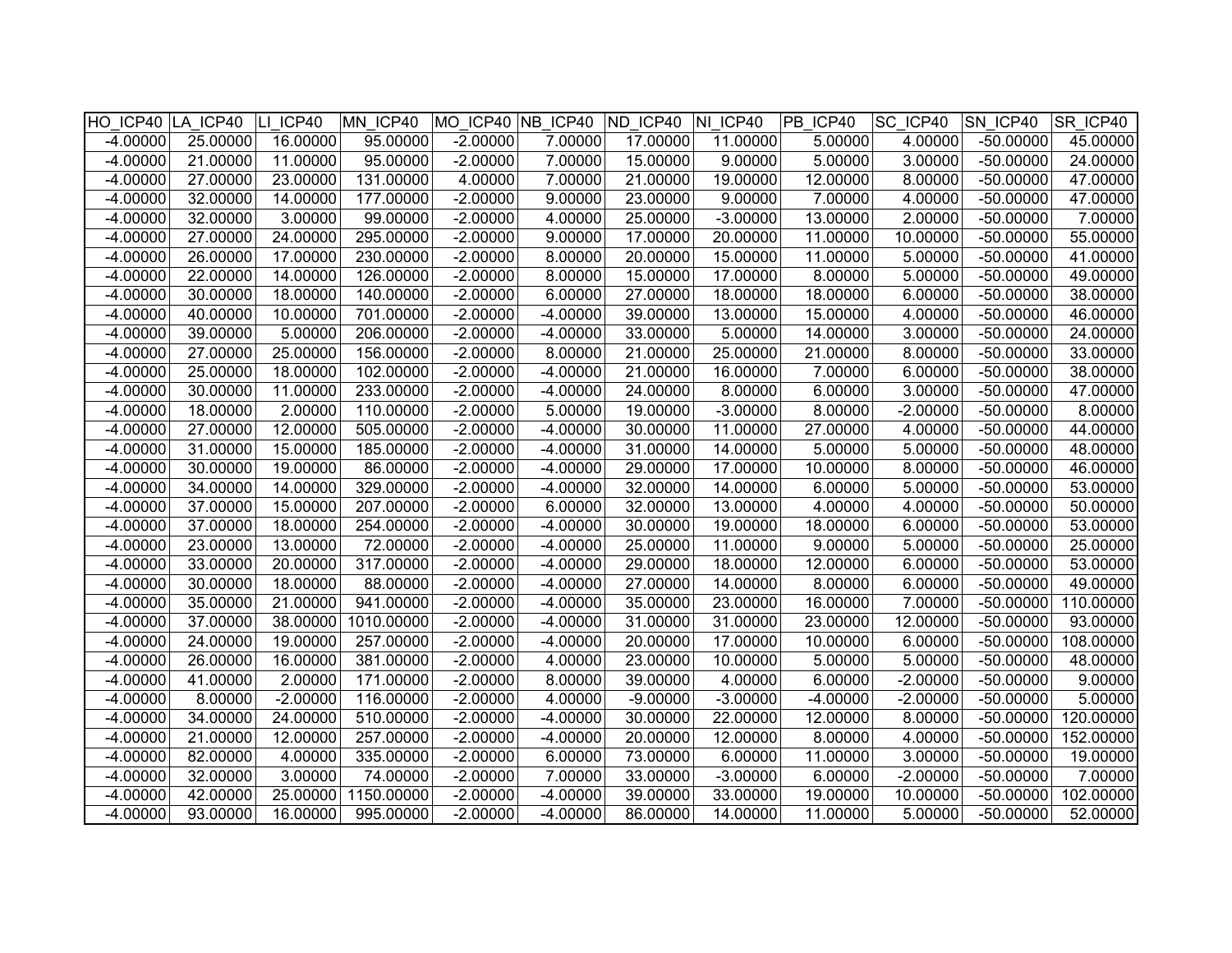| TA ICP40    | TH ICP40 U ICP40 |              | V ICP40   | Y ICP40    | YB ICP40   | ZN ICP40 | AS JOB              | AS AA | SE JOB           | <b>SE AA</b> | HG JOB                |
|-------------|------------------|--------------|-----------|------------|------------|----------|---------------------|-------|------------------|--------------|-----------------------|
| $-40.00000$ | 11.00000         | $-100.00000$ | 43.00000  | 10.00000   | 1.00000    |          | 26.00000 MRP-01345  |       | 7.000 MRP-01345  |              | 0.400 MRP-01345       |
| $-40.00000$ | 8.00000          | $-100.00000$ | 33.00000  | 7.00000    | $-1.00000$ |          | 21.00000 MRP-01345  |       | 2.100 MRP-01345  |              | $-0.200$ MRP-01345    |
| $-40.00000$ | 14.00000         | $-100.00000$ | 73.00000  | 12.00000   | 2.00000    |          | 41.00000 MRP-01345  |       | 8.900 MRP-01345  |              | 0.500 MRP-01345       |
| $-40.00000$ | 13.00000         | $-100.00000$ | 37.00000  | 12.00000   | 2.00000    |          | 24.00000 MRP-01345  |       | 3.500 MRP-01345  |              | 0.200 MRP-01345       |
| $-40.00000$ | 18.00000         | $-100.00000$ | 14.00000  | 6.00000    | $-1.00000$ |          | 11.00000 MRP-01345  |       | 2.300 MRP-01345  |              | $-0.200$ MRP-01345    |
| $-40.00000$ | 12.00000         | $-100.00000$ | 88.00000  | 11.00000   | 2.00000    |          | 48.00000 MRP-01345  |       | 2.500 MRP-01345  |              | 0.700 MRP-01345       |
| $-40.00000$ | 13.00000         | $-100.00000$ | 51.00000  | 12.00000   | 2.00000    |          | 32.00000 MRP-01345  |       | 6.800 MRP-01345  |              | 0.400 MRP-01345       |
| $-40.00000$ | 11.00000         | $-100.00000$ | 56.00000  | 8.00000    | 1.00000    |          | 45.00000 MRP-01345  |       | 3.100 MRP-01345  |              | 0.300 MRP-01345       |
| $-40.00000$ | 16.00000         | $-100.00000$ | 69.00000  | 12.00000   | 2.00000    |          | 44.00000 MRP-01429  |       | 12.500 MRP-01429 |              | 0.300 MRP-01429       |
| $-40.00000$ | 12.00000         | $-100.00000$ | 39.00000  | 17.00000   | 2.00000    |          | 25.00000 MRP-01429  |       | 4.000 MRP-01429  |              | 0.500 MRP-01429       |
| $-40.00000$ | 15.00000         | $-100.00000$ | 24.00000  | 9.00000    | $-1.00000$ |          | 29.00000 MRP-01429  |       | 3.800 MRP-01429  |              | 0.300 MRP-01429       |
| $-40.00000$ | 13.00000         | $-100.00000$ | 92.00000  | 12.00000   | 2.00000    |          | 49.00000 MRP-01429  |       | 11.100 MRP-01429 |              | 0.400 MRP-01429       |
| $-40.00000$ | 14.00000         | $-100.00000$ | 76.00000  | 9.00000    | 2.00000    |          | 45.00000 MRP-01429  |       | 9.100 MRP-01429  |              | 0.300 MRP-01429       |
| $-40.00000$ | 14.00000         | $-100.00000$ | 38.00000  | 9.00000    | 1.00000    |          | 26.00000 MRP-01429  |       | 6.600 MRP-01429  |              | -0.200 MRP-01429      |
| -40.00000   | $-6.00000$       | $-100.00000$ | 14.00000  | 4.00000    | $-1.00000$ |          | 17.00000 MRP-01429  |       | 3.100 MRP-01429  |              | $-0.200$ MRP-01429    |
| $-40.00000$ | 11.00000         | $-100.00000$ | 47.00000  | 11.00000   | 2.00000    |          | 39.00000 MRP-01429  |       | 4.000 MRP-01429  |              | 0.400 MRP-01429       |
| $-40.00000$ | 11.00000         | $-100.00000$ | 58.00000  | 11.00000   | 2.00000    |          | 37.00000 MRP-01429  |       | 7.900 MRP-01429  |              | 0.300 MRP-01429       |
| $-40.00000$ | 14.00000         | $-100.00000$ | 77.00000  | 12.00000   | 2.00000    |          | 40.00000 MRP-01429  |       | 8.400 MRP-01429  |              | $-0.200$ MRP-01429    |
| $-40.00000$ | 14.00000         | $-100.00000$ | 54.00000  | 16.00000   | 2.00000    |          | 35.00000 MRP-01429  |       | 12.000 MRP-01429 |              | $-0.200$ MRP $-01429$ |
| $-40.00000$ | 14.00000         | $-100.00000$ | 46.00000  | 10.00000   | 1.00000    |          | 29.00000 MRP-01429  |       | 6.000 MRP-01429  |              | 0.300 MRP-01429       |
| $-40.00000$ | 17.00000         | $-100.00000$ | 69.00000  | 14.00000   | 2.00000    |          | 153.00000 MRP-01429 |       | 10.000 MRP-01429 |              | 0.400 MRP-01429       |
| $-40.00000$ | 11.00000         | $-100.00000$ | 51.00000  | 8.00000    | 1.00000    |          | 30.00000 MRP-01429  |       | 6.900 MRP-01429  |              | 0.300 MRP-01429       |
| $-40.00000$ | 12.00000         | $-100.00000$ | 73.00000  | 14.00000   | 2.00000    |          | 42.00000 MRP-01429  |       | 11.300 MRP-01429 |              | 0.400 MRP-01429       |
| $-40.00000$ | 14.00000         | $-100.00000$ | 72.00000  | 11.00000   | 2.00000    |          | 29.00000 MRP-01429  |       | 9.500 MRP-01429  |              | 0.700 MRP-01429       |
| $-40.00000$ | 11.00000         | $-100.00000$ | 86.00000  | 19.00000   | 3.00000    |          | 71.00000 MRP-01429  |       | 15.200 MRP-01429 |              | 0.200 MRP-01429       |
| $-40.00000$ | 15.00000         | $-100.00000$ | 153.00000 | 19.00000   | 3.00000    |          | 109.00000 MRP-01429 |       | 15.300 MRP-01429 |              | 1.300 MRP-01429       |
| $-40.00000$ | 17.00000         | $-100.00000$ | 84.00000  | 11.00000   | 2.00000    |          | 56.00000 MRP-01429  |       | 9.800 MRP-01429  |              | 0.500 MRP-01429       |
| $-40.00000$ | 8.00000          | $-100.00000$ | 56.00000  | 9.00000    | 2.00000    |          | 28.00000 MRP-01429  |       | 8.600 MRP-01429  |              | 0.500 MRP-01429       |
| $-40.00000$ | 17.00000         | $-100.00000$ | 18.00000  | 8.00000    | $-1.00000$ |          | 13.00000 MRP-01429  |       | 4.800 MRP-01429  |              | $-0.200$ MRP-01429    |
| $-40.00000$ | $-6.00000$       | $-100.00000$ | 8.00000   | $-2.00000$ | $-1.00000$ |          | 13.00000 MRP-01429  |       | 2.900 MRP-01429  |              | $-0.200$ MRP-01429    |
| $-40.00000$ | 14.00000         | $-100.00000$ | 95.00000  | 15.00000   | 2.00000    |          | 81.00000 MRP-01429  |       | 15.700 MRP-01429 |              | 0.500 MRP-01429       |
| $-40.00000$ | $-6.00000$       | $-100.00000$ | 46.00000  | 9.00000    | 1.00000    |          | 42.00000 MRP-01429  |       | 8.000 MRP-01429  |              | $-0.200$ MRP-01429    |
| $-40.00000$ | 35.00000         | $-100.00000$ | 32.00000  | 12.00000   | 1.00000    |          | 44.00000 MRP-01429  |       | 11.500 MRP-01429 |              | $-0.200$ MRP-01429    |
| $-40.00000$ | 17.00000         | $-100.00000$ | 16.00000  | 7.00000    | $-1.00000$ |          | 15.00000 MRP-01429  |       | 5.500 MRP-01429  |              | $-0.200$ MRP-01429    |
| $-40.00000$ | 17.00000         | $-100.00000$ | 103.00000 | 25.00000   | 3.00000    |          | 101.00000 MRP-01429 |       | 17.200 MRP-01429 |              | 0.300 MRP-01429       |
| $-40.00000$ | 42.00000         | $-100.00000$ | 64.00000  | 22.00000   | 2.00000    |          | 44.00000 MRP-01429  |       | 9.300 MRP-01429  |              | 0.300 MRP-01429       |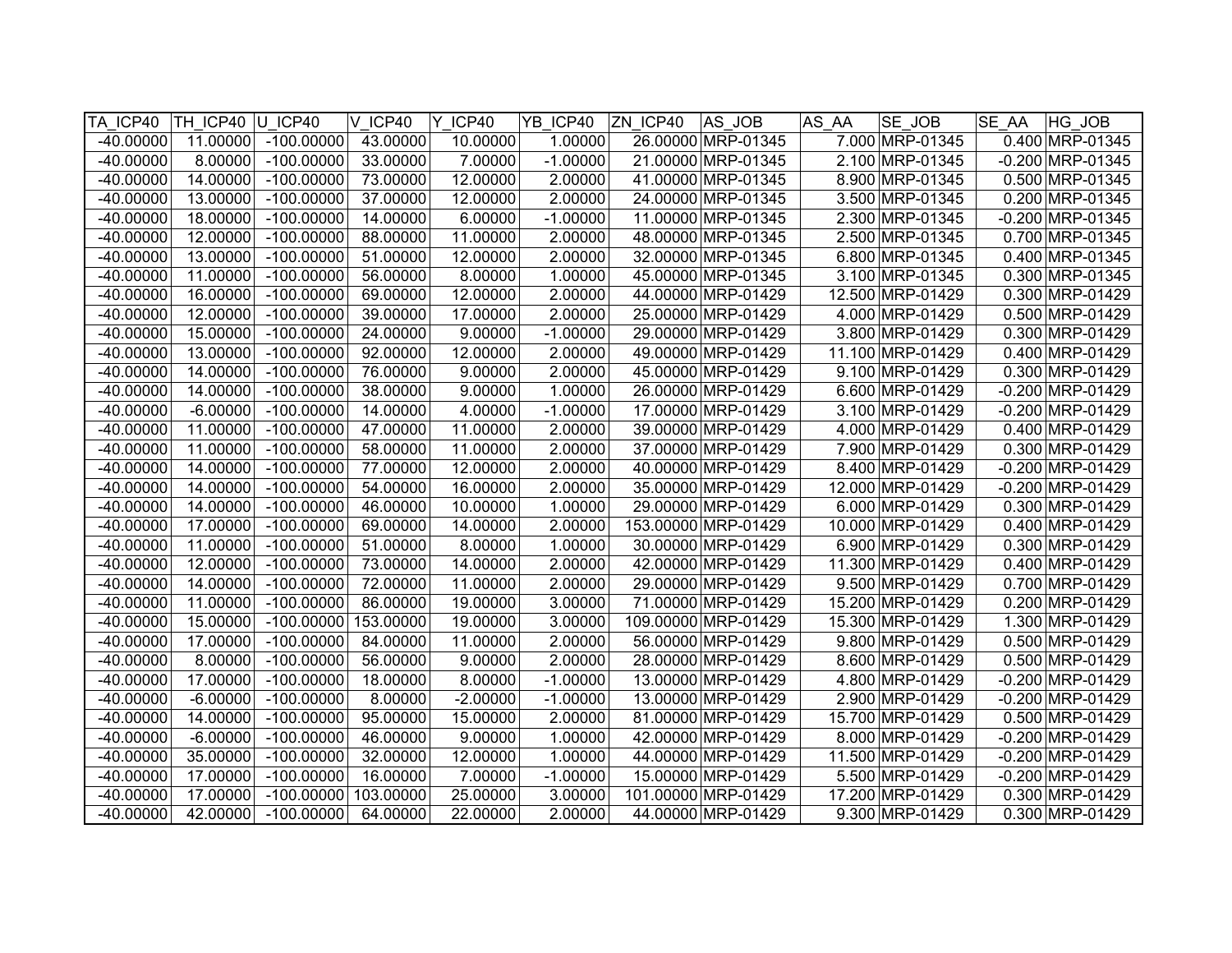| HG_AA | ICP10 JOB            | AG ICP10   | AS ICP10   | AU ICP10   | BI ICP10   | CD ICP10 CU ICP10 MO ICP10 |          |            | <b>PB ICP10 SB ICP10</b> |            |
|-------|----------------------|------------|------------|------------|------------|----------------------------|----------|------------|--------------------------|------------|
|       | 0.03000 MRP-01345    | $-0.08000$ | 2.00000    | $-0.10000$ | $-1.00000$ | $-0.05000$                 | 5.31000  | 0.40000    | 7.00000                  | $-1.00000$ |
|       | 0.02000 MRP-01345    | $-0.08000$ | 1.00000    | $-0.10000$ | $-1.00000$ | $-0.05000$                 | 3.06000  | 0.30000    | 5.00000                  | $-1.00000$ |
|       | 0.08000 MRP-01345    | $-0.08000$ | 6.00000    | $-0.10000$ | $-1.00000$ | $-0.05000$                 | 10.90000 | 0.90000    | 11.00000                 | $-1.00000$ |
|       | 0.03000 MRP-01345    | $-0.08000$ | 2.00000    | $-0.10000$ | $-1.00000$ | $-0.05000$                 | 3.81000  | 0.40000    | 6.00000                  | $-1.00000$ |
|       | -0.02000 MRP-01345   | $-0.08000$ | $-1.00000$ | $-0.10000$ | $-1.00000$ | $-0.05000$                 | 1.31000  | 0.10000    | 6.00000                  | $-1.00000$ |
|       | 0.06000 MRP-01345    | $-0.08000$ | 1.00000    | $-0.10000$ | $-1.00000$ | 0.07000                    | 13.50000 | 0.50000    | 10.00000                 | $-1.00000$ |
|       | 0.03000 MRP-01345    | $-0.08000$ | 4.00000    | $-0.10000$ | $-1.00000$ | 0.09000                    | 9.05000  | 0.90000    | 20.00000                 | $-1.00000$ |
|       | -0.02000 MRP-01345   | $-0.08000$ | 4.00000    | $-0.10000$ | $-1.00000$ | 0.06000                    | 8.53000  | 0.70000    | 11.00000                 | $-1.00000$ |
|       | 0.09000 MRP-01429    | 0.10000    | 5.00000    | $-0.10000$ | $-1.00000$ | 0.09000                    | 11.00000 | 0.90000    | 20.00000                 | $-1.00000$ |
|       | 0.03000 MRP-01429    | 0.10000    | 16.00000   | $-0.10000$ | $-1.00000$ | 0.22000                    | 5.32000  | 0.50000    | 50.00000                 | 5.00000    |
|       | -0.02000 MRP-01429   | $-0.08000$ | 10.00000   | $-0.10000$ | $-1.00000$ | 0.11000                    | 2.29000  | 0.30000    | 30.00000                 | 3.00000    |
|       | 0.06000 MRP-01429    | $-0.08000$ | 13.00000   | $-0.10000$ | $-1.00000$ | 0.09000                    | 12.40000 | 1.00000    | 28.00000                 | 3.00000    |
|       | 0.06000 MRP-01429    | $-0.08000$ | 9.00000    | $-0.10000$ | $-1.00000$ | 0.07000                    | 9.88000  | 0.70000    | 18.00000                 | 2.00000    |
|       | 0.03000 MRP-01429    | $-0.08000$ | 5.00000    | 0.10000    | $-1.00000$ | $-0.05000$                 | 3.67000  | 0.30000    | 13.00000                 | 1.00000    |
|       | -0.02000 MRP-01429   | $-0.08000$ | 3.00000    | $-0.10000$ | $-1.00000$ | $-0.05000$                 | 1.35000  | $-0.10000$ | 8.00000                  | 1.00000    |
|       | 0.06000 MRP-01429    | $-0.08000$ | 3.00000    | $-0.10000$ | $-1.00000$ | $-0.05000$                 | 5.20000  | 0.30000    | 28.00000                 | $-1.00000$ |
|       | 0.03000 MRP-01429    | $-0.08000$ | 5.00000    | $-0.10000$ | $-1.00000$ | $-0.05000$                 | 6.68000  | 0.60000    | 13.00000                 | 1.00000    |
|       | 0.06000 MRP-01429    | $-0.08000$ | 5.00000    | $-0.10000$ | $-1.00000$ | $-0.05000$                 | 9.35000  | 0.40000    | 12.00000                 | $-1.00000$ |
|       | 0.03000 MRP-01429    | $-0.08000$ | 8.00000    | $-0.10000$ | $-1.00000$ | $-0.05000$                 | 6.94000  | 0.50000    | 11.00000                 | 1.00000    |
|       | 0.05000 MRP-01429    | $-0.08000$ | 2.00000    | $-0.10000$ | $-1.00000$ | $-0.05000$                 | 4.16000  | 0.40000    | 8.00000                  | $-1.00000$ |
|       | 0.05000 MRP-01429    | $-0.08000$ | 3.00000    | 0.10000    | $-1.00000$ | 0.07000                    | 10.50000 | 0.70000    | 14.00000                 | $-1.00000$ |
|       | 0.02000 MRP-01429    | $-0.08000$ | 3.00000    | 0.10000    | $-1.00000$ | $-0.05000$                 | 6.35000  | 0.40000    | 13.00000                 | $-1.00000$ |
|       | 0.07000 MRP-01429    | $-0.08000$ | 7.00000    | $-0.10000$ | $-1.00000$ | $-0.05000$                 | 10.10000 | 0.90000    | 14.00000                 | $-1.00000$ |
|       | 0.04000 MRP-01429    | $-0.08000$ | 6.00000    | 0.10000    | $-1.00000$ | $-0.05000$                 | 8.82000  | 0.80000    | 11.00000                 | 1.00000    |
|       | 0.05000 MRP-01429    | $-0.08000$ | 11.00000   | $-0.10000$ | $-1.00000$ | 0.22000                    | 16.60000 | 0.40000    | 16.00000                 | $-1.00000$ |
|       | 0.06000 MRP-01429    | $-0.08000$ | 10.00000   | $-0.10000$ | $-1.00000$ | 0.32000                    | 30.10000 | 1.50000    | 28.00000                 | 2.00000    |
|       | 0.03000 MRP-01429    | $-0.08000$ | 4.00000    | $-0.10000$ | $-1.00000$ | 0.08000                    | 12.80000 | 0.70000    | 14.00000                 | $-1.00000$ |
|       | 0.03000 MRP-01429    | $-0.08000$ | 4.00000    | $-0.10000$ | $-1.00000$ | 0.06000                    | 6.72000  | 0.40000    | 10.00000                 | 1.00000    |
|       | -0.02000 MRP-01429   | $-0.08000$ | 2.00000    | 0.10000    | $-1.00000$ | 0.05000                    | 6.47000  | $-0.10000$ | 8.00000                  | $-1.00000$ |
|       | -0.02000 MRP-01429   | $-0.08000$ | 2.00000    | $-0.10000$ | $-1.00000$ | $-0.05000$                 | 1.75000  | $-0.10000$ | 4.00000                  | $-1.00000$ |
|       | 0.04000 MRP-01429    | 0.10000    | 11.00000   | 0.10000    | $-1.00000$ | 0.25000                    | 19.00000 | 0.40000    | 17.00000                 | 1.00000    |
|       | 0.02000 MRP-01429    | $-0.08000$ | 4.00000    | $-0.10000$ | $-1.00000$ | 0.10000                    | 6.33000  | 0.10000    | 7.00000                  | $-1.00000$ |
|       | -0.02000 MRP-01429   | $-0.08000$ | $-1.00000$ | 0.20000    | $-1.00000$ | $-0.05000$                 | 2.20000  | 0.10000    | 13.00000                 | $-1.00000$ |
|       | $-0.02000$ MRP-01429 | $-0.08000$ | $-1.00000$ | $-0.10000$ | $-1.00000$ | $-0.05000$                 | 0.45000  | $-0.10000$ | 5.00000                  | $-1.00000$ |
|       | 0.06000 MRP-01429    | $-0.08000$ | 10.00000   | $-0.10000$ | $-1.00000$ | 0.31000                    | 24.00000 | 0.90000    | 19.00000                 | $-1.00000$ |
|       | $-0.02000$ MRP-01429 | $-0.08000$ | 4.00000    | $-0.10000$ | $-1.00000$ | 0.09000                    | 4.56000  | 0.40000    | 13.00000                 | $-1.00000$ |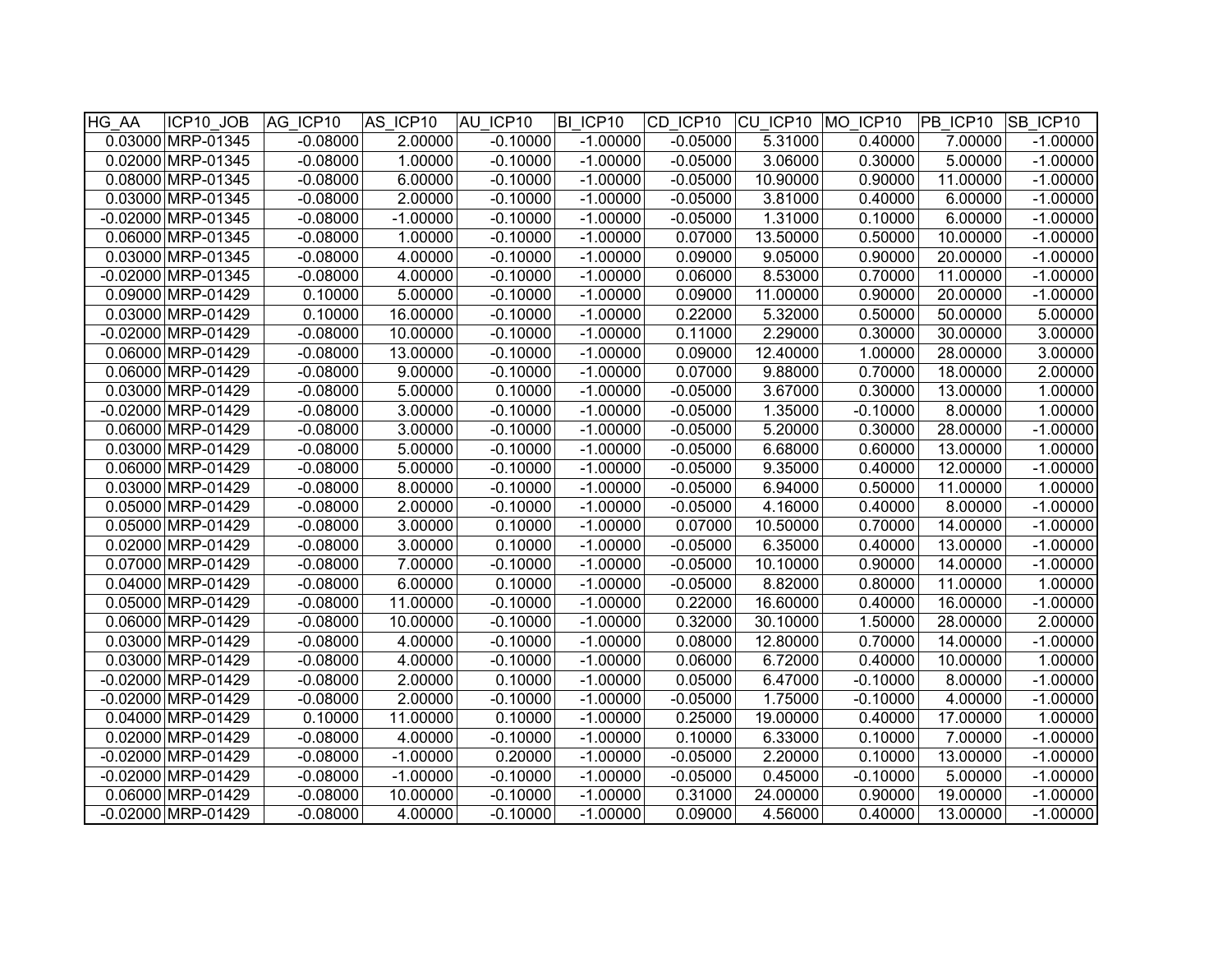|          | ZN ICP10  INAAJOB BE | NA INAA  | <b>SC INAA</b> | TI INAA  |           |       |          |           | CR INAA FE INAA CO INAA NI INAA ZN INAA AS INAA |        | <b>BR INAA</b> |
|----------|----------------------|----------|----------------|----------|-----------|-------|----------|-----------|-------------------------------------------------|--------|----------------|
|          | 18.50000 T00007020   | 0.250    | 5.300          | 0.480    | 53.000    | 1.100 | $-5.000$ | 10.000    | $-100.000$                                      | 4.400  | 1.900          |
| 10.40000 |                      |          |                |          |           |       |          |           |                                                 |        |                |
| 30.50000 |                      |          |                |          |           |       |          |           |                                                 |        |                |
|          | 14.50000 T00007020   | 0.230    | 4.700          | 0.490    | 51.000    | 1.000 | $-5.000$ | $-10.000$ | $-100.000$                                      | 4.000  | 1.500          |
|          | 5.25000 T00007020    | 0.030    | 4.900          | 0.900    | 68.000    | 0.500 | $-5.000$ | $-10.000$ | $-100.000$                                      | 1.800  | 1.000          |
|          | 34.50000 T00007020   | 0.240    | 6.400          | 0.360    | 59.000    | 1.500 | 8.000    | 16.000    | $-100.000$                                      | 4.600  | 1.500          |
| 25.40000 |                      |          |                |          |           |       |          |           |                                                 |        |                |
|          | 42.10000 T00007020   | 0.230    | 6.600          | 0.520    | 64.000    | 1.600 | 6.000    | 13.000    | $-100.000$                                      | 7.700  | 3.400          |
|          | 32.50000 T00007020   | 0.170    | 8.900          | 0.540    | 69.000    | 2.300 | 7.000    | 22.000    | $-100.000$                                      | 9.000  | 3.700          |
|          | 25.00000 T00007020   | 0.280    | 5.600          | 0.480    | 66.000    | 1.000 | 9.000    | 10.000    | $-100.000$                                      | 3.100  | 3.700          |
|          | 17.80000 T00007020   | 0.100    | 4.700          | 0.670    | 90.000    | 0.800 | $-5.000$ | $-10.000$ | $-100.000$                                      | 2.100  | 0.900          |
|          | 34.70000 T00007020   | 0.150    | 10.000         | 0.500    | 65.000    | 2.900 | 6.000    | 21.000    | $-100.000$                                      | 10.000 | 3.300          |
|          | 27.90000 T00007020   | 0.190    | 8.100          | 0.430    | 55.000    | 2.600 | 6.000    | 15.000    | $-100.000$                                      | 8.500  | 3.400          |
|          | 17.20000 T00007020   | 0.280    | 5.100          | 0.530    | 58.000    | 0.900 | $-5.000$ | $-10.000$ | $-100.000$                                      | 3.500  | 2.300          |
|          | 10.20000 T00007020   | 0.030    | 2.900          | 0.390    | 56.000    | 0.600 | $-5.000$ | $-10.000$ | $-100.000$                                      | 2.900  | $-0.500$       |
|          | 29.20000 T00007020   | 0.210    | 5.600          | 0.370    | 47.000    | 1.200 | $-5.000$ | $-10.000$ | $-100.000$                                      | 3.400  | 5.100          |
|          | 25.70000 T00007020   | 0.340    | 6.900          | 0.460    | 68.000    | 1.800 | 6.000    | 13.000    | $-100.000$                                      | 6.700  | 2.400          |
|          | 30.20000 T00007020   | 0.200    | 10.000         | 0.430    | 63.000    | 2.000 | 7.000    | 20.000    | $-100.000$                                      | 6.500  | 1.200          |
|          | 23.50000 T00007020   | 0.350    | 7.000          | 0.530    | 62.000    | 1.600 | 6.000    | 14.000    | $-100.000$                                      | 10.000 | 3.300          |
|          | 17.40000 T00007020   | 0.340    | 6.500          | 0.530    | 63.000    | 1.300 | 7.000    | 13.000    | $-100.000$                                      | 4.900  | 2.700          |
|          | 137.00000 T00007020  | 0.300    | 8.300          | 0.530    | 77.000    | 2.100 | 7.000    | 13.000    | 150.000                                         | 7.900  | 3.500          |
|          | 20.70000 T00007020   | 0.090    | 6.600          | 0.390    | 45.000    | 1.300 | $-5.000$ | 13.000    | $-100.000$                                      | 4.300  | 1.900          |
|          | 34.00000 T00007020   | 0.400    | 8.800          | 0.520    | 68.000    | 2.300 | 13.000   | 22.000    | $-100.000$                                      | 10.000 | 2.200          |
|          | 21.50000 T00007020   | 0.330    | 8.800          | 0.500    | 67.000    | 2.400 | 6.000    | 17.000    | $-100.000$                                      | 8.400  | 3.300          |
|          | 62.50000 T00007020   | 0.730    | 9.400          | 0.370    | 63.000    | 2.700 | 11.000   | 23.000    | $-100.000$                                      | 13.000 | 2.700          |
|          | 104.00000 T00007020  | 0.440    | 15.000         | 0.370    | 90.000    | 4.200 | 18.000   | 32.000    | 130.000                                         | 16.000 | 5.800          |
|          | 45.30000 T00007020   | 0.640    | 8.100          | 0.270    | 66.000    | 2.200 | 8.000    | 22.000    | $-100.000$                                      | 5.500  | 2.500          |
|          | 20.30000 T00007020   | 0.260    | 6.300          | 0.440    | 66.000    | 1.600 | 6.000    | $-10.000$ | $-100.000$                                      | 6.100  | 2.300          |
|          | 9.58000 T00007020    | 0.040    | 3.000          | 0.450    | 43.000    | 0.700 | $-5.000$ | $-10.000$ | $-100.000$                                      | 3.700  | $-0.500$       |
|          | 13.20000 T00007020   | 0.020    | 0.800          | $-0.100$ | $-20.000$ | 0.200 | $-5.000$ | $-10.000$ | $-100.000$                                      | 1.200  | $-0.500$       |
|          | 75.70000 T00007020   | 0.780    | 10.000         | 0.380    | 66.000    | 2.300 | 7.000    | 24.000    | $-100.000$                                      | 14.000 | 3.400          |
|          | 35.50000 T00007020   | 1.000    | 4.800          | 0.190    | 40.000    | 1.200 | 5.000    | 13.000    | $-100.000$                                      | 6.100  | 0.900          |
|          | 23.40000 T00007020   | 0.090    | 7.800          | 1.200    | 87.000    | 1.400 | 6.000    | $-10.000$ | $-100.000$                                      | 4.300  | 1.100          |
|          | 9.03000 T00007020    | $-0.020$ | 3.100          | 0.500    | 52.000    | 0.400 | $-5.000$ | $-10.000$ | $-100.000$                                      | 1.600  | 1.400          |
|          | 92.40000 T00007020   | 0.620    | 11.000         | 0.410    | 73.000    | 3.400 | 14.000   | 28.000    | $-100.000$                                      | 20.000 | 3.700          |
|          | 34.30000 T00007020   | 0.200    | 6.200          | 0.450    | 67.000    | 2.100 | 9.000    | 16.000    | $-100.000$                                      | 7.300  | 2.000          |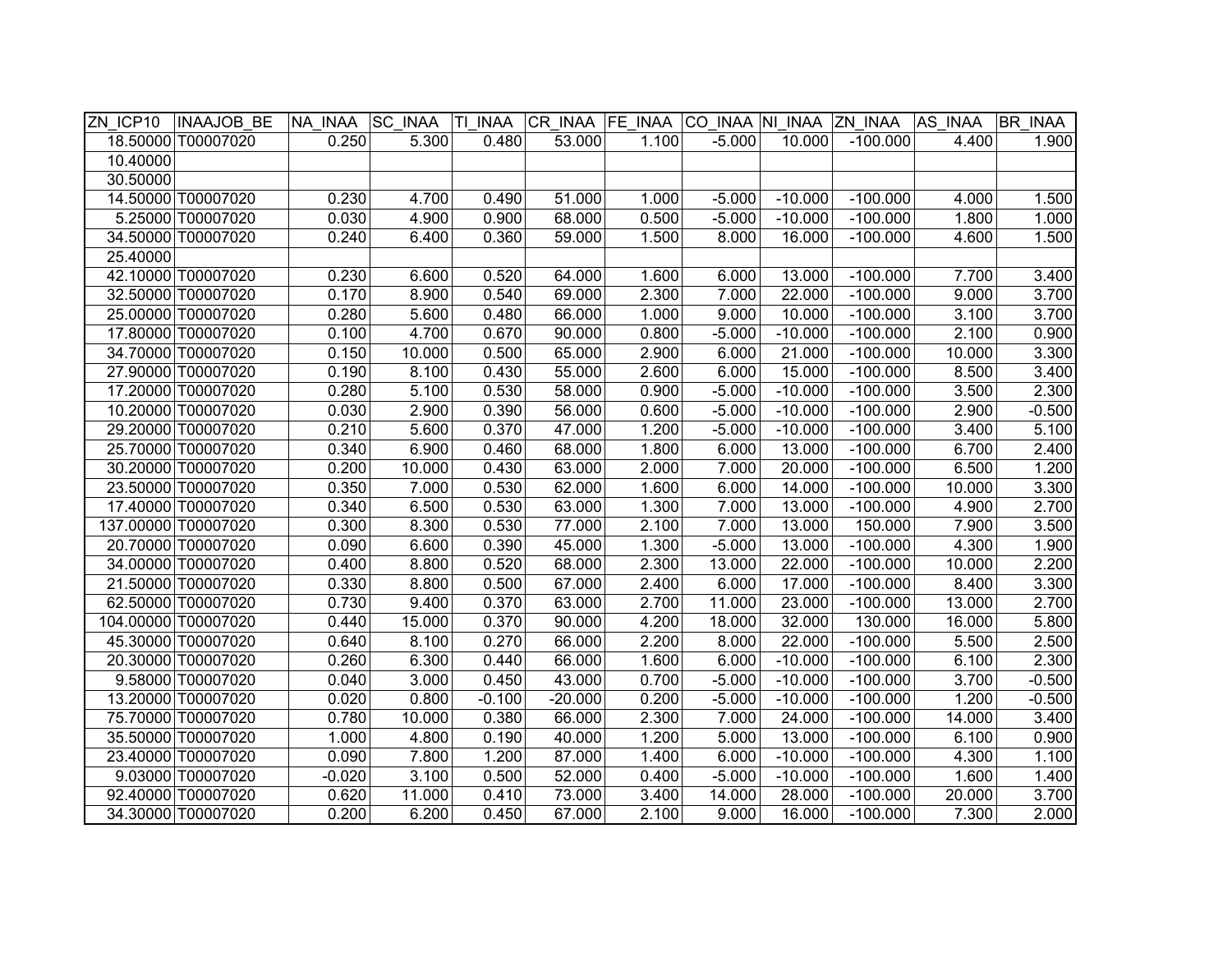| RB INAA  | <b>ZR INAA</b> | MO INAA  | SB INAA CS INAA |          | <b>BA INAA</b> | LA INAA | CE INAA ND INAA |           | SM_INAA   EU_INAA |          | TB INAA  | YB INAA  |
|----------|----------------|----------|-----------------|----------|----------------|---------|-----------------|-----------|-------------------|----------|----------|----------|
| 43.000   | 720.000        | $-1.000$ | 0.600           | 1.900    | 350.000        | 27.000  | 58.000          | 21.000    | 3.900             | 0.800    | 0.600    | 3.000    |
|          |                |          |                 |          |                |         |                 |           |                   |          |          |          |
|          |                |          |                 |          |                |         |                 |           |                   |          |          |          |
| 37.000   | 1000.000       | $-1.000$ | 0.500           | 1.400    | 350.000        | 29.000  | 64.000          | 19.000    | 4.500             | 0.700    | 0.700    | 3.000    |
| 7.000    | 3400.000       | $-1.000$ | 0.400           | $-0.500$ | 74.000         | 32.000  | 64.000          | 25.000    | 5.300             | 0.700    | 0.900    | 5.000    |
| 58.000   | 540.000        | $-1.000$ | 0.600           | 2.800    | 480.000        | 24.000  | 45.000          | 18.000    | 3.400             | 0.600    | 0.500    | 2.000    |
|          |                |          |                 |          |                |         |                 |           |                   |          |          |          |
| 52.000   | 660.000        | $-1.000$ | 0.800           | 2.400    | 320.000        | 29.000  | 66.000          | 21.000    | 4.600             | 0.900    | 0.800    | 3.000    |
| 51.000   | 960.000        | $-1.000$ | 0.900           | 3.000    | 300.000        | 31.000  | 69.000          | 25.000    | 4.900             | 0.900    | 0.800    | 3.000    |
| 41.000   | 770.000        | $-1.000$ | 0.600           | 1.600    | 410.000        | 42.000  | 100.000         | 36.000    | 6.900             | 1.600    | 1.000    | 3.000    |
| 20.000   | 2400.000       | $-1.000$ | 0.600           | 0.700    | 230.000        | 46.000  | 94.000          | 35.000    | 7.500             | 1.200    | 1.000    | 4.000    |
| 57.000   | 680.000        | $-1.000$ | 1.100           | 3.400    | 300.000        | 28.000  | 65.000          | 26.000    | 4.600             | 0.900    | 0.800    | 3.000    |
| 66.000   | 760.000        | $-1.000$ | 0.900           | 3.700    | 300.000        | 27.000  | 53.000          | 23.000    | 3.900             | 0.700    | 0.600    | 3.000    |
| 48.000   | 1100.000       | $-1.000$ | 0.600           | 1.600    | 390.000        | 32.000  | 69.000          | 28.000    | 5.100             | 0.800    | 0.900    | 4.000    |
| 7.000    | 2400.000       | $-1.000$ | 0.500           | $-0.500$ | 120.000        | 39.000  | 86.000          | 32.000    | 6.000             | 0.800    | 0.700    | 3.000    |
| 48.000   | 480.000        | $-1.000$ | 0.600           | 1.900    | 340.000        | 27.000  | 61.000          | 22.000    | 4.400             | 0.900    | 0.700    | 2.000    |
| 51.000   | 570.000        | $-1.000$ | 0.700           | 2.200    | 380.000        | 31.000  | 72.000          | 30.000    | 5.000             | 1.100    | 0.800    | 3.000    |
| 83.000   | 480.000        | $-1.000$ | 0.900           | 3.700    | 510.000        | 33.000  | 68.000          | 22.000    | 5.100             | 1.000    | 0.700    | 3.000    |
| 57.000   | 760.000        | $-1.000$ | 0.700           | 2.000    | 440.000        | 36.000  | 78.000          | 28.000    | 5.900             | 1.400    | 1.000    | 4.000    |
| 57.000   | 850.000        | $-1.000$ | 0.600           | 2.100    | 450.000        | 32.000  | 72.000          | 23.000    | 5.000             | 1.100    | 0.800    | 3.000    |
| 69.000   | 1000.000       | $-1.000$ | 0.900           | 2.400    | 470.000        | 36.000  | 80.000          | 30.000    | 5.800             | 1.100    | 0.800    | 4.000    |
| 24.000   | 670.000        | $-1.000$ | 0.500           | 1.700    | 180.000        | 23.000  | 47.000          | 19.000    | 3.700             | 0.700    | 0.600    | 2.000    |
| 64.000   | 640.000        | $-1.000$ | 0.800           | 2.800    | 450.000        | 36.000  | 80.000          | 32.000    | 5.900             | 1.200    | 0.900    | 4.000    |
| 60.000   | 760.000        | $-1.000$ | 0.900           | 2.800    | 400.000        | 34.000  | 73.000          | 33.000    | 5.200             | 1.200    | 0.800    | 3.000    |
| 78.000   | 410.000        | $-1.000$ | 0.800           | 4.000    | 660.000        | 36.000  | 80.000          | 33.000    | 6.200             | 1.300    | 0.800    | 3.000    |
| 120.000  | 260.000        | $-1.000$ | 1.300           | 7.600    | 700.000        | 38.000  | 81.000          | 36.000    | 6.300             | 1.200    | 0.900    | 3.000    |
| 69.000   | 280.000        | $-1.000$ | 0.800           | 3.500    | 560.000        | 25.000  | 57.000          | 21.000    | 3.800             | 0.900    | $-0.500$ | $-2.000$ |
| 47.000   | 700.000        | $-1.000$ | 0.700           | 2.000    | 370.000        | 27.000  | 59.000          | 23.000    | 4.300             | 1.000    | 0.600    | 3.000    |
| $-5.000$ | 3100.000       | $-1.000$ | 0.300           | $-0.500$ | 69.000         | 35.000  | 76.000          | 24.000    | 5.700             | 0.700    | 0.800    | 4.000    |
| $-5.000$ | 330.000        | $-1.000$ | 0.100           | $-0.500$ | $-50.000$      | 8.000   | 15.000          | $-10.000$ | 1.200             | $-0.500$ | $-0.500$ | $-2.000$ |
| 99.000   | 260.000        | $-1.000$ | 0.900           | 4.900    | 780.000        | 35.000  | 69.000          | 29.000    | 5.400             | 1.100    | 0.700    | 2.000    |
| 65.000   | 260.000        | $-1.000$ | 0.600           | 2.300    | 700.000        | 23.000  | 44.000          | 16.000    | 3.400             | 0.700    | $-0.500$ | $-2.000$ |
| 21.000   | 4800.000       | $-1.000$ | 0.500           | 0.800    | 200.000        | 180.000 | 349.000         | 160.000   | 31.100            | 2.400    | 3.100    | 8.000    |
| $-5.000$ | 2400.000       | $-1.000$ | 0.500           | $-0.500$ | 86.000         | 25.000  | 55.000          | 19.000    | 4.200             | 0.500    | 0.600    | 4.000    |
| 88.000   | 150.000        | $-1.000$ | 1.000           | 4.300    | 700.000        | 42.000  | 88.000          | 36.000    | 7.500             | 1.600    | 1.000    | 3.000    |
| 35.000   | 880.000        | $-1.000$ | 0.500           | 1.700    | 310.000        | 51.000  | 130.000         | 38.000    | 8.900             | 1.600    | 1.100    | 3.000    |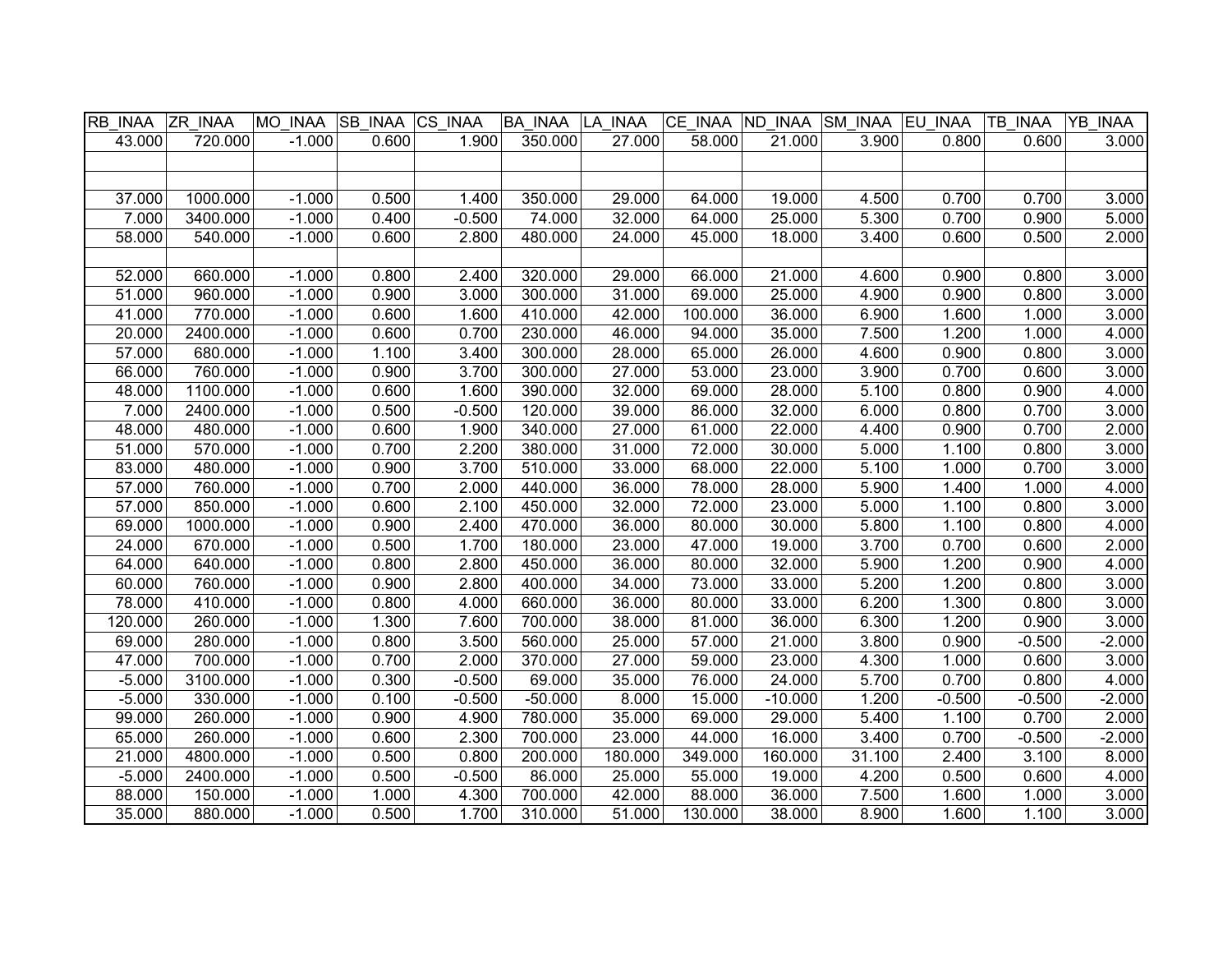| LU INAA  | HF INAA | TA INAA W INAA |          | AU INAA  | TH INAA U INAA |        |
|----------|---------|----------------|----------|----------|----------------|--------|
| 0.300    | 21.000  | 1.300          | 1.000    | $-2.000$ | 8.300          | 3.200  |
|          |         |                |          |          |                |        |
|          |         |                |          |          |                |        |
| 0.400    | 30.000  | 1.400          | 1.000    | $-2.000$ | 8.800          | 3.400  |
| 0.600    | 93.000  | 2.700          | 1.000    | 3.000    | 14.000         | 5.200  |
| 0.200    | 14.000  | 1.100          | 1.000    | 2.000    | 7.700          | 2.900  |
|          |         |                |          |          |                |        |
| 0.300    | 20.000  | 1.400          | 1.000    | 3.000    | 10.000         | 3.700  |
| 0.400    | 27.000  | 1.700          | 1.000    | 5.000    | 12.000         | 4.400  |
| 0.300    | 22.000  | 1.400          | $-1.000$ | $-2.000$ | 8.500          | 3.300  |
| 0.600    | 68.000  | 2.000          | $-1.000$ | $-2.000$ | 15.000         | 5.100  |
| 0.300    | 20.000  | 1.500          | $-1.000$ | $-2.000$ | 12.000         | 4.000  |
| 0.300    | 18.000  | 1.300          | 1.000    | $-2.000$ | 10.000         | 3.500  |
| 0.400    | 31.000  | 1.500          | 1.000    | $-2.000$ | 10.000         | 3.900  |
| 0.200    | 67.000  | 1.200          | $-1.000$ | $-2.000$ | 13.000         | 3.500  |
| 0.100    | 16.000  | 1.100          | $-1.000$ | 2.000    | 7.700          | 2.900  |
| 0.300    | 18.000  | 1.400          | $-1.000$ | $-2.000$ | 9.300          | 3.700  |
| 0.300    | 13.000  | 1.300          | $-1.000$ | 4.000    | 10.000         | 3.200  |
| 0.400    | 22.000  | 1.500          | $-1.000$ | 3.000    | 10.000         | 4.000  |
| 0.400    | 23.000  | 1.400          | $-1.000$ | 3.000    | 11.000         | 3.700  |
| 0.300    | 24.000  | 1.400          | 1.000    | 4.000    | 11.000         | 4.400  |
| 0.300    | 19.000  | 1.100          | $-1.000$ | $-2.000$ | 8.100          | 2.600  |
| 0.400    | 20.000  | 1.400          | 1.000    | $-2.000$ | 11.000         | 4.500  |
| 0.300    | 23.000  | 1.500          | 2.000    | $-2.000$ | 11.000         | 4.100  |
| 0.300    | 12.000  | 1.100          | 2.000    | 2.000    | 10.000         | 3.000  |
| $-0.100$ | 5.000   | 1.200          | 2.000    | $-2.000$ | 13.000         | 5.900  |
| 0.100    | 9.000   | 0.800          | $-1.000$ | $-2.000$ | 8.100          | 3.200  |
| 0.300    | 17.000  | 1.300          | 1.000    | $-2.000$ | 8.600          | 3.500  |
| 0.500    | 81.000  | 1.700          | $-1.000$ | $-2.000$ | 13.000         | 4.400  |
| $-0.100$ | 9.000   | $-0.500$       | $-1.000$ | $-2.000$ | 2.400          | 0.800  |
| 0.200    | 7.000   | 1.200          | $-1.000$ | $-2.000$ | 10.000         | 3.700  |
| 0.100    | 6.000   | 0.700          | $-1.000$ | $-2.000$ | 5.800          | 2.000  |
| 1.200    | 133.000 | 3.600          | 2.000    | $-2.000$ | 63.000         | 13.000 |
| 0.500    | 66.000  | 1.600          | 1.000    | $-2.000$ | 10.000         | 4.300  |
| 0.300    | 8.000   | 1.100          | 2.000    | $-2.000$ | 11.000         | 3.300  |
| $-0.100$ | 28.000  | 1.400          | $-1.000$ | 2.000    | 17.000         | 4.300  |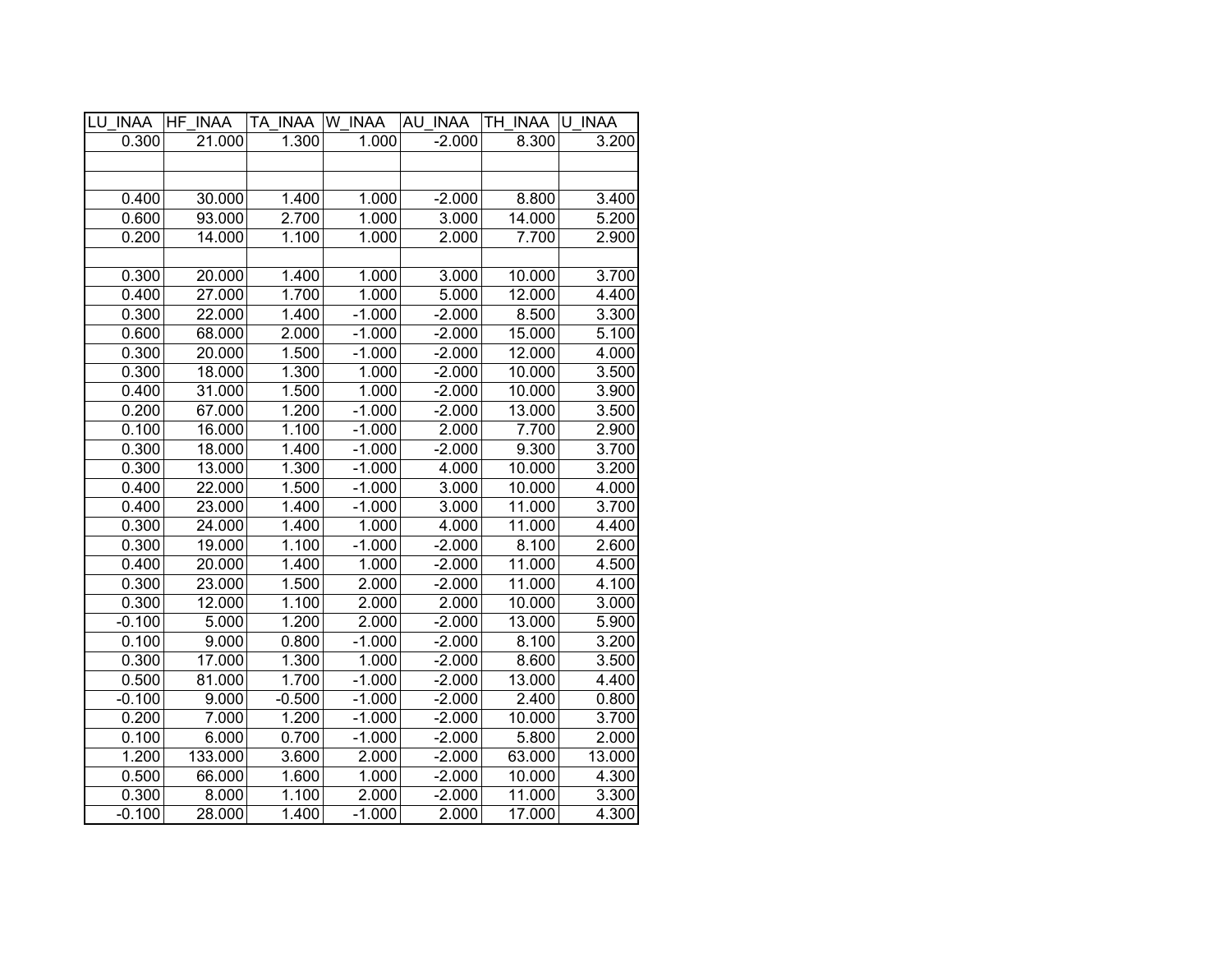| <b>LABNO</b> | REC NO   | LABNO <sub>2</sub> | <b>FLDNAM</b>   | <b>FLDNAM AN</b>  |
|--------------|----------|--------------------|-----------------|-------------------|
| C-129870     | ST005197 | BQ5-152            | <b>MS27335S</b> | <b>MS27335ALT</b> |
| C-129871     | ST005198 | <b>BQ5-147</b>     | MS35343ALT      | <b>MS35343ALT</b> |
| C-129872     | ST005199 | BQ5-142            | MS34365         | MS34365           |
| C-129873     | ST005200 | BQ5-143            | MS27344ALT      | MS27344ALT        |
| C-129874     | ST005201 | BQ5-141            | MS35365         | MS35365           |
| C-129875     | ST005202 | BQ5-146            | MS31344ALT      | MS31344ALT        |
| C-129876     | ST005203 | BQ5-148            | MS35367ALT      | <b>MS35367ALT</b> |
| C-129877     | ST005204 | BQ5-140            | MS25334ALT      | <b>MS25334ALT</b> |
|              |          |                    |                 |                   |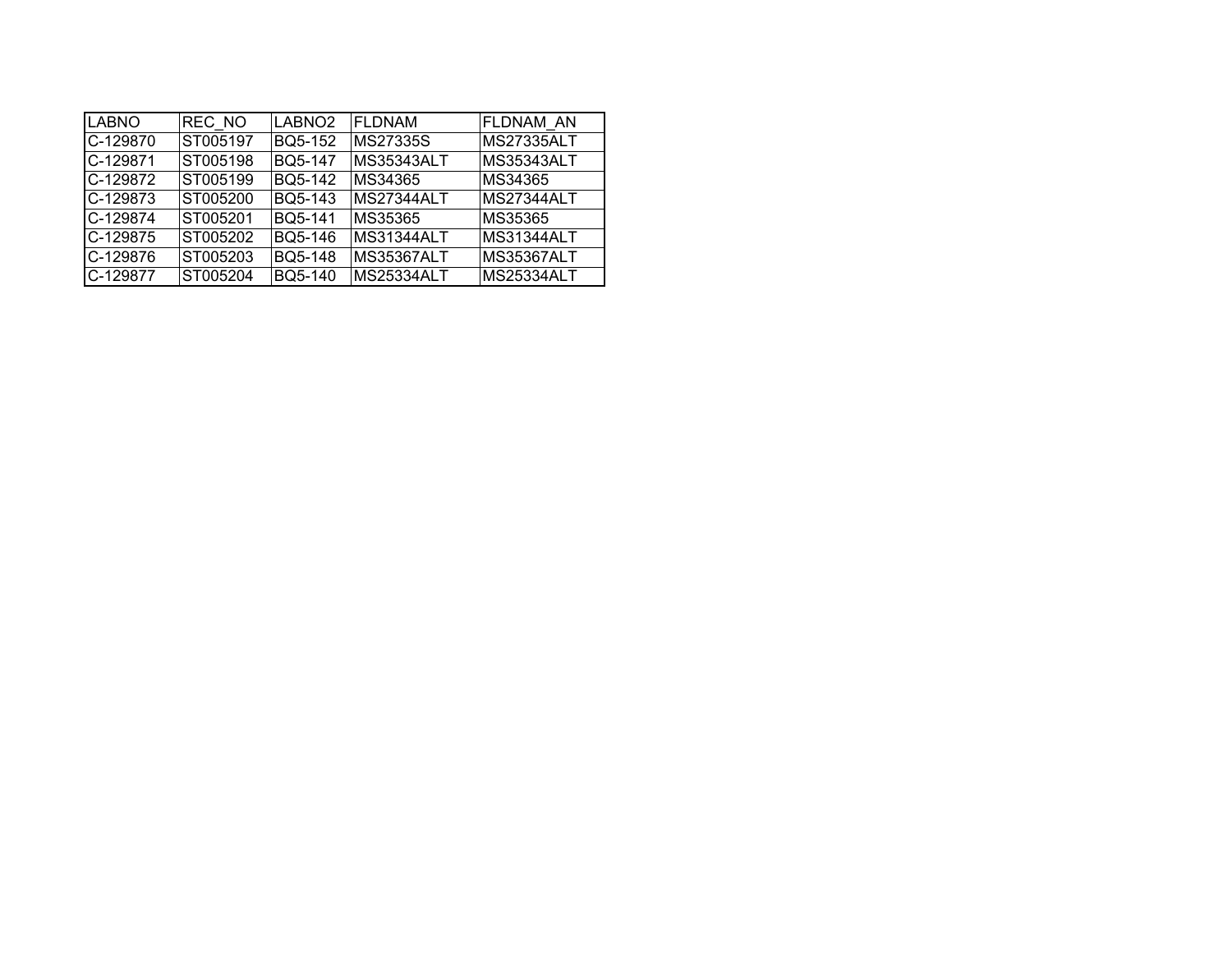| <b>DESC</b>                                                             | AOV CODE | REPLICATE LOC COUNT |
|-------------------------------------------------------------------------|----------|---------------------|
| BROWN SAND; Trib of Jordan River                                        |          |                     |
| BROWN SAND; Long Branch, stream sed is slightly gravelly (contamin)     |          |                     |
| <b>GRAY SAND; Macedonia Creek</b>                                       |          |                     |
| BROWN SAND; Little Beaver Creek, stream sed is slightly gravelly/pebbly |          |                     |
| <b>BROWN SAND; Dry Creek</b>                                            |          |                     |
| BROWN SAND; Carter Creek, stream sed is slightly gravelly               |          |                     |
| <b>BROWN CLAY; Hunters Creek</b>                                        |          |                     |
| BROWN SAND; Trib of Grand Plains Bayou                                  |          |                     |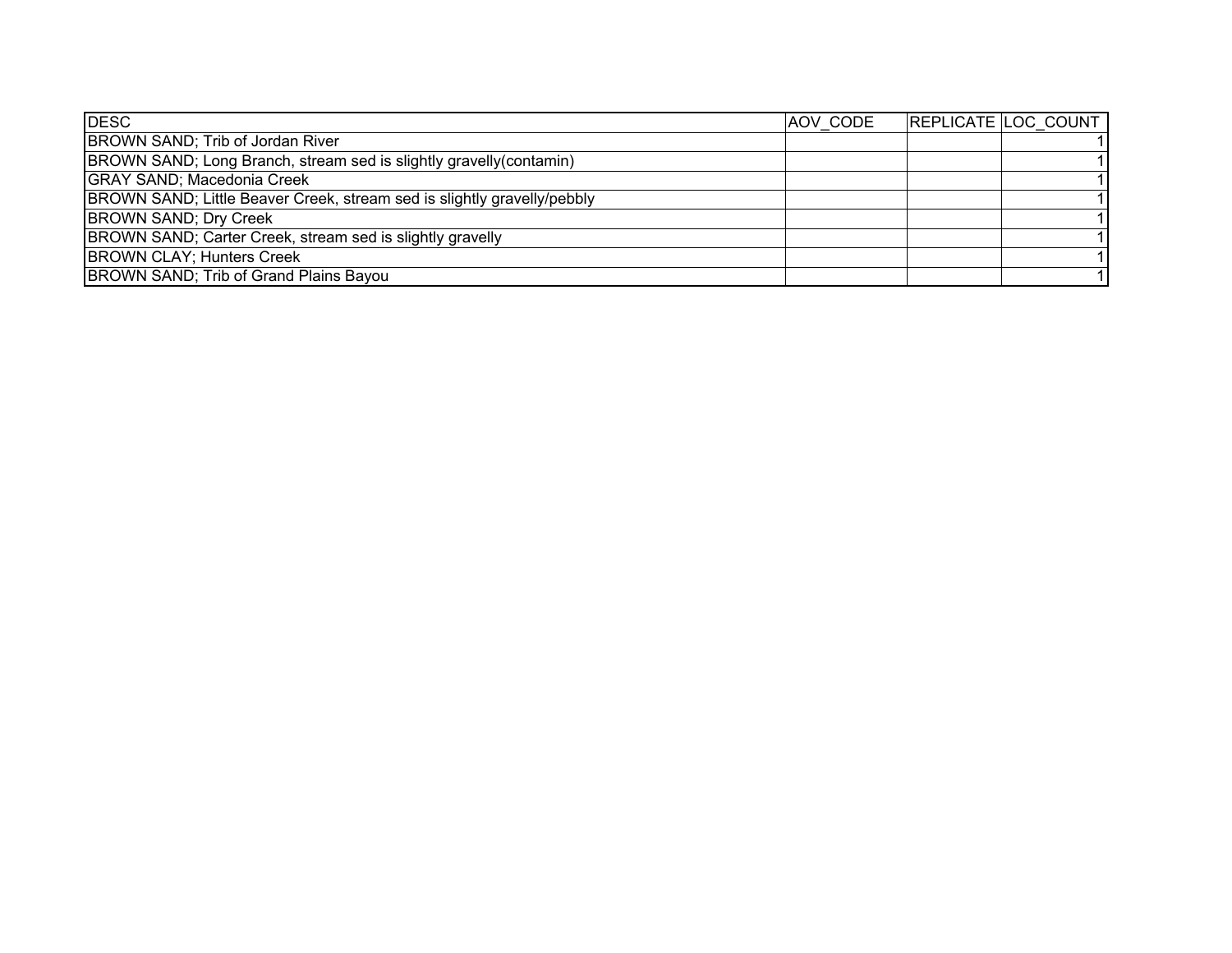| <b>SET</b>     | <b>STYPE</b> | SOIL HORIZ COLOR |              | <b>SETTING</b> | <b>SMPGRSIZE</b> | ACCHANWID | <b>FLDPLNWID</b> | <b>WATERDEP</b>         |
|----------------|--------------|------------------|--------------|----------------|------------------|-----------|------------------|-------------------------|
| Mississippi-II | 506          |                  | <b>brown</b> | Isuburban      | sand             | $2-4$ m   | 18-16 m          | $ 0.2 - 0.5$ m          |
| Mississippi-II | 506          |                  | Ibrown       | woods          | sand             | ∣4-8 m    | l>16 m           | $1-2$ m                 |
| Mississippi-II | 506          |                  | gray         | woods          | sand             | l4-8 m    | l>16 m           | $ 0.2 - 0.5$ m          |
| Mississippi-II | 506          |                  | <b>brown</b> | marsh          | sand             | l>8 m     | l>16 m           | $ 0.5 - 1.0 \text{ m} $ |
| Mississippi-II | 506          |                  | <b>brown</b> | woods          | sand             | l4-8 m    | l>16 m           | $ 0.5 - 1.0 \text{ m} $ |
| Mississippi-II | 506          |                  | <b>brown</b> | woods          | sand             | ∣4-8 m    | l>16 m           | $ 0.5 - 1.0 \text{ m} $ |
| Mississippi-II | 506          |                  | brown        | farm field     | ∣clay            | l4-8 m    | l>16 m           | $ 0.5 - 1.0 \text{ m} $ |
| Mississippi-II | 506          |                  | brown        | woods          | sand             | $2 - 4$ m | l>16 m           | $ 0.2 - 0.5$ m          |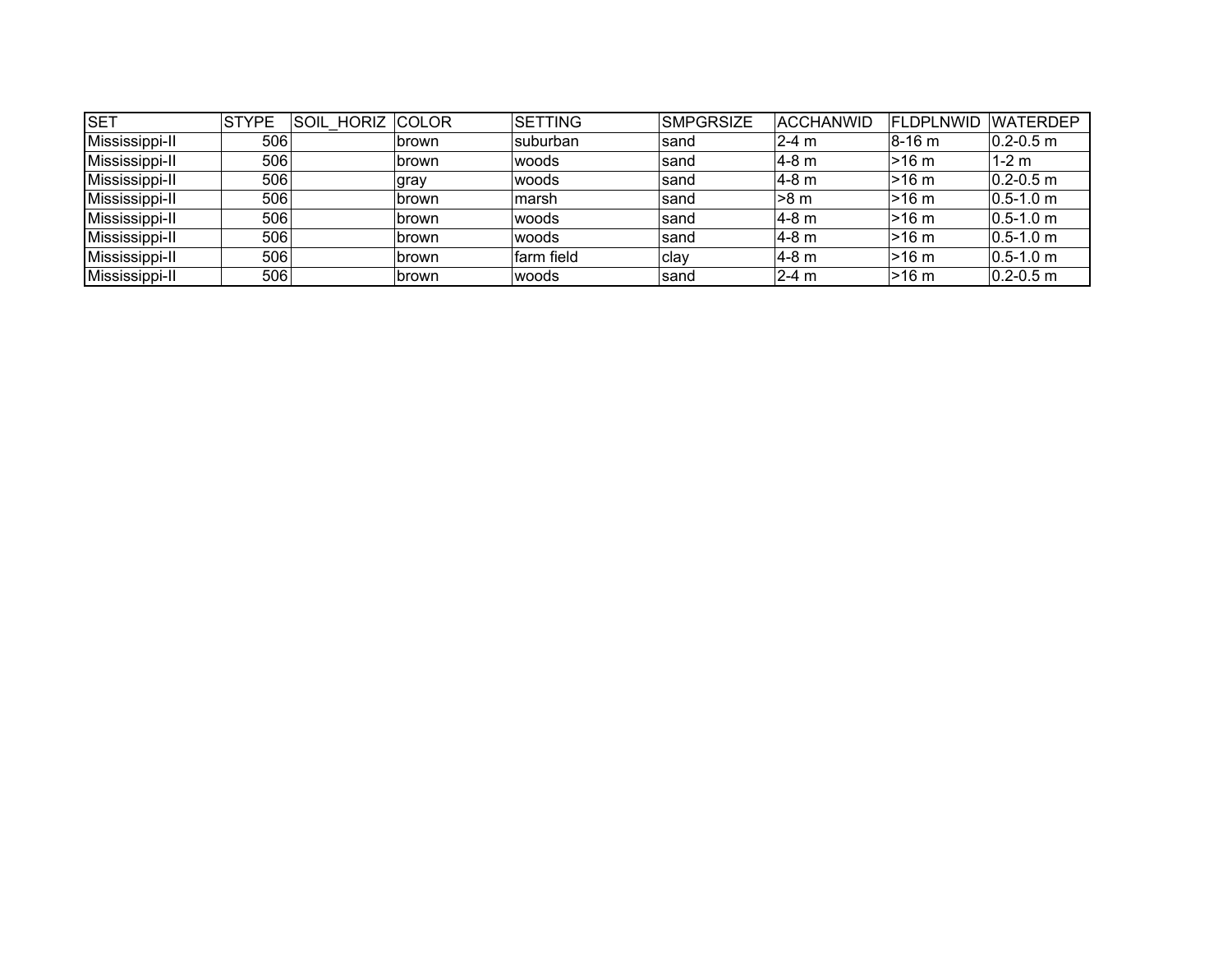| <b>WATCOL</b> | <b>FLOWSTAGE</b> | <b>IFLOWRATE</b> | <b>STRBED</b> | <b>RELIEF</b>   | <b>CONTAMSOU</b> | <b>CONTAMPOT</b> | <b>FORMATION</b>              |
|---------------|------------------|------------------|---------------|-----------------|------------------|------------------|-------------------------------|
| clear         | normal           | gentle           | fines         | 5 m             |                  |                  | Coastal deposits              |
| clear         | high             | gentle           | sand          | 50 <sub>m</sub> | other            | poss             | Terrace, Hat-pas              |
| <b>clear</b>  | normal           | gentle           | fines         | 90 <sub>m</sub> |                  |                  | Midway                        |
| clear         | normal           | gentle           | fines         | 30 <sub>m</sub> |                  |                  | Miocene, Citronelle           |
| <b>clear</b>  | normal           | gentle           | fines         | 25 <sub>m</sub> |                  |                  | Midway, Prairie Bluff, Ripley |
| <b>clear</b>  | high             | gentle           | sand          | 60 m            |                  |                  | Miocene, Citronelle           |
| clear         | normal           | gentle           | fines         | 25 <sub>m</sub> | farm             | poss             | Demopolis                     |
| clear         | normal           | gentle           | fines         | 5 <sub>m</sub>  |                  |                  | Coastal deposits              |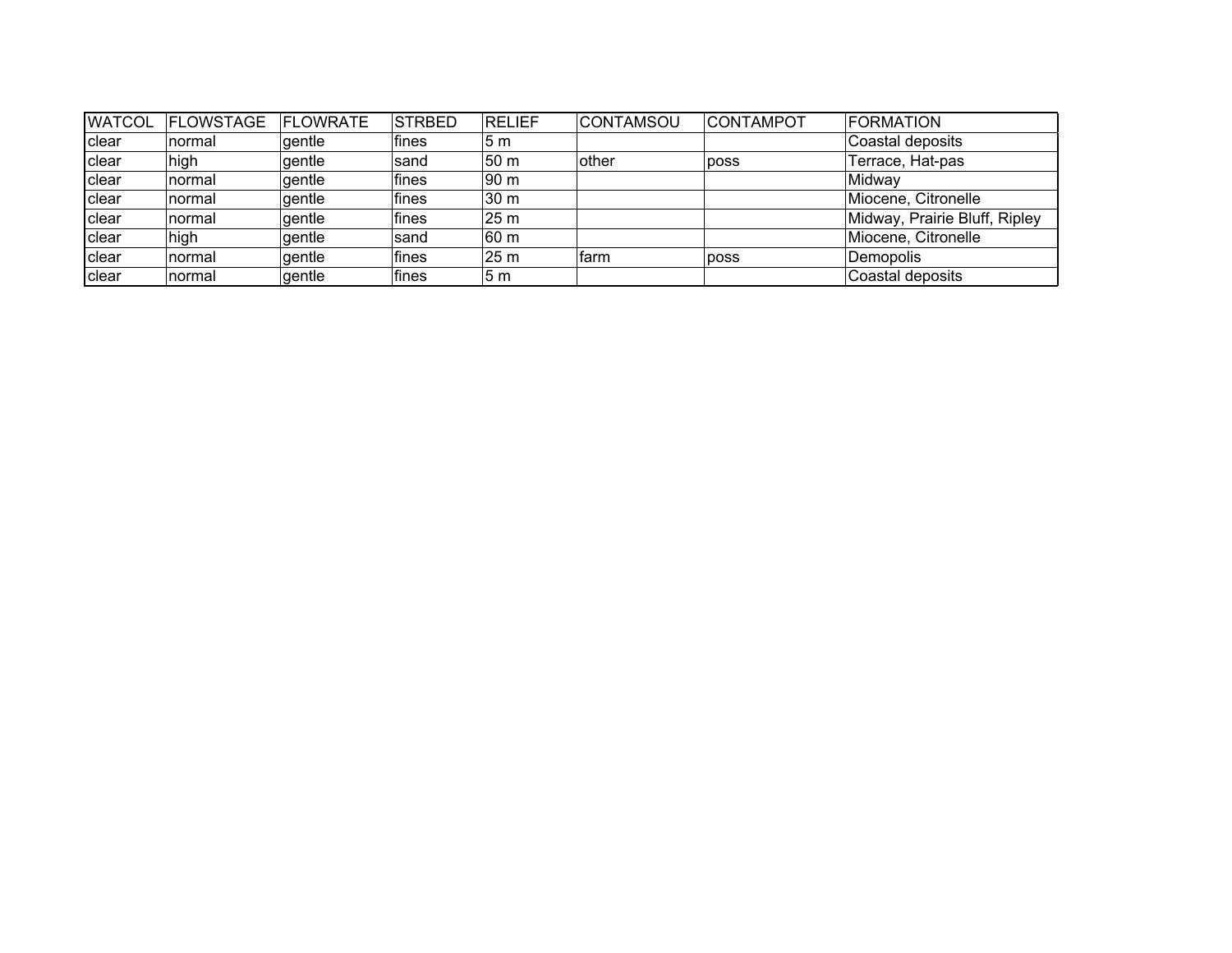| <b>ILAT</b> | LONG | QUAD24CODE          | QUAD250COD | QUAD100COD FIPS INT HUC 8 |                | <b>CATEGORY</b> | QD250NAME         |
|-------------|------|---------------------|------------|---------------------------|----------------|-----------------|-------------------|
| 30.31111    |      | -89.37250 31090SWF2 | 31090      | 31090SW                   | 28045 03170009 | <b>STATE</b>    | Mobile            |
| 31.03361    |      | -88.50917 32090SED4 | 32090      | 32090SE                   | 28041 03170008 | <b>STATE</b>    | Hattiesburg       |
| 33.02889    |      | -88.66278 34090SEC4 | 34090      | 34090SE                   | 28103 03160108 | <b>STATE</b>    | <b>West Point</b> |
| 31.11444    |      | -89.31389 32090SWF4 | 32090      | 32090SW                   | 28035 03170007 | <b>STATE</b>    | Hattiesburg       |
| 33.05222    |      | -88.56444 34090SED4 | 34090      | 34090SE                   | 28103 03160108 | <b>STATE</b>    | <b>West Point</b> |
| 31.15778    |      | -88.92000 32090SEA3 | 32090      | 32090SE                   | 28111 03170005 | <b>STATE</b>    | Hattiesburg       |
| 33.20583    |      | -88.53417 34090SED3 | 34090      | 34090SE                   | 28103 03160108 | <b>ISTATE</b>   | <b>West Point</b> |
| 30.23639    |      | -89.51417 31090SWD3 | 31090      | 31090SW                   | 28045 03180004 | <b>STATE</b>    | Mobile            |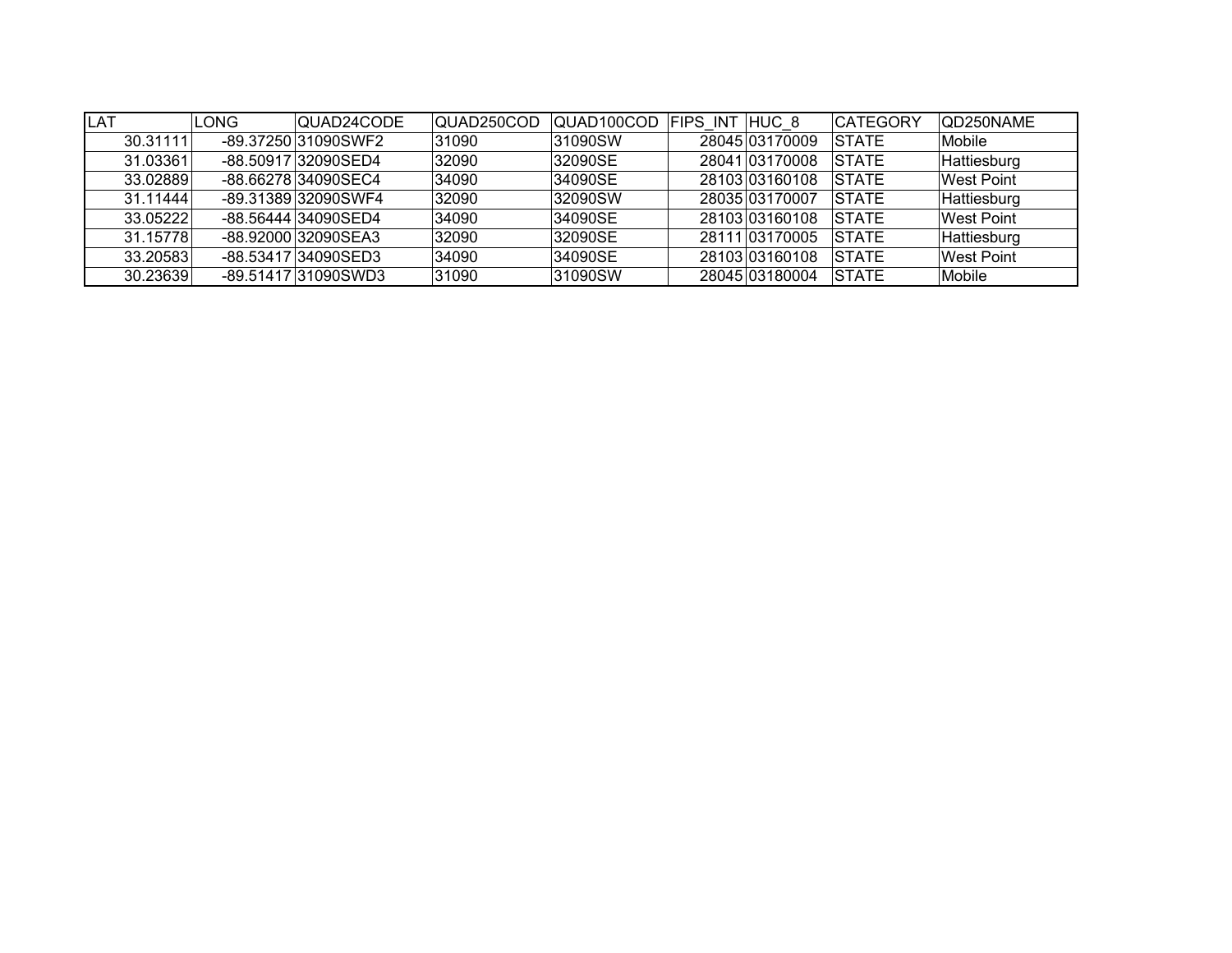| <b>TYPEDESC</b>      | <b>MEDIUM</b> | SOURCE        | SOURCE MOD | <b>UPSIEVE</b> | <b>DRIED</b> | <b>STYPENOTE</b>                            |
|----------------------|---------------|---------------|------------|----------------|--------------|---------------------------------------------|
| <b>STRM-SED-WET</b>  | Sediment      | Stream        | Wet        | $150$ air      |              | A few % of samples were ground to -100 mesh |
| <b>ISTRM-SED-WET</b> | Sediment      | lStream       | Wet        | $150$ air      |              | A few % of samples were ground to -100 mesh |
| <b>ISTRM-SED-WET</b> | Sediment      | Stream        | Wet        | $150$ air      |              | A few % of samples were ground to -100 mesh |
| <b>ISTRM-SED-WET</b> | Sediment      | <b>Stream</b> | Wet        | $150$ air      |              | A few % of samples were ground to -100 mesh |
| <b>ISTRM-SED-WET</b> | Sediment      | Stream        | Wet        | $150$ air      |              | A few % of samples were ground to -100 mesh |
| <b>ISTRM-SED-WET</b> | Sediment      | Stream        | Wet        | $150$ air      |              | A few % of samples were ground to -100 mesh |
| <b>ISTRM-SED-WET</b> | Sediment      | Stream        | Wet        | 150 air        |              | A few % of samples were ground to -100 mesh |
| <b>ISTRM-SED-WET</b> | Sediment      | Stream        | Wet        | $150$ air      |              | A few % of samples were ground to -100 mesh |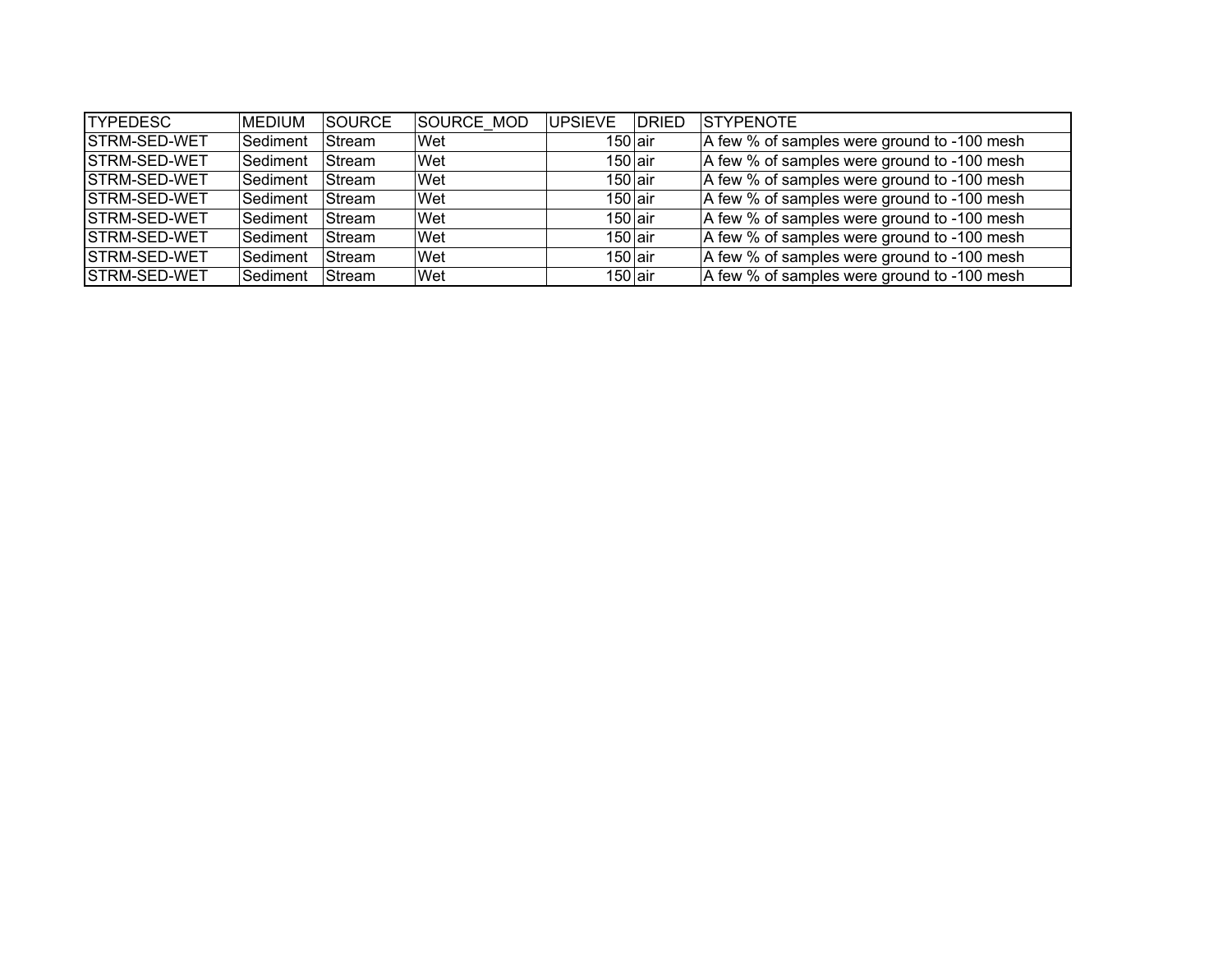| ICP40 JOB         | AL ICP40 | CA ICP40 | FE ICP40 | K ICP40   | MG ICP40 | NA ICP40   | ICP40<br>P | ICP40      | AG ICP40   | AS ICP40    |
|-------------------|----------|----------|----------|-----------|----------|------------|------------|------------|------------|-------------|
| <b>IMRP-01429</b> | 0.10000  | 0.01000  | 0.08000  | -0.010001 | 0.00500  | $-0.00500$ | $-0.00500$ | 0.12000    | $-2.00000$ | $-10.00000$ |
| <b>IMRP-01429</b> | 0.60500  | 0.01000  | 0.34000  | 0.03000   | 0.01500  | $-0.00500$ | 0.00500    | 0.20400    | $-2.00000$ | $-10.00000$ |
| IMRP-01429        | 2.36000  | 0.09000  | 4.04000  | 0.48000   | 0.24000  | 0.05700    | 0.03500    | 0.30000    | $-2.00000$ | 15.00000    |
| IMRP-01429        | 0.72500  | 0.02500  | 0.42000  | 0.22000   | 0.04500  | 0.02400    | 0.00500    | 0.30600    | $-2.00000$ | $-10.00000$ |
| IMRP-01429        | .85500   | 0.14500  | 1.42000  | 0.57000   | 0.09500  | 0.12400    | 0.05000    | ا 03200. ا | $-2.00000$ | 19.00000    |
| <b>IMRP-01429</b> | 0.25000  | 0.01500  | 0.13000  | 0.08000   | 0.01500  | 0.01900    | $-0.00500$ | 0.11400    | $-2.00000$ | $-10.00000$ |
| IMRP-01429        | 6.20000  | 0.69000  | 16.90000 | 0.49000   | 0.26000  | 0.10900    | 0.15500    | 0.42600    | $-2.00000$ | 91.00000    |
| MRP-01429         | .09500   | 0.03000  | 0.48000  | 0.17000   | 0.05500  | 0.04800    | 0.01500    | 0.52800    | $-2.00000$ | $-10.00000$ |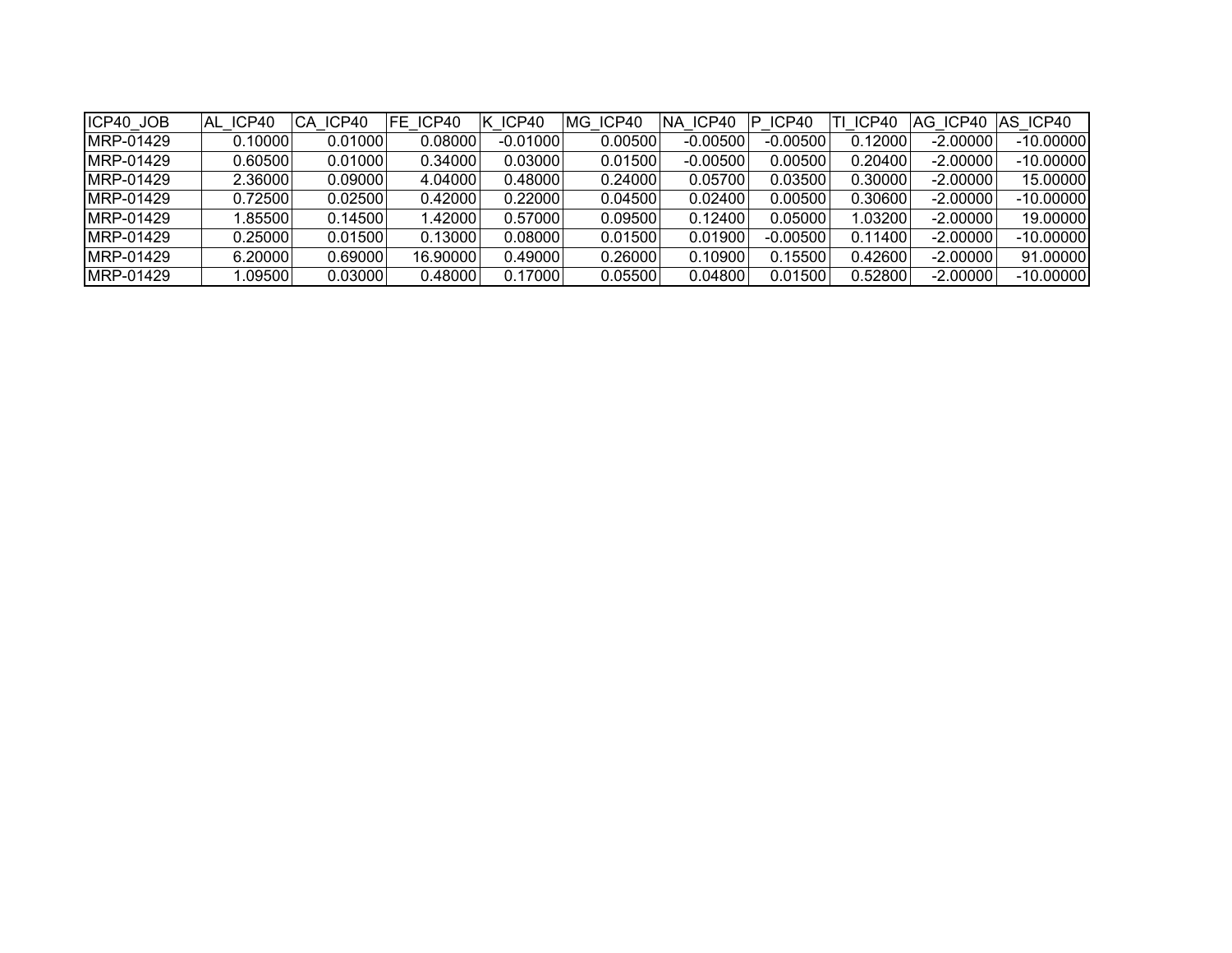| AU ICP40   | ICP40<br>BA | BE ICP40   | BI ICP40    | ICP40<br>CD. | CE ICP40  | ICP40<br>CO. | CR ICP40  | ICP40<br>CU. | EU ICP40 | GA ICP40   |
|------------|-------------|------------|-------------|--------------|-----------|--------------|-----------|--------------|----------|------------|
| $-8.00000$ | 30.00000    | $-1.00000$ | $-50.00000$ | $-2.00000$   | 7.00000   | $-2.00000$   | 12.00000  | 3.00000      | 1.00000  | $-4.00000$ |
| $-8.00000$ | 27.00000    | $-1.00000$ | $-50.00000$ | $-2.00000$   | 35.00000  | $-2.00000$   | 11.00000  | 1.00000      | 1.00000  | $-4.00000$ |
| $-8.00000$ | 234.00000   | 2.00000    | $-50.00000$ | $-2.00000$   | 68.00000  | 14.00000     | 58.00000  | 7.00000      | 1.00000  | $-4.00000$ |
| $-8.00000$ | 116.00000   | $-1.00000$ | $-50.00000$ | $-2.00000$   | 41.00000  | $-2.00000$   | 16.00000  | 2.00000      | 1.00000  | $-4.00000$ |
| $-8.00000$ | 231.00000   | 2.00000    | $-50.00000$ | $-2.00000$   | 642.00000 | 5.00000      | 42.00000  | 8.00000      | 3.00000  | 12.00000   |
| $-8.00000$ | 84.00000    | $-1.00000$ | $-50.00000$ | $-2.00000$   | 18.00000  | $-2.00000$   | 8.00000   | 3.00000      | 1.00000  | $-4.00000$ |
| $-8.00000$ | 442.00000   | 4.00000    | $-50.00000$ | 5.00000      | 347.00000 | 76.00000     | 181.00000 | 48.00000     | 3.00000  | $-4.00000$ |
| $-8.00000$ | 135.00000   | $-1.00000$ | $-50.00000$ | $-2.00000$   | 45.00000  | $-2.00000$   | 78.00000  | 5.00000      | 1.00000  | $-4.00000$ |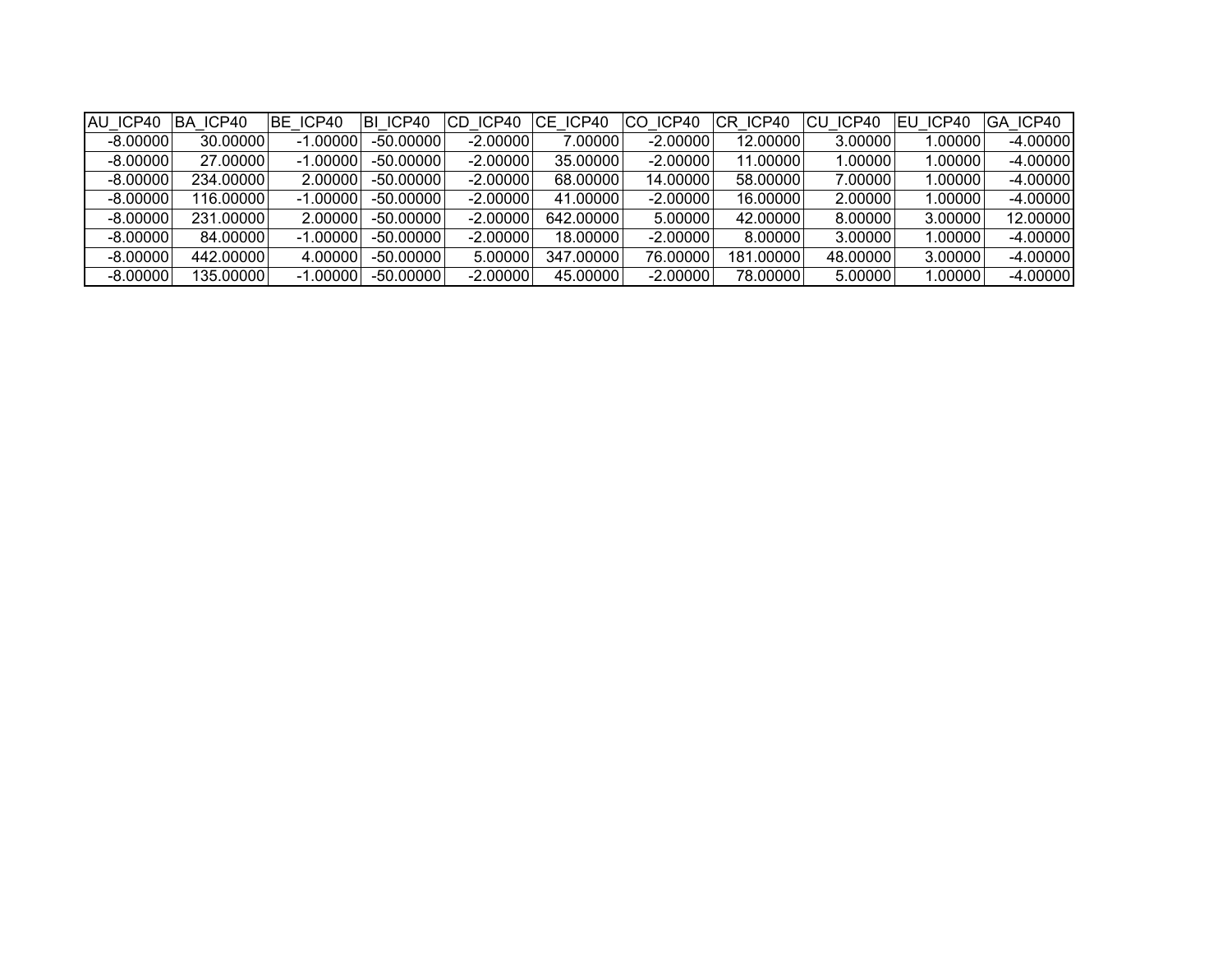| HO ICP40 LA ICP40 |           | LI ICP40   | MN ICP40   | MO ICP40 NB ICP40 |            | ND ICP40   | NI ICP40   | PB ICP40   | SC ICP40   | <b>ISN ICP40</b> | SR ICP40 |
|-------------------|-----------|------------|------------|-------------------|------------|------------|------------|------------|------------|------------------|----------|
| $-4.00000$        | 3.00000   | $-2.00000$ | 15.00000   | $-2.00000$        | $-4.00000$ | $-9.00000$ | $-3.00000$ | $-4.00000$ | $-2.00000$ | $-50.00000$      | 3.00000  |
| $-4.00000$        | 15.00000  | 3.00000    | 83.00000   | $-2.00000$        | 7.00000    | 12.00000   | 3.00000    | $-4.00000$ | $-2.00000$ | $-50.00000$      | 4.00000  |
| $-4.00000$        | 28.00000  | 10.00000   | 736.00000  | $-2.00000$        | 9.00000    | 27.00000   | 17.00000   | 20.00000   | 4.00000    | $-50.00000$      | 48.00000 |
| $-4.00000$        | 16.00000  | 4.00000    | 109.00000  | $-2.00000$        | 4.00000    | 10.00000   | 3.00000    | 6.00000    | $-2.00000$ | $-50.00000$      | 13.00000 |
| $-4.00000$        | 330.00000 | 12.00000   | 353.00000  | $-2.00000$        | 15.00000   | 283.00000  | 8.00000    | 15.00000   | 6.00000    | $-50.00000$      | 34.00000 |
| $-4.00000$        | 9.00000   | $-2.00000$ | 32.00000   | $-2.00000$        | $-4.00000$ | 12.00000   | $-3.00000$ | $-4.00000$ | $-2.00000$ | $-50.00000$      | 8.00000  |
| $-4.00000$        | 88.00000  | 58.00000   | 4600.00000 | 11.00000          | 15.00000   | 92.00000   | 127.00000  | 99.00000   | 15.00000   | $-50.00000$      | 92.00000 |
| $-4.00000$        | 20.00000  | 7.00000    | 73.00000   | $-2.00000$        | 9.00000    | 15.00000   | 4.00000    | 11.00000   | $-2.00000$ | $-50.00000$      | 16.00000 |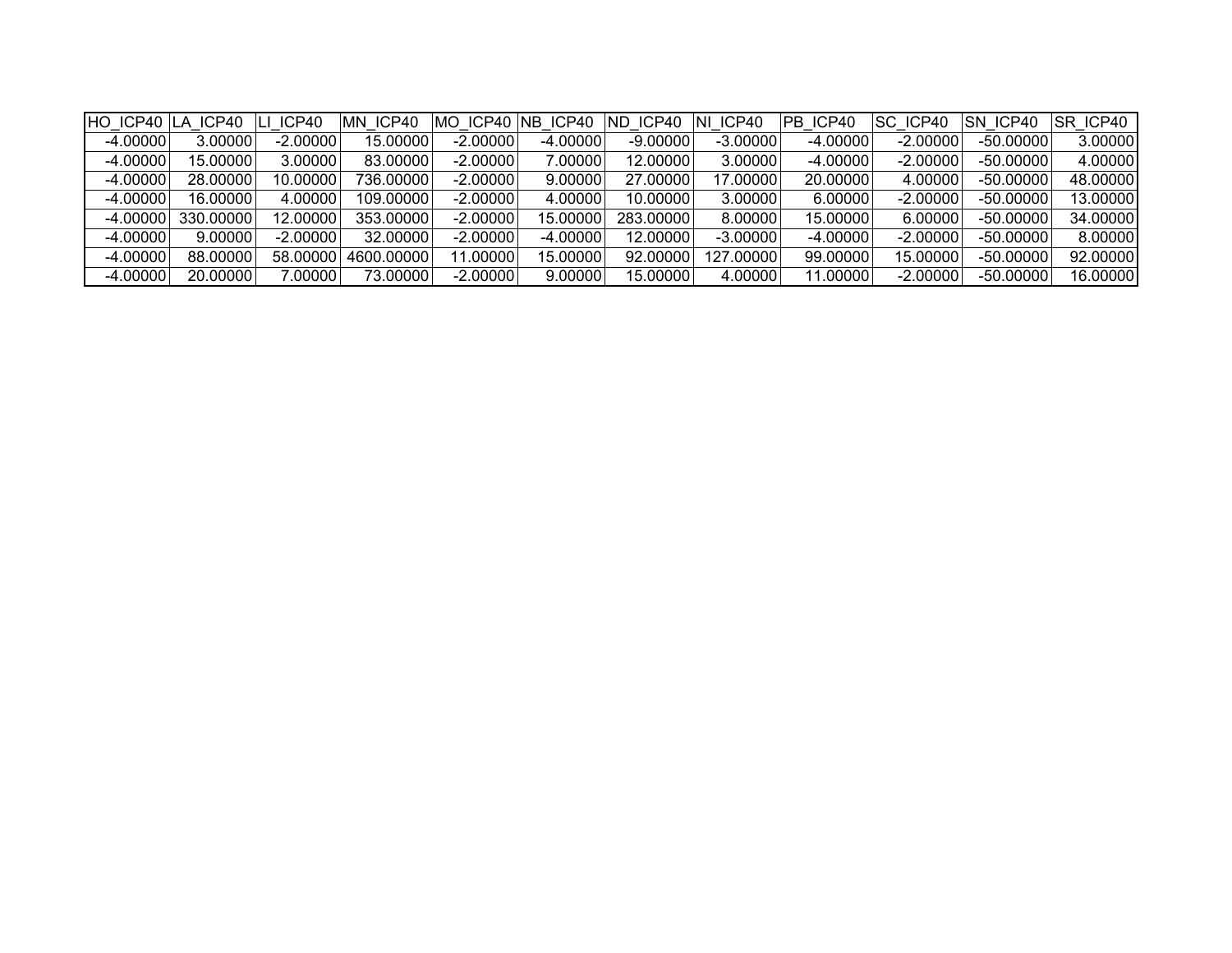| TA ICP40    | ICP40<br>H | ICP40        | V ICP40    | ICP40      | YB ICP40   | ZN ICP40 | IAS JOB             | <b>SE JOB</b><br>AS AA | SE AA<br>HG JOB        |
|-------------|------------|--------------|------------|------------|------------|----------|---------------------|------------------------|------------------------|
| $-40.00000$ | -6.000001  | -100.00000   | 4.00000    | $-2.00000$ | $-1.00000$ |          | 9.00000 MRP-01429   | 2.200 MRP-01429        | $-0.200$ MRP-01429     |
| -40.00000   | -6.000001  | -100.00000   | 13.00000   | 3.00000    | $-1.00000$ |          | 8.00000 MRP-01429   | 6.400 MRP-01429        | $-0.200$ MRP-01429     |
| -40.00000   | 14.000001  | -100.00000   | 123.000001 | 8.000001   | 2.00000    |          | 55.00000 MRP-01429  | 16.200 MRP-01429       | 0.700 MRP-01429        |
| -40.00000   | -6.000001  | $-100.00000$ | 19.00000   | 4.00000    | $-1.00000$ |          | 9.00000 MRP-01429   | 4.000 MRP-01429        | $-0.200$ MRP $-0.1429$ |
| -40.00000   | 142.00000  | -100.00000   | 50.00000   | 41.00000   | 2.00000    |          | 43.00000 MRP-01429  | 4.900 MRP-01429        | 0.200 MRP-01429        |
| -40.00000   | -6.000001  | $-100.00000$ | 7.00000    | $-2.00000$ | $-1.00000$ |          | 6.00000 MRP-01429   | 4.100 MRP-01429        | $-0.200$ MRP $-0.1429$ |
| -40.00000   | 38.000001  | -100.00000   | 403.00000  | 65.00000   | 8.00000    |          | 220.00000 MRP-01429 | 137.000 MRP-01429      | 2.500 MRP-01429        |
| -40.00000   | 10.00000   | $-100.00000$ | 24.00000   | 5.00000    | $-1.00000$ |          | 13.00000 MRP-01429  | 3.900 MRP-01429        | 0.300 MRP-01429        |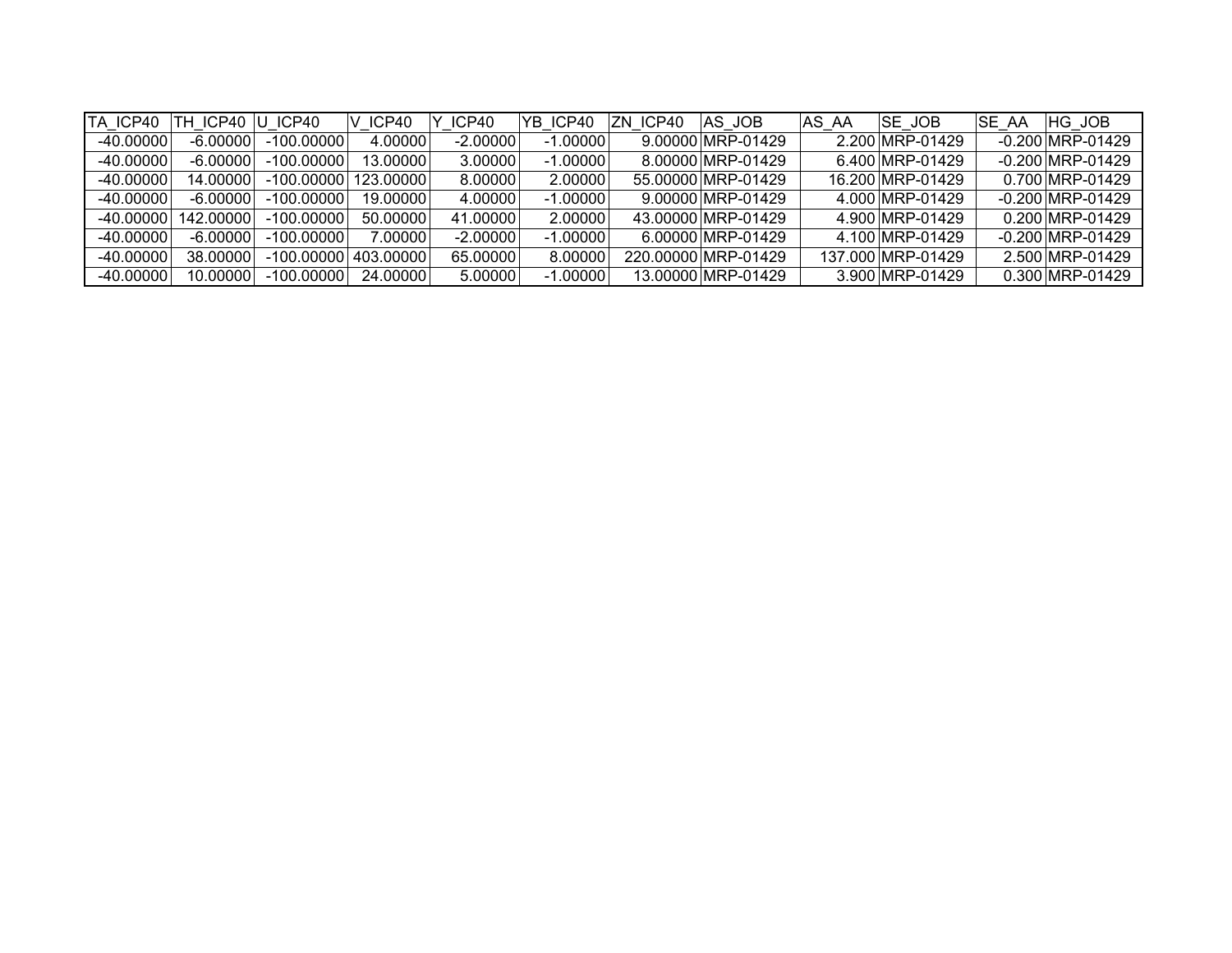| <b>HG AA</b> | ICP10 JOB            | AG ICP10   | IAS ICP10  | IAU ICP10  | BI ICP10   | CD ICP10   | <b>CU ICP10</b> | MO ICP10   | PB ICP10 | ISB ICP10  |
|--------------|----------------------|------------|------------|------------|------------|------------|-----------------|------------|----------|------------|
|              | $-0.02000$ MRP-01429 | $-0.08000$ | $-1.00000$ | $-0.10000$ | $-1.00000$ | $-0.05000$ | 0.85000         | $-0.10000$ | 2.00000  | $-1.00000$ |
|              | $-0.02000$ MRP-01429 | $-0.08000$ | $-1.00000$ | $-0.10000$ | $-1.00000$ | $-0.05000$ | 0.83000         | $-0.10000$ | 2.00000  | $-1.00000$ |
|              | 0.02000 MRP-01429    | $-0.08000$ | 14.00000   | $-0.10000$ | $-1.00000$ | 0.05000    | 8.09000         | 0.70000    | 21.00000 | $-1.00000$ |
|              | -0.02000 MRP-01429   | $-0.08000$ | $-1.00000$ | $-0.10000$ | $-1.00000$ | $-0.05000$ | 0.24000         | $-0.10000$ | 4.00000  | $-1.00000$ |
|              | 0.02000 MRP-01429    | $-0.08000$ | $-1.00000$ | $-0.10000$ | $-1.00000$ | $-0.05000$ | 5.00000         | 0.10000    | 11.00000 | $-1.00000$ |
|              | -0.02000 MRP-01429   | $-0.08000$ | $-1.00000$ | $-0.10000$ | $-1.00000$ | $-0.05000$ | 1.330001        | $-0.10000$ | 2.00000  | $-1.00000$ |
|              | 0.03000 MRP-01429    | $-0.08000$ | 107.00000  | 0.20000    | $-1.00000$ | 1.18000    | 57.30000        | 10.20000   | 88,00000 | 4.00000    |
|              | 0.03000 MRP-01429    | $-0.08000$ | 2.00000    | $-0.10000$ | $-1.00000$ | $-0.05000$ | ا0000. ا        | 0.20000    | 10.00000 | $-1.00000$ |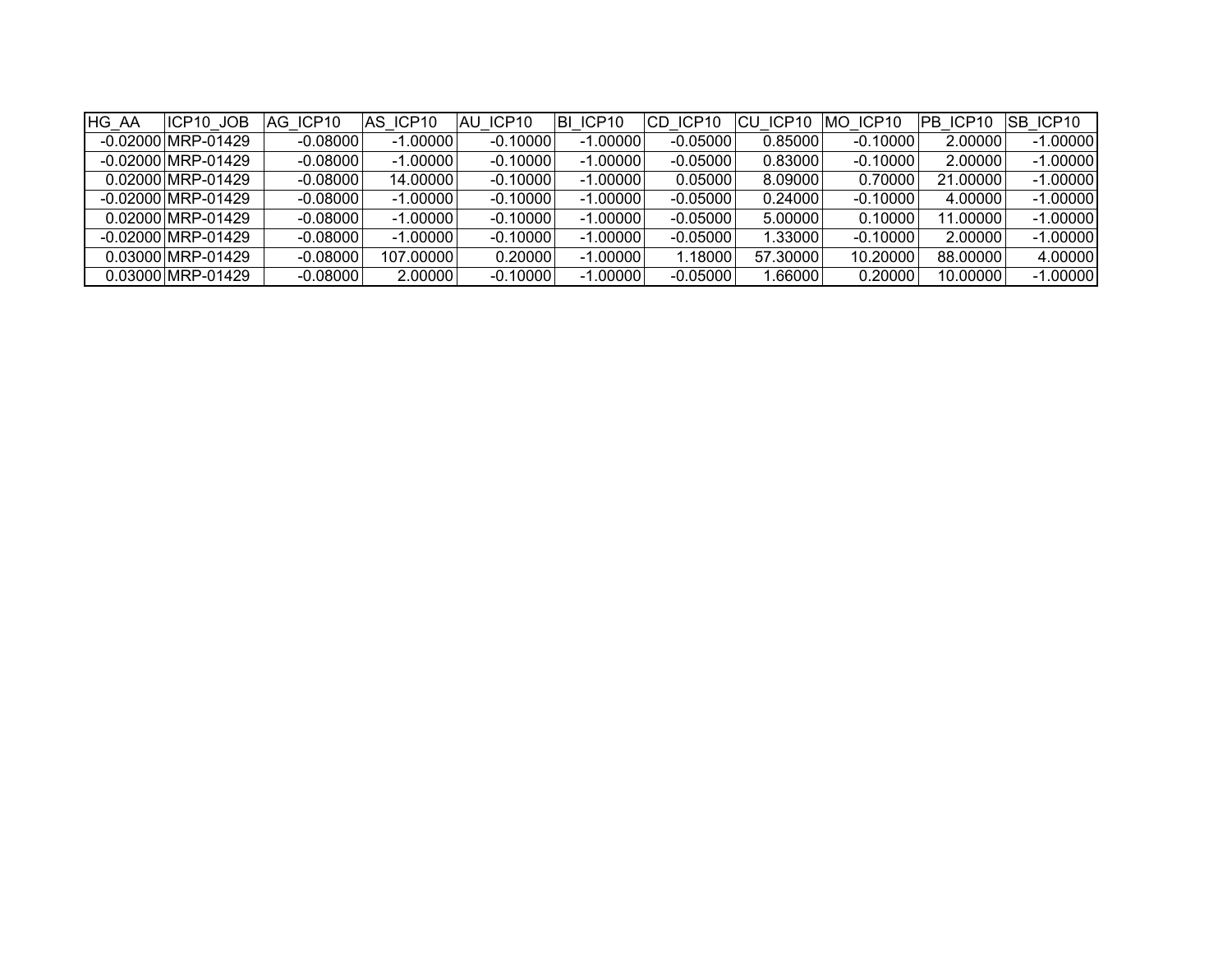| ZN ICP10 | <b>INAAJOB BE</b>   | NA INAA  | <b>SC INAA</b> | <b>INAA</b><br>Τl | CR INAA   | <b>FE INAA</b> | CO.      | INAA NI INAA | ZN INAA    | AS INAA | BR<br><b>INAA</b> |
|----------|---------------------|----------|----------------|-------------------|-----------|----------------|----------|--------------|------------|---------|-------------------|
|          | 7.63000 T00007020   | $-0.020$ | 0.600          | 0.110             | $-20.000$ | $-0.200$       | $-5.000$ | $-10.000$    | $-100.000$ | 0.500   | $-0.500$          |
|          | 3.68000 T00007020   | $-0.020$ | 2.000          | 0.230             | 22.000    | 0.400          | $-5.000$ | $-10.000$    | $-100.000$ | 1.800   | .500              |
|          | 46.30000 T00007020  | $-0.050$ | 5.500          | 0.350             | 58.000    | 3.900          | 15.000   | 20.000       | $-100.000$ | 17.000  | 1.400             |
|          | 3.39000 T00007020   | $-0.020$ | 2.700          | 0.340             | 57.000    | 0.500          | $-5.000$ | $-10.000$    | $-100.000$ | 1.800   | 0.700             |
|          | 20.00000 T00007020  | 0.220    | 8.800          | .100              | 130.000   | .500           | 5.000    | $-10.000$    | $-100.000$ | 2.000   | 1.400             |
|          | 2.20000 T00007020   | 0.030    | 1.000          | 0.130             | 24.000    | $-0.200$       | $-5.000$ | $-10.000$    | $-100.000$ | 0.700   | $-0.500$          |
|          | 187.00000 T00007020 | 0.150    | 20,000         | 0.480             | 210.000   | 20.600         | 92.000   | 140.000      | 150.000    | 130.000 | 4.800             |
|          | 7.89000 T00007020   | 0.060    | 4.500          | 0.750             | 58.000    | 0.500          | $-5.000$ | $-10.000$    | $-100.000$ | 1.900   | 6.000             |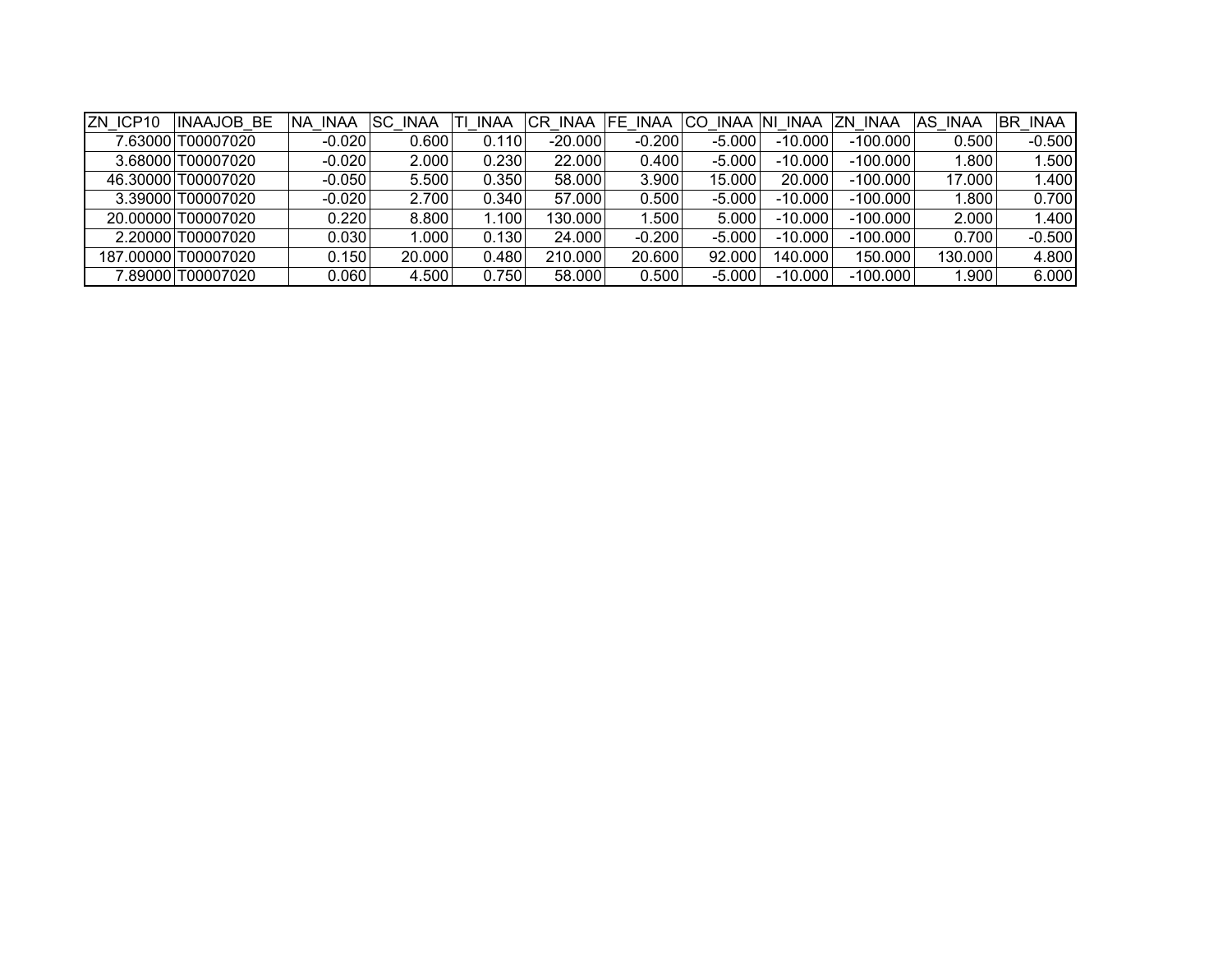| RB INAA  | <b>INAA</b><br>ZR | <b>MO INAA</b> | <b>SB</b> | INAA CS INAA | <b>BA INAA</b> | <b>INAA</b><br>LA. | CE INAA | ND.<br><b>INAA</b> | <b>SM</b><br><b>INAA</b> | EU<br>INAA | TB INAA  | YB INAA  |
|----------|-------------------|----------------|-----------|--------------|----------------|--------------------|---------|--------------------|--------------------------|------------|----------|----------|
| $-5.000$ | 340.000           | $-1.000$       | 0.100     | $-0.500$     | $-50.000$      | 3.000              | 4.000   | $-10.000$          | 0.400                    | $-0.500$   | $-0.500$ | $-2.000$ |
| $-5.000$ | 1100.000          | $-1.000$       | 0.300     | 0.500        | $-50.000$      | 9.000              | 22.000  | $-10.000$          | 1.500                    | $-0.500$   | $-0.500$ | $-2.000$ |
| 27.000   | 830.000           | $-1.000$       | 0.800     | 2.100        | 250.000        | 38.000             | 74.000  | 23.000             | 6.000                    | 0.500      | 0.600    | 2.000    |
| 10.000   | 1100.000          | $-1.000$       | 0.400     | 0.600        | 100.000        | 15.000             | 30.000  | $-10.000$          | 2.100                    | $-0.500$   | $-0.500$ | $-2.000$ |
| 27.000   | 8900.000          | $-1.000$       | 0.500     | .100         | 250.000        | 395.000            | 738.000 | 350.000            | 63.500                   | 5.500      | 6.000    | 13.000   |
| $-5.000$ | 870.000           | $-1.000$       | 0.200     | $-0.500$     | 80.000         | 8.000              | 16.000  | $-10.000$          | 1.100                    | $-0.500$   | $-0.500$ | $-2.000$ |
| 63.000   | 390.000           | 6.000          | 6.100     | 3.800        | 500.000        | 97.000             | 355.000 | 110.000            | 20.500                   | 5.800      | 2.900    | 8.000    |
| 6.000    | 1900.000          | $-1.000$       | 0.700     | .200         | 150.000        | 23.000             | 42.000  | $-10.000$          | 3.400                    | 0.600      | 0.500    | 3.000    |